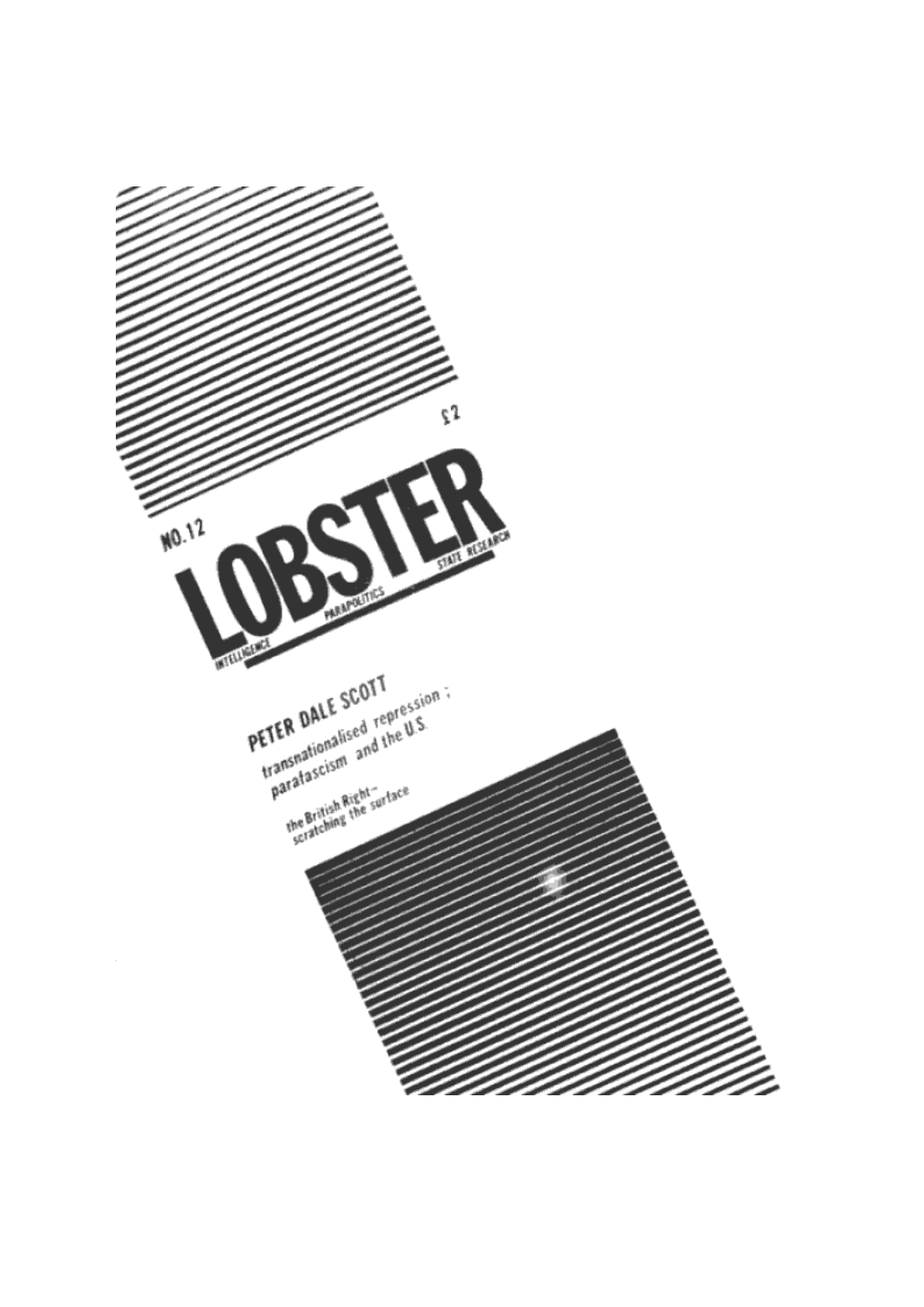#### **Transnationalised Repression; Parafascism and the U.S.**

- • **Preface**
- **Tolerated Crime and Tolerated Murder**
- **The CIA-Mafia-Narcotics Connection and the U.S. Press**
- **Protection for Intelligence Assets**
- **Assassins, Narcotics and Watergate**
- **Domestic Repression and DEA Narcotics Enforcement**
- **CIA, DEA, and Their Assassination Capacity**
- **DEA, Crime and the Press Today**
- **The U.S.A. and Transnationalised Repression**
- **Drugs and Parafascism: Orlando Bosch and Christian David**
- **Post-war Nazi Networks and the United States**
- **The Case of Otto Skorzeny**
- **Fascism and Parafascism**
- **Transnational Parafascism and the CIA**
- **The U.S., Chile and the Aginter Press**
- **After Watergate: the Chilean-Cuban Exile Alliance**
- **World Parafascism, Drugs and Crime**
- **International Fascista in Action**
- **World Parafascism and the U.S. Chile Lobby**
- **The CIA and the Politics of Countervalence**
- **Post-war Disposal Problems: De Gaulle and Watergate**
- • **Disposal as a Flight from Public Control: Thailand**
- • **Suppression by Proxy: the Superclient States**
- **Economic Recession and Arms Sales Increases**
- • **Conclusions**
- **From 'Political' to 'Human': the Lessons of Watergate and Vietnam**

#### **The British Right -- Scratching the surface**

- • **The British Right scratching the surface**
- **Digression No. 1: Don Martin**
- • **Common Cause**
- • **The Monday Club**
- **Digression 2: Gerry Gable**
- **Society for Individual Freedom**
- • **The World Anti-Communist League and its British Connections**
- • **Digression 3**
- **The anti-union/strike-breaking organisations**
- **Edward Martell the bridge**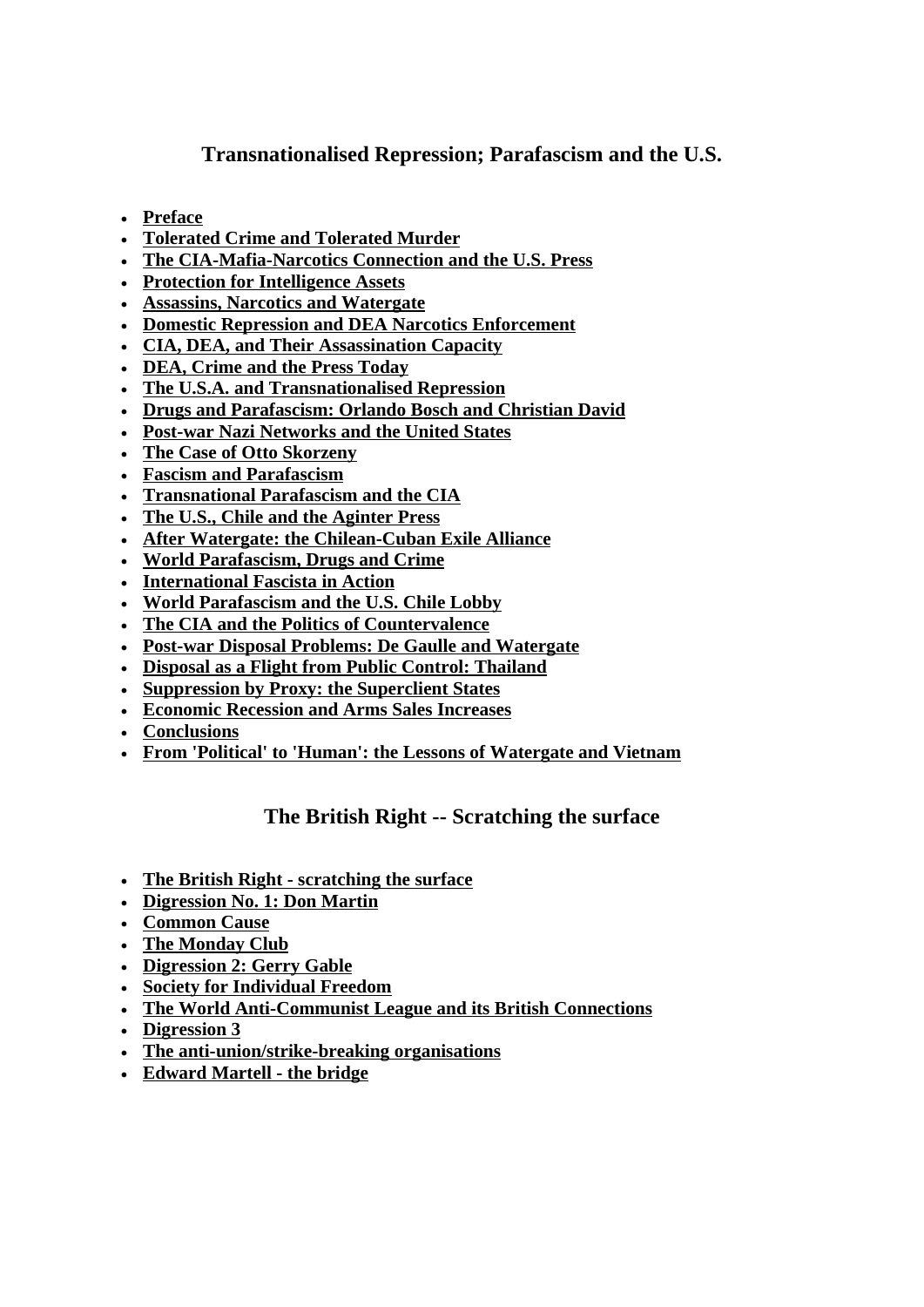# **Transnationalised Repression; Parafascism and the U.S.**

#### **Peter Dale Scott**

#### **Preface**

This essay was written in the summer of 1977. I lost track of it in subsequent summers, when I first suffered a major illness, and then was side-tracked into preparation of a trade book on the Kennedy Assassination (*Beyond Conspiracy*) that was eventually killed by its publisher on the eve of its appearance. I am grateful to *Lobster* for reviving 'Transnationalised Repression'. Though the essay starts from events of the seventies (Watergate, the murder of Orlando Letelier in Washington, the Nixon war on drugs) which have since passed into history, the essay also builds to a general overview of transnationalised backing for right-wing repressive forces, or parafascists, that operate on the fringes of state intelligence and security systems.

Except in details, I have not attempted to update the essay, whose general thesis has been unfortunately only too corroborated by ensuing events. The assassins of Letelier did in fact go to jail, but with sentences that were either token, or soon reversed in higher courts. On a higher level, the fall of the Shah in Iran and of Marcos in the Philippines have been followed by new revelations of those dictators' links to private as well as public forces in the United States. Indeed the speculation reported in this essay (at footnote 159), that Asian bribes had influenced Nixon's Vietnam interventions through the Watergate period, seems only too relevant today, as we learn how much money had been channelled by Marcos into U.S. political campaigns over the last decade and a half. The thesis of "Transnationalised Repression" also seems only too relevant to U.S. politics in Nicaragua, as we learn of support for the Contras from first Argentina and Israel, and now allegedly from South Africa.

The restrained optimism of the essay's conclusions, written in the first year of the Carter presidency, may sound a little odd after six years of Reagan. Support for drugrunning criminals has moved from being the dark underside of U.S. foreign policy to (in the case of the Nicaraguan Contras) being at that policy's visible centre. In 1977 I was concerned about the access of foreign parafascists and WACL publicists to the office of Senator Thurmond and the staff of the National Security Council. Today General Singlaub, the President of WACL, has access, through his support work for the Contras, to the Reagan White House (cf. footnote 50).

In my view, this continuing demoralisation of U.S. foreign policy and the concomitant trivialisation of domestic U.S. political debate, makes my modest hopes for change through "new human groupings", or what since the fall of Marcos has become famous as "people power", not less but more relevant. It is not that I am at all sanguine about the possibilities for such transpolitical change outside the traditional political system. It is just all the clearer that such new human forces, however weak and immature at present, are ultimately our best hope.

#### PETER DALE SCOTT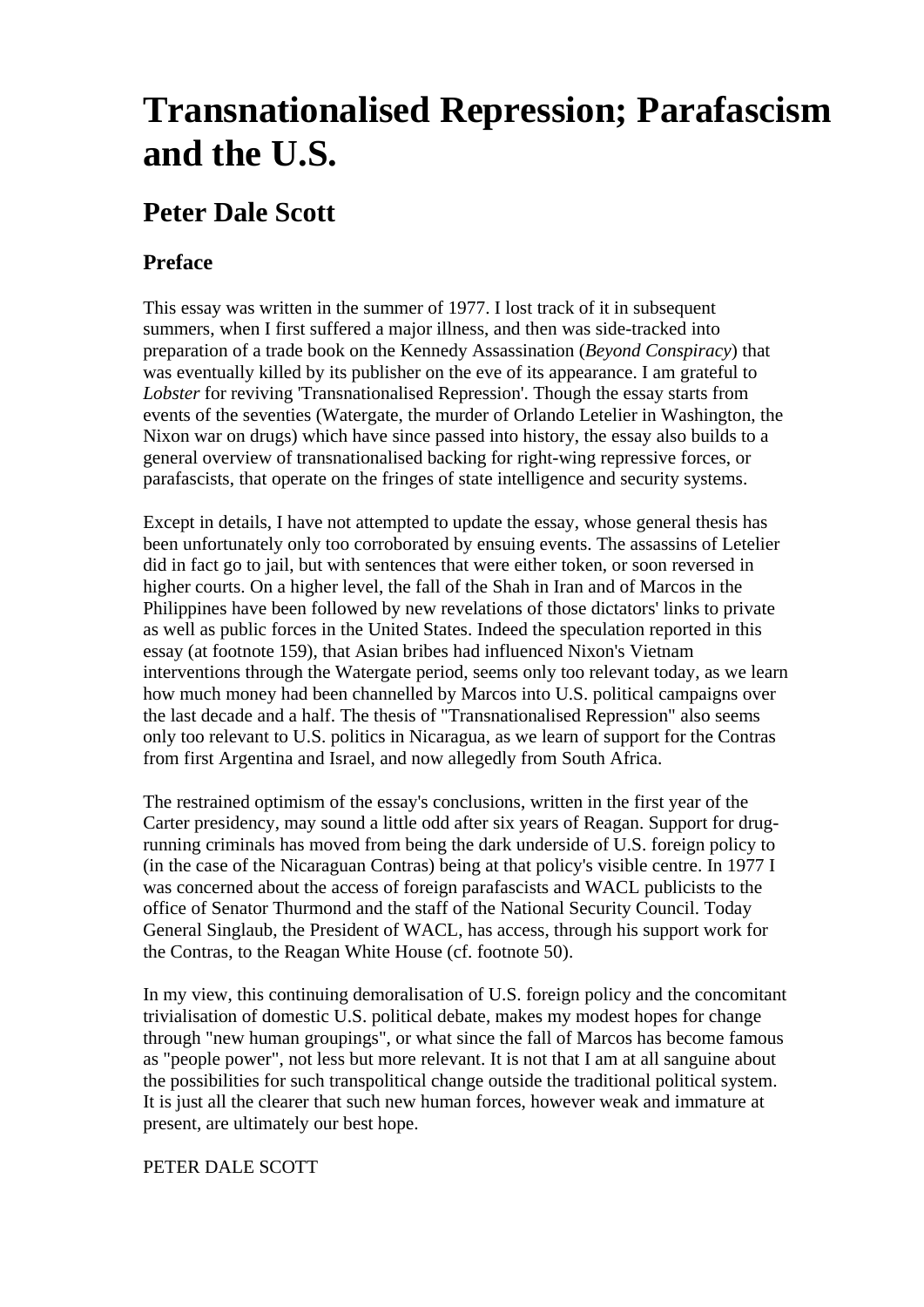# **Tolerated Crime and Tolerated Murder**

On September 21, 1976, a sophisticated bomb killed former Chilean Foreign Minister Orlando Letelier and an American friend while they were driving to work down Washington's fashionable Embassy Row.

Two weeks later, on October 6, a Cuban commercial airliner exploded in mid-air over the Caribbean, killing all 73 passengers on board.

Confessions in the latter case implicated Dr. Orlando Bosch Avila, a Cuban emigre then living in Venezuela and a veteran of at least three anti-Castro plots with CIA and/or Mafia backing. Bosch, in turn, had participated enough in the planning of the Letelier assassination by Cuban exiles to give information leading to subpoenas for several former CIA Cuban proteges in the United States, one of whom has since been sentenced to jail for refusing to testify.

If past U.S. history is to repeat itself, the killers of Letelier, if they have not indeed been correctly identified as part of the CIA/Mafia milieu will not be sent to jail. (1) In 1943, the prominent Italian-American anti-fascist editor, Carlo Tresca, was murdered in the streets of New York. The case against New York Mafioso, Carmine Galante of the Bonanno family, might have seemed air-tight; he was under surveillance at that time, for parole violation, and thus was placed in the murder vehicle at the time and place of the killing. But he was not arrested or brought to trial and shortly after a leading anti-Communist informant for the FBI claimed to have learnt that the Communist Party was responsible for the killing. (2) Today - i.e. in 1977 - Galante is commonly referred to as the head of the United States' Mafia.

In 1956, a distinguished emigre scholar from the Dominican Republic, Jesus de Galindez, was kidnapped on the streets of New York and flown to his home country, where he was almost certainly murdered by order of his political enemy, the dictator Trujillo. In this case, a former FBI agent, John Joseph Frank (who had worked for the CIA as well as a Trujillo lobbyist) pleaded *nolo contendere* for his role in chartering the kidnap plane; he was let off with a \$500 fine. Ten years later *Life* reported that the plane had been chartered by Mafioso Bayonne Joe Zicarelli, another member and a 'fast' friend of Trujillo whom he had supplied with over \$1 million worth of arms. (3)

More recent revelations indicate that both killings have escaped adjudication because of their proximity to current intelligence-Mafia collaborations. We know now that by January 1943, when Tresca was killed, two U.S. intelligence services, OSS and ONI (Naval Intelligence) were in direct negotiation with Meyer Lansky for the provision of Mafia collaboration with the Allied invasion of Sicily. In exchange for this, Lucky Luciano would be released from jail by Governor Dewey and deported to his native Italy.

The underboss of Luciano's family, Vito Genovese, had already been deported to Italy and must have figured in the OSS-ONI-Mafia plans, since immediately following the U.S. occupation we find him running massive black market operations from his post as official translator for the chief of the Allied Military Government, a former senior Democratic politician and Lieutenant-governor from New York.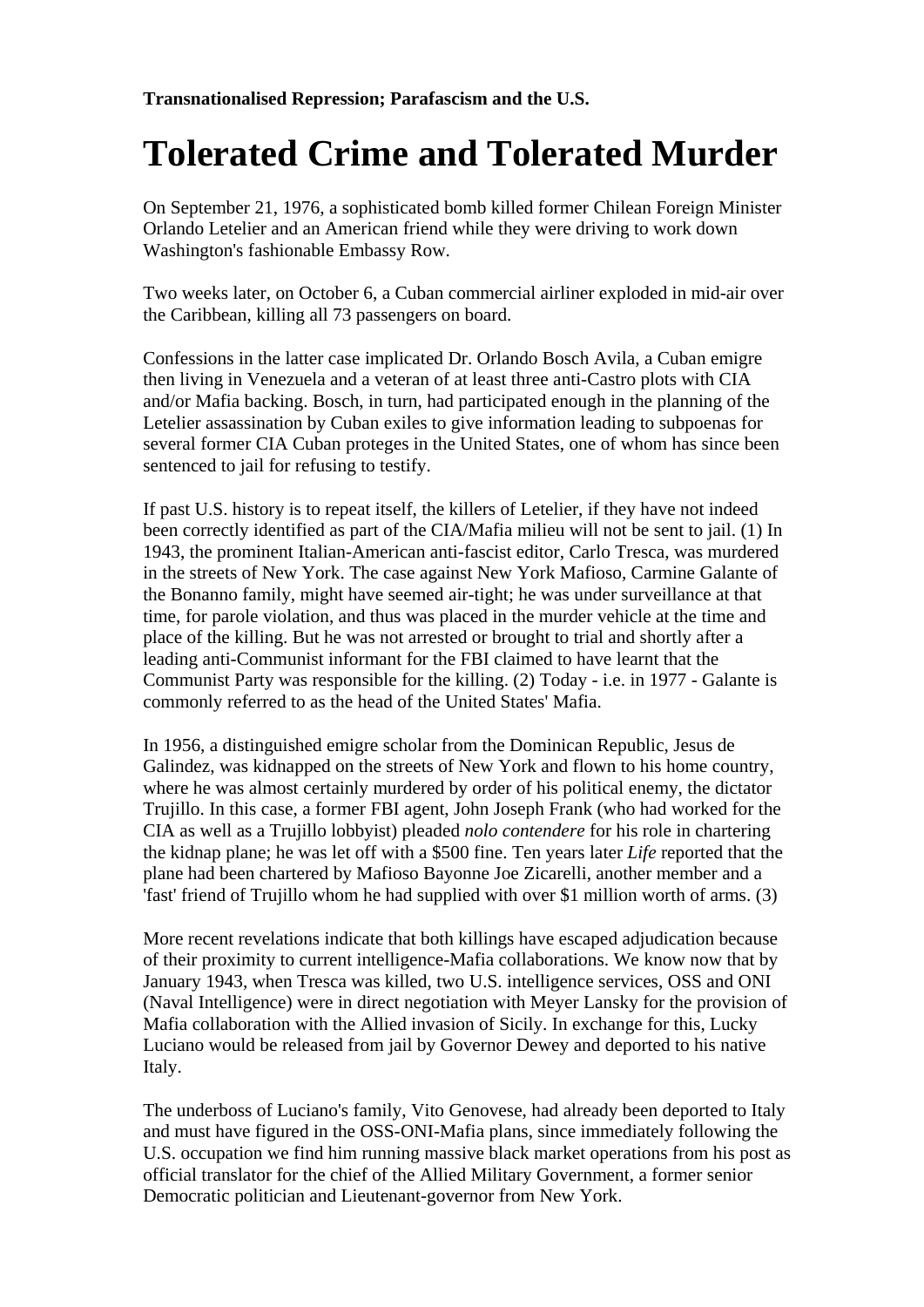Recent Mafia histories report that the anti-fascist, Tresca, was killed by Galante on orders from Genovese, who was then running narcotics traffic from North Africa, with the blessing of Mussolini. (4) Genovese was already wanted in the U.S. for another murder charge, yet when a young army CID captain arrested him, he was able to predict confidently that he would escape conviction. So he did - until new narcotics charges in 1958. The only witness in the murder case was conveniently murdered while in protective custody in a Brooklyn jail. (5) A vigorous prosecution of the Tresca case was even less likely than of the earlier murder case, since national security could easily rationalise the decision not to risk exposing any intelligence-Mafia contacts in court.

The same intelligence-Mafia background overshadows the Galindez affair. We now know that in 1961, when the U.S.-CIA shifted from Trujillo to those around him, three M1 carbines were provided by the U.S. Embassy, on CIA authority, to those who soon afterwards assassinated Trujillo. The recipient of the arms was one Antonio de la Maza, whose brother Octavio had been implicated in the Galindez killing (he was suspected in 1957 of murdering the pilot of the kidnap plane in Santa Domingo, in order to silence him). (6) At this time, the CIA was in contact, through former FBI agent, Robert Maheu, with Mafia figures Sam Giancana, John Roselli and Santo Trafficante - in the hope of arranging the assassination of Fidel Castro. Trafficante, by most accounts at this time was succeeding Meyer Lansky in the role of chief organiser for the world heroin traffic, put together by Luciano, Lansky and Genovese after World War 2. (7) A confidential White House memorandum of January 25, 1971, prepared one week after Jack Anderson's disclosure of Maheu's role in the CIA-Mafia plot, noted that Maheu "was a close associate of rogue FBI agent John Frank, generally believed to have engineered the assassination of Jesus de Galindez in New York City on March 12 1956, on behalf of the assassinated Rafael Trujillo." (8)

The memo's author, Jack Caulfield, was in a position to speak authoritatively. From 1955 to 1966 he served with the New York City Police Department's Bureau of Special Services (BOSS) where he was assigned to a number of political plots involving other countries. (9)

The foregoing facts suggest how embarrassing it would be to see court convictions of those close to this high level CIA-Mafia connection. Subsequent Justice Department initiatives to prosecute Maheu, Giancana and Roselli were frustrated by the invocation of their CIA immunity. We now know of an official CIA memo in 1962 informing that a pending prosecution of Maheu (and possibly Giancana) "would not be in the national interest". (10)

The third, and most powerful collaborator with Maheu, Santo Trafficante, has never faced indictment despite repeated indications that he has succeeded Lansky as the top organiser of the world heroin traffic. (11)

One should not immediately conclude that the CIA-Mafia connection is unassailable, or the only relevant factor in US politics. A *New York Times* editorial called for vigorous prosecution in the Galindez case, just as the *Washington Post* has done recently in the Letelier case. Justice in the Tresca and Galindez killings was demanded repeatedly by U.S. socialist leader Norman Thomas, who himself enjoyed a CIA connection of sorts; just as Galindez had a special relationship to Thomas' "left" section of CIA (the International Organisations Division), while Frank and Maheu worked with the CIA's competing right-wing (Western Hemisphere and Security).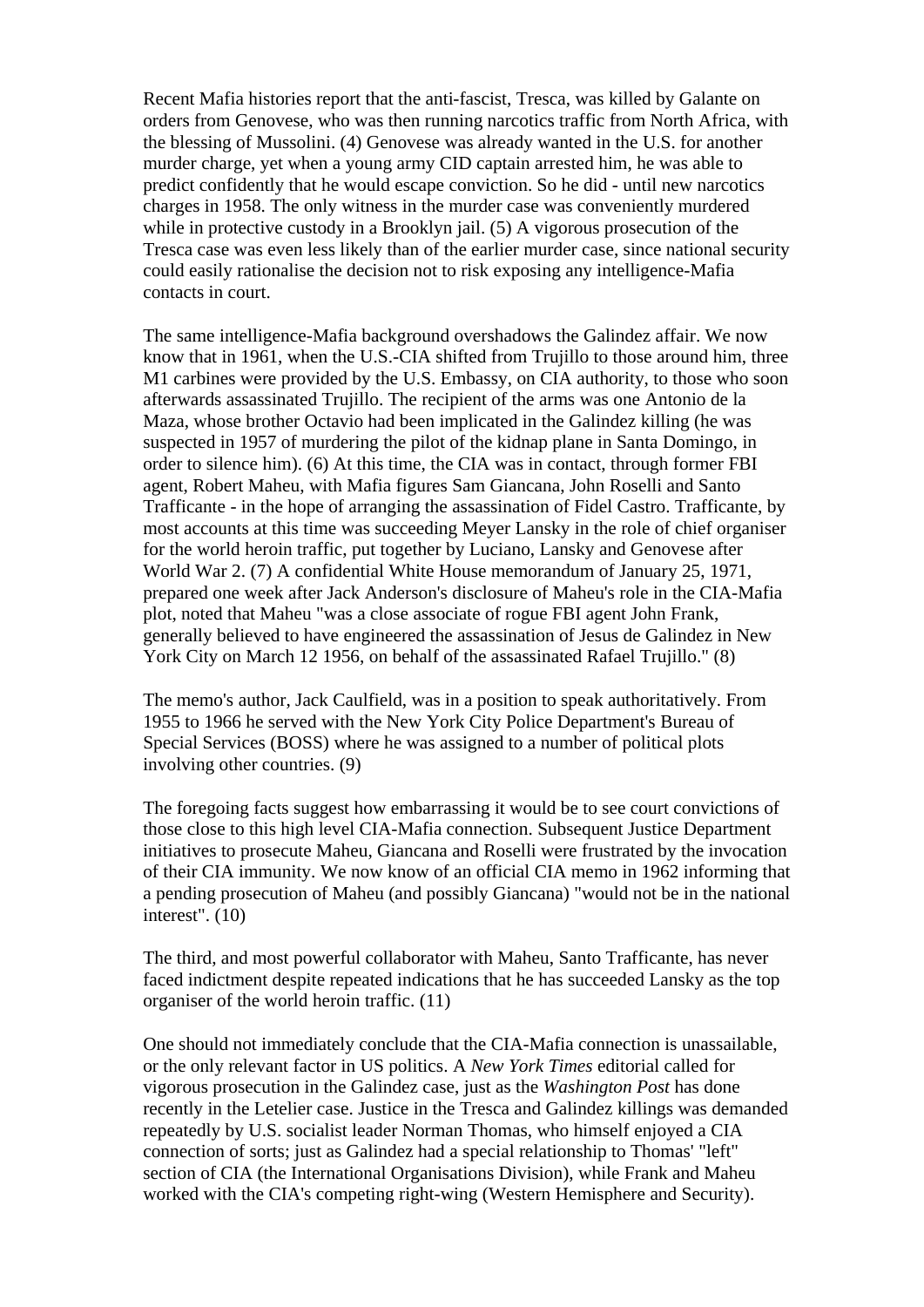- 1. In fact three assassins were apprehended and served token sentences. The ringleader, Michael Townley became a federal witness and was given ten years with credit for time served; he was paroled some two years after sentencing. A. U.S. Federal court also refused to extradite him to Argentina to stand trial for the murder of the Chilean General Prats. Two of his accomplices were initially given life sentences but these were thrown out on appeal; the two were subsequently acquitted of murder, though one, Guillermo Novo, was convicted, along with his brother, of perjury. A cynic might note that the case was only "solved" and Townley located, after Pinochet, under pressure from Carter and Chilean bankers, had begun to crack down on Townley's employers, the Chilean secret police, DINA. Cf. John Dinges and Saul Landau, *Assassination on Embassy Row* (New York, Pantheon, 1980); Taylor Branch and Eugene M. Propper *Labyrinth* (New York, Viking, 1982)
- 2. Guenther Reinhardt, *Crime Without Punishment: the Secret Soviet Terror Against America* (New York, Hermitage House, 1952): pp80-83.
- 3. *Life*, September 8 1967, p101.
- 4. Alfred W. McKoy. *The Politics of Heroin in Southeast Asia* (New York, Harper and Row, 1972): pp22-23 (I attempt a general overview of U.S. relations since World War 2 to the drug traffic, including Genovese, in my 'Foreword' to Henrik Kruger, *The Great Heroin Coup* (Boston: South End Press, 1980): pp1-26
- 5. Nicholas Gage, *Mafia,USA* (New York, Dell, 1972): p157-8
- 6. U.S. Congress, Senate, Select Committee to Study Governmental Operations with Respect to Intelligence Activities (henceforth cited as Church Committee) "Alleged Assassination Plots Involving Foreign Leaders - Senate Report No 94-465, 94th Congress. 1st. Session (November 20, 1975), pp200-06. Henceforth cited as Assassination Report
- 7. McCoy. pp 54-55
- 8. U.S. Congress. Senate, Watergate Hearings, Vol. 21 p9750
- 9. J. Anthony Lukas, *Nightmare: the Underside of the Nixon Years* (New York, Viking, 1976): p14: Watergate Hearings, Vol.1 pp249-50
- 10.Assassination Report, p131; Peter Dale Scott, *Crime and Cover-Up* (Berkeley, Westworks, 1977): p22
- 11.McCoy p 55 (Both CIA and drugs emerged in the background of those eventually arrested for the Letelier assassination. The CIA even admitted in court to have once given "preliminary security approval" to the use of Townley "in an operational capacity" in February 1971. At this time Townley was working in Chile with the parafascist group Patria y Libertad (Dinges and Landau p373; cf. infra at footnote 102) His accomplices Alvin Ross Diaz and Guillermo Novo Sampol were arrested by Miami police in 1978 with a large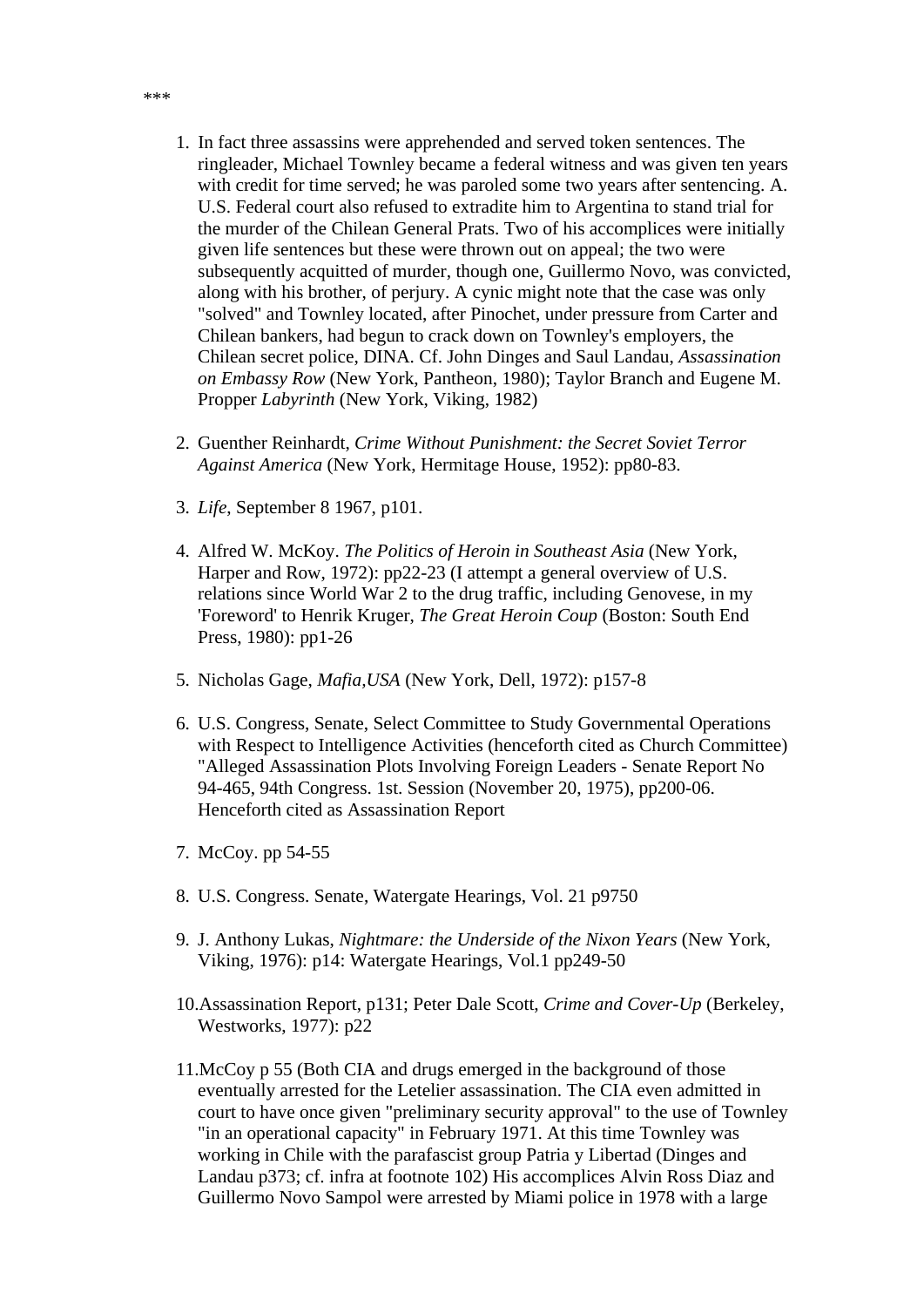plastic bag of white powder which they identified as cocaine. (Branch and Propper, p529). Miami police wished to hold the pair on drug charges, but the FBI intervened. In 1976 CIA Director George Bush and nameless intelligence officials were reported as saying that the Chilean military junta had not been involved in the Letelier killing, but that "left-wing extremists" might have been. (Dinges and Landau. pp 242-252)

**Transnationalised Repression; Parafascism and the U.S.**

# **The CIA-Mafia-Narcotics Connection and the U.S. Press**

The fact remains that prior to about 1970, the invocation of an alleged "national interest" seems to have protected those actively involved in the intelligence-Mafia connection from serious harassment by either the courts or the establishment press. (For the sake of verifiability we shall define the 'establishment media' as including the *New York Times*, the *Washington Post*, Time-Life, Newsweek, Readers Digest and the three major television networks). Since Watergate, and the dramatic collapse of the press-government anti-Communist consensus, it in possible that this relative immunity is no longer unassailable. First in conjunction with Vietnam, then in conjunction with Watergate and since around 1974 in conjunction with the CIA itself, the establishment press has begun to reveal marginal details of the post-war CIA-Mafia connection and even of its involvement in the post-war restoration of the world heroin traffic.

But the revelations of the past few years make the establishment media before 1970 appear guilty not merely of silence but of active collusion in disseminating false official cover-ups of the facts. Take, for example, the post-war development of new opium growing areas in non-Communist South-east Asia to replace fields which the Chinese revolution now denied to Chiang Kai-shek and the Kuomintang. For two decades the most flagrant of official Thai and KMT involvement in this traffic, to say nothing of the US infrastructure support, was systematically downplayed by the U.S. Narcotics Bureau, with the necessary collaboration of the U.S. establishment media. (12)

The key figures in this official U.S. cover-up were U.S. Narcotics Commissioner, Anslinger - a Treasury official - and his West coast chief, George White, a former OSS official and CIA consultant who had represented OSS in the Operation Underworld negotiations with Meyer Lansky.

For years Anslinger would uncritically transmit KMT propaganda about a world-wide Red Chinese opium conspiracy and document it persuasively with evidence of what he knew very well was in fact the KMT's own narcotics traffic. Thus, Anslinger would use the term 'Yunnan Opium' to describe the opium grown under KMT auspices in Burma, Laos and Thailand; and would document the involvement of officials from the Bank of Canton, without noting that this was controlled by the Soong family of Taiwan. (13)

Supporting these misleading charges, George White announced, in 1959, the breaking of what was reported in the *New York Times* as "the biggest Chinese narcotics operation 'that we've come across'". White also spoke of 270 pounds of heroin "most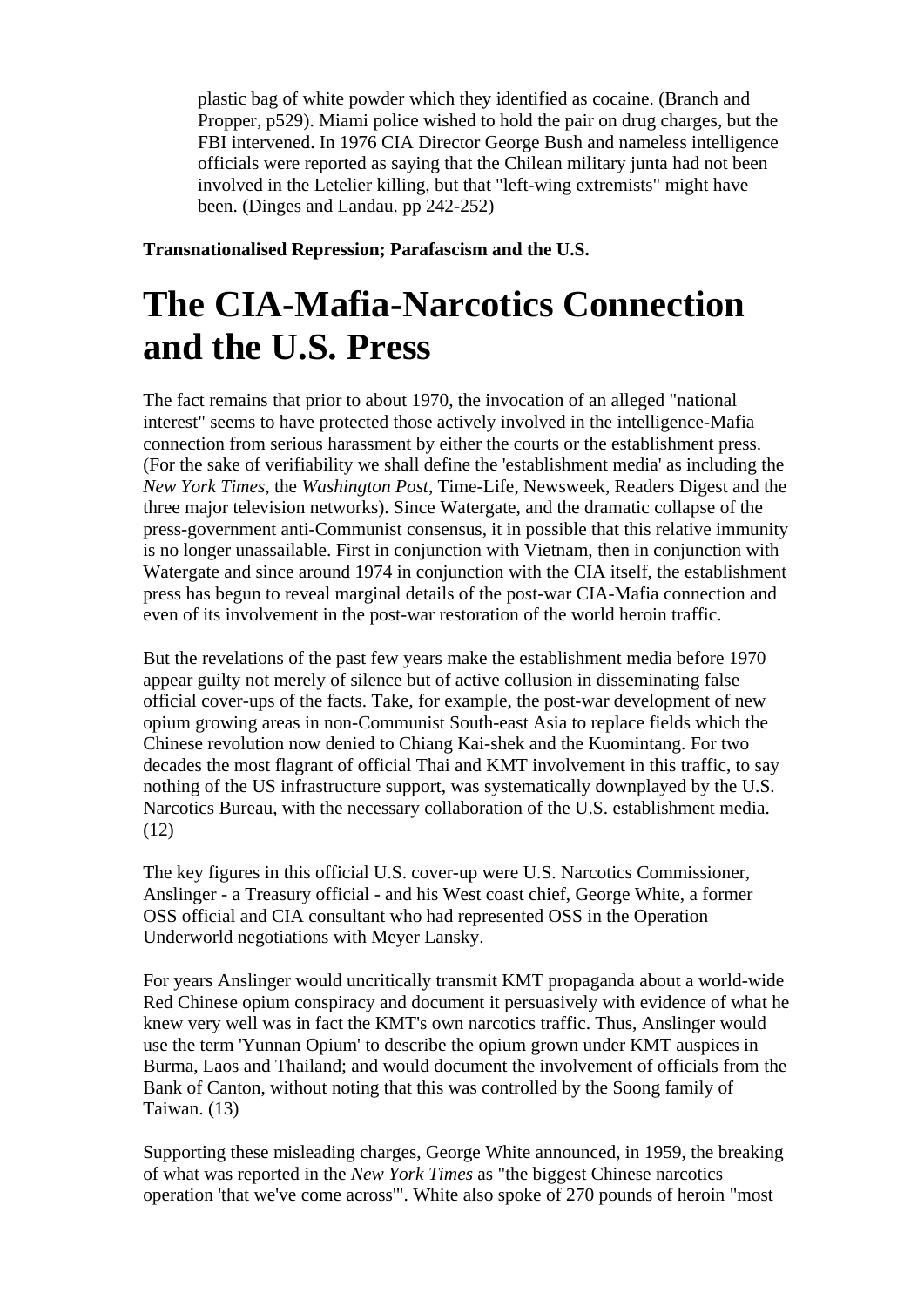of it from a vast poppy field near Chungking". (14) Only in the local San Francisco papers, where the arrests and the trial occurred, did one learn that a key co-conspirator in the case (not prosecuted) was Chung Wing Fong, identified as a former official in Chinatown's powerful Six Companies (key overseas KMT supporters) and also of the Chinese Anti-Communist League here. (15)

The Chinese Anti-Communist League was, in fact, a U.S. branch of the KMT's worldwide intelligence network. Fong, a former President of the pro-KMT Hip Sing tong, had been spared arrest by timely U.S. Government intervention. When he visited Hong Kong in 1958 "the American consul in Hong Kong seized his passport and he was ordered to Taipei/Taiwan". He and others were then named as unindicted coconspirators "because they are out of U.S. jurisdiction." (16)

White's carefully worded but wholly misleading claims of a Chinese Communist (rather than anti-Communist) conspiracy were later supported in official Narcotics Bureau (FBN) reports by so-called 'documentary evidence' which came from the pro-KMT defendants. (17) Such elementary distortions by 'responsible' officials of the true facts about the international heroin traffic were still being repeated as late as 1973, though they have since been officially refuted by the new Drug Enforcement Agency. The latest accusation against China was made by two veteran New York crime fighters, Frank Rogers - city-wide prosecutor of narcotics cases - and Brooklyn District Attorney, Eugene Gold at a press conference. Rogers showed reporters a plastic bag on which the words 'Peoples' Republic of China' were printed in English and Chinese. (18) Needless to say, such distortions could never have succeeded if 'responsible' papers like the *New York Times* had not followed the Narcotics Bureau in suppressing the locally published facts about men like Chung Wing Fong.

What was at stake in these high-level cover-ups was nothing less than the CIA's basic strategy for the containment of Communism in East and South-East Asia, which (as documents published with the Pentagon Papers have confirmed) relied heavily on the opium growing KMT troops of the Burma-Laos-Thailand border areas and their contacts with the pro-KMT secret societies in the overseas Chinese communities. (19) Through its 'proprietaries' like Civil Air Transport (CAT) and Sea Supply Inc., the CIA had provided logistic support to the anti-Communist 'assets' in the region, whose profitable involvement in the narcotics traffic very soon took priority over their political responsibilities. No doubt the CIA branch responsible (the Office of Policy Co-ordination, or OPC) could rationalise its role in restoring the narcotics traffic in this area with the thought that it was merely prolonging a regional practice common both to the imperialist powers of Britain, France and Japan, and to the native rulers of Thailand and Kuomintang China.

\*\*\*

- 12.Peter Dale Scott, *The War Conspiracy* (New York, Bobbs Merrill, 1972) pp200-201
- 13.U.S. Congress, Senate, Committee on the Judiciary *Soviet Total War*, Hearings 85th Cong. pp 759-61: Peter Dale Scott, "Opium and Empire" in Bulletin of Concerned Asia Scholars (September 1973) pp 49-56, at footnote 33.
- 14.*New York Times*, January 15,1959, pp 3-4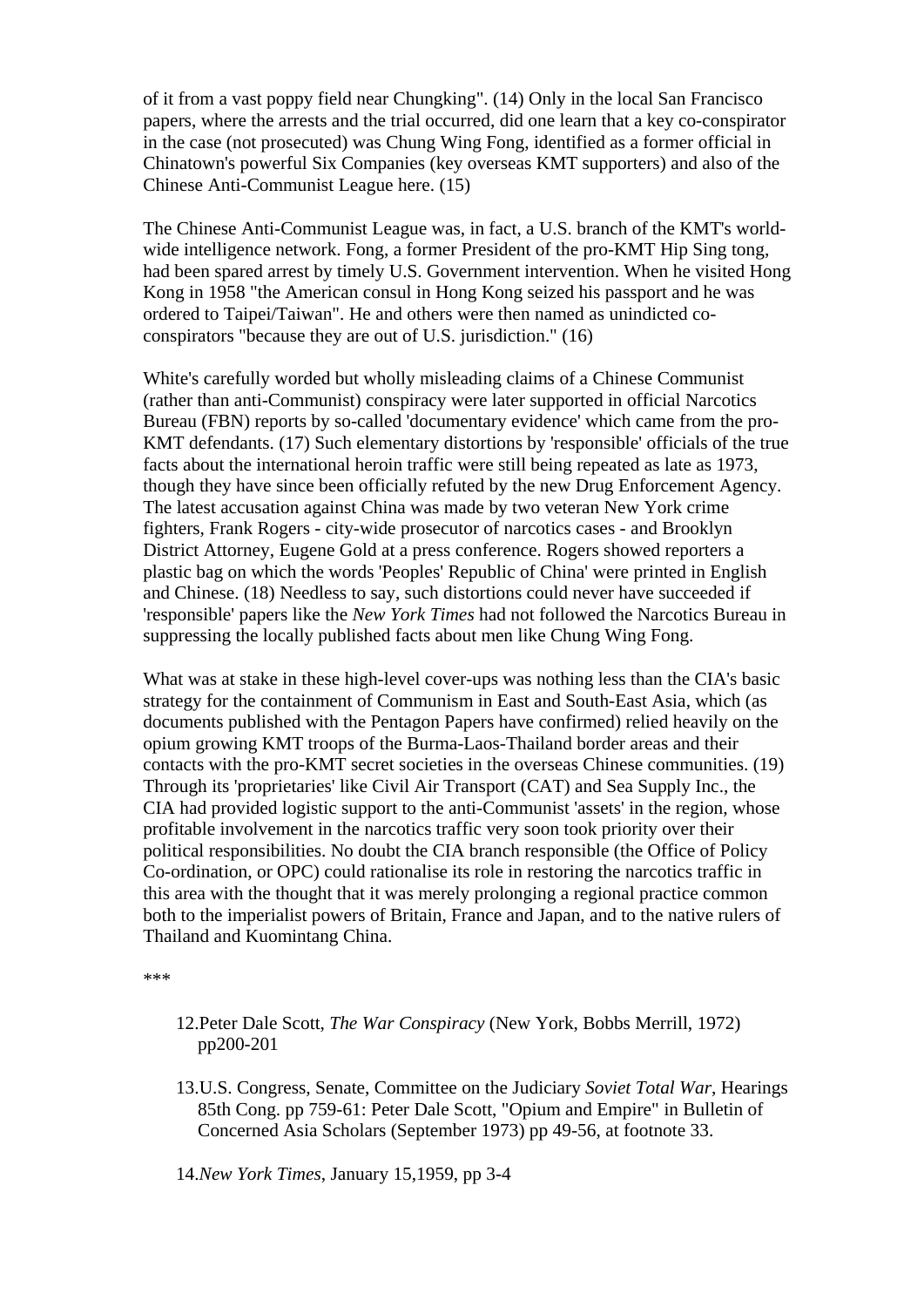15.San Francisco Chronicle, January 15, pp 1,4

16.ibid p4

- 17.U.S. Cong., Senate, Committee on Government Operations, *Organised Crime and Illicit Traffic in Narcotics*, Hearings, 88th Congress, 2nd Session (1964) p 1131; cf. Federal Bureau of Narcotics, *Traffic in Opium* 1959, p 26
- 18.Frank Faso and Paul Meskil, New York Daily News, March 20, 1973; reprinted in Congressional Record, June 12, 1973, p 19324.
- 19.*Pentagon Papers* (Gravel Edition) (Boston, Beacon, 1972), 1, 366, 438; McCoy. pp 128,139.

**Transnationalised Repression; Parafascism and the U.S.**

# **Protection for Intelligence Assets**

In 1953-4, as the Eisenhower Administration faced growing KMT resistance to its proposed disengagement from Korea and Indochina, so also the CIA disengaged somewhat from its disreputable OPC proteges in Thailand as their opium trafficking became notorious. By 1959, Council on Foreign Relations spokesmen, backed by the influential CIA-backed Conlon Report, were even suggesting some kind of normalisation of relations with mainland China. This context of detente makes all the more remarkable the propaganda activities of the Narcotics Bureau and George White in the 1959 Hip Sing opium case. In effect, the FBN was covering up for the KMTnarcotics network overseas, even while attempting to crush its movement of heroin into the continental United States. Such a two-faced policy was probably impractical, in as much as in 1959 the world's only sizeable population of heroin addicts was in the U.S. It was, however, understandable in terms of national policy, if one recollects in 1959 all the leading anti-Communist U.S. proteges of the region - Ngo dihn Nhu of South Vietnam, Sarit Thanarat and Prapas Charusathien of Thailand and Phoumi Nosavan of Laos - were profiting in one way or another from the KMT narcotics traffic. (20)

The fact remains that in 1959 the official U.S. position on the KMT troops was that it was no longer supplying them and therefore in no position to control their narcotics activities: the U.S. arms which Burma found at the KMT camps in 1961, still packed in boxes showing their trans-shipment through a Californian air force base, just weeks before, had gone first to Taiwan and then to Burma in a CAT-Air America plane leased by an affiliate of the KMT-Asian Peoples' Anti-Communist League. This is a disturbing analogy with the present status of the former CIA Cubans operating around Orlando Bosch. Like the KMT troops, they too have now been officially disowned by the CIA because of their illegal activities and are now supported by other governments and intelligence agencies, most notably the governments of Chile, of Nicaragua and of the Dominican Republic. (21) More specifically, a chief reason for the closing down of the last of the CIA's Miami station JM/ Wave operations - a counter intelligence operation under Joaquin Sangenis Perdomo, usually referred to by its original CIA name of Operation 40 - was because one of the group's CIA planes had been apprehended in the act of smuggling narcotics into the U.S. (22)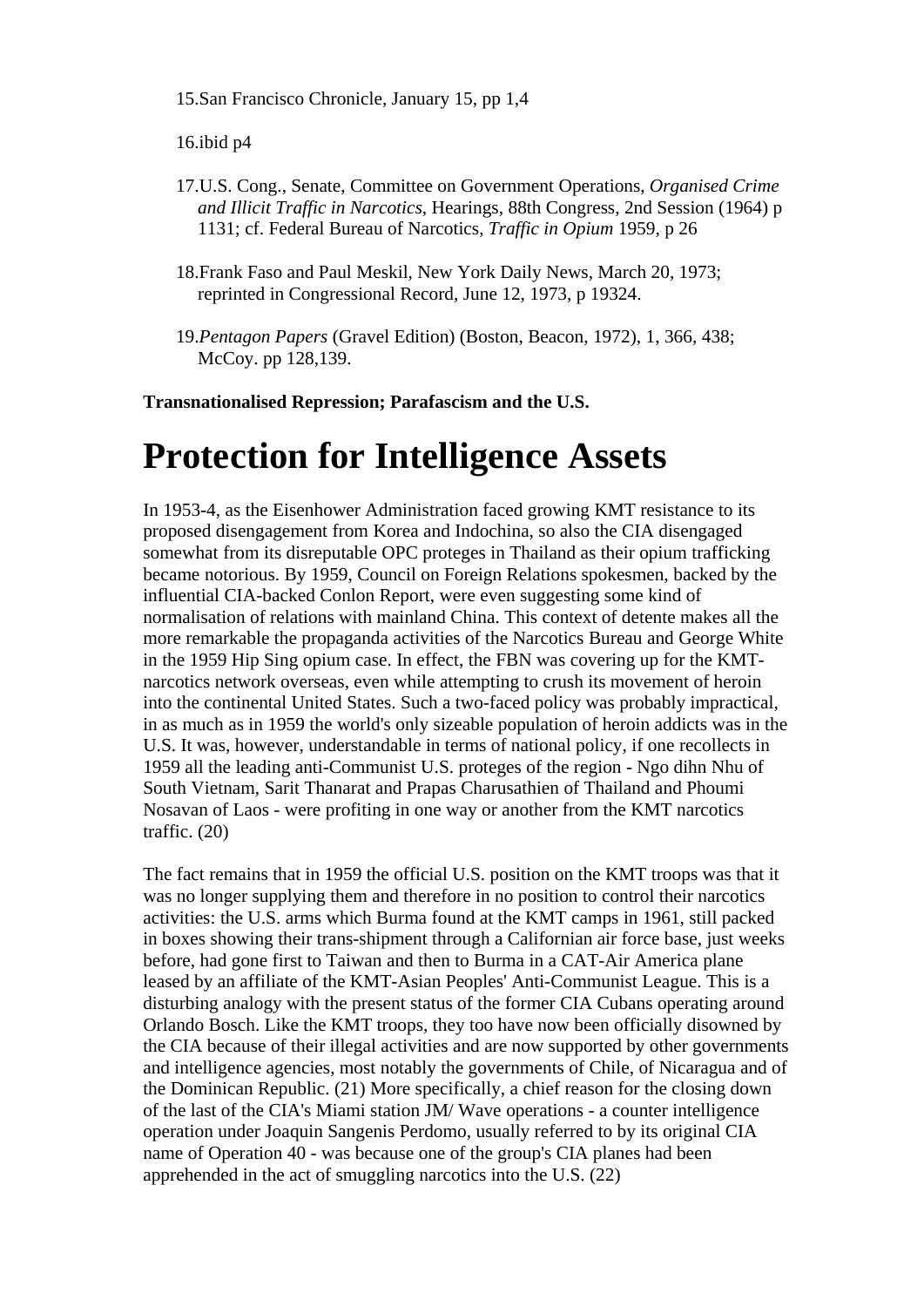Today, no one seems to deny the illegality of the CIA's domestic JM/Wave station in Miami, which employed from 300 to 700 U.S. agents and from 2,000 to as many as 6,000 Cubans. (23) An Bill Moyers has noted, "seducing the press was critical" to JM/Wave's maintenance in Miami; the CIA secured "explicit agreements with the press here to keep their secret operations from being reported, except when it was mutually convenient ... It amounted to a massive conspiracy to violate the country's Neutrality Acts and other federal, state and local laws as well". (24)

\*\*\*

20.McCoy, pp 142-143,153, 259.

21.George Crile. CBS Broadcast, transcript, p 30. Henceforth cited as CBS.

22.*New York Times*, January 5, 1975, p4.

23.CBS; *New Times*, May 13 1977, p46

24.CBS, p14

**Transnationalised Repression; Parafascism and the U.S.**

### **Assassins, Narcotics and Watergate**

Seven years after the event, to its credit, the *New York Times* finally revealed a little of the story about the wind-up of the CIA's Operation 40 because of its narcotics activities.(25) It did so an part of a series of stories exposing operations for which the CIA's counter-intelligence chief, James Angleton, had been responsible, and Angleton himself has recently confirmed (to author Edward Jay Epstein) the published suggestions that these stories were being leaked by Angleton's chief enemy within the agency, CIA Director, William Colby, an part of a successful campaign to force Angleton's resignation. (26)

What concerns us, as in the case of the KMT-Hip Sing narcotics case, is the refusal of the *New York Times* to tell the most significant features of the Operation 40 narcotics story:

(a) Operation 40, originally, at least, included professional assassins. According to the former *New York Times* reporter, Tad Szulc, it was originally designed by Sangenis as part of the Bay of Pigs planning "to assure that a post-Castro regime contained no trouble makers", i.e. men opposed to Howard Hunt's political protege, Manuel Artime. (27) (As political action officer for the Bay of Pigs operation, Hunt would almost certainly have been responsible for this phase of Operation 40). Szulc adds that "According to well informed Cubans, Operation 40 also had a second task; that of assassinating, if necessary, political leaders who stood in the way. It was reported that the project included a hand-picked task force of professional killers". (28)

(b) The *New York Times* failed to name the Bay of Pigs veteran who, in its words, "was part of the group and who was accused by the Federal authorities of being a large cocaine smuggler [and] was killed in a gun battle with the Miami police". (29) This was Juan Restoy, arrested in June 1970 as part of the Justice Department's 'Operation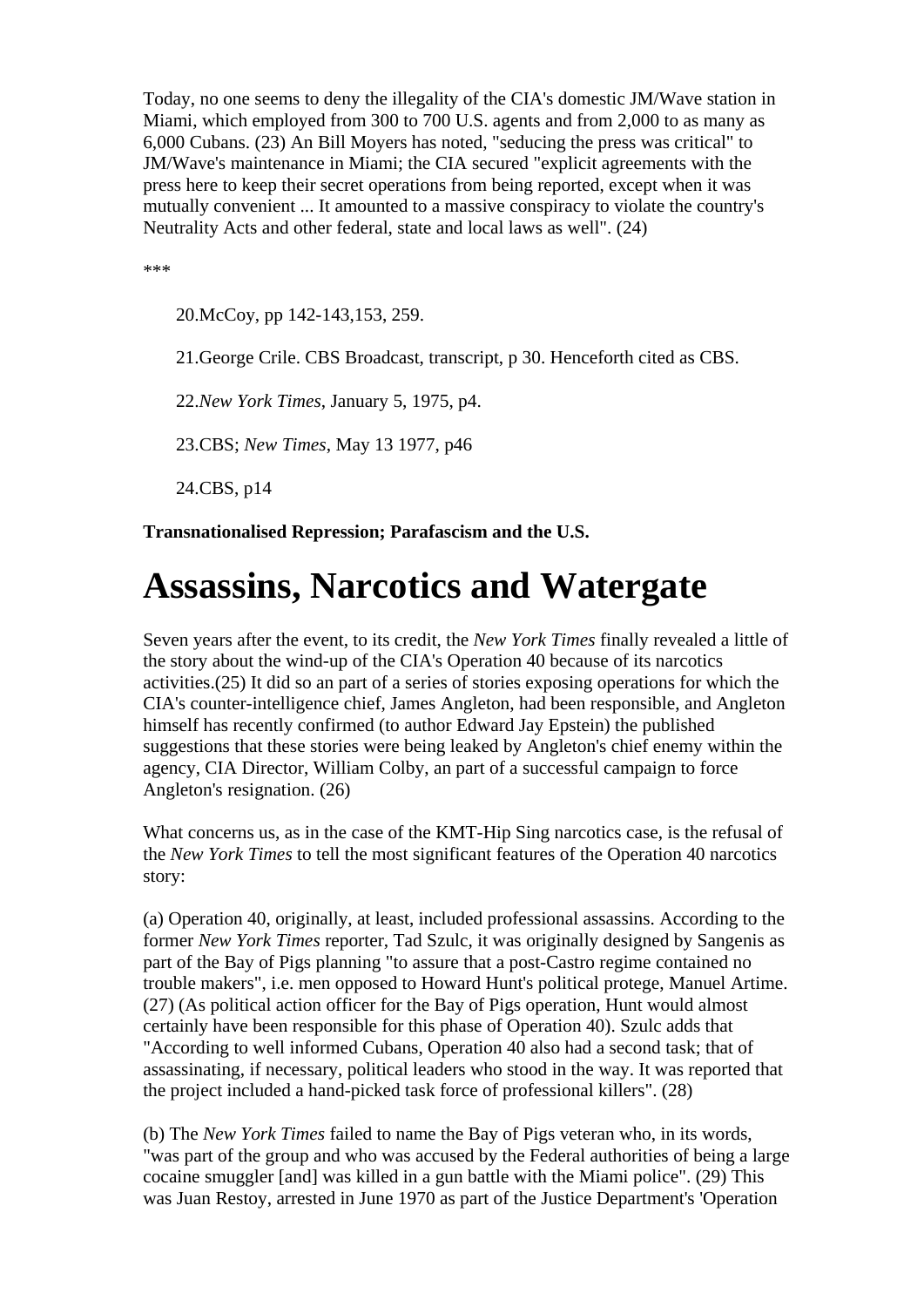Eagle', against what Attorney General Mitchell called "a nation-wide ring of wholesalers handling about 30% of all heroin sales and 75 to 80% of all cocaine sales in the United States". (30) Of the three Cuban ringleaders of this network, one had his conviction thrown out on a technicality, and the third, Bay of Pigs veteran Jorge Alonson Pujol y Bermudez, was eventually released and placed on probation. (31)

(c) Of the nine Cubans who came to Washington for the Watergate break-in of June 1972, at least four, and possibly all nine, had been members of the Sangenis counter intelligence phase of 'Operation 40'.

Bernard Barker testified that Felipe de Diego, who, with Barker and Rolando Martinez, had previously burgled the office of Ellsberg's psychiatrist for Howard Hunt and the Nixon White House, "had been a member of Operation 40";(32) this aspect of Barker's testimony was neither reported by the *New York Times* nor included in its transcripts of the Watergate Hearings. Other members of the Sangenis operation included Barker himself, who, according to Helms, was fired by the CIA when "we found out that he was involved in certain gambling and criminal elements". (33) A third member was almost certainly Eugenio Martinez who, back in 1957, had been part of an anti-Batista assassination plot funded by former Cuba president Carlos Prio Socarras. In November 1963 Martinez skippered the ill-fated Rex mission from Florida against Cuba, a mission involving the Somoza family of Nicaragua.

To sum up, the *New York Times* systematically ignored or understated the involvement of 'Operation 40' in political assassinations, the world heroin network, and Watergate. Exactly the same can be said about the *Times* and entire establishment press coverage before this year: in all its thousands of words about the so-called 'Plumbers' of Watergate itself it never mentioned that the Nixon White House had recruited, for the ostensible purpose of combating the drug traffic, an illegal covert action team with links to organised crime and (through 'Operation 40') the drug traffic itself. At its peak the Sangenis operation had some 150 Cubans; and we know now from a recent CBS news interview of Bernard Barker by Bill Moyers, that no less than 120 ex-CIA Cubans were recruited for 'Operation Diamond' under the Hunt-Liddy 'Plumbers Unit' at the White House. (34) This group included "people superbly trained in explosives" and "specialists in weapons": as Bill Moyers observed, it too was "a small secret army". Barker dissented from Moyers' allegations that Operation Diamond was preparing to perform political "kidnappings" and "assassinations", but only on semantic grounds: ("there is a difference between assassination and killing .... The word 'kidnap' sounds to me like a term used in - in law. Remember that I'm a CIA agent, CIA background. We neutralise these things. We don't think... in criminal terms". $)(35)$ 

According to the CBS-Moyers programme:

the secret army was not to be disbanded after Watergate. It was to be used in President Nixon's drug war, in Barker's words, "to hit the Mafia using the tactics of the Mafia". (36)

Barker and his colleagues, meanwhile, hoped that their participation would help lead to the "liberation of Cuba". (37) He explained that the key to this liberation lay in helping Mr Hunt, "in the way where hundreds of Cubans have been helping [ie the CIA and the U.S. armed services] in Africa, in Vietnam and in other areas of the world." (38)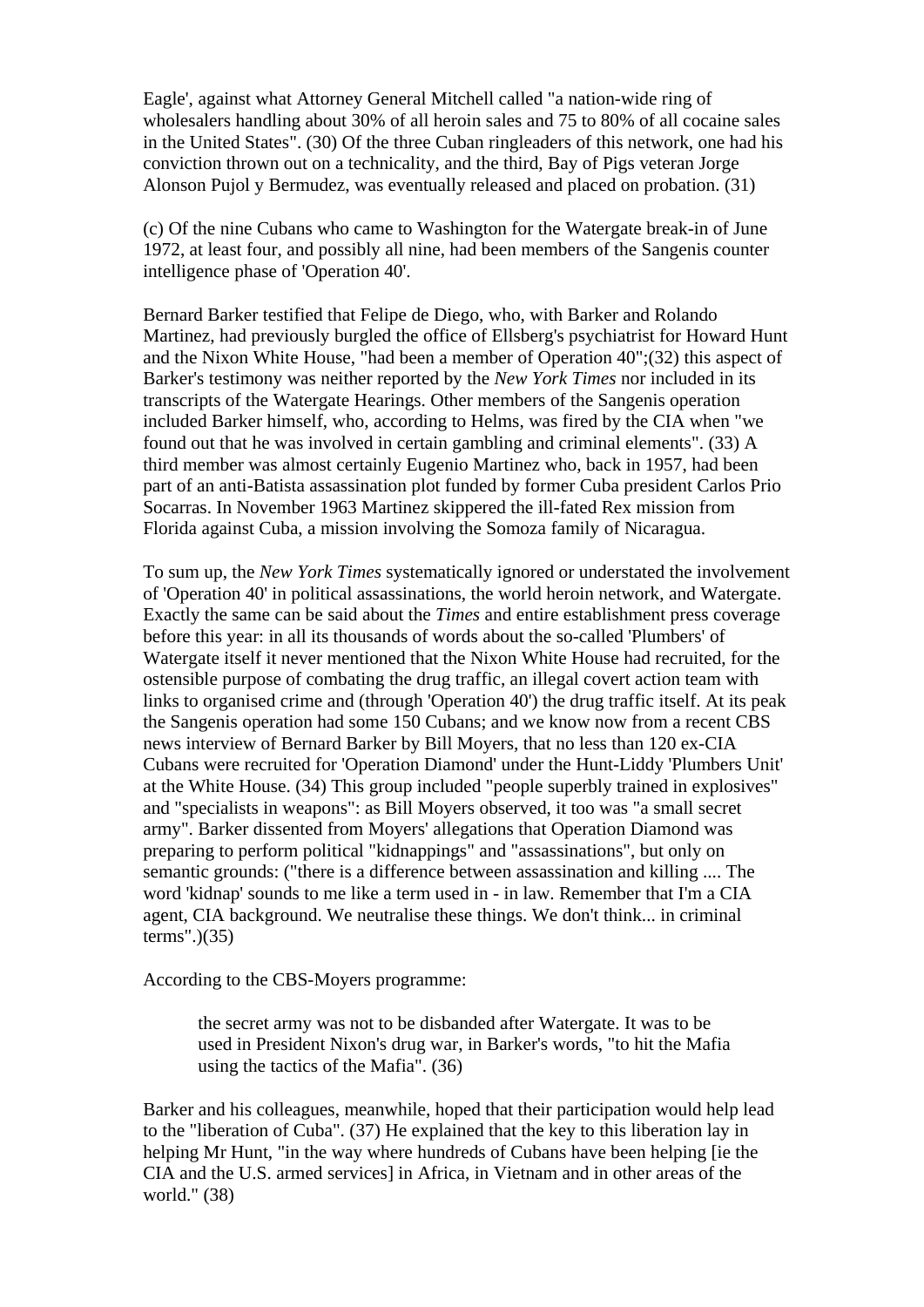- \*\*\*
- 25.*New York Times*, January 5, 1975, p4.
- 26.Edward Jay Epstein. *Legend: the Secret World of Lee Harvey Oswald* (New York, McGraw Hill, 1978): pp 272-274
- 27.Tad Szulc and Karl E. Meyer. *The Cuban Invasion* (New York, Ballantine, 1962): p95

28.ibid p 95

29.*New York Times*, January 5, 1975 p4

30.*New York Times*, June 22, 1970, p1.

31.Peter Dale Scott, Paul Hoch and Russell Stetler. *The Assassinations: Dallas and Beyond* (New York, Vintage, 1977): p395

32.Watergate Hearings, Vol.1, p375

33.Bernard Fensterwald Jr. with Michael Ewing, *Coincidence of Conspiracy* (New York, Zebra, 1977), pp512, 551.

34.CBS p26

35.ibid

36.ibid

37.Watergate Hearings, Vol.1, p 367

38.ibid p372

**Transnationalised Repression; Parafascism and the U.S.**

### **Domestic Repression and DEA Narcotics Enforcement**

All this should be very disturbing. Liddy's own original plans for Operation Diamond, after it moved from the cover of White House narcotics enforcement to the Committee to Re-elect the President, also included political kidnappings and "men who have worked successfully as street-fighting teams at the CIA". (39) At that time, when San Diego was the projected Republican convention site, Liddy had proposed that Hunt recruit some "400 or 500... Bay of Pigs veterans who were located in the southern California area"; Hunt actually obtained print-outs of the available veterans, from Brigade 2506 Veterans Association (the AVBC) in Miami.(40)

These plans for organised governmental violence were by no means wholly forestalled by the timely exposure of Hunt's Cubans at the July 17 1972 Watergate break-in.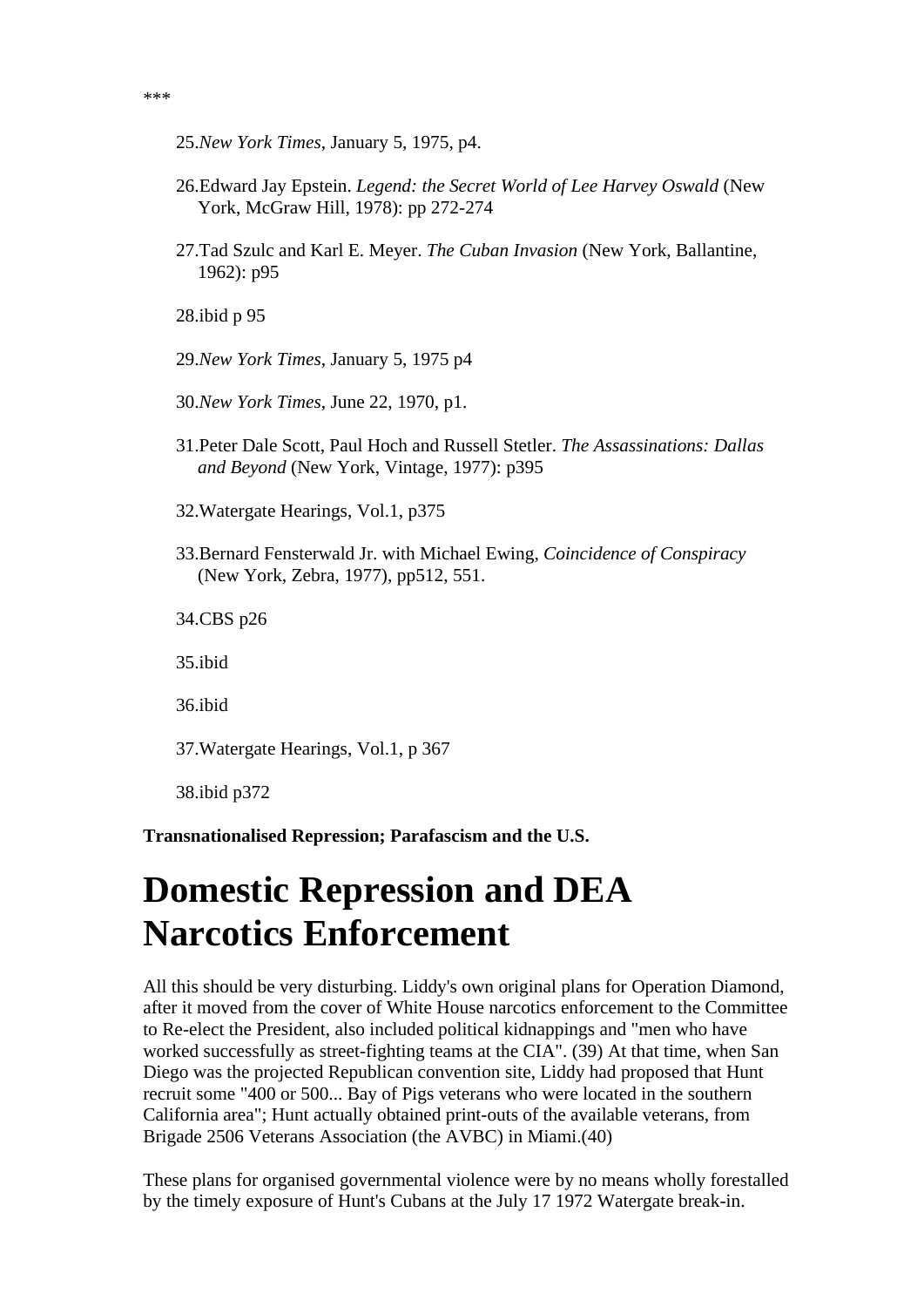Some of them have survived Nixon's fall from power and are today officially established under the guidance of narcotics control. To see how this could happen, however, we must look at the co-ordinated use of ex-CIA assets for 'black operations' which followed the Watergate arrests.

One Watergate-related Nixon horror never investigated by either the Ervin or the Church Committee was the use of Hunt's ex-CIA Cuban, Pablo Fernandez, as a provocateur planning to protest at the 1972 Republican Convention in Miami. Fernandez, who in May 1972 had been recruited by Hunt's aid Barker to 'get' Daniel Ellsberg at an anti-war rally in Washington - whether by merely punching him or possibly by more serious violence, is not clear. In June and July, under the overall guidance of Robert Mardian at the Justice Department's Internal Security Division, Fernandez, working with the Miami Police and the FBI, was recruited to offer machine guns to the Vietnam Veterans Against the War, in the hope that this would produce some sort of overt act of violence. A Miami police detective later confirmed to the Miami Herald that 'We were hoping for the overt act necessary to produce a charge of conspiracy". (41) The ensuing court case against Scott Camil and the other VVAW leaders saw apparent perjury by a Justice Department representative on the subject of government informants, and a break-in at the office of Camil's lawyer which (in the words of the *Times* correspondent, Anthony Lukas) is one of many unsolved break-ins which "may have been carried out by 'contract' operatives hired by the CIA". (42)

Scott Camil himself, after being acquitted along with the other VVAW defendants, was reindicted after being first set up and then shot and almost killed by DEA narcotics agents. (The national establishment media, whose attention helped expose the false government testimony by the Nixon administration at the first trial, showed little interest in the second.) But Camil was only one instance where the government's expanded 'war on drugs' was used, at least under Nixon, to harass selected political targets - and possibly in support of major CIA covert operations against countries like Cyprus, Argentina, Lebanon and Chile.

It must be kept in mind that OSS and CIA has been using the connections of the international heroin traffic for covert operations virtually without interruption since 'Operation Underworld' in 1943. At first these operations may have been tactical rather than strategic: to expel the Fascists and forestall the Communists in Italy, to break Communist control of the French docks during the first Indochina War, to support a string of anti-Communist puppets in Southeast Asia. But as a former CIA agent and publicist confirms, this intelligence-Mafia connection was seen as vitally important.

Nixon himself has left office, and the public style of his two successors has been visibly muted, but none of the repressive legislation which his administration put together for the silencing of dissent has been repealed; and indeed the Carter administration has taken up Nixon's demand for an Official Secrets Act which would provide criminal sanctions against future Daniel Ellsbergs.

\*\*\*

- 39.John Dean, *Blind Ambition* (New York, Simon and Schuster, 1976): p81 cf. Watergate Hearings, Vol.2 p788
- 40.U.S. Cong. House Committee on Armed Services, Inquiry into the Alleged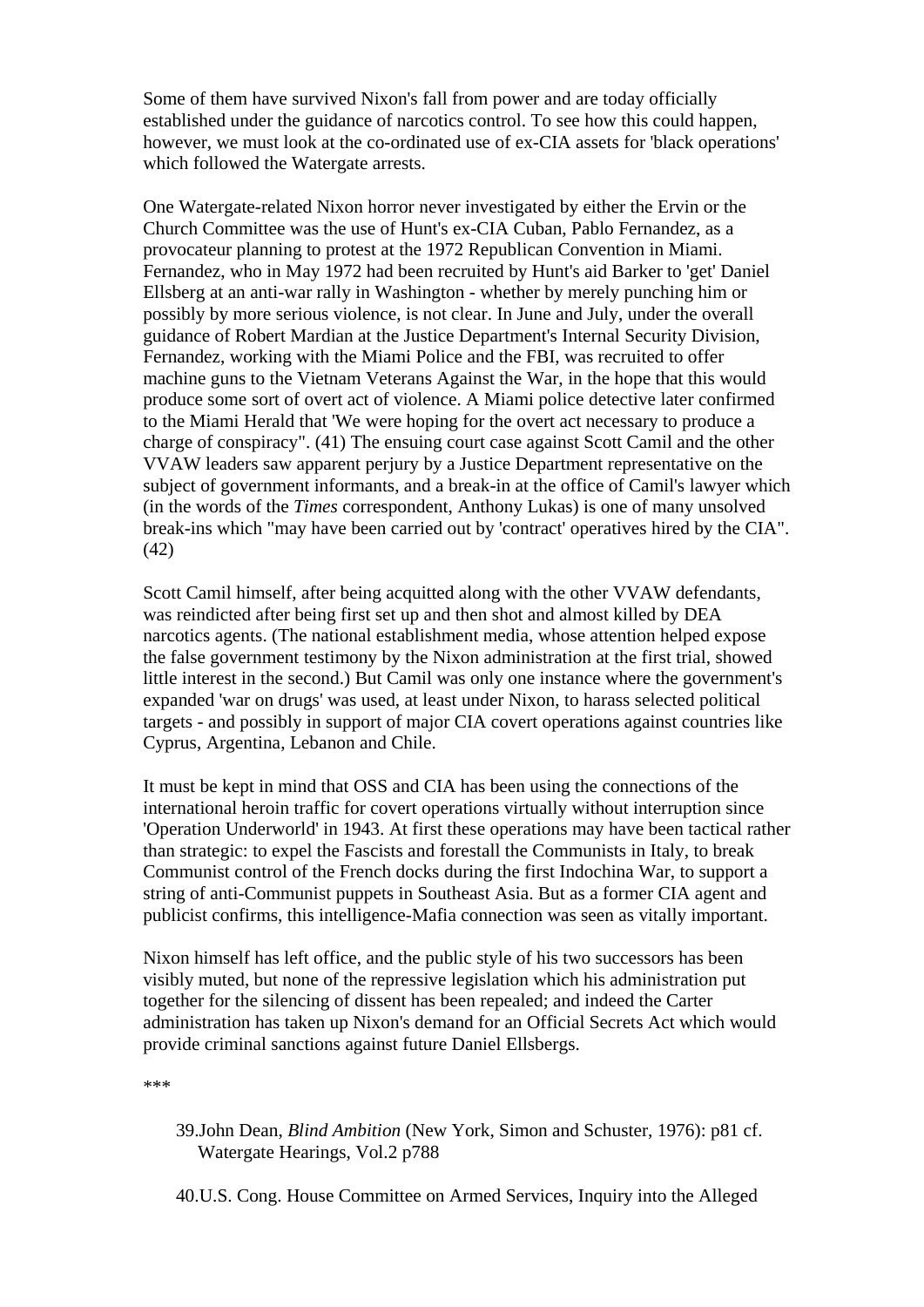Involvement of the Central Intelligence Agency in the Watergate and Ellsberg Matters, Hearings, 94th Congress, 1st session (1974) pp 513-14. Henceforth cited as Nedzi Hearings.

41.Lukas, pp167-88,196; Steve Weissman (ed.) *Big Brother and the Holding Company* (Palo Alto, California; Ramparts, 1974): pp76-77

42.Lukas, p37; Weissman pp 78-81

**Transnationalised Repression; Parafascism and the U.S.**

# **CIA, DEA, and Their Assassination Capacity**

It is true that on June 11, 1973, the Justice Department abolished the Intelligence Evaluation Committee which had co-ordinated the harassment of Camil in Miami, for which the special grand juries had collected political intelligence, and which had, in its first two months of existence alone "compiled computerised dossiers on nearly 14,000 Americans, including selected political officials and moderates". (43) The IEC was secretly terminated on June 11, 1973, or shortly after press accounts of Dean's highlybowdlerised revelations concerning IEC which he was about to make to the Ervin Watergate Committee. Such evasive tactics do not mean very much in today's age of computerised intelligence. Revelations about Army surveillance of U.S. citizens before another of Senator Ervin's Committee in 1970 had led to the formal termination of that programme on June 9, 1970, which we now know was four days after White House planning had begun on the escalated Huston Plan which resulted in the IEC.(44) Public assurances that the Army's intelligence dossiers had been destroyed were misleading, if we are to credit subsequent reports that:

on 29 July 1970, the day after the President moved to reconsider the Huston Plan, army intelligence had given the entire print-out of its civilian surveillance computers to ISD (i.e. IEC in Mardian's Internal Security Division). (45)

In like vein the CIA's new director, William Colby, as part of his reorientation of the CIA towards foreign targets, terminated, in 1974, the CIA's Operation Chaos for the surveillance of U.S. citizens in conjunction with the IEC (though when the Rockefeller Commission reported this fact 15 months later it noted that the Chaos "files and computerised index are still intact"). (46) Two years earlier CIA director Helms, in response to U.S press reports about CIA involvement in assassinations, had directed that "no such activity or operation be undertaken, assisted or suggested by any of our personnel". (47) But the official reports on both of these controversial operations ignore the relevant fact that a high level 1968 meeting at the Council on Foreign Relations of CIA veterans and their colleagues in the New York-CIA financial establishment had already agreed CIA operations had become too visible and too bureaucratic, and in future should be left, where possible, in the hands of "private organisations, many of the personnel of which would be non-U.S ... hands of third parties, particularly third country nationals". (48)

A series of working groups to implement these proposals were officially recognised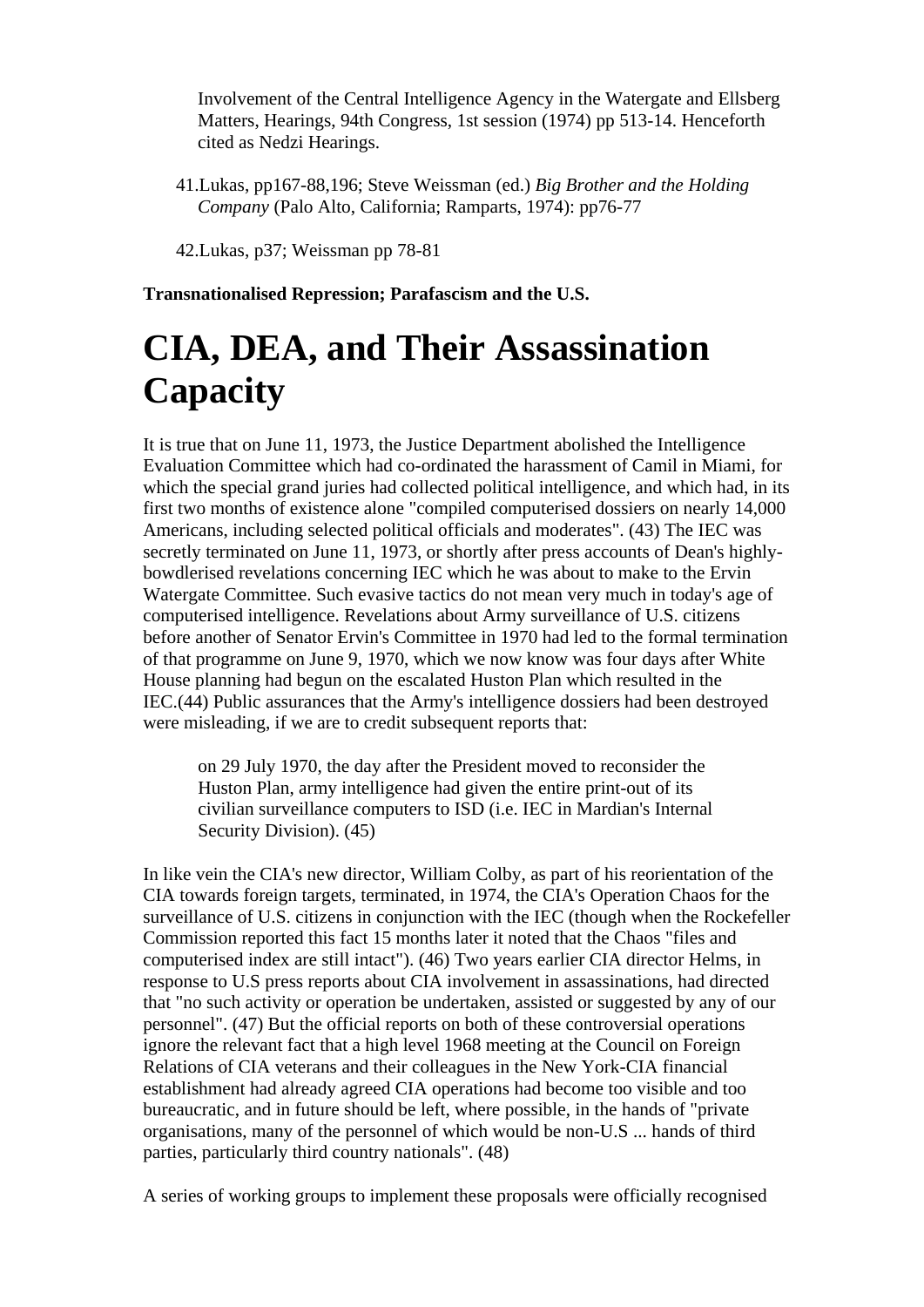when Richard Nixon, in 1969, appointed Franklin Lindsay, a CIA veteran and chairman of the chief working group (as well as of the Rockefeller-financed Itek Corp.) to head up an advisory panel on reorganisation of the CIA. (49)

In the ensuing years many of the key 1968 proposals were implemented by successive CIA directors, most notably the recommendation that the ageing CIA bureaucracy had become too large and should be dramatically cut back. In the context of this reversion to "unofficial cover", the March 1972 Helms injunction against assassination seems to have been a case of carefully locking the door of an already empty stable. Nine months earlier Lucien Conein, the CIA's case officer in the Diem assassination and a high level contact with the heroin trafficking Corsican Mafia, resigned from CIA, to be brought back at the suggestion of his old OSS colleague Howard Hunt into the White House narcotics effort. There, Conein (by his own admission) supervised a special unit which would have the capacity to assassinate selected targets in the narcotics business. (50)

A memo of late May 1972, drafted by Hunt's superior in narcotic matters, Egil Krogh, reports on what is apparently President Nixon's authorisation for the Conein assassination squad, with the staggering budget of \$100 million in non-accountable funds:

According to Krogh's detailed 'Outline of Discussion with the President on Drugs', the President agreed to 'forceful action in [stopping] International trafficking of heroin in the host country'. Specifically the memorandum of the meeting noted, 'it is anticipated that a material reduction in the supply of heroin to the U.S. can be accomplished through a \$100 million (over three years) fund which can be used for clandestine law enforcement activities abroad and for which BNDD would not be accountable. This decisive action is our only hope for destroying or immobilising the highest level of drug traffickers.'....According to Krogh, this [flexible law enforcement..for clandestine activities] would be used for underworld contacts and disruptive tactics, with the eventual goal of destroying those deemed to be heroin traffickers. (51)

According to the *Washington Post* at least twelve other CIA operatives, all of them first-generation (i.e. naturalised) Americans, joined in this BNDD assassination squad. (52)

In the fall of 1971:

Hunt also approached the Cuban exile leader, Manuel Artime, in Miami and - according to Artime - asked him about the possibility of forming a team of Cuban exile hit men to assassinate Latin American traffickers still outside the bailiwick of United States law. (53)

Artime told other reporters that the anti-narcotics operations would take place in Panama (pinpointed after the arrest of the son of Panamanian Ambassador to Taiwan on July 8, 1971 - the day Hunt spoke to Conein in the White House) after Frank Sturgis independently told the press that in 1971 he had joined Hunt in an investigation of the drug traffic reaching the U.S. from Paraguay through Panama. (54)

This lends strength to the recurring rumour that Hunt's narcotics activities included an assassination plan against the Panamanian President Torrijos, whose brother had been fingered by U.S. Customs commissioner Ambrose as a major heroin trafficker. (55)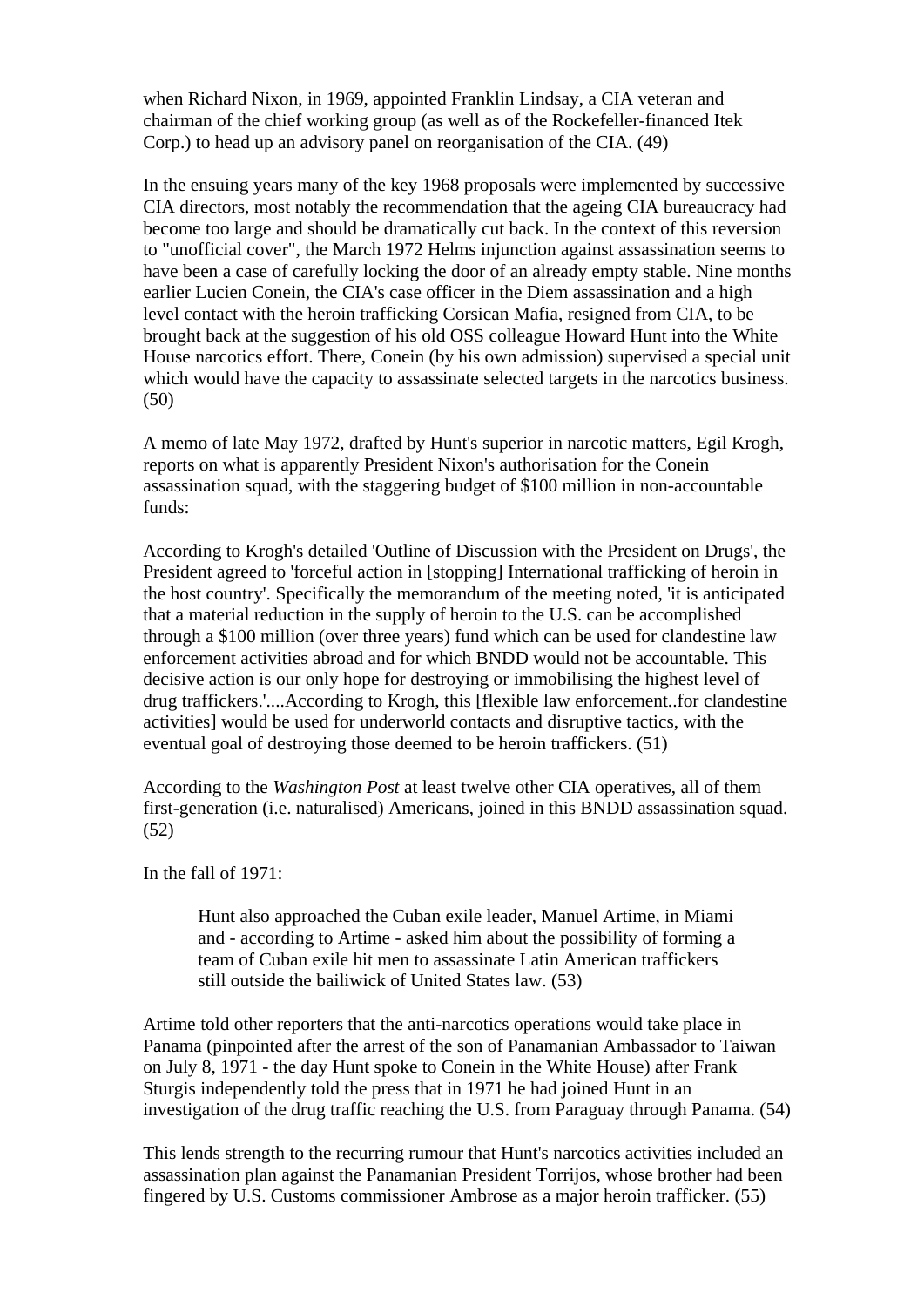- 43.Church Committee, Hearings (1975) Vol. 2 p 266 (Memo of June 11, 1973, from Assistant Attorney General Henry Petersen). U.S. Cong. Senate, Committee on the Judiciary, Military Surveillance Hearings (1974) p221
- 44.U.S. Cong., Senate, Committee on the Judiciary, *Federal Data Banks* Hearings (1970) p147
- 45.Weissman, pp58-9; cf. *New York Times*. April 2 1971, p25
- 46.U.S. Commission on CIA Activities Within the United States, Report pp 148- 9. Henceforth cited an Rockefeller Report.
- 47.Assassination Report, p282
- 48.Council on Foreign Relations: 'Intelligence and Foreign Policy' Discussion Meeting Report, January 8 1968 ("Confidential: Not for Publication"); reprinted in Victor Marchetti and John D. Marks. *The CIA and the Cult of Intelligence* (New York, Knopf, 1974) pp381-398
- 49.*New York Times* Magazine, April 17 1971
- 50.Edward J. Epstein, *Agency of Fear; Opiates and Political Power In America* (New York, Putnam's, 1977) p146; *Washington Post*, June 16, 1976. Hunt and Conein were both veterans of OSS operations in Kunming, China, the centre of the Yunnan opium traffic, as was Conein's 1970s business partner Hitch Werbell 3, a mysterious White Russian arms dealer who was indicted on a major drug smuggling charge in August 1976. (The case collapsed after the chief witness was killed (Kruger pp181-2). Werbell was later said to have been on the CIA payroll, paid through the notorious drug-related Australian Nugan Hand Bank (Penny Lernoux, *In Banks We Trust* (Garden City, NY, Anchor Press/Doubleday, 1984) p158). Two other veterans of this OSS post were Paul Halliwell who set up the drug-related Castle Bank for the CIA (Lernoux p79) and General John Singlaub, who visited his friend Werbell shortly before leaving the U.S. Army in 1978. (Hank Messick, *Of Grass and Snow* (Englewood Cliffs, New Jersey, Prentice-Hall, 1979) p84) Today General Singlaub is the president of WACL and perhaps the chief public fund-raiser for the Contras inside the United States.
- 51.Epstein, *Agency* etc. pp 142-3
- 52.*Washington Post*, June 16, 1976
- 53.Epstein, *Agency* etc. p144
- 54.Scott et al *The Assassinations* p402. Sturgis claimed that "he undertook several missions for Hunt involving tracking narcotics" (Epstein *Agency* etc. p205n), and that Hunt had been involved in some assassination attempts that had succeeded. (*True* August 1974)
- 55.Andrew Tully, *The Secret War Against Dope* (New York, Coward, McCann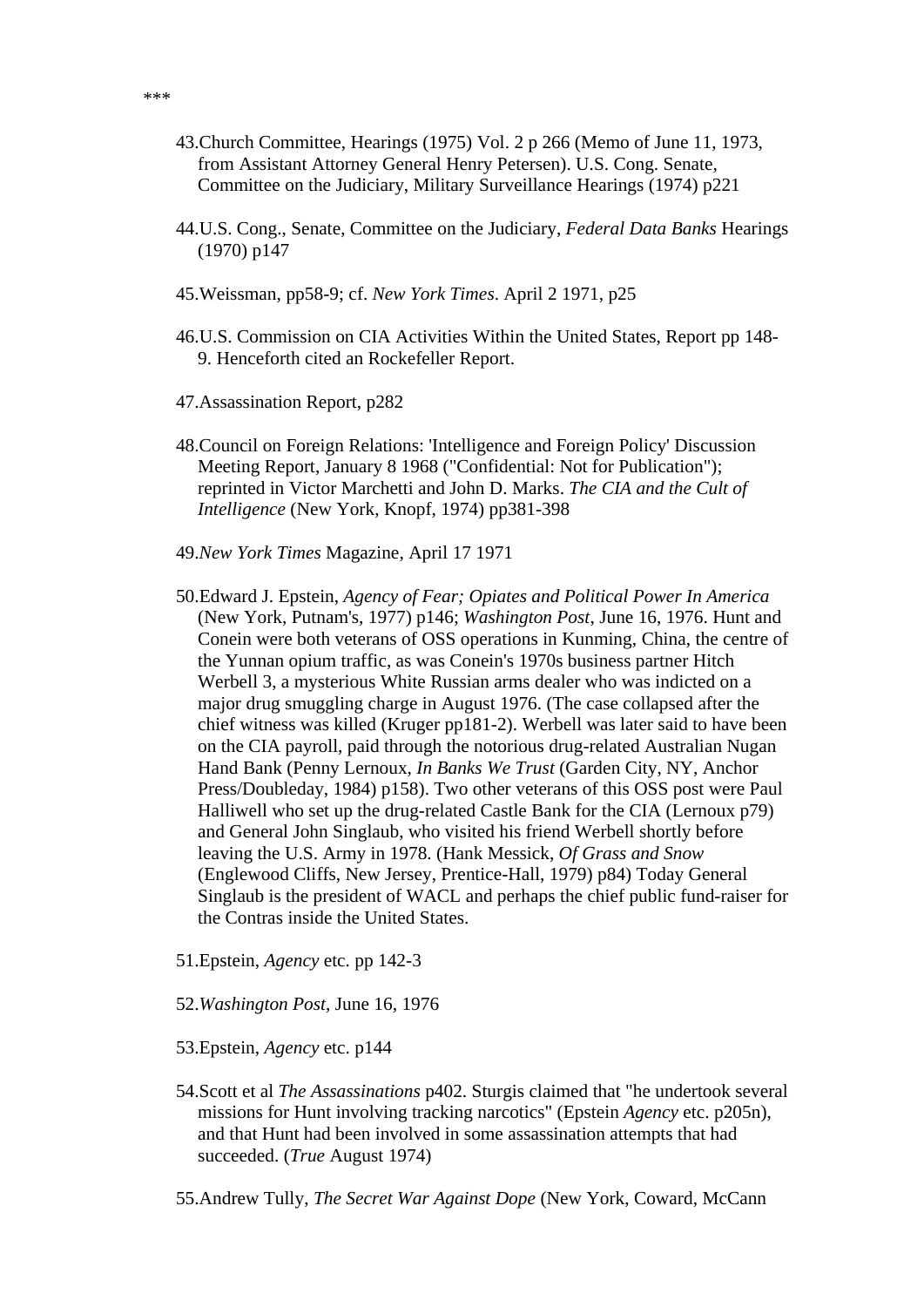and Geoghagan, 1973) p139

#### **Transnationalised Repression; Parafascism and the U.S.**

## **DEA, Crime and the Press Today**

If these reports are true, we can reasonably conclude that the old CIA-organised crime connection. though technically banished from the CIA after Jack Anderson's exposure of it in January 1971, was still pursuing its old political objectives under White House -narcotics cover in 1971-2, pending its intended integration into a new superagency, the Drug Enforcement Agency of July 1, 1973, which many observers have compared to a domestic CIA. Hunt and Artime had both been associated with previous CIA assassination plots against Castro, who, at that time, had been named by the Federal Bureau of Narcotics as the man behind the heroin trade of anti-Castro Cubans. Torrijos, too, was at least as much a political as a narcotics target: he and Chilean President Salvador Allende were the only heads of state to defy the CIA-enforced ban on friendly relations with Castro's Cuba. Barker and Artime, as we have seen, had been allegedly dropped from the CIA for their involvement in criminal activities - the latter for smuggling activities from a Costa Rica base owned by Anastasio Somoza, the patron of Torrijos' current enemy Orlando Bosch. According to an FBI report on Frank Sturgis in 1972, when Hunt recruited him and Barker for Watergate "sources in Miami say that he is *now* associated with organised crime activities". (emphasis added) (56)

When this FBI claim was made part of the highly publicised Senate Hearings in February 1973 on the nomination of L. Patrick Gray, the *New York Times* and *Washington Post*, then locked in battle with Nixon, declined to report it. The press interviews with Artime and Sturgis about their anti-narcotics activities were likewise ignored at the time, as were all the growing indications that the White House, under the guise of anti-narcotics activities, had begun to assemble a secret parallel police, with an assassination potential, from former CIA assets dropped after the exposure of their associates in the narcotics traffic.

This reticence or resistance to expressing the criminal scope of Watergate was assuredly not inspired by a desire to protect President Nixon. It indicates, I believe, an understanding at high levels, that when right-wing CIA assets are formally 'disposed of', their potential usefulness to other employers should not be diminished. Take for example, the Drug Enforcement Agency (DEA) itself which now employs somewhere between 50 and 100 CIA agents in addition to Conein and his twelve assassins.

Of all the 'White House horrors' to come out of the so-called 'plumbers' in Room 16, DEA is perhaps the most dangerous. A super-agency, whose very statutory authority is open to challenge, it has been plagued from the outset with serious charges of illegal behaviour, high-level corruption, and protection of Mafia figures in the narcotics traffic. Its first designated chief, Myles Ambrose, resigned before taking office in May 1973, after it was disclosed he had visited the Texas ranch of a suspected smuggler, Richard Harper, who was under indictment for an arms shipment aimed at the overthrow of the Castro government. (57) It was Ambrose, we should remember, who fingered the brother of the Cubans' target, Omar Torrijos. His deputy and successor, John Bartels, either resigned or was fired after reports by a Congressional committee that he had been in the company of a suspected courier of narcotics to Washington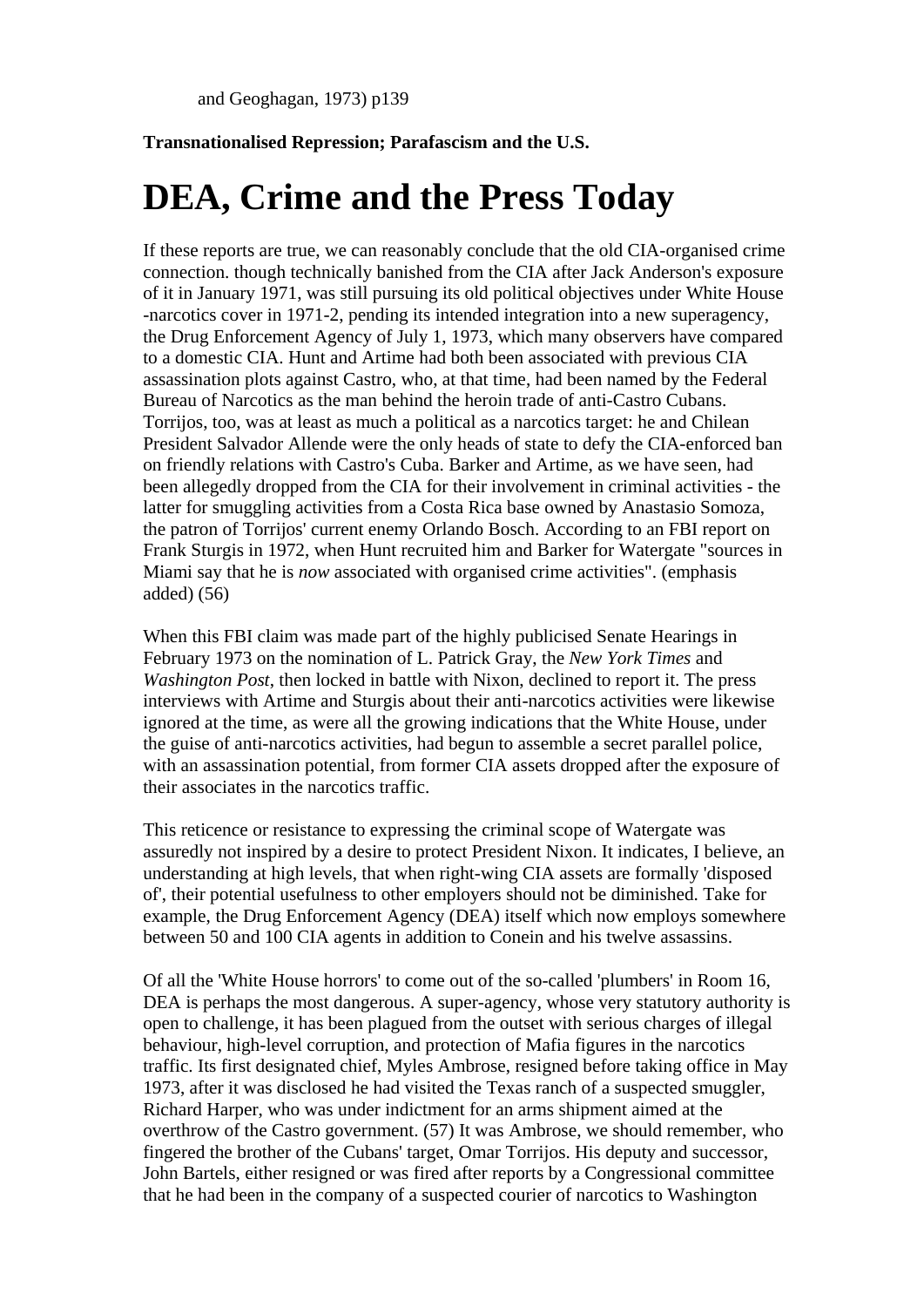from Laredo, the nearest city to the Harper Ranch. (58)

Walter Minnick, the nominal author of 'Reorganisation Plan No 2' that produced DEA, was, with Hunt, Liddy and their superior, David Young, one of the four key figures in the so-called 'Plumbers' at Room 16. It was Young, a former Rockefeller employee, who wrote the orders leading to the first Plumbers break-in at the office of Dr. Fielding (Ellsberg's psychiatrist). It was Young and Minnick with whom John Ehrlichman discussed the Watergate break-in and cover-up on the Monday morning after the break-in.(59) Yet Young, who authorised the break-in, escaped state prosecution for the Fielding break-in by co-operating in a pre-emptive federal indictment; while Minnick, throughout the thousands of words on the Watergate scandals, was never once listed in the index of either the *Washington Post* or the *New York Times*.

The same papers were either reticent or grossly misleading about activities which Hunt and Liddy performed, without Nixon's knowledge, on behalf of Intertel, the private intelligence group now controlling the Nevada casinos of the CIA-linked Howard Hughes organisation. Woodward and Bernstein of the *Washington Post* actually used a Hunt story given them by Robert Bennett, the Washington head of the CIA front and Howard Hughes PR firm where Hunt worked at the time, as part of their litany of 'White House horrors'; even though the 'horror' in question - an interview with one Clifton DeMotte about Edward Kennedy and Chappaquiddick - had been suggested to Hunt, not by the White House, but by Robert Bennett himself. (60)

Senator Baker's Minority Report about this and other CIA aspects of Watergate was, in turn, grossly distorted by the Post. (61). This is hardly surprising; the Baker Report revealed a CIA report from Bennett that Woodward was "suitably grateful" for the DeMotte and other "fine stories" which Bennett had been "feeding" Woodward; and also an arrangement between Bennett and attorney Edward Bennett Williams to "kill off" revelations of the CIA's relationship to Bennett's agency, the Mullen Company. Edward Bennett Williams, the lawyer who previously had done work for the CIA with his and their Mafia contact, Robert Maheu, was, at this time, both the attorney for the Democratic National Committee in their suit about Hunt's Watergate break-in, and also the attorney for the *Washington Post*. (62)

In short, the *Washington Post* was not at arms length from the CIA-Howard Hughes-Intertel complex, whose involvement in the Watergate scandal was hardly indicated by their reporters' stories. In like manner, the *Washington Post* barely reported the Congressional revelations in 1975 about scandals in DEA, where one of the agents scrutinised by the Jackson Subcommittee Report is one of the two agents (let us call them X and Y) said to have boasted widely inside DEA of their personal contact with and plans to retire to - Intertel. The Jackson Subcommittee investigated the DEA for its improper favours to the Howard Hughes-Intertel interests and also to the Robert Vesco-IOS interests. Although these two supergroups have been depicted as competitors vying to acquire the same Paradise Island casino, the fact remains that both have had dealings with the CIA, and also with Cuban exile groups planning to oust Fidel Castro. (63)

An even more critical article in Playboy about DEA, calling it an 'American Gestapo', describes how, in April 1974, a DEA intelligence team was ready to go on a major narcotics operation involving the flow of Mexican drugs to "a Las Vegas associate of [New York Mafia chief] Joseph Colombo":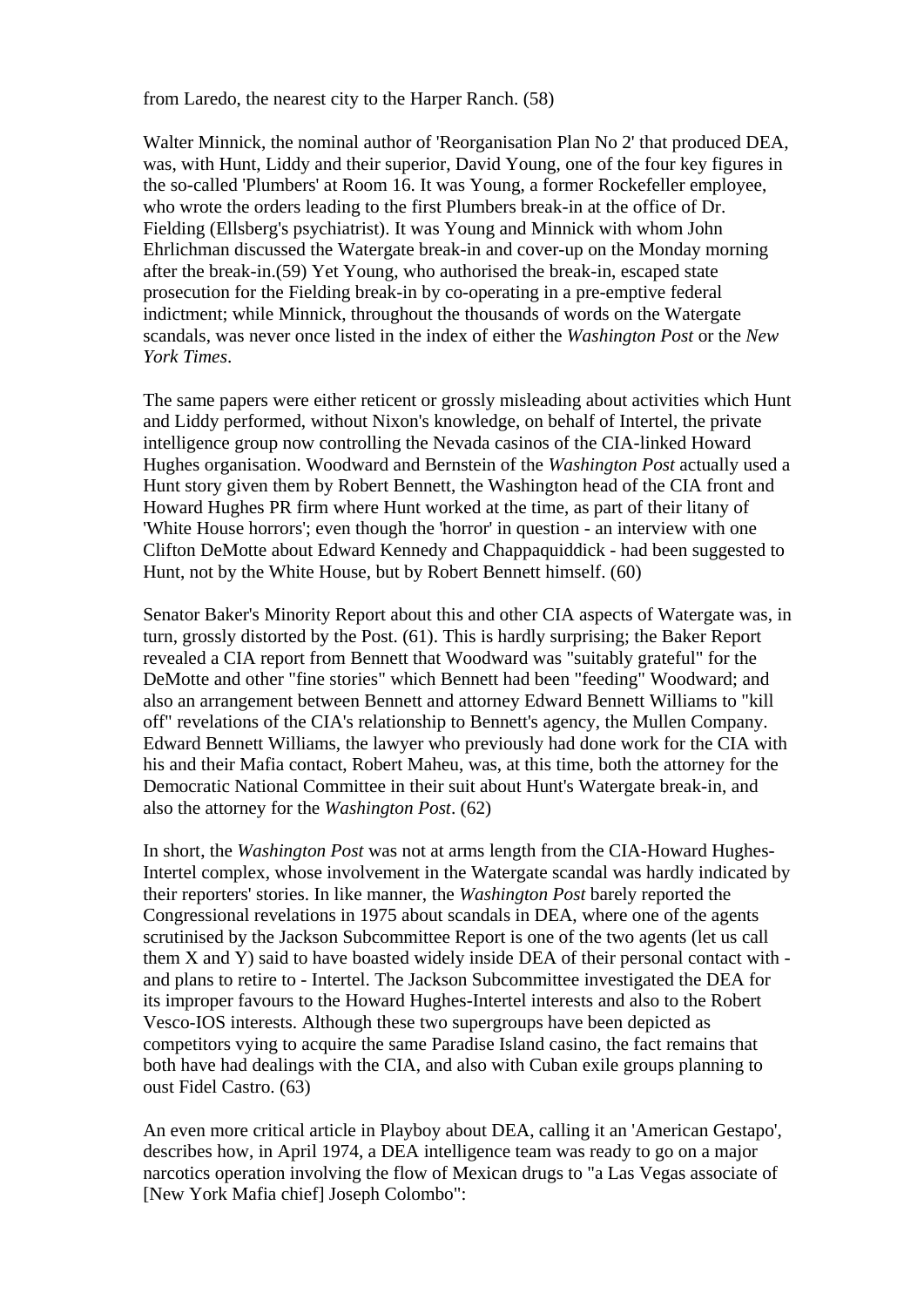Instead ... the agent in charge barked out a sharp dozen words or so and ordered the project dropped. "He informed us that he didn't want us wasting our time on organised-crime probes, that the real problem was the Mexicans and we were to drop this." (64)

It would appear that the old CIA-Mafia narcotics connection was still alive and well in the new DEA, especially when we consider that (according to reliable sources) the responsible 'agent in charge' was the same X (acting in conjunction with Y); that X had almost been forced to leave the Narcotics Bureau because of the scandals under his jurisdiction as New York Regional Director; and that X became the agent in charge of CIA veteran Lucien Conein and his assassination squad. The same sources say that the suspected courier who associated with DEA Director Bartels has also admitted to being 'friends' with the suspected Mafia ringleader, the "Las Vegas associate of Joseph Colombo"

\*\*\*

56.Fensterwald p 506; L. Patrick Gray Hearings p47

57.*New York Times* May 12 1973, p12; cf. July 3 1972, p15.

58.U.S. Cong. Senate, Report No 94-1039, p110; Epstein *Agency* etc pp254-55

- 59.U.S. Cong. House Committee on the Judiciary, Hearings Pursuant to House Resolution 803 (Impeachment Hearings), Statement of Information, Book 2, p167.
- 60.*Washington Post*, February 10 1973, p1: Carl Bernstein and Bob Woodward *All the President's Men* (New York, Warner, 1975), pp230-81 "Minority Report on CIA Involvement Submitted at the Request of Senator Howard M. Baker Jnr." (Baker Report, in *The Senate Watergate Report* (New York, Dell 1974). Vol. 1 pp737,740; Nedzi Hearings, pp 1073-76.

61.*Washington Post*, July 4 1974

62.Baker Report, pp 737-40

63.U.S. Cong. Senate. Report No 94-1039

64.Frank Browning " *An American Gestapo*", Playboy February 1976

**Transnationalised Repression; Parafascism and the U.S.**

# **The U.S.A. and Transnationalised Repression**

Both inside and outside the U.S. narcotics enforcement is particularly susceptible to corruption. It is also inescapably a political matter, especially in those areas of covert intelligence and operations which, up to now, have been concerns of the CIA. It is undeniable that DEA has picked up at least one former CIA operation - that of training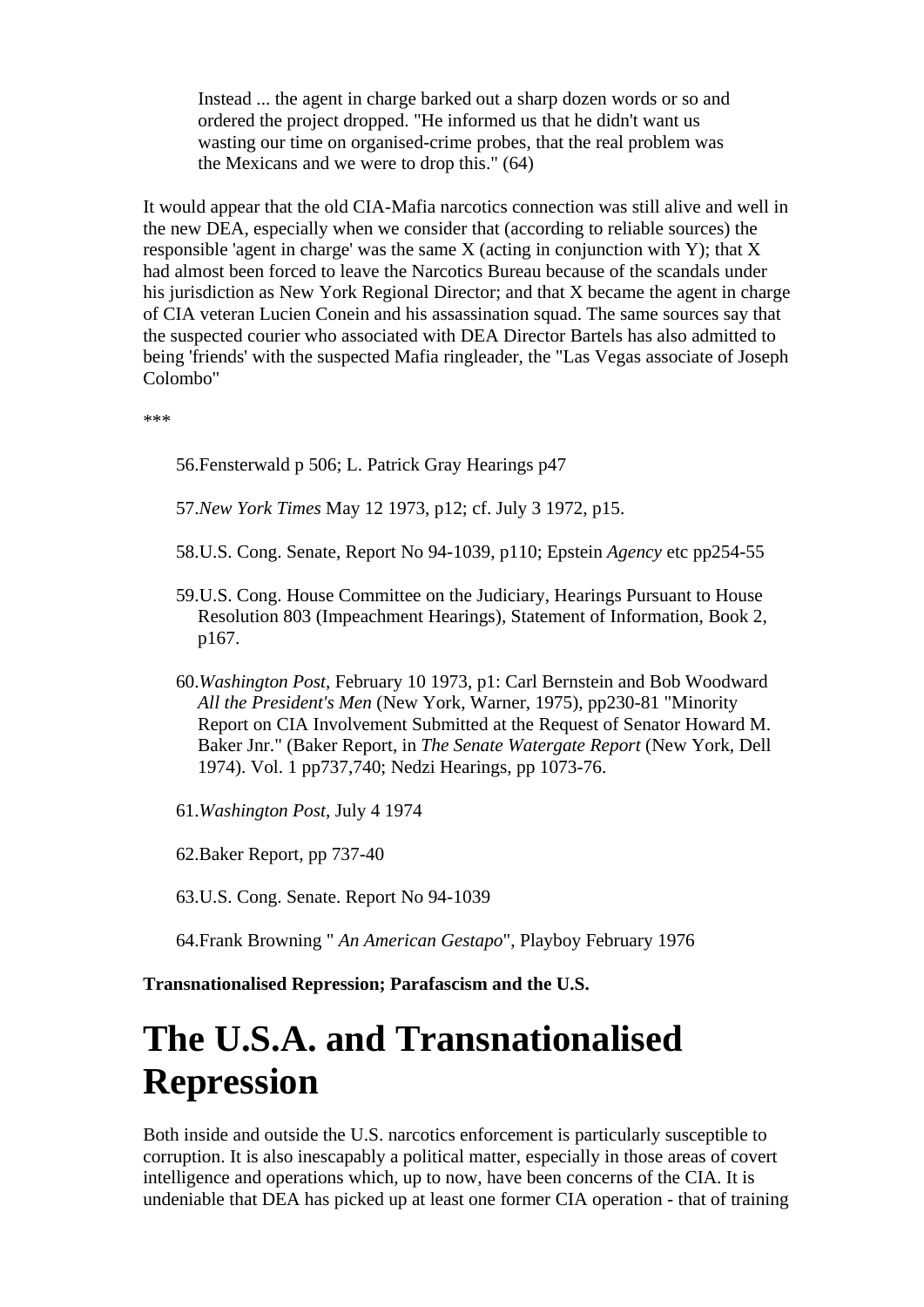and equipping foreign police forces - after this was terminated by Congress in 1974. Congressional investigations had disclosed that the Office of Public Safety, responsible for those training programmes, had become involved in programs of torture and even wholesale assassination in Vietnam (Colby's Operation Phoenix) and in Latin America. As a consequence of the 1974 Foreign Assistance Act, OPS and its some 400 positions in Latin America were abolished. The Act however, did not affect AID's new International Narcotics Program set up with CIA participation alongside OPS in mid-1971 - about the time that Conein and other CIA agents migrated from CIA to the Narcotics Bureau. A subsequent report by the General Accounting Office, investigating DEA and INC to see if Congressional intentions had been circumvented, disclosed in effect that:

(a) By Fiscal Year 1974 DEA had 400 agents in Latin America, or roughly the number of abolished OPS positions;

(b) police equipment transferred abroad under the INC jumped \$2.2 million in Fiscal Year 1973 to \$12.5 million in Fiscal Year 1974, almost exactly offsetting the decrease resulting from the abolition of OPS. Essentially, the same equipment was being forwarded to the same units: the chief change was in the name of the authorisation.

As State Department Narcotics adviser Sheldon Vance testified in 1976, the U.S. maintains no control over the disposition which the receiving country will make of the equipment and trainees. In fact, from Mexico to Argentina, receiving countries following the example of Richard Nixon in the United States - have not hesitated to use narcotics aid to deal with domestic insurgency, by the simple expedient of identifying insurgents with narcotics. In May 1974, at a special press conference to publicise the stepped-up U.S.-Argentine anti-narcotics program, Argentine Security Chief Lopez Rega announced (in the presence of U.S. Ambassador Robert Hill):

We hope to wipe out the drug traffic in Argentina. We have caught guerillas after attacks who were high on drugs. Guerillas are the main users of drugs in Argentina. Therefore, the anti-drug campaign will automatically be an anti-guerilla campaign as well.

Soon afterwards, a visiting DEA team held training seminars for 150 Argentine policemen, while the Argentine penal code was amended to give the Federal Police direct nation-wide jurisdiction to make investigations and arrests in narcotics-related cases. (65) The latter development, if not the former, seems to have been important to the development of Lopez Rega's dreaded 'death squads' of 1974-5, the Argentine Anti-Communist Alliance (AAA). Like the White House Cubans, these squads specialised in extra-legal kidnappings and murders. Dozens and perhaps hundreds of leftists were killed by the AAA before Lopez Rega, whose responsibility was established by an Argentine Congressional investigation, was forced to leave the country as a fugitive in the Fall of 1975.

\*\*\*

65.Michael Klare, *The Logistics of Repression* (Washington, Institute for Policy Studies, 1977) passim.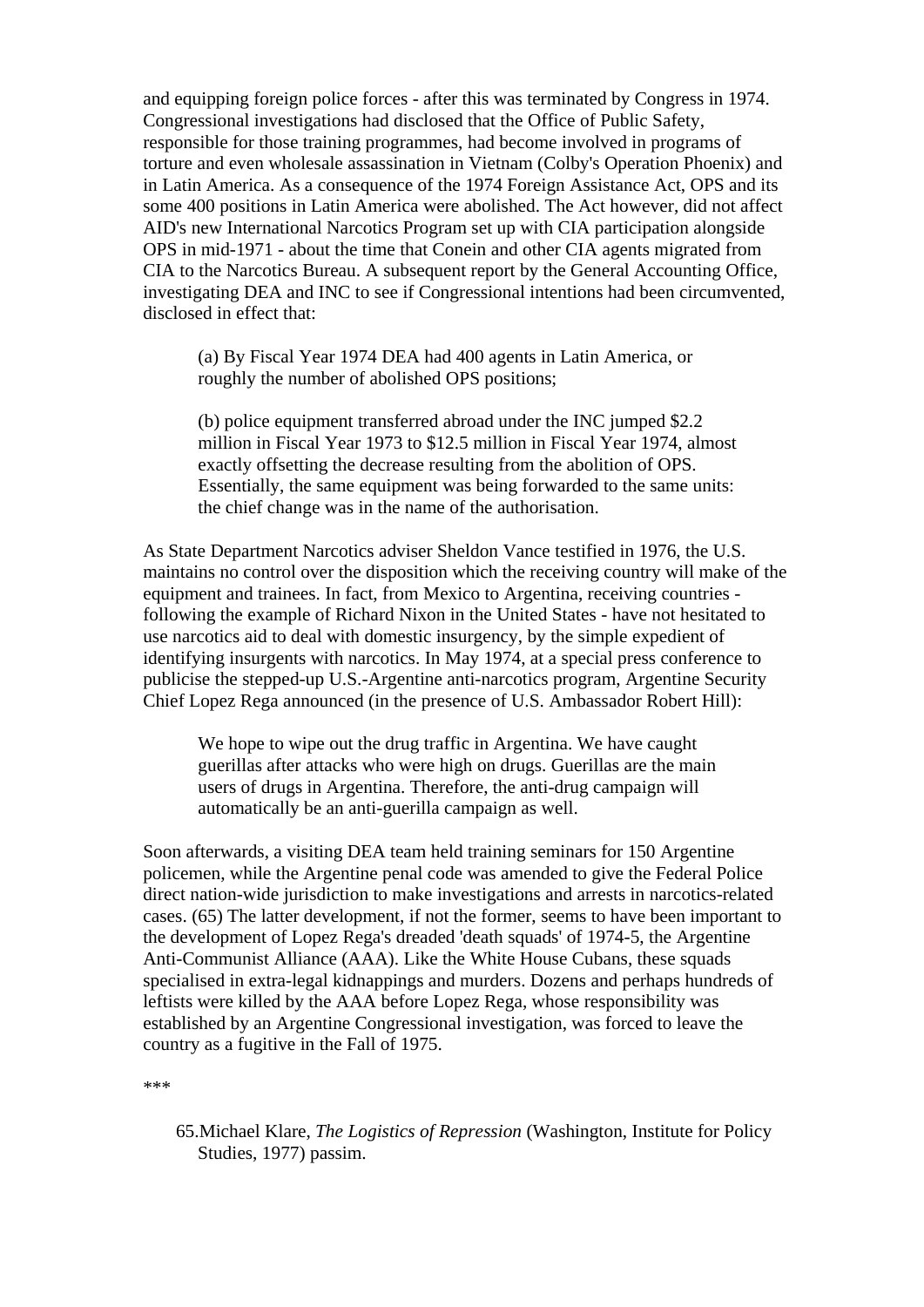# **Drugs and Parafascism: Orlando Bosch and Christian David**

All this has a very direct bearing on the career of Orlando Bosch, who boasts of having collaborated with the AAA in the murder of two Cuban diplomats as late as August 1976. (66) It is quite possible that this collaboration was facilitated through the international narcotics traffic, since both Lopez Rega and Bosch, along with other high-level security figures in Latin America, have been accused of financing their anti-Communist activities in part through cocaine. (67) Bosch's daughter and son-in-law, Miriam and Carlos Rogers, were arrested in June 1977 on charges of smuggling cocaine, while his other son-in-law, Ruben Blinder, is said to be a member of the AAA. In 1975 a provincial Argentine investigation into a cocaine estancia near the Bolivian border, which was said (by the admittedly hostile Argentine military intelligence) to have involved Lopez Rega and his son-in-law, was frustrated by a timely federal intervention.

CIA defector Philip Agee has charged that the Brazilian dictatorship, established with U.S. encouragement and participation in 1964, was, in turn, responsible for the spread of fascism to Bolivia in 1971, Uruguay in February 1973, and Chile in September 1973. (68) Recent French books report that in this same general period former French members of the anti-Gaullist Secret Army (OAS), along with their opposite numbers from the pro-Gaullist barbouzes, worked for the security forces of Brazil, Bolivia and Uruguay ... and Venezuela and Argentina, where the Peronists returned to power in May 1973. Among the rewards sought by these men were diplomatic passports, for some of these Frenchmen were working simultaneously as part of the international Ricord narcotics network. (69)

One key figure in this network was Christian David, of whom a U.S. account blandly notes "reports that he infiltrated Uruguay's Tupamaro guerillas and identified several for the police". (70) French accounts add that David, based in Argentina and possessing an Argentine diplomatic passport in the name of Carlos Eduardo Devreux-Bergeret, also collaborated regularly with the Argentine and Brazilian political police in conjunction with the French intelligence service. (71) An encyclopaedic study of David by the Danish journalist Henrik Kruger speculates that David's activities (which also included projects in Venezuela and Bolivia) were also co-ordinated with CIA, noting that CIA-OPS agents Dan Mitrione and Claude Fry were advising the anti-Tupamaro effort. (72).

In Argentina David worked under the direction of the OAS veteran Francois Chiappe, another member of the Ricord gang. (73). In 1972 Chiappe and David were both arrested in BNDD's crackdown on the Ricord network; Chiappe, however, was liberated 'by error' when the Peronistas came to power in Argentina with the election of Hector Campora in May 1973. Shortly afterwards, under the command of Lopez Riga's close subordinate Colonel Jorge Osinde, Chiappe and Colonel Gardes, another OAS veteran, took part in the Ezeizi airport massacre of June 20 1973.(74) The same article that explored Lopez Rega's links to the cocaine traffic claimed that the cocaine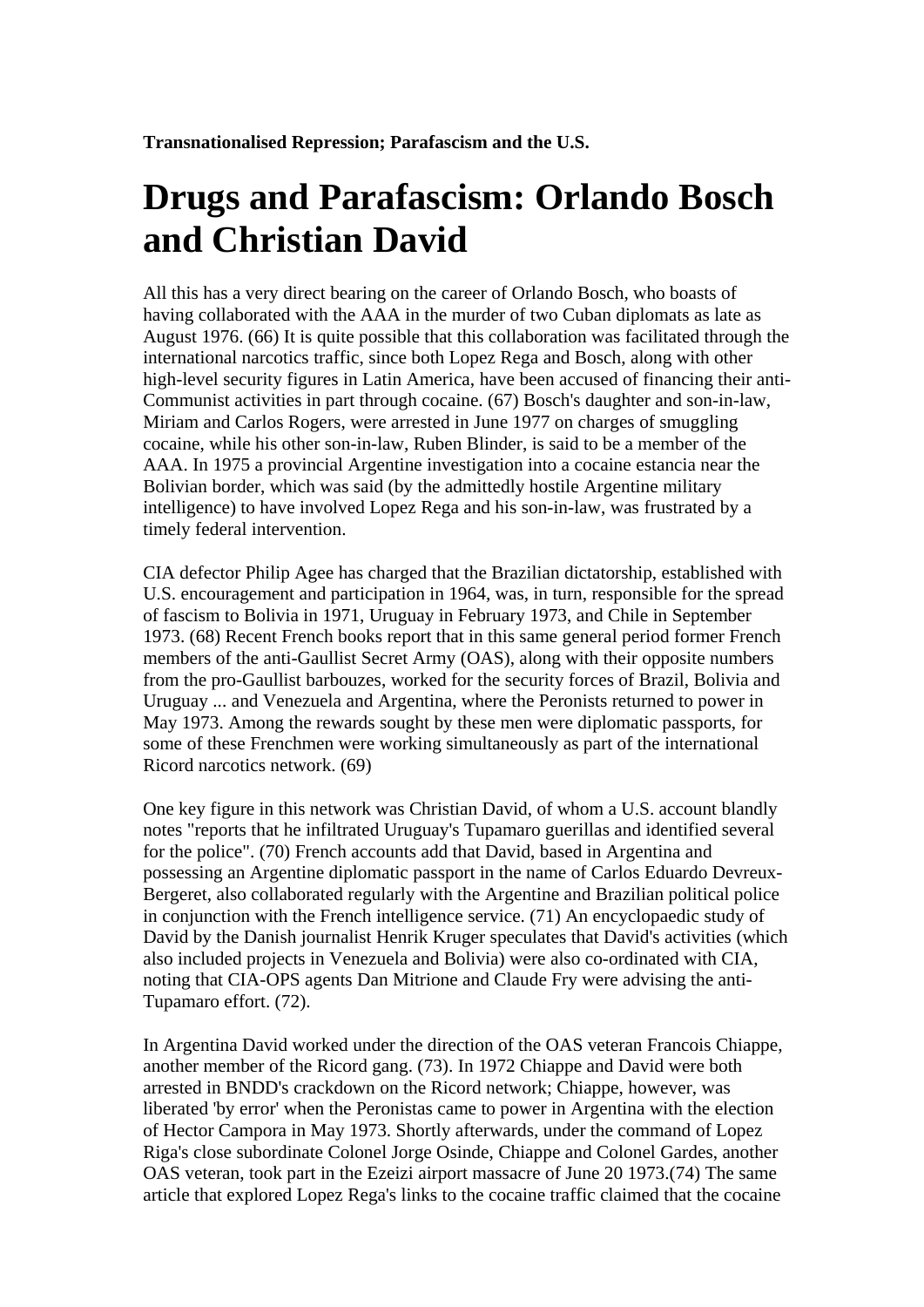moved north from the Salta estancia to Paraguay, the former headquarters of Ricord, where "one of Lopez Rega's closest allies, Colonel Jorge Sinde, became Ambassador". The cocaine there was handled by General Andres Rodriguez, who, according to Jack Anderson, was one of the three top Paraguayan officials who had worked directly with Ricord. (75)

\*\*\*

66.*New Times*, May 13 1977, p.48

- 67.Latin America, December 19, 1975. *New Times* May 13 1977
- 68.Philip Agee, *Inside the Company; CIA Diary* (Harmondsworth, Penguin, 1975) p585
- 69.Alain Jaubert *Dossier D..comme drogue* (Paris, Alain Moreau, 1973); Patrice Chairoff, *Dossier B... comme barbouzes* (Paris; Alain Moureau, 1975)
- 70.Newsday, *The Heroin Trail* (New York, New American Library, 1974) p 155.
- 71.Chairoff p42; cf. Jaubert p291
- 72.Subsequently published as Henrik Kruger *The Great Heroin Coup* (Boston, South End Press. 1980) p78
- 73.Jaubert p290

74.Kruger p113

75.Jack Anderson, *Washington Post* May 24 1972; in Jaubert, p281

**Transnationalised Repression; Parafascism and the U.S.**

# **Post-war Nazi Networks and the United States**

The evidence, in short, suggests that while individuals like David, Chiappe and Ricord can rise and fall, the connection in Latin America between narcotics and para-legal repression is an old and enduring one. In its post-war phase it can be traced to the exfiltration to Latin America of wanted Nazi war criminals and their collaborators. Ricord himself, arriving in Paraguay via a Nazi escape route, had been one. (76) Originally arriving in Latin America thanks to networks like Die Spinne with the collaboration of such eminences as Gustav Frupp von Bohlen and Vatican titular Bishop Alois Hudal, a few of these in situ anti-Communist 'assets' turned to narcotics and gun running. (77) Of these, a ringleader was the wanted Nazi mass murderer Klaus Barbie, alias Altmann, who prospered in Bolivia until 1972 as the business partner of the Admiral in charge of Bolivia's 'navy'. Ricord's Latin American traffics were associated with the Barbie-Schwend Nazi narcotics gun running network, which in turn had been financed by illegal wartime Nazi operations. (78) Author William Stevenson has charged that "the normal police investigative agencies of Britain and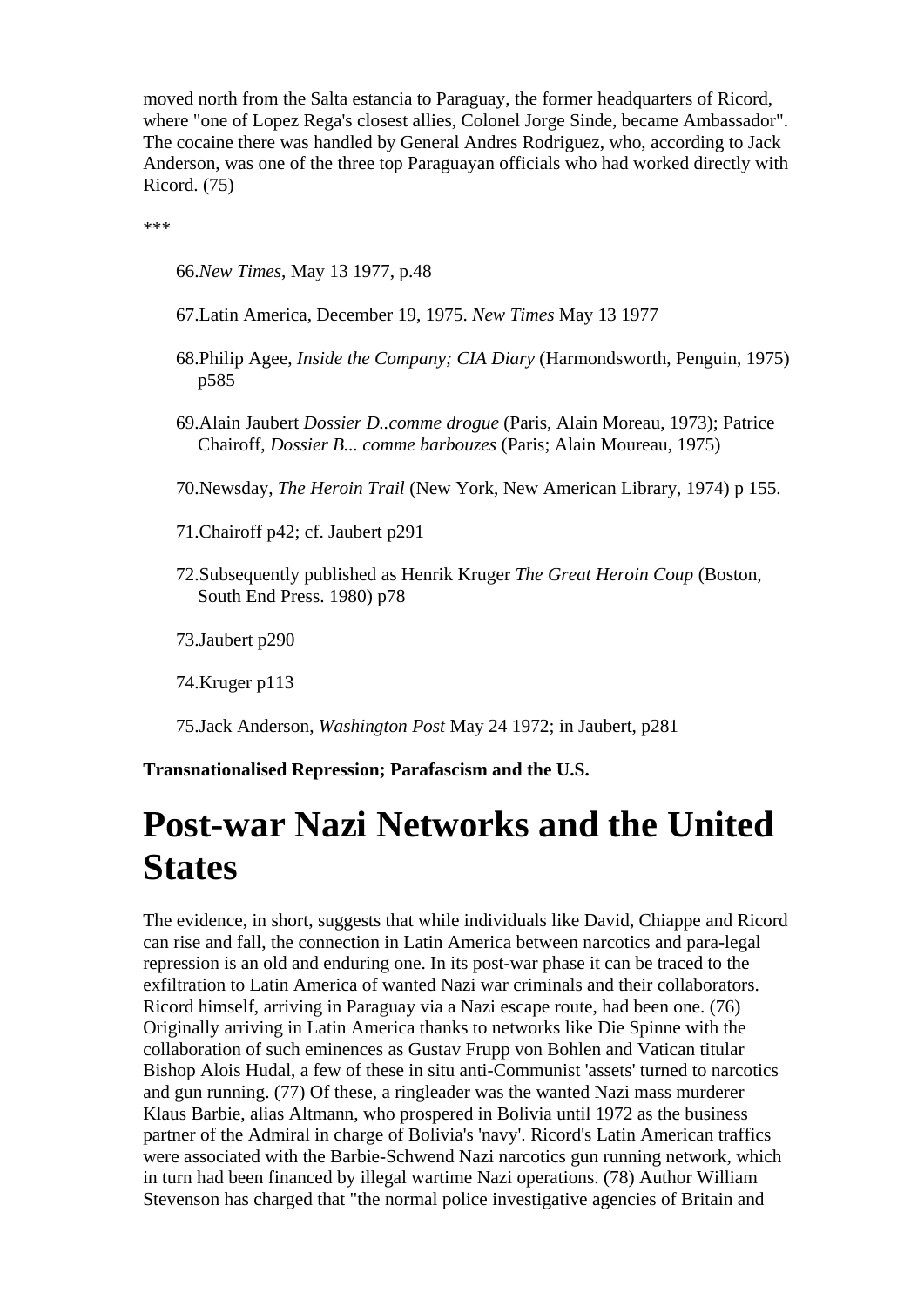the United States" were "hamstrung" in their pursuit of this illicit network: "it seemed as if the bureaucrats, the Establishment intelligence agencies, and the departments concerned with foreign affairs had intervened". (79)

The key to this Allied protection of post-war Nazi networks, Stevenson shrewdly surmised, was the U.S. decision in 1945 to take over and subsidise the Nazi intelligence network of General Reinhard von Gehlen. Gehlen in turn helped place numerous former Nazis as his agents in other countries, some (like Barbie) as employees of import-export firms established by his own agency, others as local representatives of Krupp, Daimler-Benz and other large West German firms. The Gehlen network, financed by the CIA but not directly controlled by it, soon had agents employed in a number of activities in violation of U.S. law, from illegal arms sales and narcotics trafficking (the two often going together) to murder.

When the Gehlen Org became the West German Intelligence Service in 1956, CIA support, though not terminated, was drastically reduced. (80) And, as a rule, the CIA has not exercised direct operational control over the Gehlen Org's ex-Nazis. Instead, the relationship, to the satisfaction of all concerned, has become more complex and inscrutable. For example, in the 1945-50 period, the U.S. State Department generally in contrast to some of its more powerful members, such as Ambassador Adolf Berle and then Assistant Secretary Nelson Rockefeller - was opposed to Juan Peron, the most important patron in Latin America of the ex-Nazi Spinne network. (81)

U.S. opposition to networks of ex-Nazis like Barbie and Ricord appeared to be unrelenting in the period of 1970-72, when Nixon, with important help from the CIA, pressured and eventually destroyed the Ricord network of French Corsican drug traffickers in Latin America. But even the Ricord crackdown, so often recounted by Customs and BNDD flacks as proof of U.S. determination and success in the war against drugs, has been seen in other countries as an effort to gain control over the drug traffic, not to eliminate it. Even the respectable French newspaper Le Monde has charged bluntly that the arrest of Ricord and his Corsican network, which had become highly competitive with the U.S. Mafia, was due to a "close Mafia-police-Narcotics Bureau collaboration" in the United States, the result of which was to shatter Corsican influence in the world-wide narcotics traffic, and create a virtual monopoly for the U.S. Italian Mafia connections (whose key figures were Santos Trafficante in America and Luciano Liggio in Europe). (82) An authoritative French book on the drug traffic has added that the fall of Ricord, for which "the Mafia was possibly responsible" followed a campaign by an Italian representative of the Miami Mafia, Tomasso Buscetta, to regain control of the runaway Ricord operation. (83)

Though Le Monde's alarming accusation has been passed over in silence by the responsible U.S. press, it is in fact partly confirmed by Newsday's Pulitzer Prizewinning book, *The Heroin Trail*. Newsday notes that Buscetta "was ordered by the Mafia to go to South America", where he acted as "the representative of Luciano Liggio". (84) Newsday adds that "Buscetta was ordered out of the U.S. as an undesirable by the Justice Department in 1970"; it does not mention that Buscetta had earlier been released from a U.S. jail "through the direct intervention of an [Italian] Christian Democrat MP". (85) In both countries, it would appear, Buscetta had powerful connections.

According to the German magazine Der Spiegel, the elimination of the Ricord network by Nixon and the BNDD in late 1972 was promptly followed by the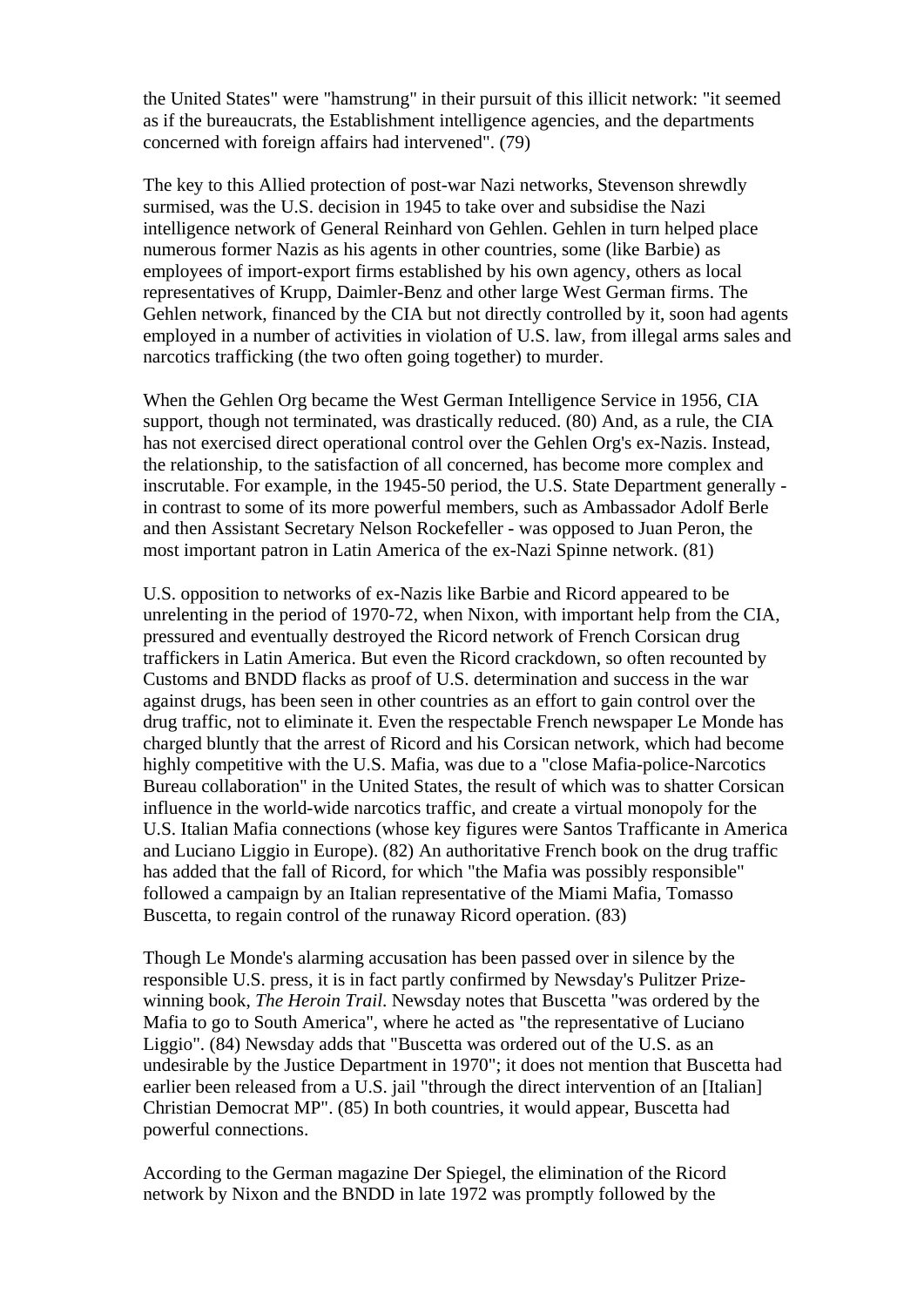establishment of a new Latin American drug network with international fascist connections, under the leadership of Alberto Sicilia Falcon, a Cuban exile. When arrested by Mexican police in 1975, as the chief of Mexico's largest heroin ring, Sicilia told police that he was a CIA protege, trained at Fort Jackson as a partisan in the secret war against Cuba. According to Mexican authorities, he was also working in Chile against the socialist government of Salvador Allende until he returned to Miami in early 1973. He also told the Mexican police of a special 'deal' with the CIA. They eased his way for heroin shipments and, in return, his organisation smuggled weapons for terror-groups in Central America - groups whose activities forced their governments to be more dependent on U.S. aid and advice. He built up his ring in less than two years, and as the daily Mexican El Sol de Mexico said: "How could he do that without help from a powerful organisation?"

Falcon started to create his huge ring in 1973, and the Mexican police started to watch his operations from the beginning of 1975. He was operating from a house in Cuernavaca, 50 miles south of Mexico City. Almost daily he had long visits from one of his neighbours, and the Mexican police decided to find out the identity of the visitor who was trying to hide his face under large hats and behind sunglasses. One day agents got hold of a bottle which had been in the hands of the visiting neighbour. They sent the bottle to the FBI and the answer was quick - the man was Sam Giancana. Falcon was arrested and Giancana sent back to the U.S. where he was killed one year after his return. In Sicilia Falcon's house the Mexican police found papers from two Swiss banks telling that Falcon had \$260 million in the bank. In April 1976 Falcon and three of his top gang members escaped jail through a 97 meter tunnel, dug by outsiders and lit up with electric light. Three days later Falcon was caught again. According to Der Spiegel he told his full story under torture-like conditions, and, after spelling it out, he said he was afraid that the CIA would kill him. He demanded to be brought to an isolated cell under special guard in the newest prison 'Reclusorio Norte'. (86)

If Der Spiegel's charges are correct. they suggest a possible explanation for Playboy's disturbing charges that DEA officials close to Intertel (and hence, it must be said, to the CIA), were shielding a Mafia higher-up in the Mexican heroin connection (a man who coincidentally happened to have graduated, like Sam Giancana, from the Chicago Mafia). It would appear that in the mid 1970s, as in the 1940s, the U.S. turned for help in combating the Left to the milieux of right-wing parafascist gangsterism (such as the Aginter Press - of whom more shortly) and of narcotics. Indeed, the more closely we look at the evidence, the more such disturbing alliances appear to have been, not just occasional, but virtually continuous.

Even if we ignore the Der Spiegel story, there are many indications that the United States has repeatedly used, and hence encouraged, the parafascist successors (such as Aginter Press) of the Nazis who escaped after World War 2 to Latin America. On the surface the opposite might appear to be the case, since the global U.S. interest in multinational trade and capital movements has tended to oppose post-war variants of fascism as a state ideology - most notably Peronism in Argentina. But where Communism - either indigenous or international - is feared, parafascism, even where mistrusted by the U.S. as a form of government, has still been supported and used by the CIA as an 'asset' or resource.

\*\*\*

76.Ladislas Farago *Aftermath* (New York, Avon, 1975) pp204-211, 370, 467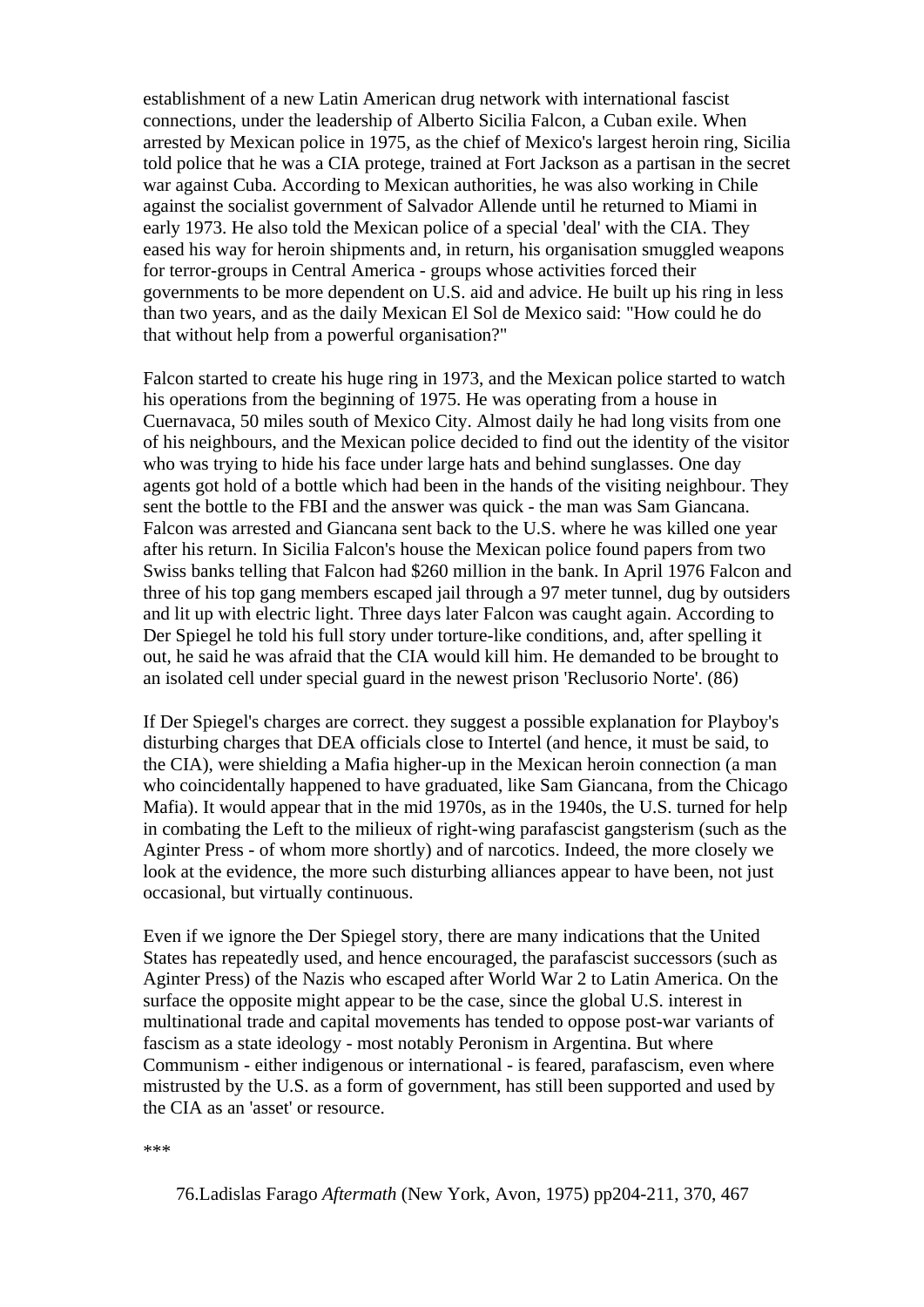77.Farago p467

- 78.William Stevenson, *The Bormann Brotherhood* (New York, Bantam, 1974) p195, Jaubert p285
- 79.Stevenson, p195. I make a much stronger case for U.S. intelligence involvement in the exfiltration of the SS to Latin America in "How Allen Dulles and the SS Preserved Each Other" in Covert Action Information Bulletin No 25 .
- 80.E.H. Cookridge, *Gehlen: the Spy of the Century* (New York, Random House, 1971); pp287-288
- 81.Peter Collier and David Horowitz, *The Rockefellers: An American Dynasty* (New York, Holt, Rinehart and Winston,1976); pp234-43)
- 82.Le Monde June 17-18 1973 pp 11-12. (I discuss this in Kruger, pp 2-4)
- 83.Jaubert pp292-93
- 84.Newsday, *Heroin Trail*, pp154, 158
- 85.Newsday (ibid) p153; Gaia Servadio *Mafioso:A History of the Mafia from its Origins to the Present Day* (New York, Delta, 1976) p145
- 86.Der Spiegel May 9 1977; Kruger p 177-80. For the DEA version see U.S. Cong. Senate, Committee on Government Operations, *Illicit Traffic in Weapons and Drugs Across the United States - Mexican Border* Hearing, 95th Cong., 1st Session (January 12 1977). pp 10-19, where Sicilia Falcon is misleadingly called "a Cuban national", his exile residence in Miami being suppressed.

**Transnationalised Repression; Parafascism and the U.S.**

### **The Case of Otto Skorzeny**

The key figure in the post-war organisation of Nazi remnants was S.S. Major Otto Skorzeny, acting in collaboration with his close war-time colleague and personal friend, General Reinhard von Gehlen. First, Gehlen made a deal in 1946 with U.S. intelligence leaders like General Donovan and Allen Dulles, transferring his former anti-communist Nazi intelligence network to the future CIA. (The financial details were allegedly arranged by Walter Reid Wolf, a Citybank official on loan to CIA, who made similar arrangements in 1951 for the CIA's Air America Inc.). Then Skorzeny was acquitted at a brief trial at Nuremberg, when his U.S. defence attorney produced a British army officer (actually a secret service agent) who testified that what Skorzeny had done (i.e. shoot prisoners), he would have done also. Although Skorzeny faced further charges in Denmark and Czechoslovakia, he was allowed to walk away from his prison camp. He soon found a berth in Peron's Argentina, "amply supplied with Krupp money" (87). By 1950, when Gehlen was functioning at Munich on a CIA budget, Skorzeny had opened an 'unconventional warfare' consultancy under cover in Madrid, the post-war home of his father-in-law Hjalmar Schacht. Schacht, the banker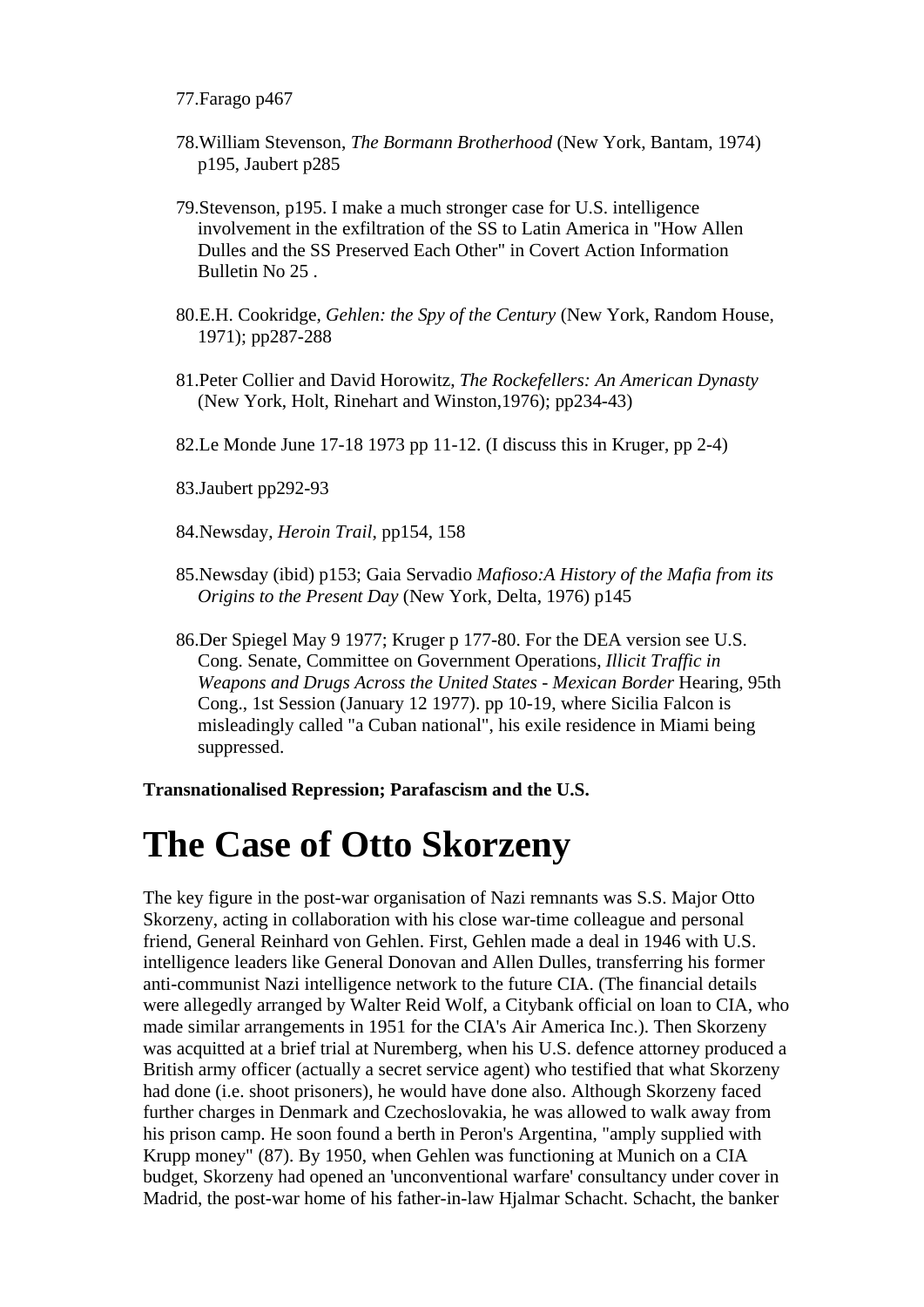who, with Gustav Krupp, had delivered levies from German industry to Hitler's Reich leader Martin Bormann, had likewise been acquitted at Nuremberg and protected by the British from serving an independent eight year sentence for his Nazi activities. As a Krupp sales representative, Skorzeny became an influential figure in, first, Argentina, and then in Franco's Spain - especially after he and Schacht (another Krupp representative) negotiated "the biggest post-war deal between Spain and Germany, for the delivery in 1952 of \$5 million worth of railway stock and machine tools". (88)

In this period Skorzeny lectured at Spanish universities on the 'new warfare' that would turn to such techniques as 'assassinations and kidnappings'. (89) His offer to recruit a foreign legion of ex-Nazis to aid the Americans in Korea was vigorously supported in the United States by those elements in the Spain-China lobby - many of them right-wing Catholics - who later would support similar proposals from the Asian Peoples' Anti-Communist League. Though these offers were not publicly accepted by the U.S., some Gehlen and KMT personnel, from about 1950, began to train what became the U.S. Special Forces, as well as the Cubans at the Bay of Pigs.

Following the rise of Nasser to power in 1952-53, with CIA support, Nasser asked his CIA contact, Kermit Roosevelt, for help in reorganising the Egyptian intelligence services. Roosevelt wired Dulles; Dulles approached Gehlen; Gehlen suggested Skorzeny; and Skorzeny accepted when the CIA agreed to supplement his modest Egyptian salary. He did so partly on the urging of Schacht, who himself went to Indonesia as an advisor to Sukarno and advance man for Krupp. (90)

The consequences of this CIA favour to Nasser and the Nazis were to be widespread and long term. Skorzeny left Egypt after about a year, but he left behind him about 50 former S.S. and Gestapo men, many of them recruited from Argentina and neighbouring countries by Skorzeny's Nazi colleague in Buenos Aires, Colonel Hans-Ulrich Rudel. Among these was the chief post-war theorist of Nazism in Latin America, Peron's friend, Johannes von Leers, a wanted war criminal who, like Rudel, had escaped to Argentina with Vatican help. After the fall of Peron, Von Leers temporarily left his Argentina Nazi paper Der Weg and, under the alias of Omar Amin, directed Nasser's propaganda against Israel. His assistant in this work was another former member of Goebbels' propaganda ministry, Dr. Gerhardt Harmut von Schubert, who later moved on to a similar task in Iraq. (91)

Skorzeny's legitimisation by the CIA at Cairo gave him new status in the countries which had to worry about American public opinion: Germany, South Africa and Spain. German Chancellor Adenauer and General Gehlen (still on the CIA payroll) could now lend active support to Skorzeny's private political warfare agency in Madrid, along with right-wing German businessmen in the post-war Circle of Friends. (92) At the same time, as former CIA agent Miles Copeland wrote in 1969, Skorzeny "to this day remains on the best of terms ... with the American friends who were instrumental in getting him to Egypt in the first place". (93) One of these friends, apparently, was, as we shall see, his fellow arms salesman and veteran of CIA operations in Egypt, Kermit Roosevelt.

\*\*\*

87.Farago, p370 (cf. Glenn B. Infield, *Skorzeny: Hitler's Commando* (New York, St. Martin's Press, 1981)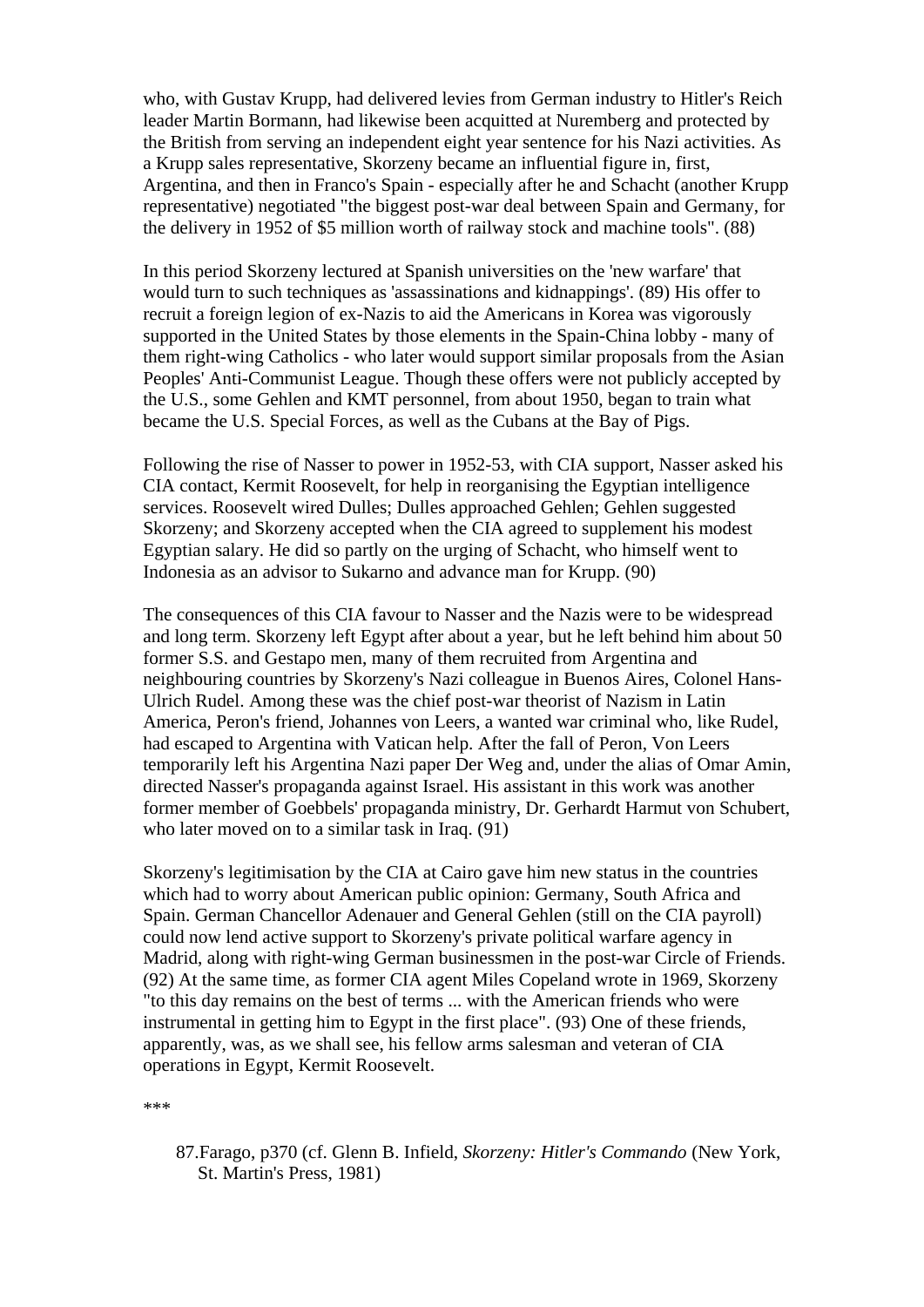88.Stevenson. pp 151/3 173

- 89.Stevenson, p153
- 90.Cookridge, pp 352/3; Stevenson, p154
- 91.Stevenson, pp 157-61; Chairoff p58; Miles Copeland, *The Game of Nations* (New York, Simon and Schuster, 1969), pp 102-105
- 92.Stevenson, pp 162,168

93.Copeland, p105

**Transnationalised Repression; Parafascism and the U.S.**

## **Fascism and Parafascism**

In 1939 Britain and the United States were forced into fighting German Nazism, an aggressive ideological movement for political expansion and mercantilist autarky, which threatened the alternative Anglo-Saxon system for world trade and investment. Skorzeny himself, like his father-in-law Hjalmar Schacht, steered relatively clear of post-war political fascist movements. His self-perceived role, and that which made him useful to his British and American friends, was not as a fascist politician but as a parafascist mercenary asset, analogous to those German Freikorps leaders employed by German industrialists in 1919 to murder Communist activists, but unlike them, active in the transnational arena.

Let us adumbrate this distinction. Fascism is a fully-fledged political movement, marked by a demagogy, a mass party, the cult of violence, and a militant ideology emphasising nationalism and militarism against both bourgeois democracy and its concomitant, international capitalism. (94) Parafascism, which in Germany -but not Italy- preceded Fascism, is content to operate covertly, without ideological fanfare or grass-roots organisation; to destroy its Communist opponents by those same techniques of organised violence - above all murder - which fascist ideology eulogises. Fascism aspires to autonomous political power: parafascism, at least in the short run, is a service, often remarkably apolitical, to protect the power of others. Especially since World War 2, traditional fascism has tended to be anti-American, and opposed to the global reach of transnational banks and corporations - the very forces which parafascists like Skorzeny and his disciples, as well as Orlando Bosch, have been only too happy to serve.

It follows that, at least in the short run, parafascism rather than fascism is the current danger to democracy and human values. Parafascism rather than fascism can be said to have murdered Orlando Letelier, even though of all the feuding anti-Castro fractions, that of the suspected Novo brothers (the MNC or Christian Nationalist Movement) was the only one to claim an explicitly authoritarian ideology.

But the distinction between fascism and parafascism is less clear in practice. Reliance on the tolerated crimes of organised parafascist gangsters is an inimical alternative to democratic procedure, not a supplement to it. Perhaps its most immediate result is to force a determined left-wing movement into mimetic violence and terrorism. It may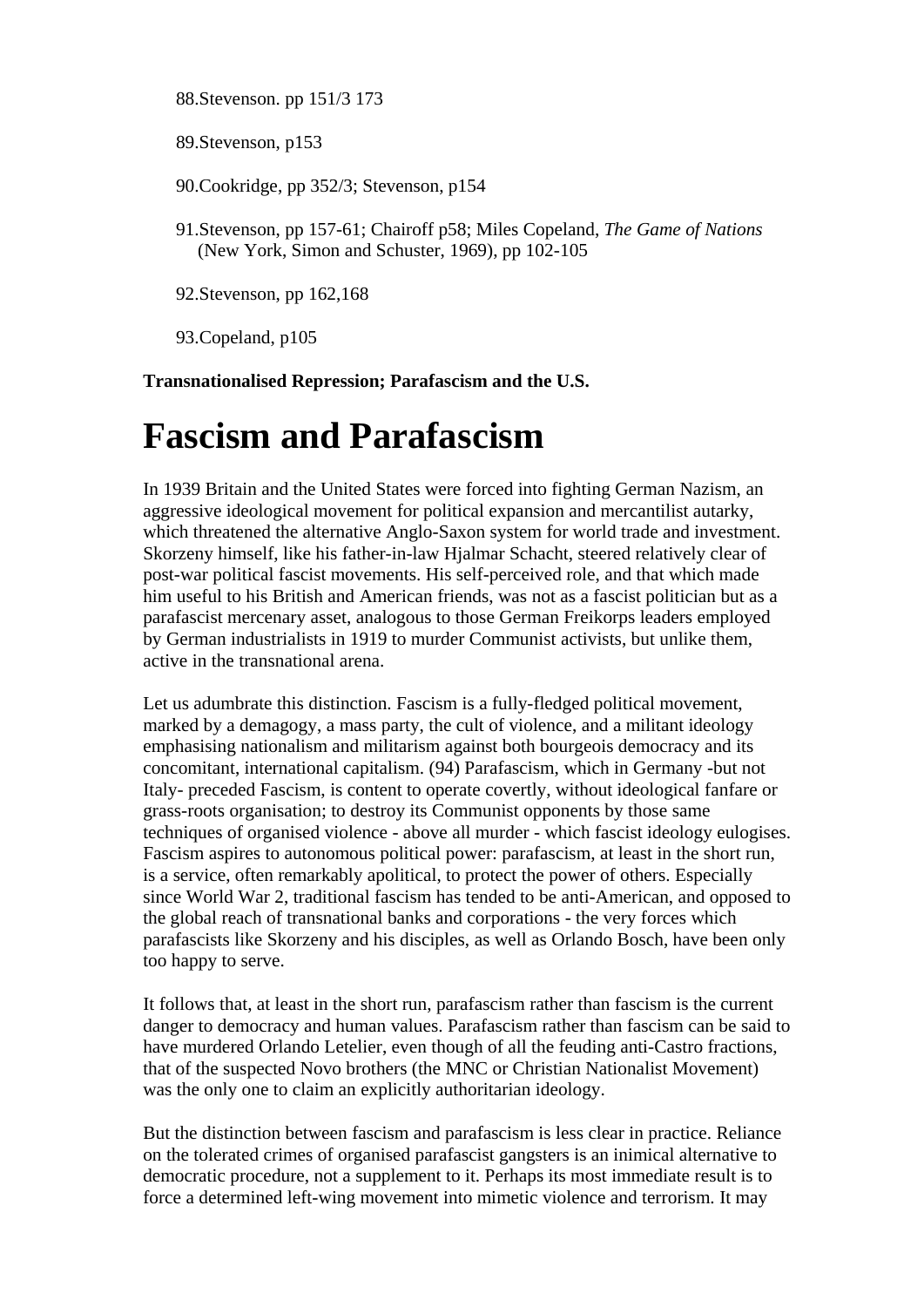even desire this, since a militant movement relying on small arms and specialists in the use of them is, as we saw in the case of the Uruguayan Tupamaros, all the more prone to penetration by parafascists like Christian David.

Argentina, Uruguay, Brazil, Chile and now Thailand are all countries where, in the last 15 years, parafascism has been followed by the fascist overthrow of democracy. Reliance on parafascist assets in Europe has, as we shall see, led to the establishment of a shadowy but credible Internacional Fascista there. So parafascism is not merely abhorrent in itself, and a threat to exposed individuals like Letelier. In so far as it appears to represent part of a world-wide trend towards fascism, it represents a threat to democracy, even in the United States.

\*\*\*

94.Stuart J. Woolf. *European Fascism* (New York, Random House, 1969) p342; Samuel P. Huntingdon and Clement H. Moore (eds) *Authoritarian Politics in Modern Society* (New York, Basic Books,1970) p341

**Transnationalised Repression; Parafascism and the U.S.**

# **Transnational Parafascism and the CIA**

In its search for disciplined criminal operators, the CIA originally drew upon narcotics traffickers, notably the Italian networks of Luciano in Marseilles (1948-50). Later the CIA drew on the French gangsters employed for penetration and assassination purposes by Colonel Pierre Fourcald of French intelligence (SDECE). (The CIA already knew Colonel Fourcald from its collaboration with his Service Action Indochine - a special warfare operation financed by the sale of opium to the worldwide Corsican networks.) (95) It is rumoured in Europe that QJ/WIN, "the foreign citizen with a criminal background", who was recruited by the CIA in Europe to assassinate Congolese independence leader Patrice Lumumba, was none other than the famous French heroin financier and SDECE assassin, Joe Attia, who Fourcald once defended as "an absolutely extraordinary agent". (96)

But the relationship between the CIA and Skorzeny's parafascist services became more complicated in the 1960s, as democracies disappeared in South America while the world's major powers and industries competed fiercely in the rest of the third world, using whatever covert resources were available. As Skorzeny approached retirement, in Spain his place was taken by his former Egyptian subordinate Dr. Gerhardt Hartmut von Schubert, who slowly developed a small international squad of commandos, the so-called Paladingruppe, from former French Foreign Legionnaires, paratroopers and barbouzes. (97) The successive tumult of French politics supplied him and other similar services with waves of recruits whose proven capacity for violence was no longer desired at home. Thus the former anti-Gaullists of the OAS were joined by their one-time mortal enemies, the counter-terrorist barbouzes of Foccart's Service d'Action Civique. (SAC).

Clients for Von Schubert's Paladins ranged from the West German firm Rheinmetall to the Greek intelligence service (KYP) under the ambitiously fascist junta of the Greek colonels which lasted from April 1967 to July 1974. The KYP, which the CIA originally organised and always remained close to, played a major role - along with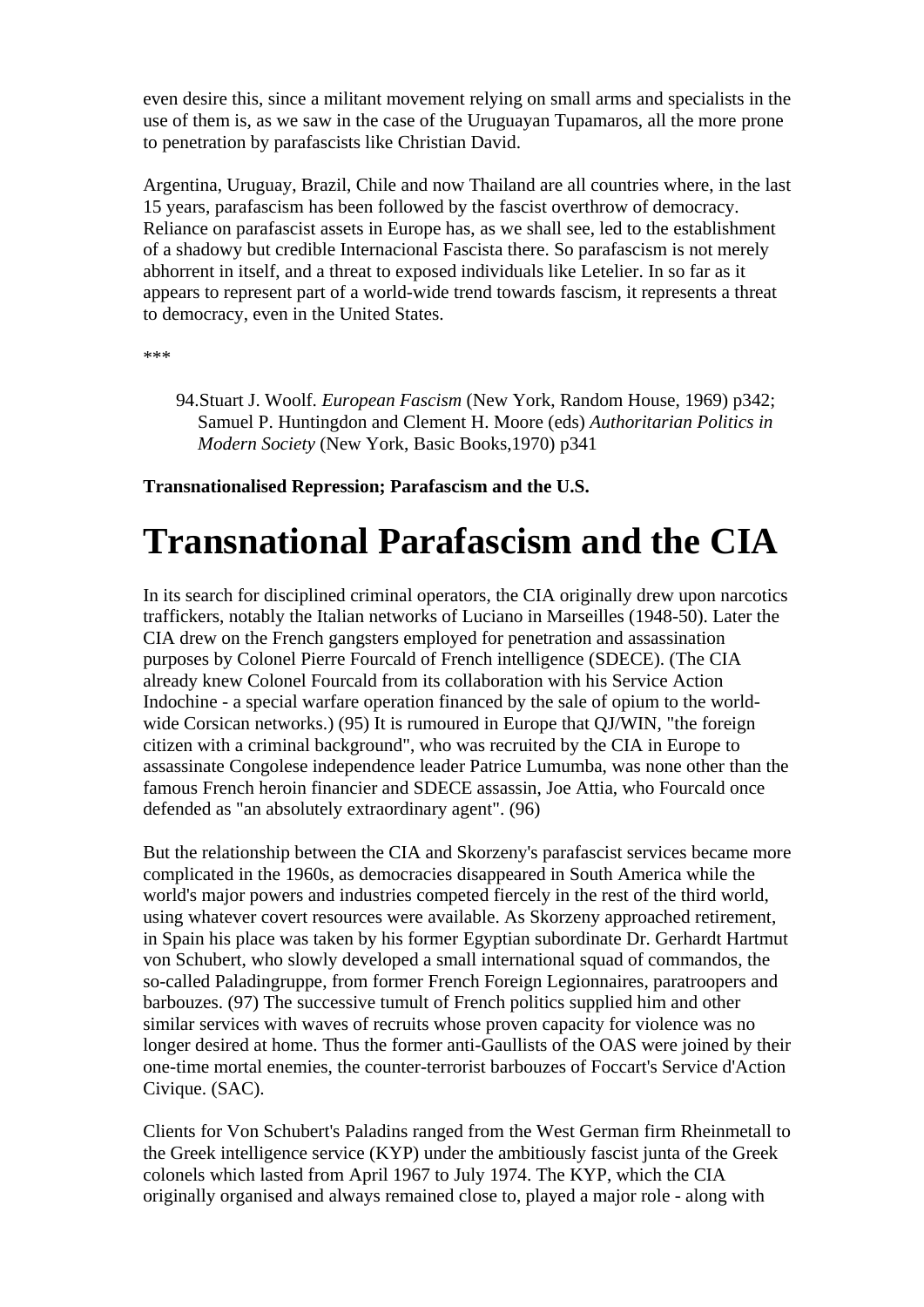Exxon and its Greek-American partner Tom Pappas - in the 1967 coup. The KYP, always in collaboration with the CIA, then expanded its activities tenfold in the other countries of Southern Europe where democracy was weak or non-existent - Italy, Spain and Portugal. (98)

In the case of Italy the KYP became involved in fascist (MSI) plotting against the slowly decaying Christian Democratic government. So did the CIA, according to revelations in the suppressed House Congressional Report on Intelligence - the socalled Pike Report - whose unprecedented suppression has itself been attributed to the domestic political strength of the CIA. (99) The Pike Report revealed that the U.S. Ambassador in Rome had channelled CIA money to Vito Miceli, chief of the Italian intelligence (SID), for distribution to right-wing groups. Miceli was subsequently arrested for his role in the KYP-supported coup of Prince Valerio Borghese, the fascist MSI leader, in December 1970.(100)

The CIA's subsidy to Miceli, like its efforts in 1970 to foment a military coup against Chilean President-elect Allende, can be construed as a culmination of previous support to fascist and parafascist groups in more marginal democracies, but it is important to discern what was new in these intrigues. In contrast to the role of the CIA in the coups of Brazil (1964), Indonesia (1975) and Greece (1967), the CIA under Nixon had never before intervened so directly on behalf of privilege against an established democracy. Retired CIA spokesman, David Phillips, in exculpating his own role in the 1970 anti-Allende operation, has blamed it on Richard Nixon - neglecting to mention that the CIA drew on U.S. contacts with the Chilean Right (particularly the military) which had been carefully cultivated over a period of years and which were continued, in fact intensified, up to the successful military coup of September 1973. (101)

\*\*\*

- 95.Claude Paillat, *Dossier secret de l'Indochine* (Paris, Presses de la Cite, 1964) p266
- 96.Assassination Report, pp43-45; Kruger p43; Newsday pp110,123 (The rumoured QJ/Win-Attia identification is no longer generally credited; some of his close associates are still suspects.)
- 97.Kruger pp 209-210; Chairoff pp 58-59
- 98.Frederick Laurent, *L'Orchestre Noir* (Paris, Stock, 1979) pp238-243, 327-329; Chairoff pp58,59
- 99.The Pike Report, as a result of having been leaked prematurely by a friendly or hostile source to the *Village Voice* was then suppressed by a vote of the House.
- 100.Servadio pp258-259, 261; Laurent pp 244-257
- 101.David Atlee Phillips, *The Night Watch* (New York, Atheneum, 1977), pp 220- 23; Church Committee, Hearings, Vol. 7 p186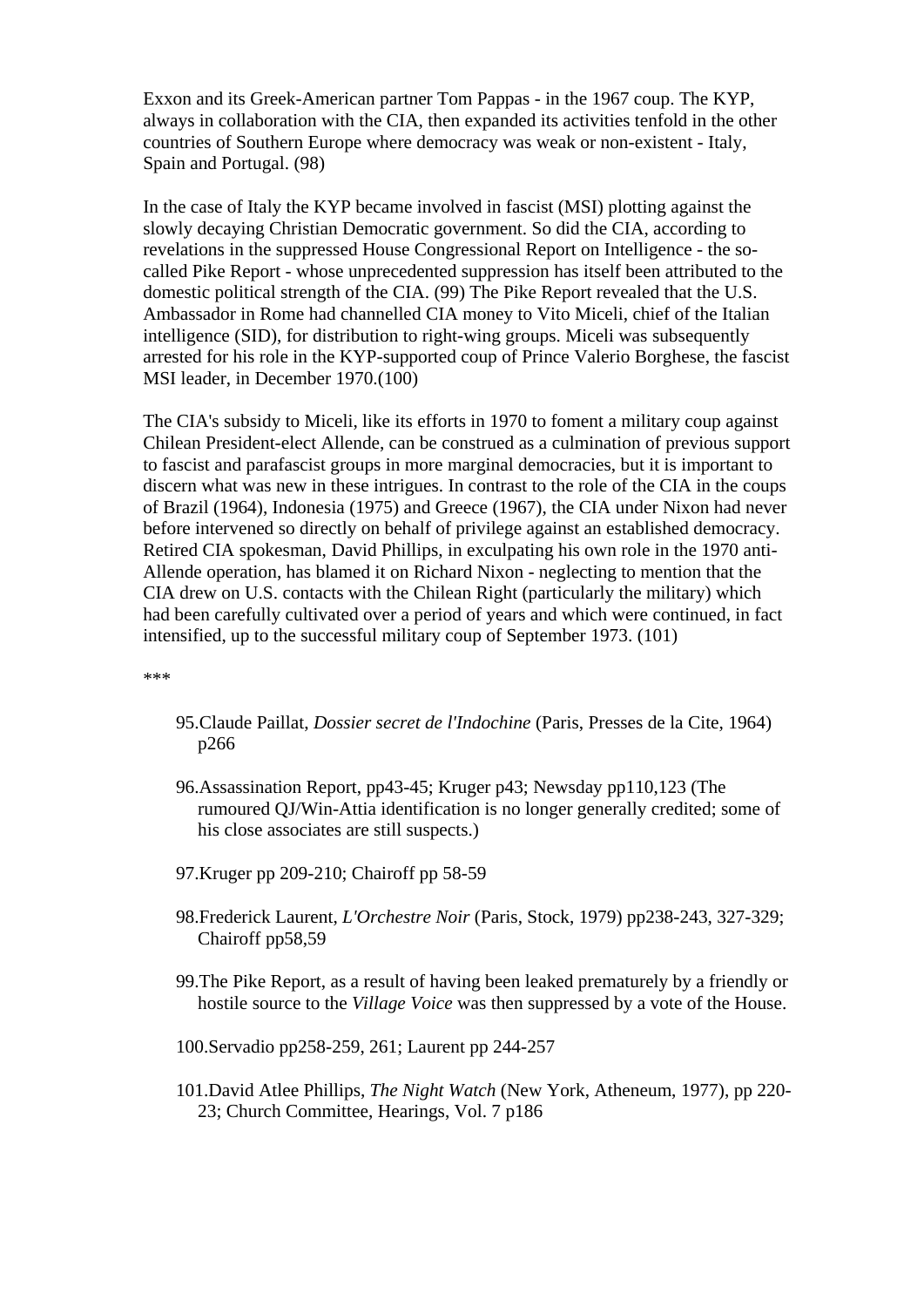**Transnationalised Repression; Parafascism and the U.S.**

# **The U.S., Chile and the Aginter Press**

In particular the CIA had subsidised a right-wing conspiratorial Chilean parafascist group - Patria y Libertad, headed by former CIA contacts like Julio Duran - which received special counter-revolutionary training from former French OAS operatives close to the Skorzeny - von Schubert Paladingruppe. These operatives were then part of the Lisbon-based Aginter Press, a cover for a world-wide network of counterterrorist services, which functioned chiefly out of the old Portuguese colonies. Some of these Aginter operatives, including an American, Jay Sablonsky, had already taken part with former CIA Cubans and U.S. Green Berets in the great Guatemalan counterterror of 1968-71, when some 50,000 people are estimated to have been killed. Aginter Press operatives were also present in Chile for the September 1973 coup. (102)

The Portuguese coup of April 1974 forced the Aginter Press OAS operatives to abandon Lisbon (and their files) abruptly. Some of these French rightists plotted vainly with right-wing General Spinola against the Portuguese centrists who enjoyed the support of President Ford's State Department. Their strategy envisaged an independent Azores, which would then function as an offshore base for covert operations against the Portuguese mainland and elsewhere.

The plan failed, but not before it had demonstrated the ability of the OAS plotters to establish contacts with the staffs of U.S. Senator, Strom Thurmond, and with a businessman enjoying contacts with the Gambino Mafia family, with the CIA, and with two of the Cuban exiles questioned by a grand jury in connection with the killing of Orlando Letelier. Meanwhile, other Aginter operatives, including their leader Yves Guerin-Serac, had escaped to the Paladingruppe headquarters in Albufereta, Spain, and thence to Caracas, the present headquarters of Orlando Bosch. Their travel was facilitated through fresh passports supplied via the French parallel police (SAC) networks of their long-time collaborator Jacques Foccart. (103)

\*\*\*

102.Kruger pp 10-11, 207-212; Laurent pp 160-63 (cf fn 11)

103.Kruger pp 20-22, 213-215

Transnationalised Repression; Parafascism and the U.S.

# **After Watergate: the Chilean-Cuban Exile Alliance**

There is no doubt that the decline and fall of Richard Nixon in 1973-4, along with the flood of revelations which washed him out of office, meant - at least in the short run a weakening of U.S. support for reaction overseas. After the Chilean bloodbath of September 1973 the tide turned briefly the other way, as a paralysed Washington did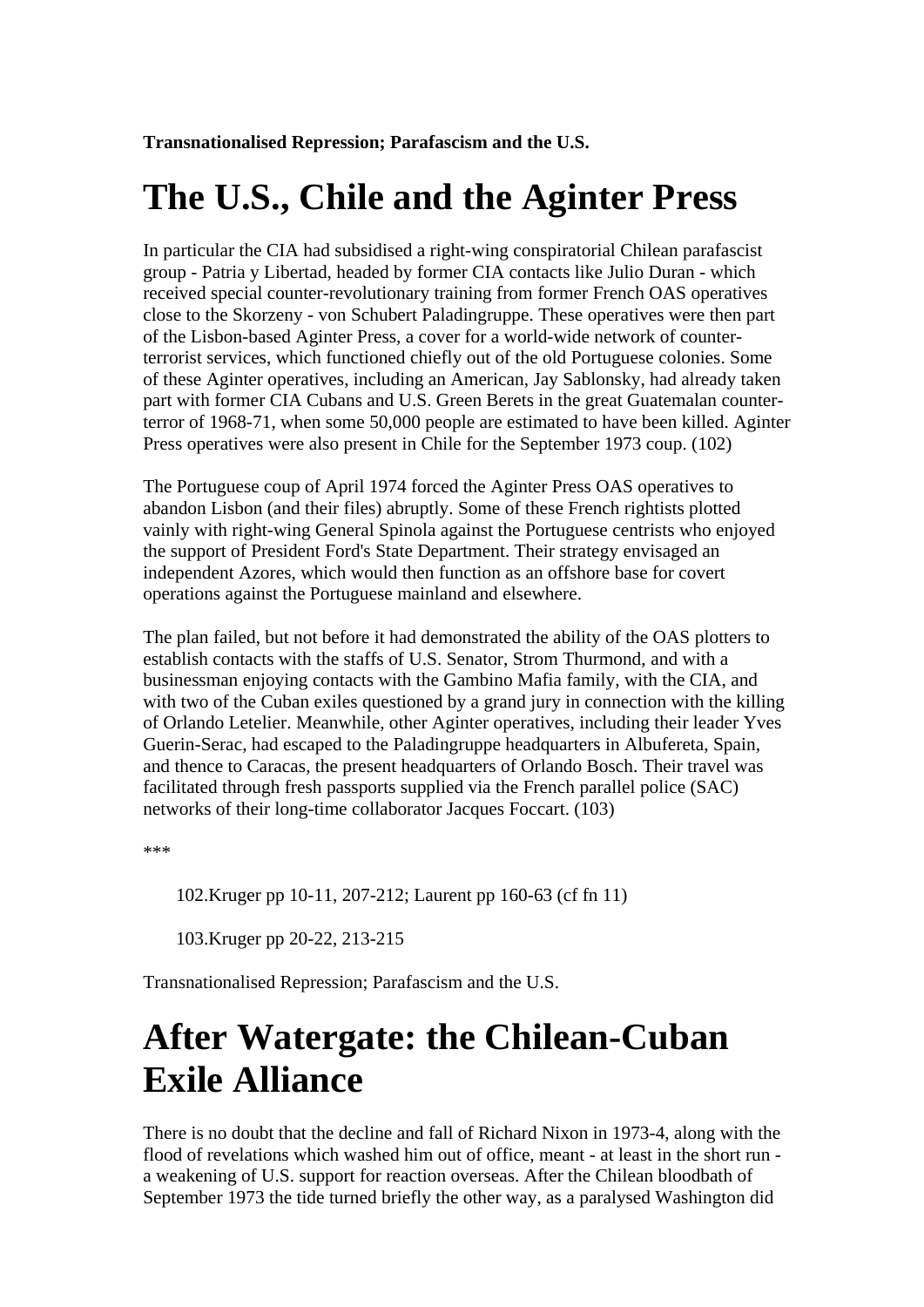nothing to prevent the fall of Caetano in Portugal (April 1974) and of the Greek colonels (July 1974). By early 1976, following the death of Franco in Spain and the Lebanese civil war, it appeared that the organised headquarters of multinational parafascism (Aginter Press and the Paladingruppe) might be driven from the Iberian peninsula to scattered points in Latin America and Africa.

Likewise, the hopes of the Cuban exiles seemed much dimmer after the resignation of the U.S. president who, years before, had arranged for the Bay of Pigs; who had used Artime, the alleged would-be assassin of Castro and Torrijos, to launder the White House Watergate defence money; and whose close friend, Bebe Rebozo, was directly involved with Cuban exiles prominent in both the efforts to reoccupy Cuba and the international narcotics traffic. All through 1976 the FBI and Miami police moved increasingly to crack down on right-wing Cuban terrorism in Miami and elsewhere, especially after the talk in Washington of resuming trade with Cuba.

When a confidential informant told the Miami police that Henry Kissinger might be assassinated during his trip of 1976 to Costa Rica, Orlando Bosch, who was also in Costa Rica on a false Chilean passport from the Chilean intelligence service (DINA), was jailed for the duration of Kissinger's visit. (104) The friend who helped arrange his release, former Bay of Pigs leader, Manuel Artime, could not exercise as much influence back in the United States as in the Nixon era, when he had formed the committee to launder White House money from his other friend, Howard Hunt, to the Cuban Watergate defendants. (105)

With the election of President Carter, the hopes of the Cuban revanchists appeared to have turned definitely from the U.S. government to the right-wing dictatorships of Latin America, above all Chile, Nicaragua and Guatemala. According to former Cuban exile Carlos Rivero Collado, the Chilean-Cuban exile alliance was formed shortly after the Chilean coup of September 1973, when the junta sent one of the representatives of its intelligence network DINA, Eduardo Sepulveda, to be Chilean consul in Miami. Sepulveda quickly contacted Ramiro de la Fe Perez, a Bay of Pigs veteran terrorist leader who once faced Florida charges for piracy. (106) Sepulveda reportedly promised material support for Cuban right-wing terrorism in exchange for help in promoting the junta's image in the United States.

According to *Washington Post* writer George Crile:

State Department files indicate that the Chileans were offering safe haven, passports and even the use of diplomatic pouches to some Cuban terrorists. One government investigator says that a remote control detonating device, used in the assassination of the exile leader Rolando Masferrer in 1975 [Orlando Bosch's one time room-mate and later enemy], had been brought into the United States in a Chilean diplomatic pouch. (107)

For its part, the Bay of Pigs Brigade 2506 Association, with Nixon gone and their gobetween Howard Hunt in jail, gave its first Freedom Award in 1975 to Chilean junta leader, General Pinochet. Meanwhile, at least since 1975, Bosch was drawing money and a false passport supplied by DINA, whose national security advisor, Walter Rauff, was a Nazi war criminal wanted for the murder of 97,000 Jews in gassing vans. Rauff, who escaped via the Vatican monasteries of Bishop Hudal in 1947, became a leading representative of the Skorzeny network in Chile. (108)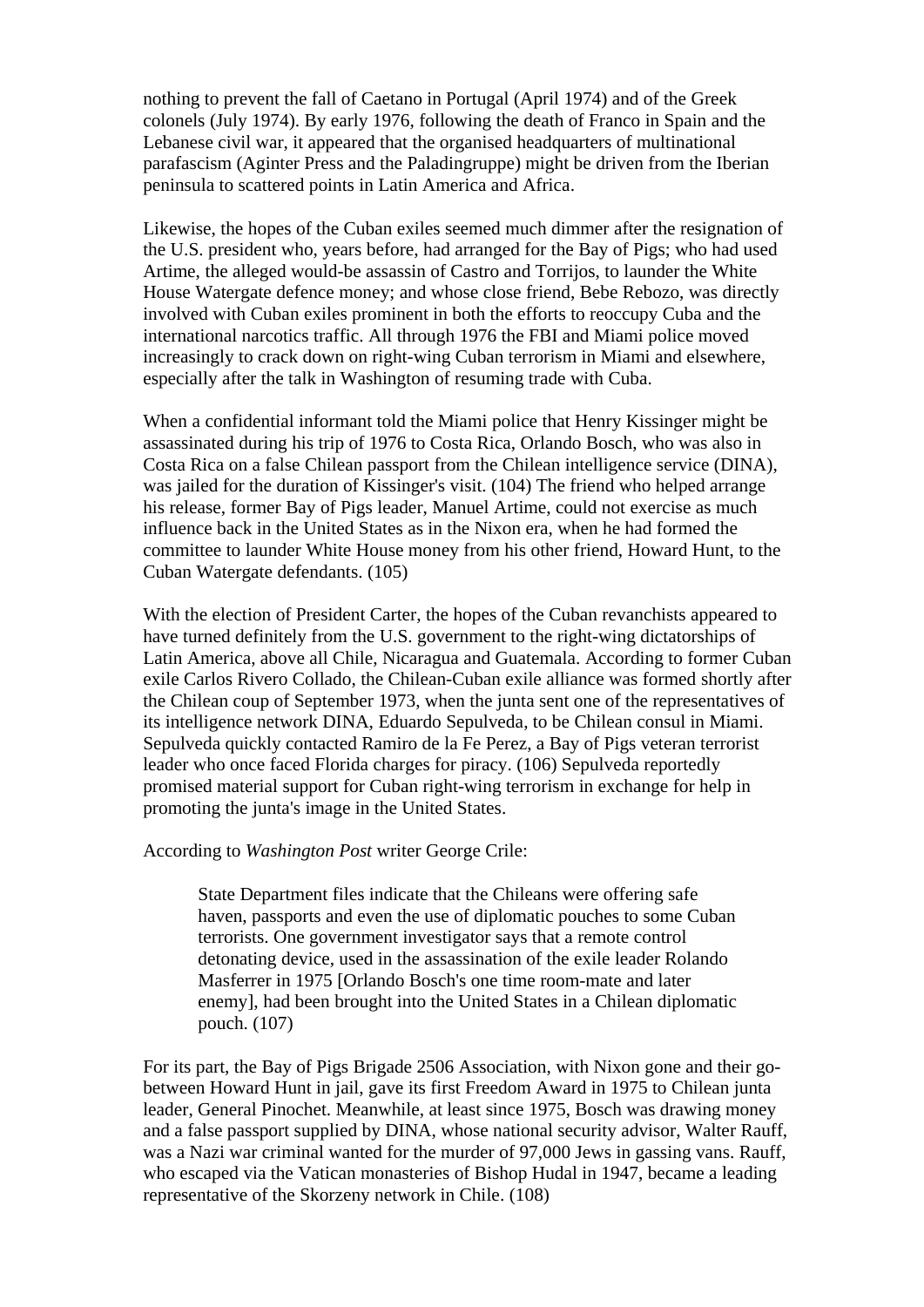In late 1974, junta Ambassador Julio Duran, a long-time CIA contact and organiser of Patria Y Libertad, appeared at a Miami Cuban rally organised by Sepulveda's contact Ramiro de la Fe Perez. (109) One year later junta Ambassador Mario Arnelo, reportedly the organiser of the Chilean Nazi party, appeared on a Union City, New Jersey platform with three persons who would later become prime suspects in the murder of Orlando Letelier; Guillermo Novo, Dionisio Suarez and Alvin Ross. (110) In July 1976 the junta Secretary of Culture attended the Miami congress of the terrorist organisation Alpha 66, one of the most active U.S. participants in the KMT-Gehlen-World Anti-Communist League (WACL).

After the junta's condemnation in 1975 by the U.N. Commission on Human Rights which had been refused permission to enter Chile, and especially after the election of Jimmy Carter, who had made human rights a foreign policy election issue, the United States showed increasing disenchantment with the Chilean junta along with their exile Cuban terrorist proteges. U.S. industry, mindful of a Congressional cut-off of military aid to Chile in 1974, had been slow to risk investing in Chile; and indeed the success of Letelier in dissuading private and public foreign investors and banks is the most frequently cited motive for his assassination.

\*\*\*

104.*New Times* October 29 1976, May 13 1977 p48

105.*Miami News* July 2 1977; Watergate Hearings, Vol 9, p 3693; Lukas pp278-9

106.*Nation* March 26 1977; *New York Times* July 27 1967 p2

107.George Crile, *Washington Post*, November 7 1976

108.Farago pp221-25; 442-43

109.*Miami Herald*, November 4 1974

110.*Replica* (Miami) December 24 1975

**Transnationalised Repression; Parafascism and the U.S.**

## **World Parafascism, Drugs and Crime**

In general, the fall of Nixon and the eventual election of Carter cut off the CIA subsidies to the Right, which does much to explain the recent financing of both West European fascists and Chile's Cuban proteges by criminal activities, including narcotics. In late 1974 Italian Interior Minister Andreotti produced revelations of a tiein between the followers of MSI leader Prince Borghese (who had recently died after fleeing to Spain) and organised kidnappings and bank robberies of the Italian Mafia (specifically a northern Italian cosca or gang, the so-called 'Anonima Sequestri', headed by the afore-mentioned Luciano Liggio and Tomasso Buscetta). (111)

A similar tie-in between neo-fascism and crime became evident in France in 1976 following two spectacular, probably related crimes. In June 1976, Jean Kay, a Paladingruppe veteran of the Katanga and Biafra independence campaigns, helped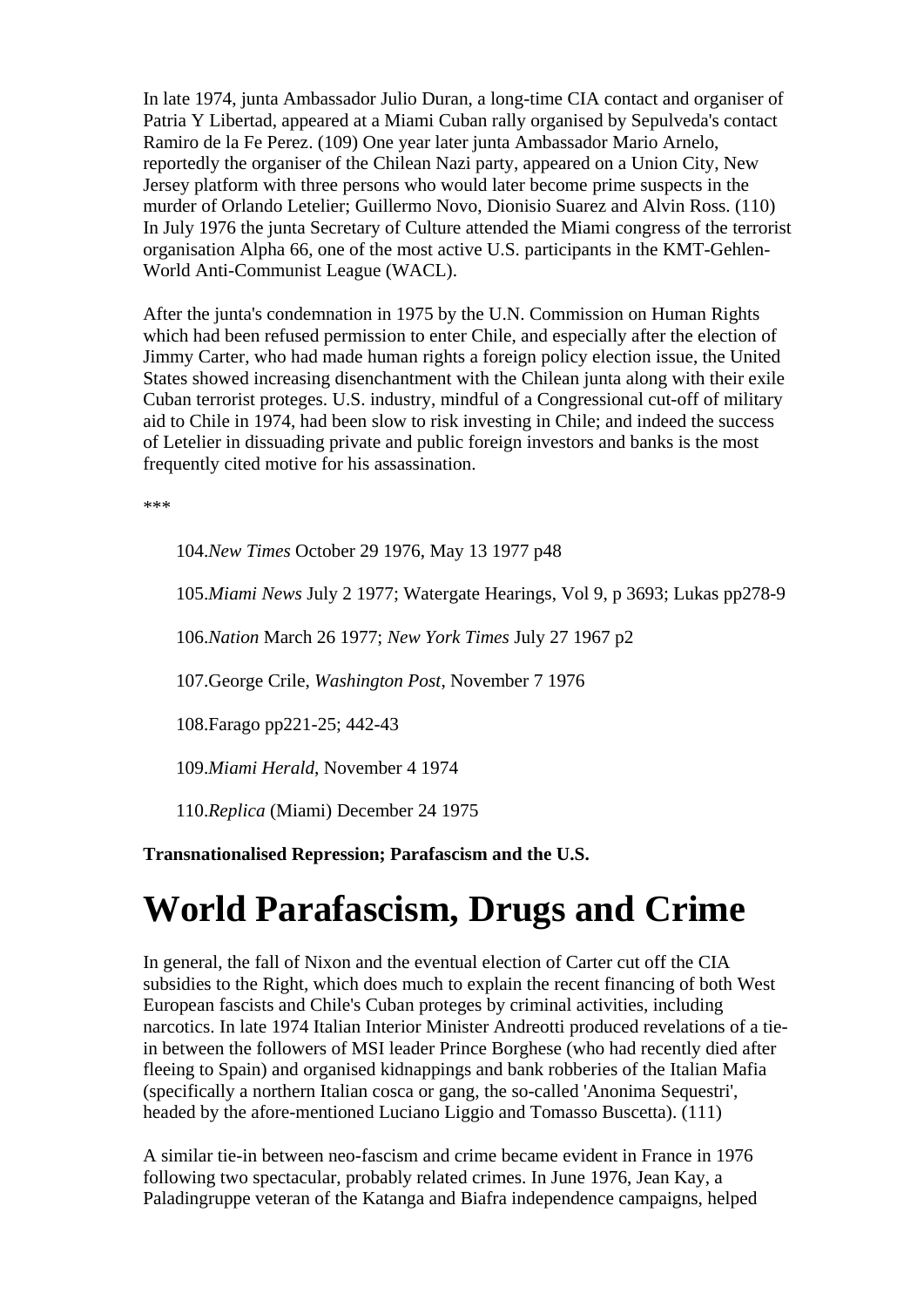embezzle \$1.5 million from the French Mirage jet company, funds which reportedly went to a right-wing organisation with members in Italy, Lebanon, Britain, and elsewhere. (112) One month later, Albert Spaggiari, a veteran of the famous OAS Delta-6 commando of Roger Degueldre, as well as of the Indochina and Algerian campaigns, stole \$12 million from a Nice bank which his gang reached through a tunnel from the city sewers. Spaggiari claimed to have given his money to an Italian fascist organisation in Turin called La Catena, which the police could not trace. They did, however, link Spaggiari to "the Turin-based CIDAS group and the French GRECE group, both fascist organisations". (113) Later, the police speculated that Spaggiari's loot, along with the funds extorted by Jean Kay in the assault-de Vathaic blackmail scandal, found their way to the Christian Falangist Party in Lebanon. (114)

In June 1977, as we have already noted, Orlando Bosch's daughter and son-in-law were arrested for attempting to smuggle \$200,000 worth of cocaine. There are, moreover, grounds for suspecting an organised connection between the criminal activities of the European neo-fascists and the Cuban exiles. Both Kay and Spaggiari visited Miami in the summer of 1976, where, according to Henrik Kruger and the Journal de Dimanche (September 5 1976), Kay met with Cuban exiles. (The even more suggestive contact between Spaggiari and the CIA, in Miami, will be discussed in a moment.)

\*\*\*

111.Servadio pp258-61

112.*San Francisco Chronicle* May 31 1977 p 8; Chairoff p98; Wilfred Burchett and Derek Roebuck, *The Whores of War: Mercenaries Today* (Harmondsworth: Penguin. 1977), p156

113.*San Francisco Chronicle* May 31 1977 p8

114.Burchett p156

**Transnationalised Repression; Parafascism and the U.S.**

# **International Fascista in Action**

Orlando Bosch's most recent umbrella alliance, CORU (Co-ordination of United Revolutionary Organisations) had just been assembled in June 1976. In October 1976, according to Kruger, CORU representatives attended meetings in Barcelona, Spain, which established a new International Fascista. This comprised elements from the Italian MSI (the Ordine Nuovo of Pino Rauti and Giovanni Ventura), Argentine fascists, the hard-liners of the Spanish Falange (the Fuerza Neuva of deputy Blas Pinar), the Cristi Rey Guerillas of the right-wing and anti-Vatican Spanish Catholic Mariano Sanchez Covisa, Cuban exile terrorists, the remnants of Aginter Press (now known as the ELP, or Portuguese Liberation Army, but still headed by OAS veteran Yves Guerin-Serac), and - always according to Kruger - former terrorist agents of the Skorzeny-von Schubert Paladingruppe and of the CIA. (115)

In January and February 1977, according to the New York and London *Times*, members or associates of the first five groups were arrested by Spanish police for their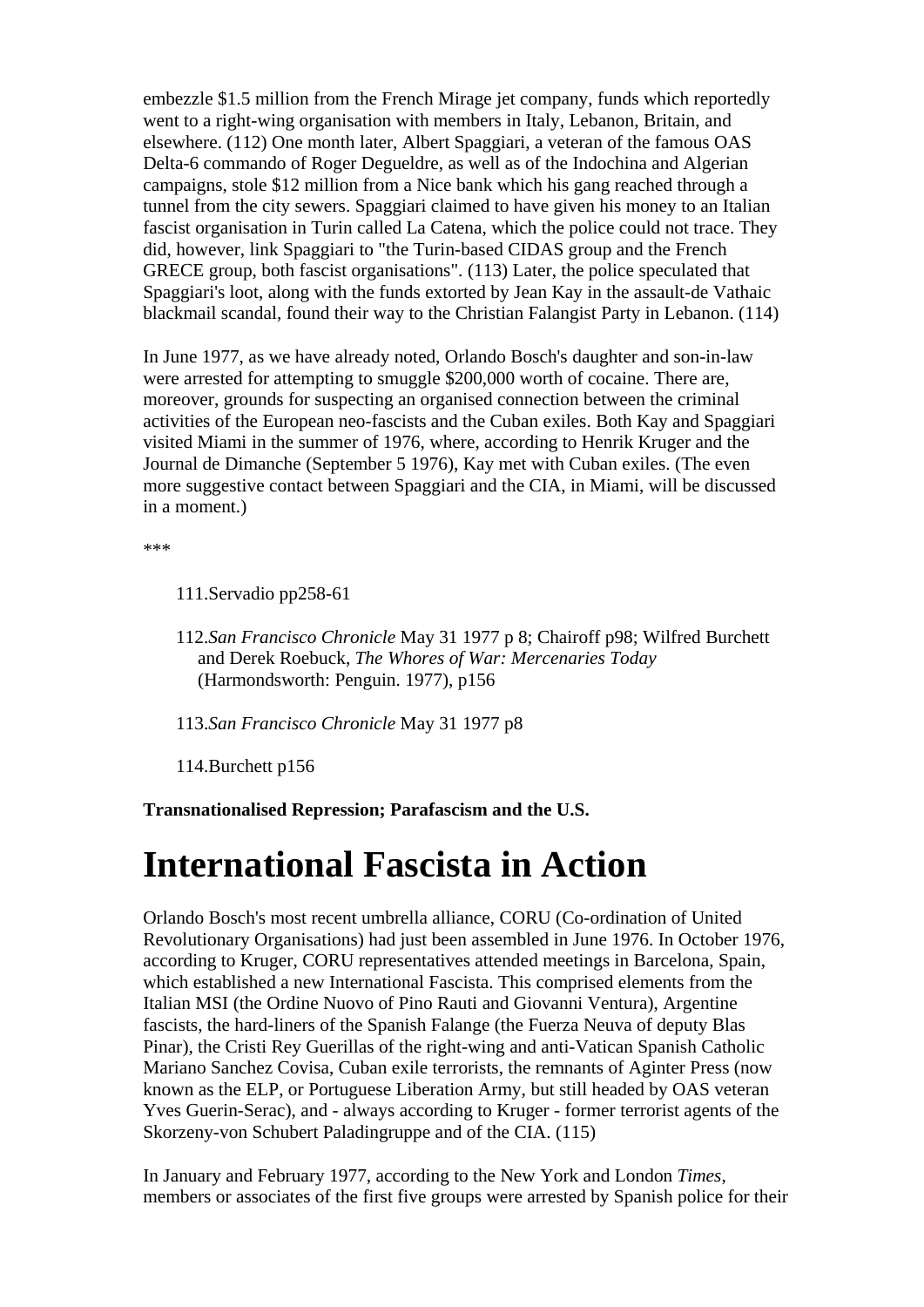role in six terrorist murders designed to prevent the forthcoming Spanish general election. Noting the persistent stories in the Spanish press (particularly the liberal El Pais) "of the so-called Fascist International", the *New York Times* reported the arrest of the Argentine fascist Jorge Cesarsky, linked to both the Fuerza Nueva and to "the right-wing Peronism", and later of his colleague Carlos Perez, a Cuban exile. (116) Cesarsky is said to have been a member of the Argentina AAA (Alianza Anticommunista de Argentina) and the next day a new Spanish AAA (Alianza Anticomunista Apostolica) claimed responsibility for his crime. (117) He was detained as part of a group of twenty-four rightists reported to be of at least six nationalities, including seven Argentines and three Cubans. (118)

Mariano Sanchez Covisa was also arrested twice by police in this period - first with Cesarsky, and one month later with a group of eight Italians. One of these was Giancarlo Rognoni, convicted for his role in an attempt to blow up the Turin-Rome express; this plot, according to Italian left-wing sources, had been financed by the Ordine Nuovo-Giovanni Ventura group, at that time in touch with the Greek KYP agent Costas Plevris. (119)

All of this multinational neo-fascist violence in Spain appeared at first to be mirroring comparable violence on the left by the so-called GRAPO (First of October Anti-Fascist Resistance), to which the *New York Times*, at first, devoted much attention. But, in mid-January a high Spanish official suggested that GRAPO's Maoist appearance might cloak a right-wing agenda; the London *Times* later noted its links to a party (the PCER, or Reconstructed Spanish Communist Party), which had been heavily infiltrated by the Spanish police. (120)

The *New York Times* tended to downplay the right-wing killings, or what it called "the machinations of the so-called Fascist International", as a "last gasp" - albeit violent before elections in which the right-wing knew it would do badly. (It is true that violence in Spain has subsided since the 1977 elections; but it is also true that fears of right-wing terrorism in Portugal and other parts of Europe have increased.) The *New York Times* index, which often appears to have been sanitised by the CIA's (or DEA's) computers, considers Communism worth of an Index entry, but not fascism. To my knowledge, the *Times* has not, in recent years, printed any investigative story on international fascism: it is no longer the paper that dared to note, back in 1923, the almost certainly accurate reports that an obscure German thug called Adolph Hitler was being secretly financed by Henry Ford. (121) It did, however, transmit the intriguing and (I believe) highly significant detail that the Spanish AAA behind the Argentine Cesarsky and the Cuban Carlos Perez "has supporters in Argentina and South Korea". (122) Like the Greek junta, the Park regime has taken steps throughout the world to ensure that it will never be isolated in its authoritarianism.

\*\*\*

115.Kruger pp11,13-14, 208-215

116.*New York Times* January 26 1977 p1; February 1 p8

117.*New York Times* January 27 1977 p1

118.*New York Times* January 26 1977 p1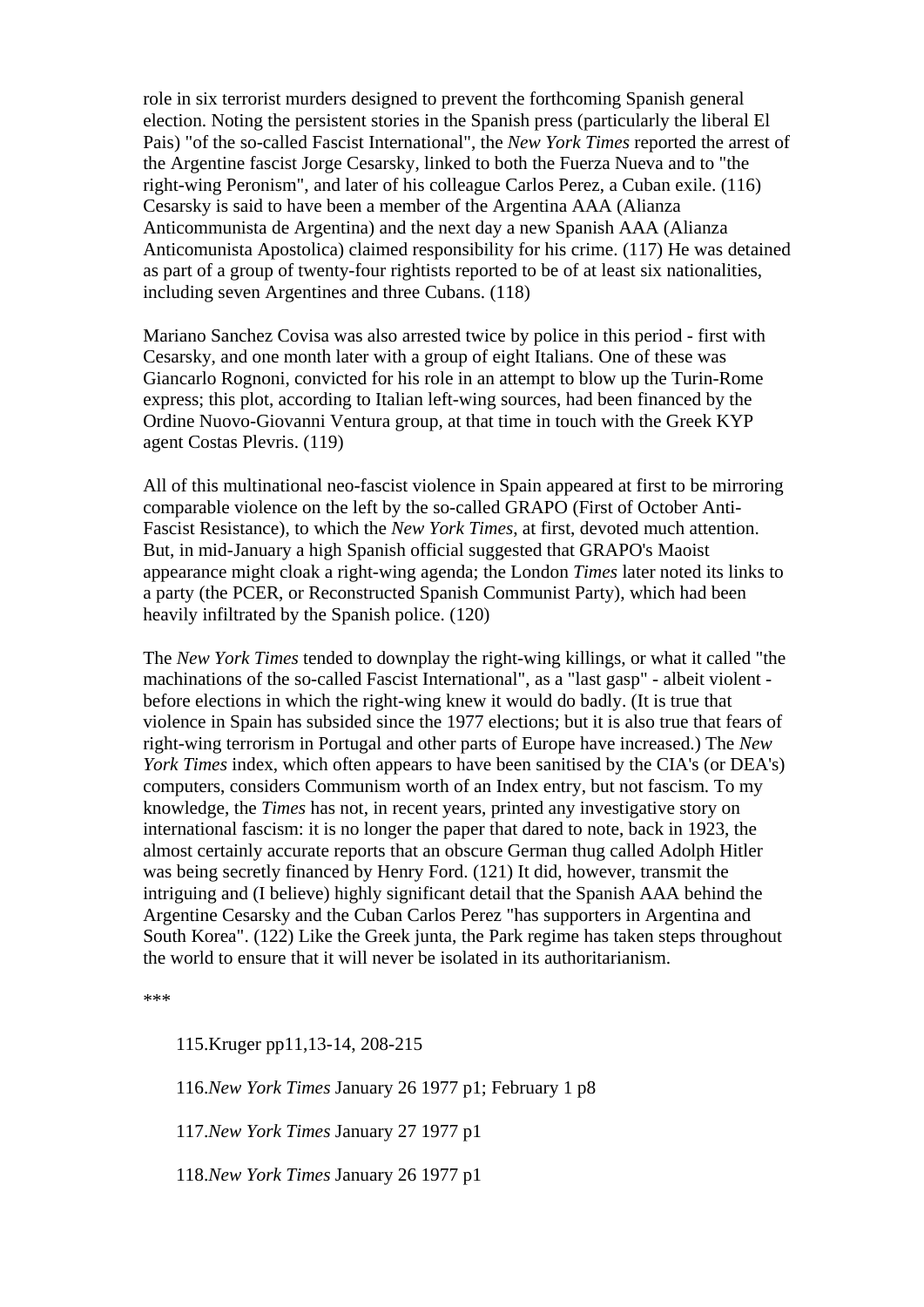119.London *Times* February 24 1977 p5; *L'Unita* April 26 1972

120.*New York Times* January 15 1977 p7 London *Times* February 3 1977, p16

121.*New York Times* February 8 1923 p3

122.*New York Times* January 30 1977

**Transnationalised Repression; Parafascism and the U.S.**

# **World Parafascism and the U.S. Chile Lobby**

South Korea, since the spectacular collapse of South Vietnam in 1975, is perhaps the most conspicuous example of a nation whose existence and survival are directly attributed to U.S. support. This does not, of course, mean that every political act is somehow under U.S. control - as Kennedy and Eisenhower learned in their painful travails of Ngo dinh Diem and Syngham Ree. But in certain respects both the government and the economy of South Korea are less powerful, and less relevant to that nation's survival, than the South Korean lobby in Washington.

That such a situation was true of South Vietnam became evident in 1975. Saigon's fall in that year was not attributable to internal political or economic developments: there the situation continued as before to be "hopeless but not serious". The collapse followed the realisation that the once intransigent Vietnam lobby in Washington which, as we shall see in a moment, was largely continuous with the China Lobby of the 1950s and the South Korean Lobby of the 1970s - no longer regarded South Vietnam as a crucial priority.

In like manner, in 1977, the survival of the para-fascist terrorist groups or 'assets' like the Aginter Press-OAS and CORU-Cubans is less a function of their own criminal resources than of their 'protection' in high places - above all Washington.

The core of that support is the essentially continuous anti-democratic lobby that harassed Democratic presidents since WW2 - whether as the China Lobby against Trueman, the Cuba-Vietnam Lobby against Kennedy, or now the Chile-Rhodesia/South Korea-Panama Canal Lobby which has begun to shape against President Carter. With the passage of years this lobby has become increasingly sophisticated, faceless and multinational; the clumsy excesses of the original China Lobby are not likely to be repeated. But the integrity of the old China Lobby coalition has never been broken; and, at least under the Ford Administration, its contact with foreign parafascism and neo-fascism has never been more overt.

Perhaps the key elements in this lobby today are - on the outside - the various committees organised from the public relations office of Marvin Liebman on Madison Avenue, and - on the inside - the Congressional power mustered by Senator Strom Thurmond. This coalition is strengthened inside Congress by the pay-off system refined most recently by the unregistered South Korean lobbyist, Tongsun Park, and outside it by the old military-industrial coalition, the American Security Council. All four elements have worked in collaboration since the days when Chinese nationalist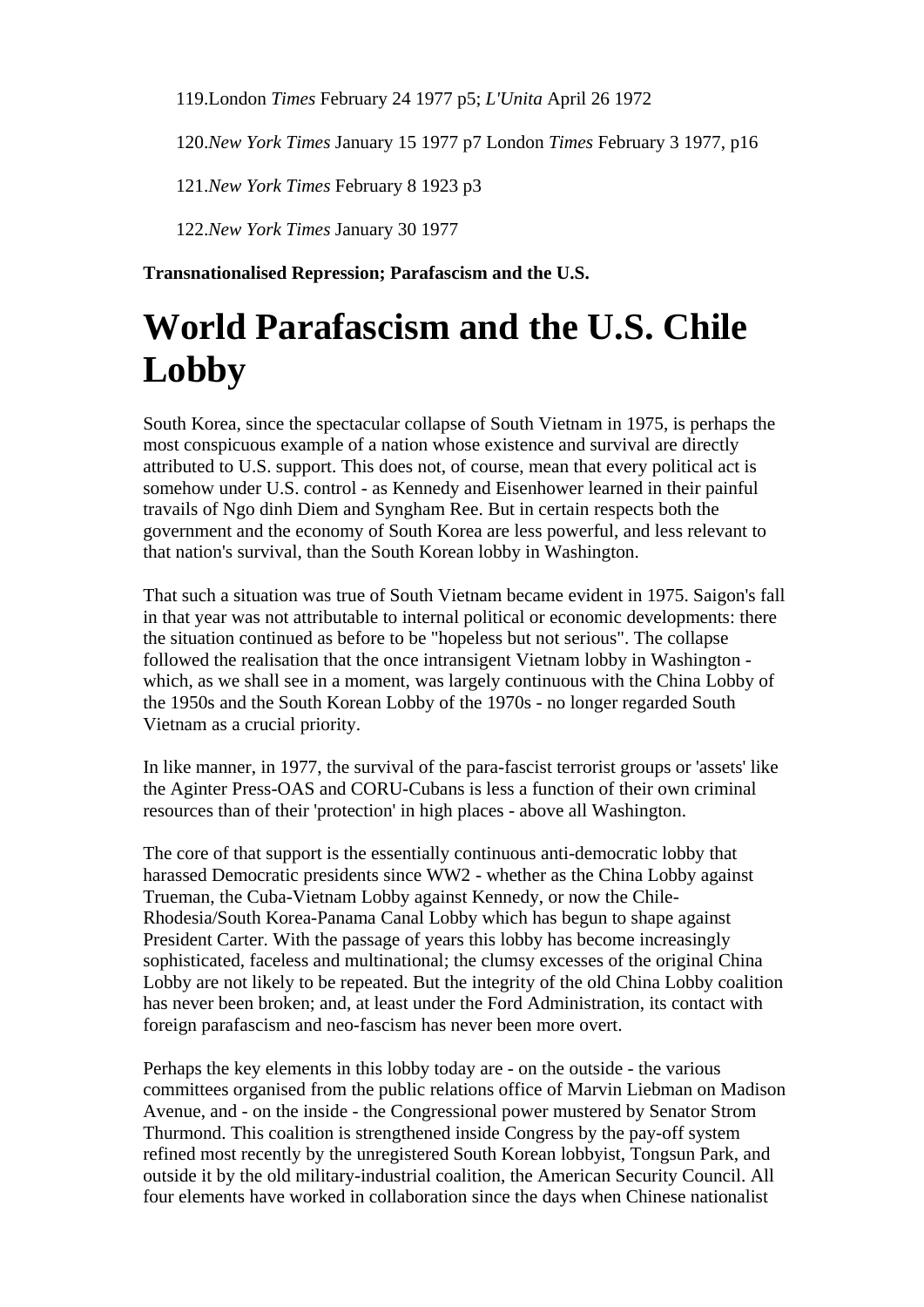gold, via a Mafia-tainted public relations firm, first made Richard Nixon a senator in 1950. (123)

Take, for example, the American-Chilean Council (ACC) which Marvin Liebman founded in 1975, for a Chilean fee of \$36,000 a year plus expenses.(124) At least a third of the ACC's founding members had been active in the China Lobby from as early as 1946. Of ten ACC members dating from this period, six were prominent in the China Lobby, six were members of Liebman's support group for Moise Tshombe (American Committee to Aid Katanga Freedom Fighters) in 1961, members of Liebman's Cuba lobby (Committee for the Monroe Doctrine) in 1963, and five were on the National Board of the Buckley - Liebman Young Americans for Freedom in 1963. Of the eight Americans who helped draft the WACL Charter at Seoul in 1966, four became leading members of the ACC.

In May 1976, lobbying vainly to prevent the cut-off of aid to the Chilean junta, the ACC turned for help to Cuban exiles and members of Sun Myung Moon's Freedom Leadership Foundation. The Moon group (linked by Tongsun Park to the Korean CIA) was supplied with pro-junta propaganda by Chile's Washington lobbyist, Dimitru Danielopol, a veteran of the CIA-subsidised Copley News Service and former spokesman (in collaboration with Senator Thurmond) for the Greek junta. (125) Danielpo also fed materials to Cuban exiles and others working for the American Security Council (which, in turn, interlocked with the ACC). Meanwhile Senator Thurmond was key senate contact of Tongsun Park, while in 1973 Park's House proteges Richard Hanna and Robert Leggett helped set up a new pro-Taiwan lobby after a KMT-sponsored visit to Taipei. (126) Until the fall of the right-wing Cambodian government in 1975, the Moon paper, Rising Tide (full of Cuban exile, Chilean junta and WACL propaganda) was distributed free of charge by the Cambodian Embassy in Washington - a service ultimately paid for by the U.S. taxpayer.

In 1975 Senator Thurmond was the focal point for visits from European neo-fascists, most notably the Italian MSI leader Giorgio Almirante, the intellectual patron of Ordine Nuovo's paramilitary leader Paolo Gambescia. Some months earlier Thurmond had been contacted by another representative of the Ordine Nuovo milieu, the OAS-Aginter Press mercenary, Jean-Denis de la Raingeard, together with U.S. supporters of the short-lived Azores Liberation Front.

Back in 1969, when OAS-Aginter operatives assassinated Mozambique independence leader Eduardo Mondlane, Thurmond had placed in the Congressional Record an editorial from his home-state newspaper, the Charleston News and Courier, which hailed the murder as an act in defence of Western civilisation. (127) For some years the newspaper had printed pro-Portuguese articles on Africa generated by the U.S. lobbyists for the Portuguese overseas companies, Selvage and Lee. The key figure here seems to have been Associate Editor Anthony Harrigan, who moved to Washington in 1969 to become editor of the American Security Council's Washington Report.

In 1975, when Ford was President, Almirante and de la Rangeard were able to consult not only with Thurmond but also with the staff of the National Security Council. The CIA, meanwhile, after helping the Chilean junta to write its exculpatory White Paper, subsidised the English-language propaganda book *Chile's Marxist Experiment* by the London *Economist* staff writer, Robert Moss. (A two part piece on Chile by Moss,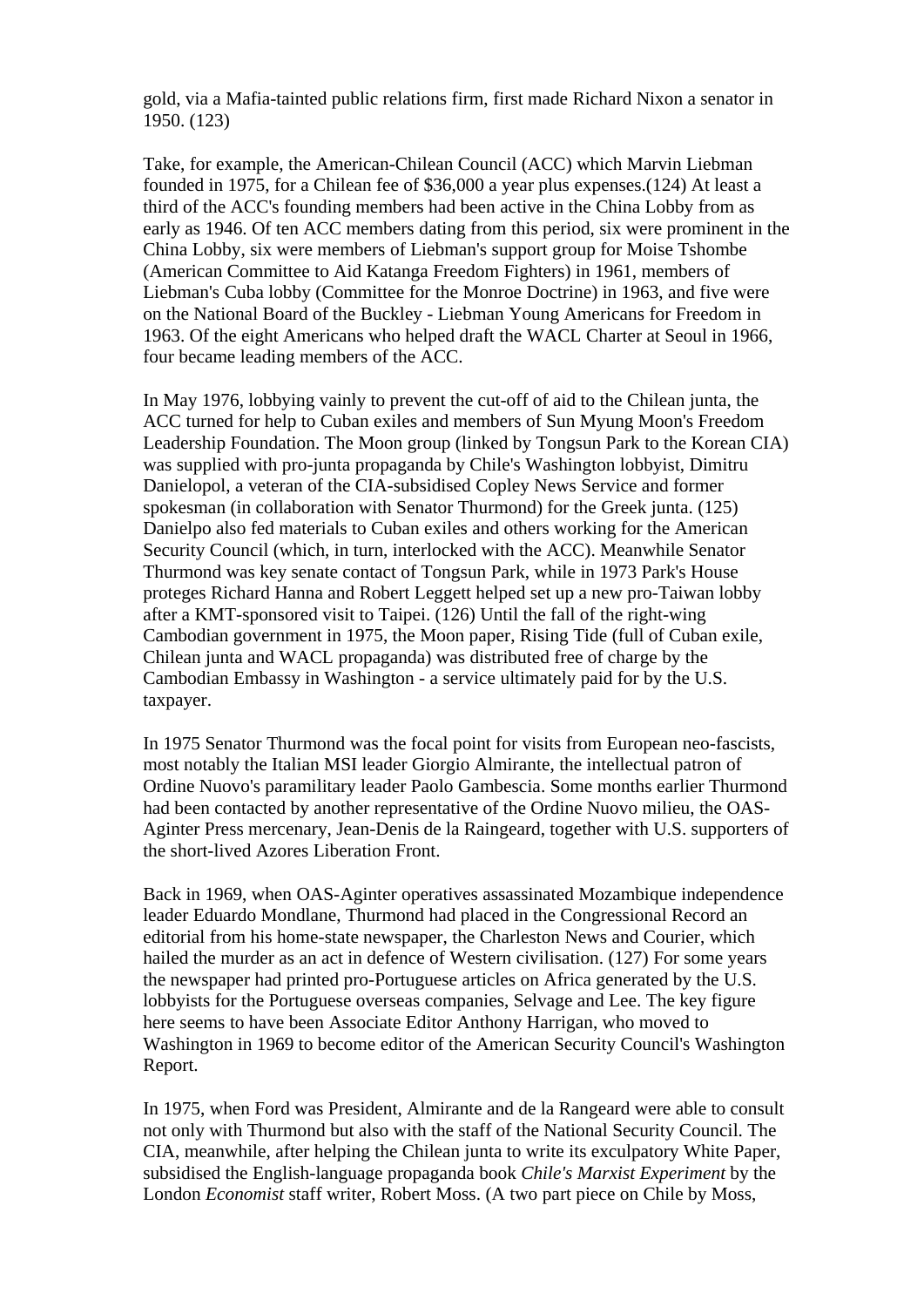which had appeared in Buckley's National Review, was sent to 4,000 editors in this country by Liebman's ACC).

\*\*\*

- 123.Russ Y. Koen, *The China Lobby in American Politics* (New York, Octagon, 1973)
- 124.Russell Warren Howe, *The Power Peddlers: How Lobbyists Mold America's Foreign Policy* (Garden City, New Jersey, Doubleday 1977) p130

125.Howe p42

126.Howe p55

127.Congressional Record, February 7 1969, p3288

**Transnationalised Repression; Parafascism and the U.S.**

## **The CIA and the Politics of Countervalence**

It is in this context that one must take seriously the contacts between Miami CIA and the French neo-fascist-OAS commando Albert Spaggiari, the Nice bank robber. According to a story in the London *Observer*, reprinted in the San Francisco Chronicle, Spaggiari contacted the CIA "in the United States" after the robbery and told them he had organised it. Later Spaggiari was arrested in France because a tip by an informer to whom he had tried to sell gold was acted on by Marseilles police. It was only then that detectives were given a dossier originating in the U.S. after the Nice raid. He told the CIA he had organised the Nice robbery and offered to blow up the Communist party headquarters in Paris. (128)

Henrik Kruger supplies the additional information that Spaggiari came to Miami. (129) This detail, together with the AIP-Aginter connection to the Micile-MSI network (which may or may not have included Spaggiari's Italian contacts) suggests that in 1976 the old JM/Wave coalition of criminal anti-Communist 'assets', far from being dissolved as the CIA had assured the Church Committee, was merely dispersed to deeper cover overseas.

Why has the CIA continued to maintain such contacts? Probably not for covert operations funded from its own budget, since after 1974 these have been subjected to new requirements for Presidential authorisation and Congressional review. (130) But the chief problem for small plots which favour the very rich is not funding. Instead, they look to the CIA for protection of their day-to-day illegal activities, and for legitimisation, some sign that they will enjoy the mandate of the American heaven, when these activities confront the existing regiment of power. Spaggiari's wellorganised escape in March 1977, and the reluctance of police to search for him thereafter, convinced the London *Observer* that he was part of a "Fascist plot under the protection of highly placed [French] politicians and civil servants." (131) There is no way this protection could not have been enhanced by his ostentatious involvement of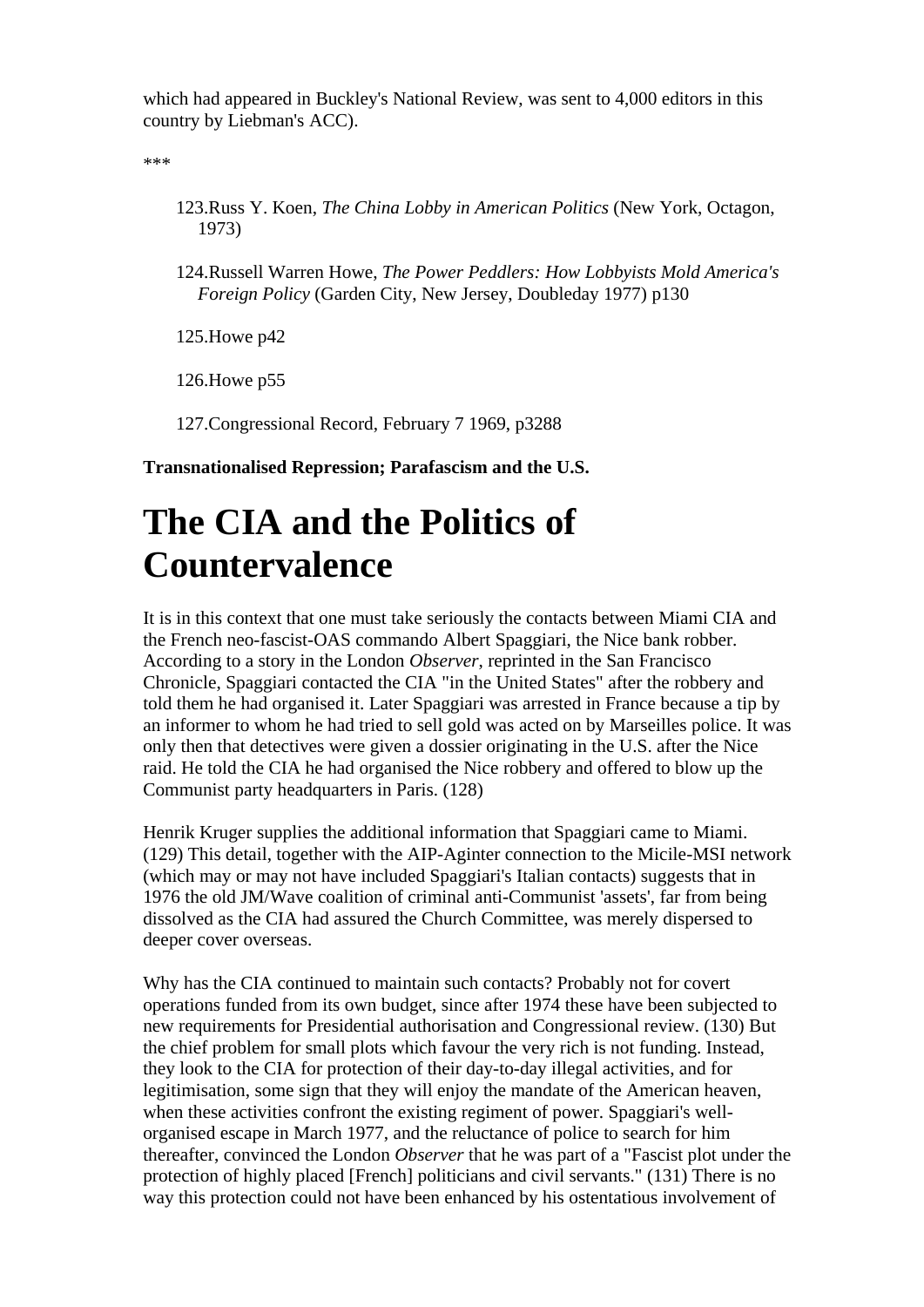the CIA in a cover-up of the robbery.

The CIA, it is true, did not back the OAS neo-fascists of the ex-Aginter Press Portuguese Liberation Front (ELP) and Azorean Liberation Front (FLA) under deposed General Spinola, even after Spinola's visit to the New York Council on Foreign Relations in November 1975 in the midst of his conspiratorial travels. In the Iberian peninsula, where there is no strongly based radical movement, the U.S. had favoured a moderately progressive centrist politics against a seizure of power by autarkic (and hence anti-American) neo-fascism.

How the US would respond to the threat of a Eurocommunist government in Italy or France is much less clear. In these countries, where the leading alternative to the centre is on the left rather than the right, it appears that the CIA will maintain its historic contacts to the old and new fascist right as a potential counterweight. Kissinger's last official remarks suggest that U.S. opposition to Communist victories in Western Europe is no longer, as in 1948, motivated by a fear of Soviet expansion in that area. If so, the rationale for such right-wing alliances has become increasingly cynical, just as the tactics for counter-terror have become increasingly brutal.

For the time being, however, the CIA is probably more interested in the European OAS as mercenary parafascist assets in Arab countries and Africa, than as a political neo-fascist movement in Europe. In the CIA's defence, it can be argued that in Africa (as opposed to Italy), the U.S. CIA is now responding to Soviet KGB manoeuvres on a grand scale, and not merely provoking them. This KGB threat has been used to justify the CIA's strong involvement with Moroccan intelligence forces - which led to their implication with Christian David and other members of Joe Attia's gang in the 1965 murder of Moroccan opposition leader Mehdi Ben Barka. (132) In 1977, when an Angolan MPLA force with Soviet and Cuban backing invaded Zaire, Moroccan forces with French-U.S. backing were there to respond. In a less overt fashion the French OAS and SAC operatives will continue, as for the last two decades, to be active in 'decolonised' Africa, in murder and other covert operations which at least occasionally have enjoyed CIA support.

\*\*\*

128.*Observer* May 31 1977 p8

129.Kruger pp204, 215

130.P.L. 93-559 of December 30, 1974, Sect. 32 88USC 1795

131.*Observer* May 31 1977 p8

132.Kruger pp4-5, 59-70; Chairoff p323

#### **Transnationalised Repression; Parafascism and the U.S.**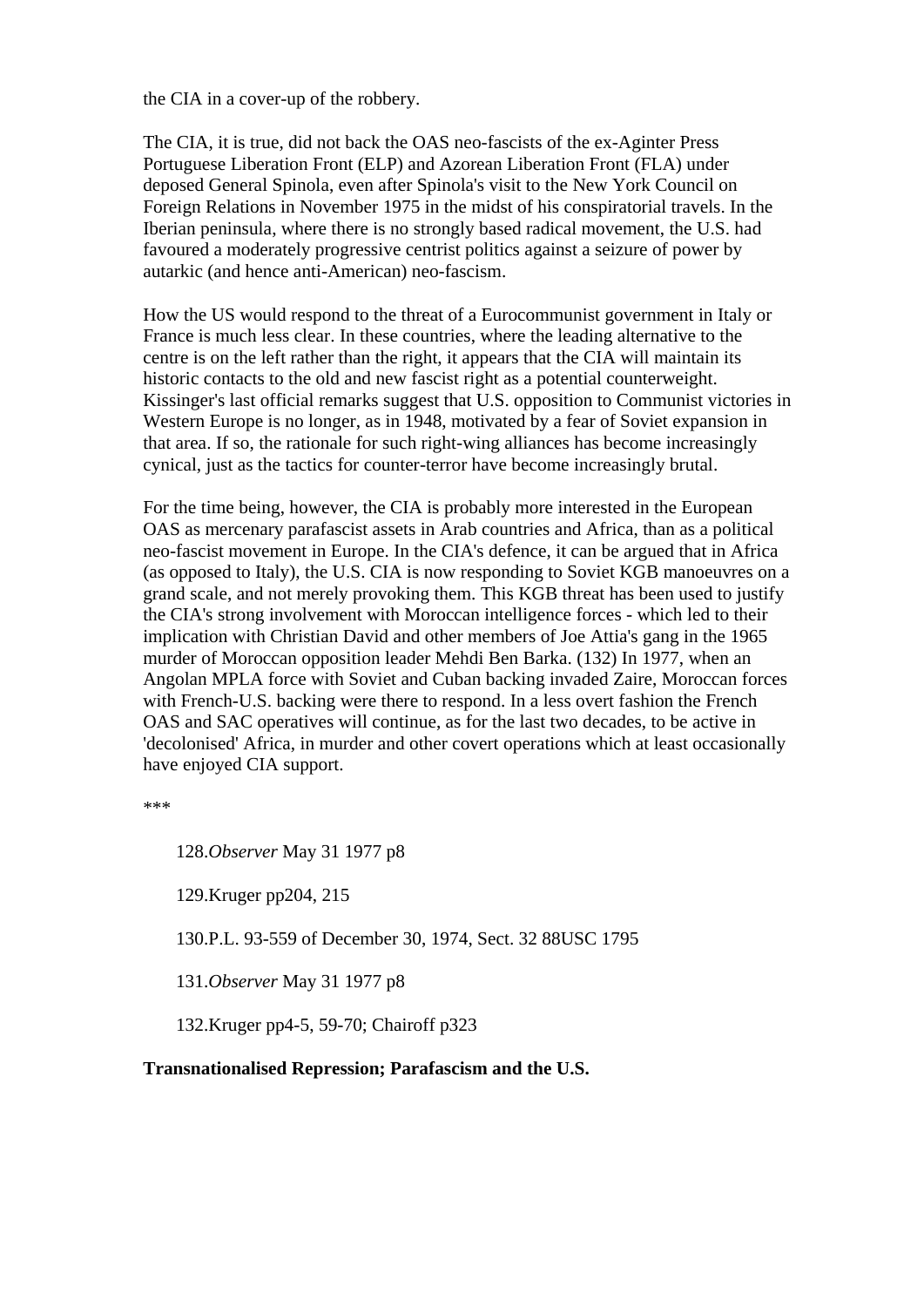# **Post-war Disposal Problems: De Gaulle and Watergate**

A glance at the recent partial dismantling of De Gaulle's secret networks is perhaps the best way to understand the 'CIA problem' confronting Jimmy Carter after Richard Nixon. De Gaulle's intensive use of SDECE and SAC operatives in illegal activities left himself, and, above all, his successors Pompidou and Gisgard d'Estaing with a 'disposal' problem: what to do with large numbers of dangerous activists of no certain loyalty who could easily blackmail the state. The answer of de Gaulle's successors was to follow De Gaulle's own footsteps and allow the more dangerous to disperse into private employment or overseas, some of them with Aginter Press and the Paladingruppe. Henceforward the SDECE (Intelligence) and SAC (parallel police) would present a cleaner and more legal image: the most ruthless operatives, some of them quasi-independent black mercenaries, would no longer be government agents.

But the cleansing of the official French networks contributed to the strengthening of unofficial networks like Aginter Press and the Paladingruppe in the international milieu. As we have seen, it also contributed to a temporary intensification of the international narcotics traffic, as well-trained operatives with good personal police connections attempted to finance their activities by unofficial means. Thus SAC agent Christian David, in flight after the Ben Barka scandal, joined the Ricord heroin network. (133) Thus Roger Delouette, a strongly Gaullist SDECE agent, after Pompidou's purging of SDECE, seems to have turned to heroin trafficking (with Christian David's contacts) to finance the African arms sales he had developed in 1969 with the OAS-SAC-backed secessionist forces of Biafra. (134)

Along with the strengthening of an uncontrollable international milieu and narcotics, a third by-product of the disposal process has been a wave of publicity about covert operations. Some of this have come from angry disposees who absconded with microfilms of their files. (135) Some of it has been inspired from above, not so much by the 'controlled leak' - an institution more congenial to Washington than to Paris - as by the selective arrest of disposees whose protection in higher places had now lapsed.

A key example of this was the October 1971 arrest in Paris of Andre Labay, the former SAC contact with Moise Tshombe of Katanga and SDECE agent in Haiti. Labay, a higher-up in the Delouette narcotics connection, was arrested four months after Delouette as the result of a tip-off from the U.S. narcotics bureau in Paris to their French counterparts. (136) Indeed, there are many sceptics who speculate that most of the high-level French-Corsican narcotics arrests which followed the Pompidou-Nixon visit of March 1970 and the formal Marcellin-Mitchell narcotics agreement of February 1971 were not so much simple police actions as political operations against a common enemy: the intransigent Gaullist remnants like Delouette (arrested in April 1971) inside and outside of SDECE and SAC.

In the 1960s CIA clashes with SAC and SDECE had been frequent - specifically in Katanga and Haiti - and the 1970-73 U.S.-French anti-narcotics campaign coincides almost exactly with the dates (December 1970 - July 1973) of the clearly illegal collaboration of the CIA with the BNDD in the U.S.. (137) In this same period Charles Pasqua, founder of SAC, recruiter of SAC gangsters like Christian David, and the former overseer in private business of the narcotics trafficker Jean Venturi, emerged as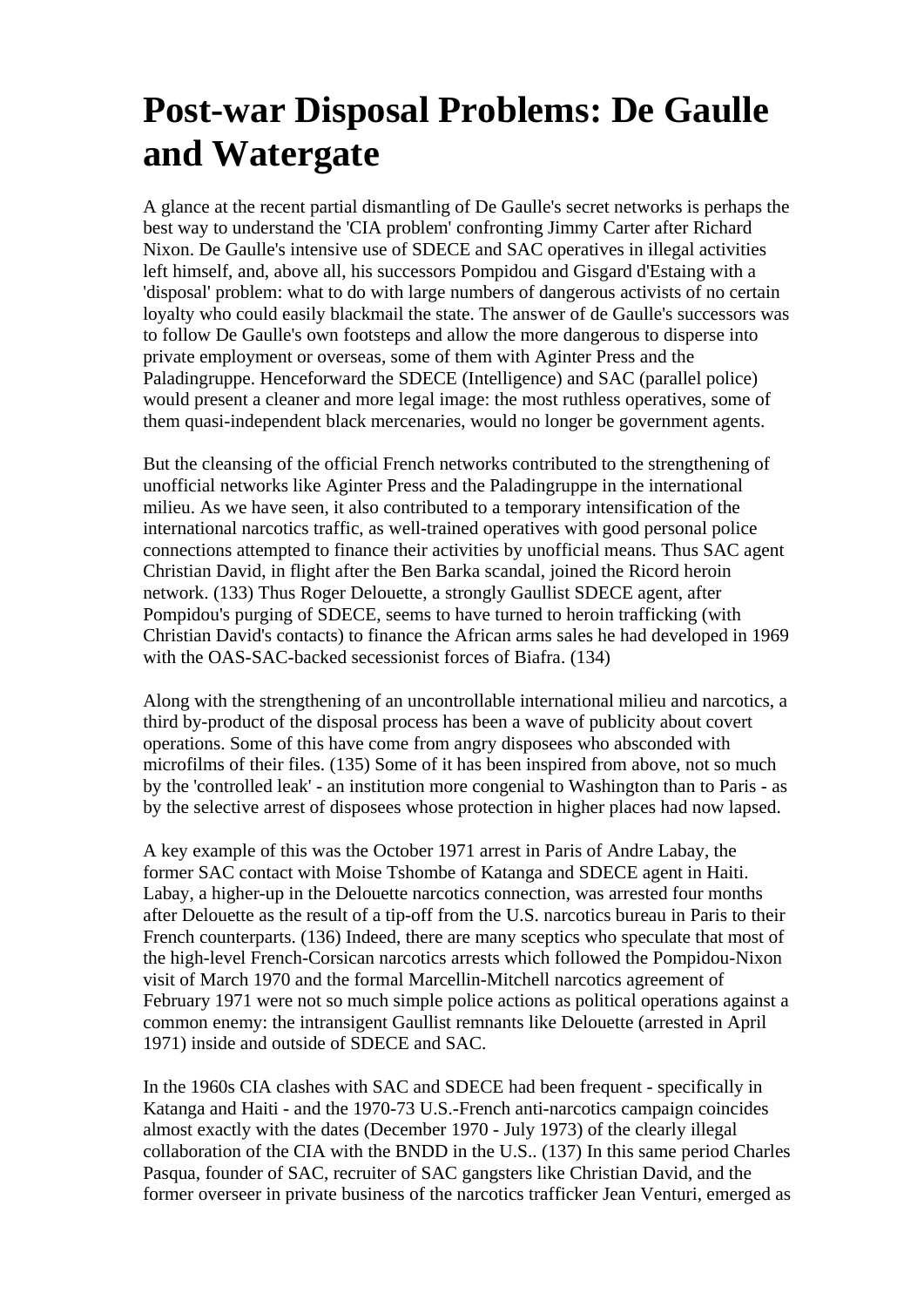President of the French Parliamentary Commission on Narcotics Problems (138). There he was joined by a veteran cold war warrior and participant in WACL-group meetings, Mme. Suzanne Labin.

All accounts of the SDECE-SAC purges of 1970-74 agree that the purpose was not to neutralise these agencies but merely to make them more amenable to central oversight in a less militant period. The by-product of an intensified international milieu pullulating with private arms merchants and mercenary operations networks also suited the mature phase of French 'decolonisation' in which the SDECE and SAC having organised many of the most spectacular African assassinations and kidnappings of the 1960s - were now only too happy to assume a lower profile. Pompidou's political patrons - most notably the Rothschild family with their huge complex of African investments - could, in future, have their corporations exploit this international milieu without governmental supervision.

A similar process, culminating in a similar privatisation of covert operations assets, can be discerned in the recent history of America, particularly since Watergate. Here too, although much less is known, there has been a purge of CIA, a dispersal of former CIA Cuban operatives into new multinational networks, and a number of what appear to be controlled selective arrests of former CIA agents who had been driven into narcotics trafficking with the Ricord network. Both a Presidential Commission and a Senate Select Committee have encouraged this process of disposal by their partial revelations; and it is probably significant that a member of the former, former Treasury Secretary C.Douglas Dillon, chaired the 1968 secret Council on Foreign Relations panel which recommended that the CIA should move to a lower profile.

\*\*\*

133.Newsday p125

134.Newsday pp107-109; Jaubert p 363

135.Chairoff p336

136.Kruger pp98-99

137.Rockefeller Report pp233-34

138.Jaubert pp116-117

**Transnationalised Repression; Parafascism and the U.S.**

## **Disposal as a Flight from Public Control: Thailand**

There is, of course, much to commend in the steps which Congress has taken to restrain the CIA and all forms of U.S. intervention in the internal affairs of other states. But the effect of these measures will be frustrated as long as new agencies such as the DEA - are allowed to pick up the training and assassination tasks denied to CIA; as long as the U.S.-financed lobbies of client states (such as the China, Vietnam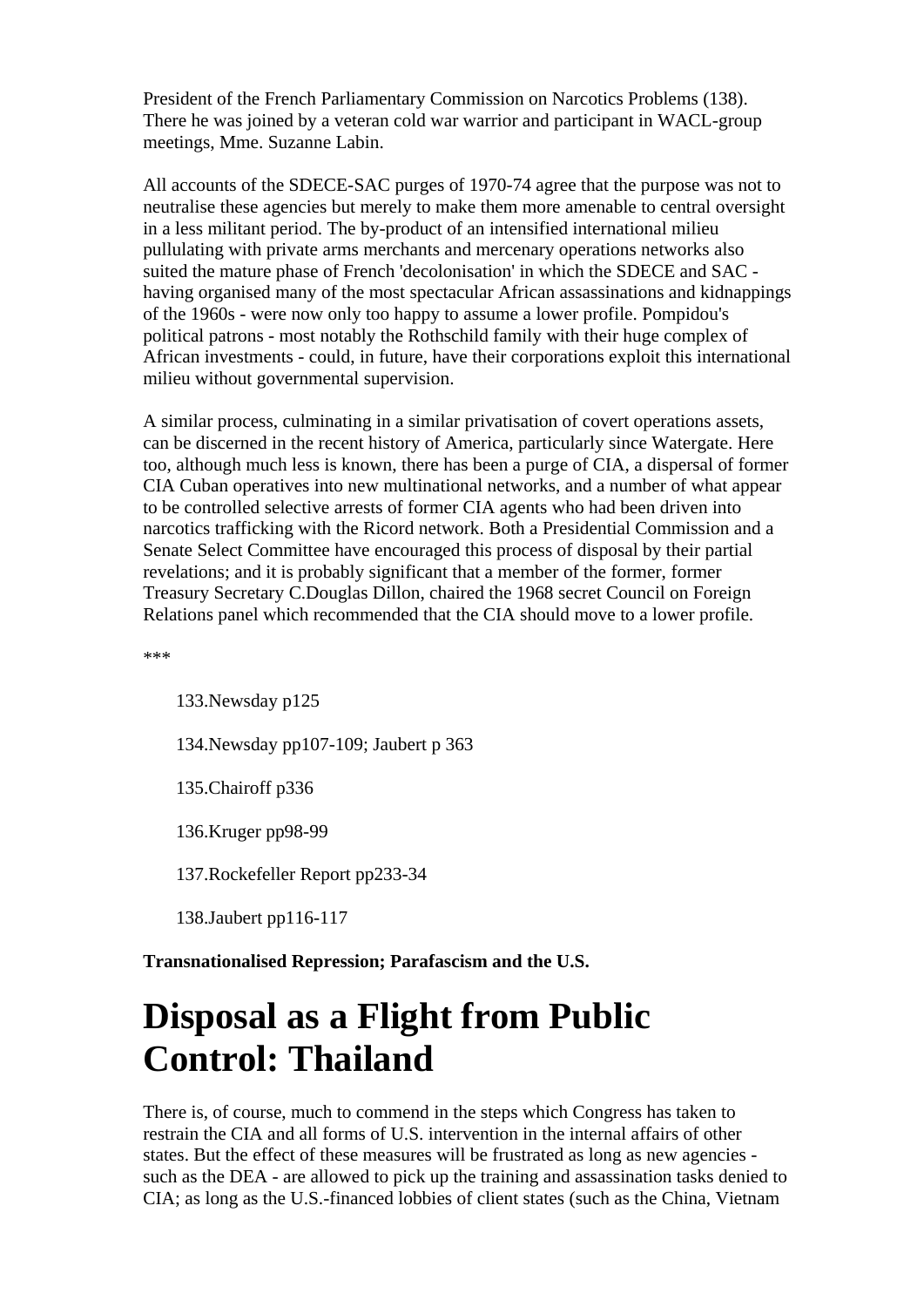and South Korea lobbies) are used, with CIA benevolence, as a means of tilting Congress towards global intervention; and as long as the intelligence backgrounds and contacts of criminals like Orlando Bosch protects them from punishment for their nolonger-sanctioned revanchist activities.

Take, for example, the useful revelations of the Church Committee about CIA subvention for the parafascist forces which helped overthrow Allende in Chile - the Patria y Libertad whose Operation Djakarta of extermination is said to have first "been made in an internal memorandum of a United States transnational company in 1970". (139) These revelations did nothing to prevent the recurrence of three crucial elements of the Djakarta-Santiago scenario in the bloody and nakedly anti-democratic coup of October 1976 in Bangkok. Here, as before, overt CIA interference - of the type which went out with the Bay of Pigs - was replaced by the following recurring symptoms of a U.S. supported conspiracy:

(a) a symbolic tilting of U.S. aid away from the civilian government towards the military, which in Thailand were notoriously antidemocratic. (U.S. economic aid declined from \$39 million in Fiscal 1973 to \$17 million in Fiscal 1975; military and police aid increased in the same period from \$68 million to \$83 million. (140)

(b) the recruiting of student goon squads - the so-called Red Gaurs - who consulted freely with U.S. personnel in Bangkok about their long-laid plans to assassinate their opponents. (141) The pre-coup reports that the Red Gaurs were directly or indirectly subsidised by the CIA should be investigated by the Senate Intelligence Committee.

(c) the training, equipping and rewarding of anti-government elements in the police and military who made little or no secret of their intentions. In particular the Thai Border Patrol Police, now trained and equipped by the DEA in place of the CIA, were the principal murders of the unarmed Thai students at Thammasat University, killing at least one hundred. (142)

Only one month later the U.S. government, under its International Narcotics Control Programme, delivered five new helicopters to the Thai Border Patrol Police "to help the police hunt down narcotics traffickers".(143)

Even if the Thai BPP are no longer, as in the past, profiting themselves from the movement of drugs out of the 'golden triangle', their activities will certainly be political. The new Deputy Prime Minister in charge of the Thai anti-narcotics campaign, Amporn Chanvijit, is a product of the Thai Defence School of Psychological Warfare. (144) But then, if the CIA had suffered any remorse after the bloody 'Operation Djakartas' of Indonesia (1965) and Chile (1973), it would not have in the latter year sent Bernardo Hugh Tovar, the 1965 CIA Station Chief in Djakarta, and a veteran of student operations there, to preside over a third bloody coup followed by extermination in Bangkok.

In Latin America, as in Thailand, INC and DEA aid to foreign police is channelled (like OPS and CIA before it) to the leading counter-insurgency forces. This is not just because guerillas and narcotics are to be found together in the same inaccessible mountainous regions. It is because the war against highly-organised narcotics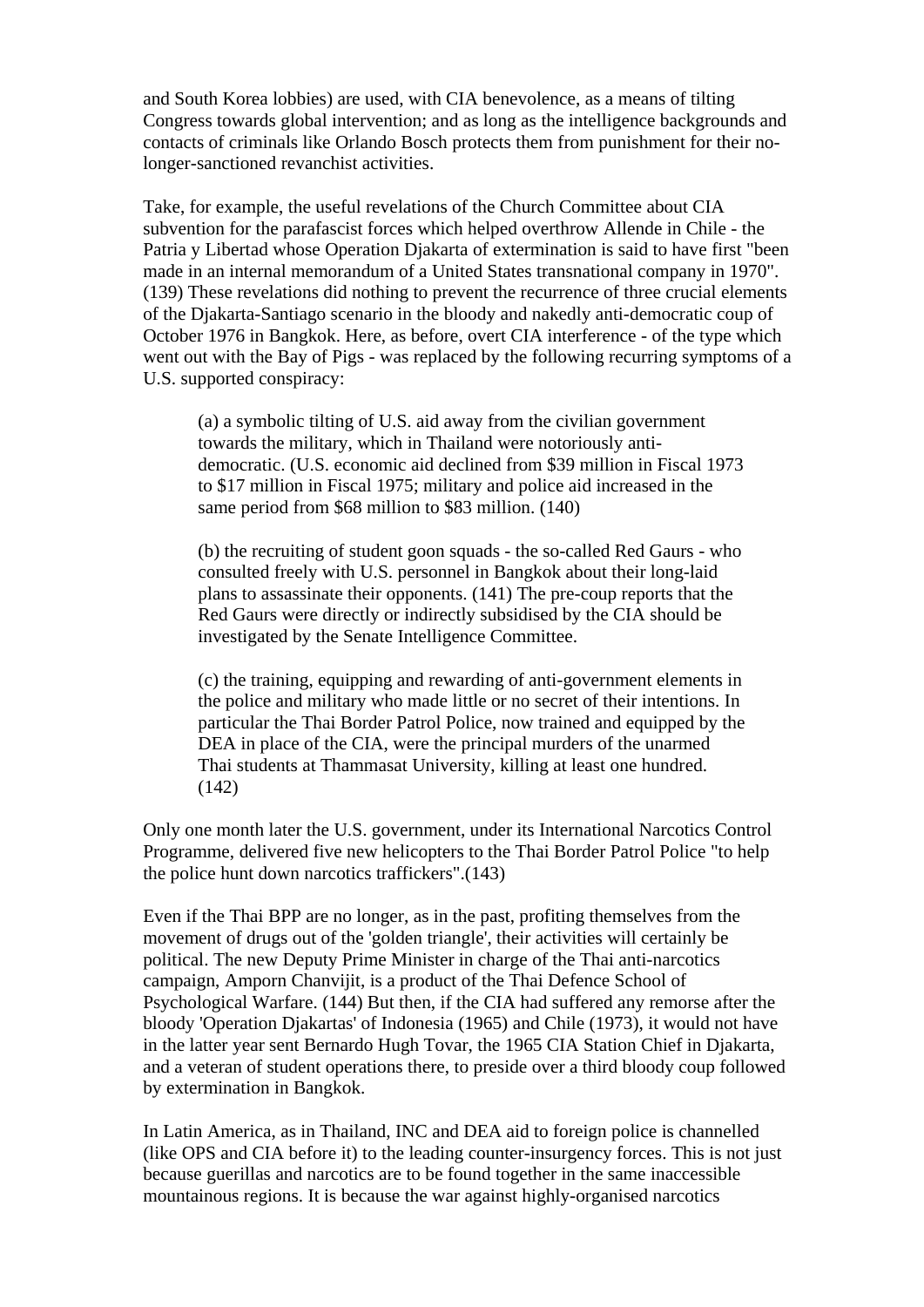activities requires a special breed of killer-police which, in unstable countries, are certain to be deployed against enemies of the regime. This is rationalised by the ideology of counter-insurgency, which assumes that guerillas and traffickers are part of the same anti-state culture. Thus Lopez Rega's statement in 1974 that guerillas are dope users was echoed in 1977 by Argentine Foreign Minister Cesar Guzzetti. Speaking of the drug problem, he proclaimed that "we attack its body through the war against guerillas and its spirit through the war against drug traffic, both carriers of nihilistic and collectivist ideas". (145)

The U.S. officials of INC and DEA know all this, and evidently approve of it. The two years of AAA counter-terror in Argentina under Lopez Rega (1973-75) saw a sudden upsurge of INC support expenditure from \$20,000 in fiscal year 1972-74 (before Rega's rise to power) to \$428,000, falling again to \$20,000 in fiscal 1976 (after his fall). In Argentina, as in Thailand, the bulk of this increase went to spotter aircraft for the Border Patrol (even though Argentina, unlike Thailand, is not a major source of any drug at all). A recent DEA report on U.S.-sponsored narcotics operations in Mexico, which are concentrated in the northern mountain areas favoured by left-wing forces, notes approvingly that "the special impact units made numerous criminal arrests" and that roadblocks netted "several persons on 'most wanted listings' ".(146)

\*\*\*

- 139.Gary McEoin, *No Peaceful Way: Chile's Struggle for Dignity* (New York, Sheed and Ward, 1974) p165
- 140.*Progressive* December 1976 p6; Noam Chomsky and Edward S. Herman, *The Washington Connection and Third World Fascism* (Boston, South End Press 1979, p227)
- 141.D. Gareth Porter, *Counterspy* December 1976 pp50-52

142.Porter p52

- 143.*New York Times* December 23 1976
- 144.*Who's Who in Thailand* December 1976
- 145.Argentine Commission for Human Rights, "US Narcotics Enforcement Assistance to Latin America".
- 146.Klare p32, citing State Commerce Justice Appropriations for Fiscal Year 1977, p233

**Transnationalised Repression; Parafascism and the U.S.**

## **Suppression by Proxy: the Superclient States**

The CIA, having already moved assassination-coup specialists like Conein into DEA, seems intent on preserving for itself a much lower profile (in accordance with the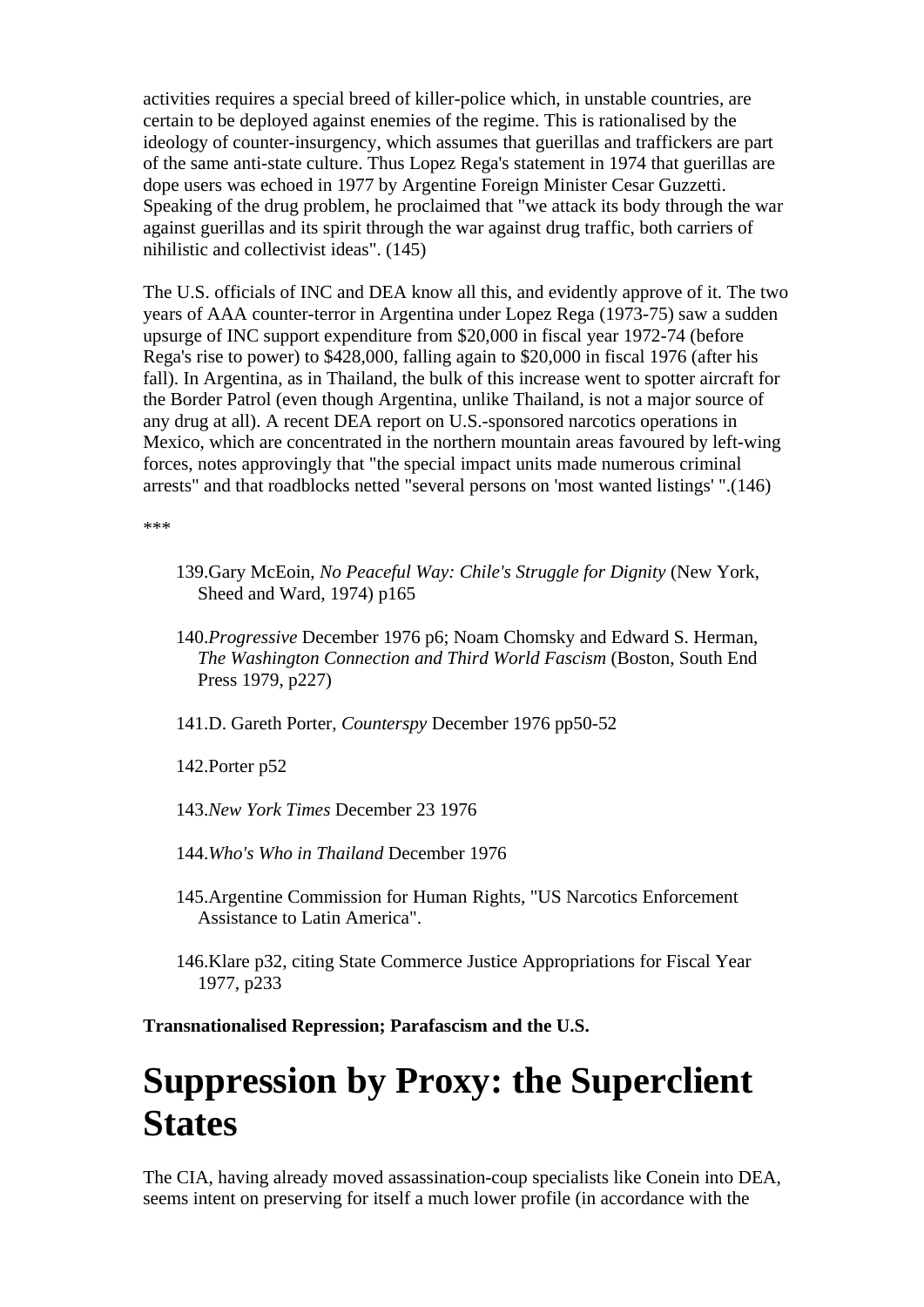Bissell-CFR recommendations of 1968). In its recent operations it has shown a preference to work through the employees of other U.S. agencies, and, increasingly, the agents and agencies of third countries. Thus in the Cambodia coup-slaughter of March 1970, modelled (as Newsweek reported) on the Djakarta operation of 1965, the key training role was played by the Indonesian military; and a similar training role was played by the Brazilian army and police in Bolivia, prior to the Chilean coup-slaughter of 1973.(147) This is consistent both with the Nixon doctrine and with its corollary that (in the words of the Rand Corp's Indonesia expert, Guy Pauker) "Brazil, Nigeria, Iran and Indonesia....are expected to assume a dominant position in their respective part of the world...possibly as a result of a tacit devolution of responsibilities by global powers". (148) The responsibilities are thus devolved, but the Djakarta scenario of coup-slaughter remains, except for refinements of technology, essentially the same.

Pauker, a strenuous advocate of the Indonesian military take-over, also approves of this devolution to four notoriously murderous regimes, at least three of which are militarised dictatorships. It is no accident that three of Pauker's four favoured nations are also OPEC oil producing countries, able, since the spectacular 1973 increase in crude oil prices, to assume an increasing share of the former U.S. government's role as subsidiser of the U.S. defence industry and as aid patron to less-advantaged nations.

This vision of transnationalised order has emerged from U.S. think tanks at a time when transnational corporations, particularly oil companies, are assuming greater independence from U.S. or indeed any form of sovereign political control. It is, however, not the recipe for stability and disengagement that Nixon and Kissinger would have had us think. Dictatorships like Brazil and Indonesia are clearly not neutral arbiters of order and the status quo. Like the Greek junta of the late 1960s, they are committed to repression and fearful of open democracy in any country particularly in the United States.

Thus, I suspect that in time we shall see more and more clearly apparently disparate lobby actions in the United States - Madame Chennault for the KMT and Saigon, Kermit Roosevelt and Richard Allen for the Portuguese colonies, Nixon's extranational suppliers of untraceable funds through Watergate, and now the Chile and South Korea lobbies - as one single interlocking lobby for repressive violence abroad. As in the case of China in the 1940s or Vietnam in 1963-4, increasing weakness abroad - such as we may well anticipate in Chile and South Korea - will be accompanied by intensified lobbying in Washington, not just by these countries, but by those U.S. agencies (or elements within them) with which they have become identified.

\*\*\*

- 147.Peter Dale Scott, *The War Conspiracy* p161, citing *Newsweek* May 25 1970 p25
- 148.US Cong. House, Committee on International Relations, *Shifting Balance of Power in Asia*, Hearings (1976) p151

### **Transnationalised Repression; Parafascism and the U.S.**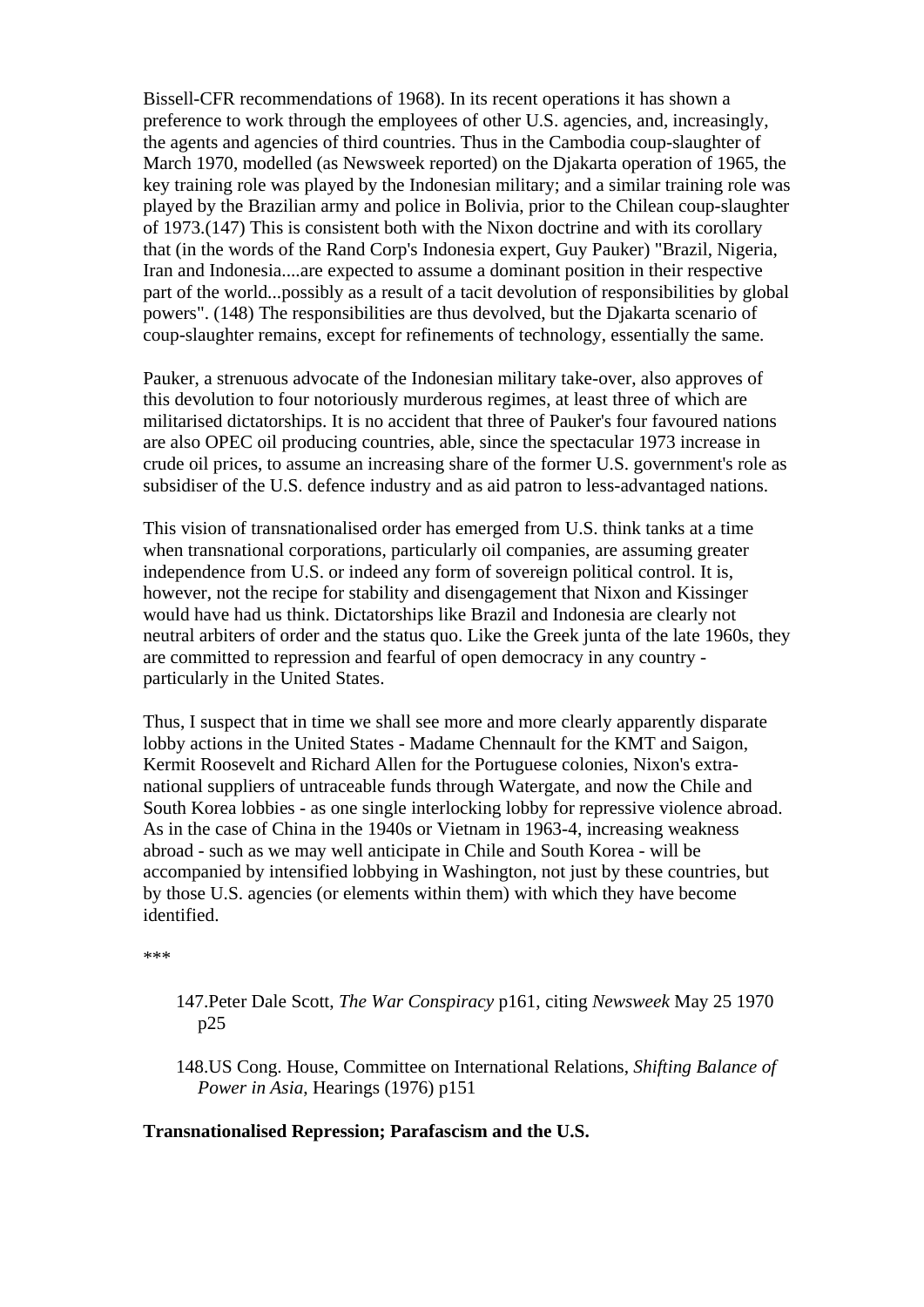# **Economic Recession and Arms Sales Increases**

In this way weakness at the periphery of the U.S. transnational system will generate forces for instability and reactionary oppression at its centre. There is also the immediate risk that this long-run political disequilibrium will be reinforced by longrun economic disequilibrium as well. Looking back in history, it is not difficult to see capitalism's recurring lapses from the productive phase of a new industrial technology to a militaristic phase, as the only viable alternative to the paralysis of economic depression.

The precedent of the railroads a century ago is still relevant, if ominous. The great railroad companies were in the forefront of all industry, opening up the continents...But the companies soon cut each others throats in their ferocious competition, the construction boom collapsed as the networks covered the industrial nations...With the end of the railroad boom the steelmakers like Krupp, Vickers and Carnegie, who had built up whole cities in Essen, Sheffield and Pittsburg...looked to the industry which was most profitable and which was also in the vanguard of invention - to arms.

The end of the American aerospace boom has also coincided with the huge expansion of arms sales abroad, prompted by the withdrawal of American and British forces, the flow of oil money into the Middle East and the recession...it is not surprising that so many of the companies are former intelligence agents. Their trade is always a kind of espionage and subterranean warfare, calling for subterfuge, high-level contacts and Swiss bank accounts. (149)

After the first U.S. foreign trade deficit of the century, in 1971, U.S. arms sales abroad which had averaged \$2 billion a year through most of the 1960s leapt to \$3.9 billion in 1973, then to \$8.3 billion in 1974, after the oil price increases of 1973 put new dollar surpluses in the hands of the OPEC countries - including three of the four new U.S. superclient states (Iran, Nigeria and Indonesia).

This swelling of the international arms trade also pumped new resources into the hands of the international sales and payoff system which had grown up to market such sales. Most of these arms traffickers were recruited from the international right-wing and/or intelligence community. Not surprisingly, many of the key contacts for illicit pay-offs on arms contracts between Washington and the client states were also key figures in Washington's lobbying corruption scene as well - among them Saigon lobbyist Madame Chennault, West German lobbyist Frank de Francis and the Saudi Arabian Adnan Khashoggi, a close friend of Bebe Rebozo. By the 1970s Kermit Roosevelt's flamboyant career - from CIA coup specialist to lobbyist for one of the oil companies (Gulf) he helped to put into Iran, to a lobbyist for Iran itself - had turned him into an arms salesman: his principal activity, from the point of both influence and affluence, was the promotion of military aircraft sales in Iran and Saudi Arabia. From Prince Bernhard of Holland to Yoshio Kodama of Japan, the transnational realm of influence in which these arms salesmen moved seems to have overlapped heavily with, and may have been indistinguishable from the 'world-wide infrastructure' of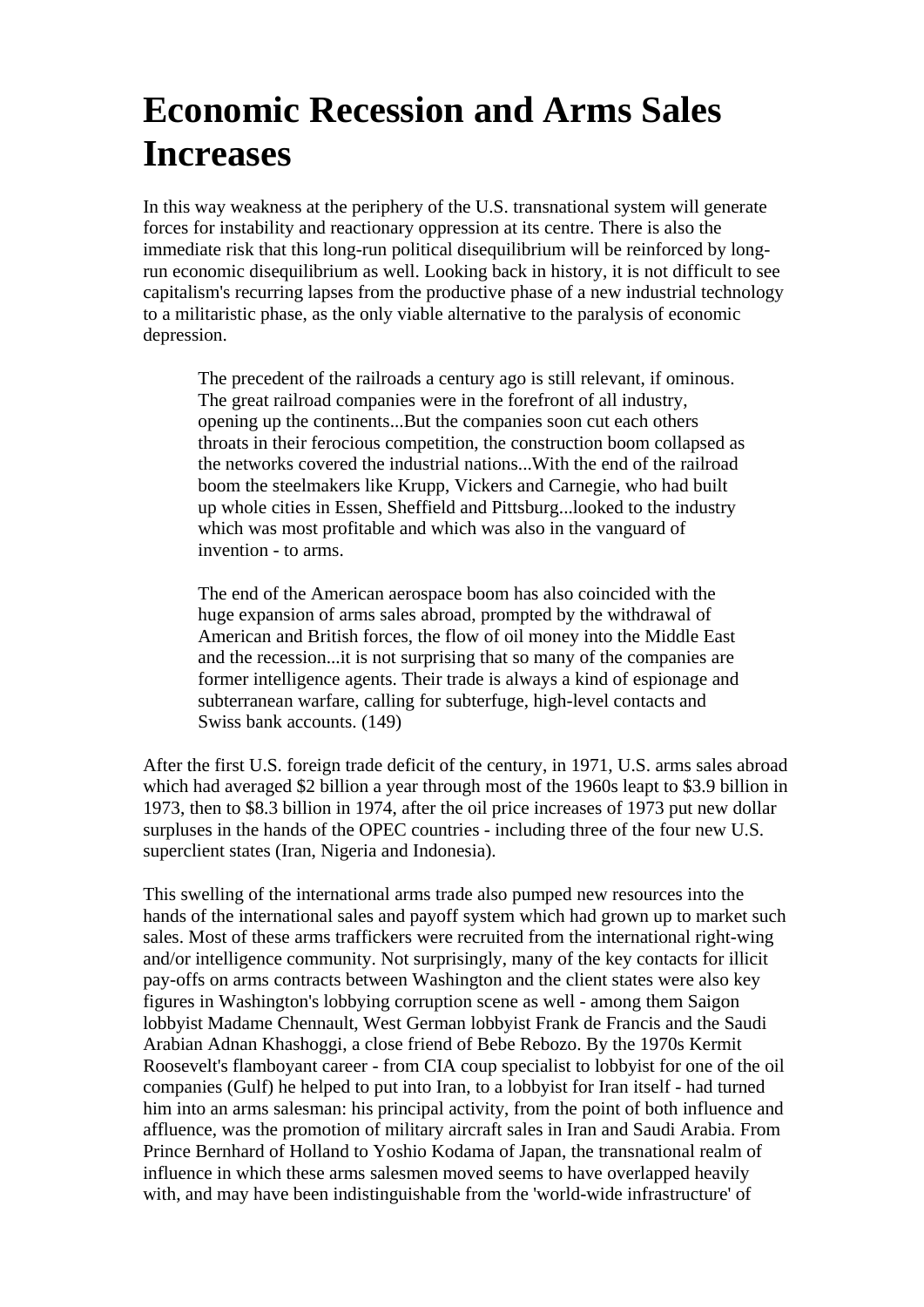political agents developed by the CIA. (150)

If the burgeoning of military aerospace sales fostered the influence of superlobbyists in Washington and the global scene, the closely related burgeoning of small arms sales fostered the influence of small arms salesmen and employers like Skorzeny and his successors, Aginter Press and the Paladingruppe. In terms of both dollars and highlevel influence, the small arms traffic is dwarfed by the aerospace traffic: the cost of the arms supplies in the whole Lebanese war, even at the highest estimate of a billion dollars, amounts to only one-twentieth of the estimated arms exports from the West in 1975.(151) But the same Lebanese war meant unprecedented sales commissions and status for the criminals and parafascists who exploited it - men like the French extortionist-mercenary Jean Kay, Stephane Zanettaci of the neo-fascist 'Action Jeunesse'. (152)

In the post-Vietnam, post-Watergate, post-oil embargo era of wars by proxy (such as Angola or Lebanon), in which the United States has willingly devolved its former responsibility to reactionary superclients like Iran, the status and influence of parafascist mercenaries is likely to continue to increase. The Carter administration has acted unilaterally to cut back on the export of arms from the United States; and, much more cautiously, it has challenged the interventionist lobby over such issues as the Panama Canal Treaty, human rights in Chile, the CIA's clandestine services and the corruption of Congress by South Korean agents. Carter's options in a period of economic uncertainty are not easy. Above all, if he resists the current pressures from the Right for a major increase in U.S. defence spending, he risks the kind of major world-wide recession and reaction which would be conducive to the rapid growth of right-wing power. But if he is successfully to challenge the political forces for repressive intervention, he must respond, not by compromise and partial capitulation (which will further weaken the forces for peace), but by a strong alternative vision of economic innovation. (153)

\*\*\*

- 149.Anthony Sampson *The Arms Bazaar; From Lebanon to Lockheed* (New York, Viking 1977) p328
- 150.Church Committee, Final Report Book 1, *Foreign and Military Intelligence*, Senate Report No 94-755, 2nd Seas. (1976) pp146-7
- 151.Sampson pp30-31
- 152.Burchett pp155-58
- 153.Carter, like so many before him facing recession, soon capitulated to the pressures for vastly increased defence spending, as was evident by the end of 1977; cf *Newsweek* December 12 1977 p31.

**Transnationalised Repression; Parafascism and the U.S.**

# **Conclusions**

This essay leads to the same conclusions as Michael Klare's study for the Washington-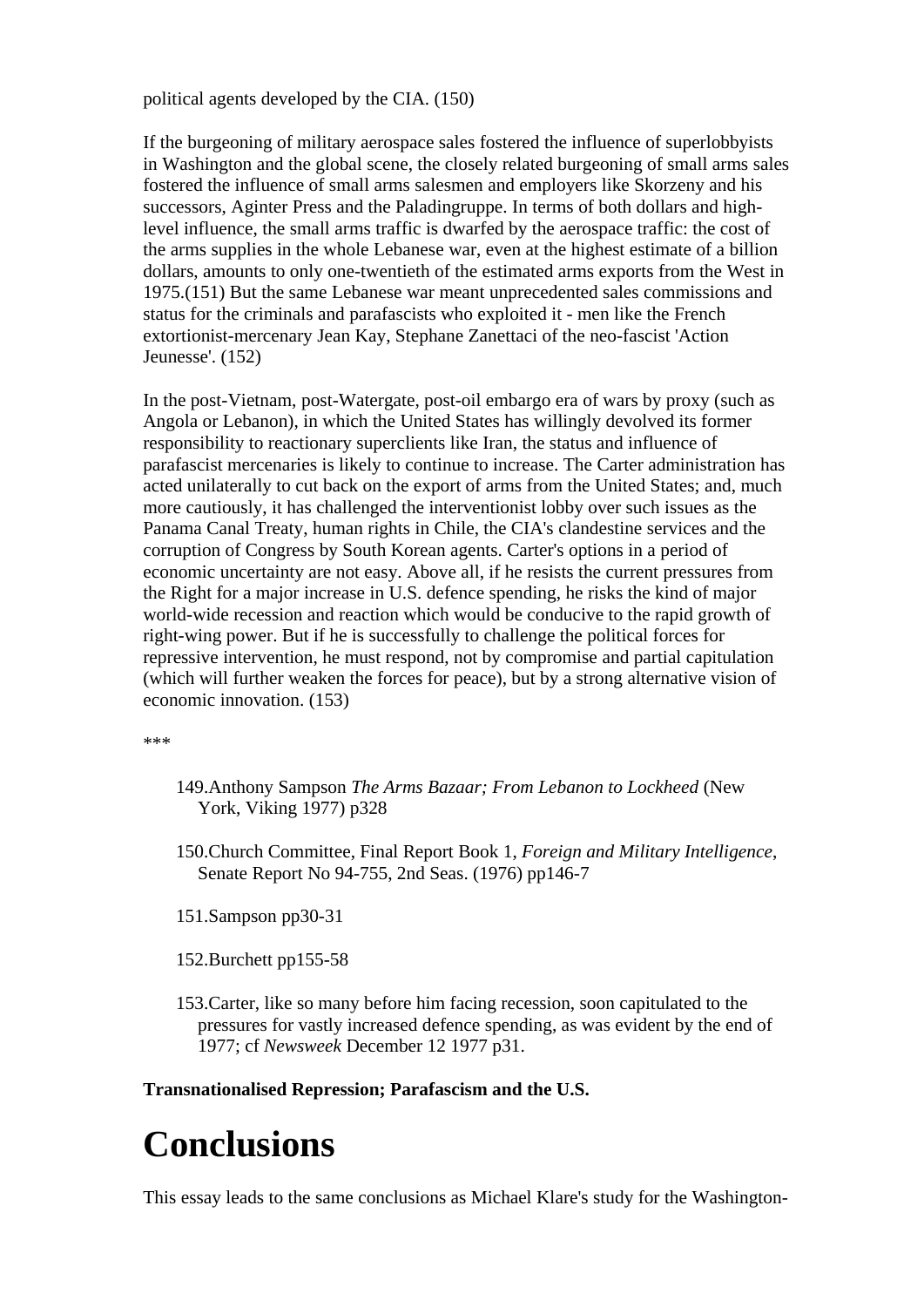based Institute of Policy Studies:

if we are to protect our freedoms and liberties from the inflow of barbarism [parafascism] from dictators abroad, we must act now to halt the export of repression to such regimes. (154)

My researches would also support his specific legislative recommendations: that Congress should limit International Narcotics Control funds to their stated objectives, and U.S. technical assistance to military-police dictatorships, clamp down further on U.S. arms and police technology sales etc.. We must, however, keep in mind that the post-Vietnam era had seen unprecedented numbers of such Congressional restraints, and simultaneously an unprecedented proliferation of parafascist activity beyond the reach of U.S. congressional oversight.

Thus, while agreeing with Klare's call for new hearings into CIA links with foreign intelligence and paramilitary organisations (such hearings should cover all U.S. agencies, including DEA), I would go further. The evidence already strongly suggests that the CIA's 'world-wide infrastructure' of political influence has repeatedly served to foster right-wing coups, foreign and domestic lobbies for repression, arms sales, and, most recently, wars by proxy.

I agree, therefore, with the more radical conclusions of Morton Halperin and his colleagues in another Washington think tank, the Centre for National Security Studies, that it is time to end the clandestine government, with its consequent lawlessness, which is represented by the secret charter of the U.S. intelligence agencies

The recent exposures have revealed a reality that does not come close to justifying the wounds that clandestine government inevitably inflicts on the body politic ... Spies and covert action are counterproductive as tools of international relations. The costs are too high; the returns too meagre. Covert action and spies should be banned and the CIA's Clandestine Services Branch disbanded .......

It is now clear that the lawlessness that has characterised America's foreign policy has come home and threatens the country's political process .... Clandestine government accountable to no-one must end; a government of laws must be put in its place. (155)

But even this proposal, which goes to the heart of the bureaucratic problem, is not likely by itself to lead to any solution. As I have tried to show, the problem is not simply a bureaucratic one, but rooted (particularly since Vietnam) in underlying dilemmas arising from perceptions of economic crisis and uncertainty, even though this economic crisis itself grows out of social distortions whose origins are themselves partly bureaucratic.

One need turn only to informed Marxist critiques of the current U.S. economic crisis e.g. the Monthly Review. Professor Gilpin of Princeton, whose authority is recognised by such establishment audiences as the Senate Labour Committee and the Council on Foreign Relations, has persuasively challenged the establishment assumption that foreign direct investment by U.S. multinational corporations, or what simpler souls might call imperialism, is in the larger U.S. national interest. (156) He has argued that, as in the case of Rome or 19th century Britain, investment abroad has led to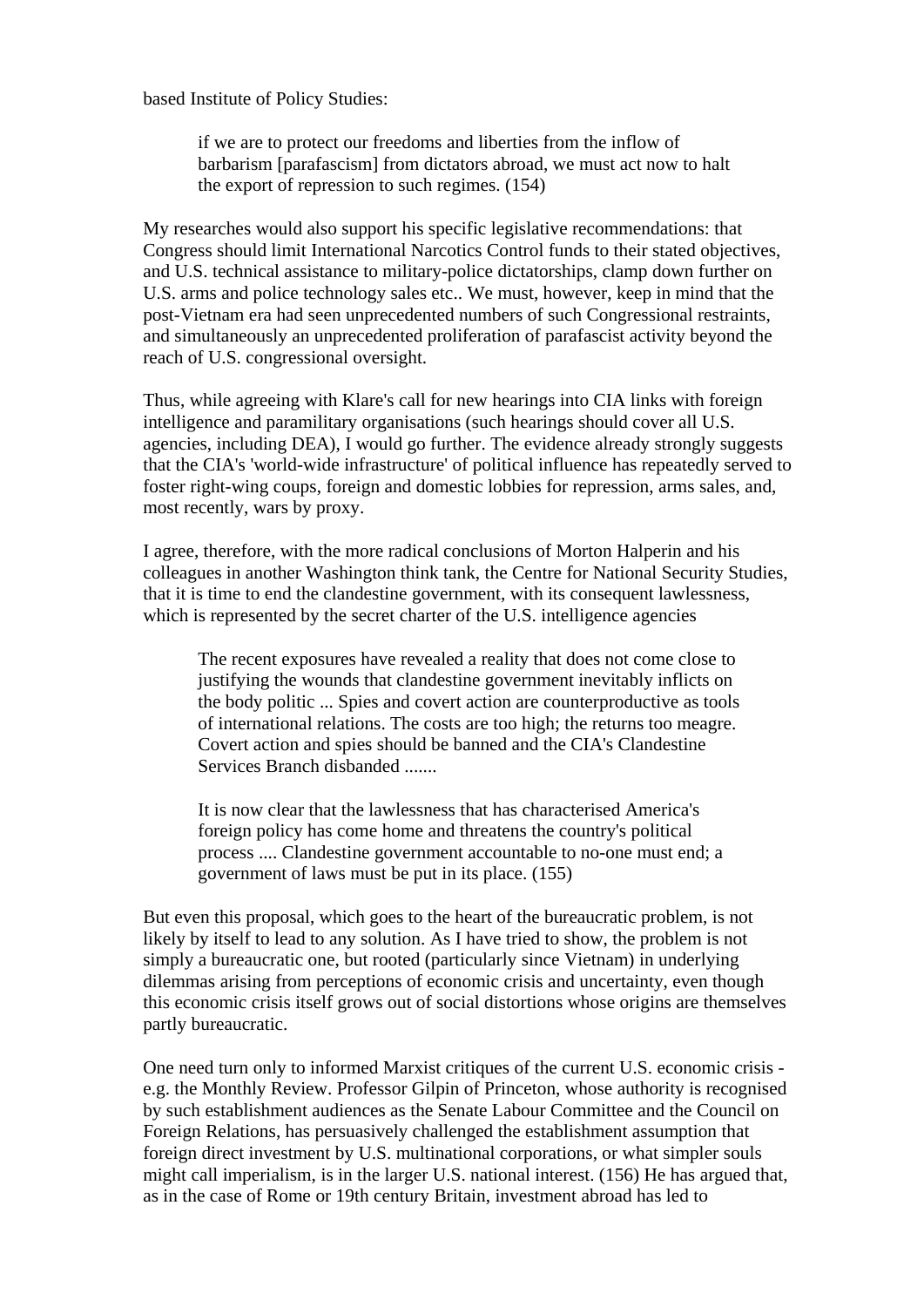technological and hence economic stultification at home (with, some might add, a concomitant political stultification as well). In the past this exhaustion of technological opportunities has led first to intensified mercantilistic struggle - i.e. economic nationalism and competition - which we appear to be on the brink of repeating, and the rejuvenating catastrophe of war. (157)

Professor Gilpin does not view this cycle with resignation, but as a challenge to seek new priorities:

In the short run, economic conflict has been intensified by the energy crisis, the global recession, and world wide inflation. Yet, viewed from a longer perspective, the critical problems of resources, environment and inflation can have a beneficial effect. They may constitute the 'catastrophe' that will stimulate a rejuvenation of the American economy. In the search for solutions to these pressing problems, the United States and her economic partners are being forced to initiate a new order of industrial technology and economic life. If this leads to technological breakthroughs and the fashioning of a new international division of labour, we may yet escape the mercantilistic conflict that threatens to overtake us.(158)

Thus President Carter's efforts to diminish our dependency on foreign energy sources can be a step in the right direction, but only if they lead to the development of a technological breakthrough. Hitherto, like the presidents before him, he has been unable to challenge the banks and giant oil companies with their massive investments in traditional energy sources. It is at this point that the economic problem becomes again a political one, of extreme relevance to the subject matter of this essay. For I have tried to show that at every stage since World War 2, U.S. support for Nazis like Skorzeny and his parafascist disciples has involved U.S. overseas corporate interests, notably the oil majors in the Middle East with their dependent hosts. I doubt that the oil lobby can be resisted until its own network of clandestine operations, or clandestine government, has been exposed; and here one should not expect too much from a Congress, until its domination by the oil lobby had been diminished.

\*\*\*

154.Klare p66

155.Jerry J. Berman and Morton H. Halperin (eds) *The Abuses of the Intelligence Agencies* (Washington, the Center for National Security Studies 1975) pp257, 263, 279

156.Robert Gilpin *US Power and the Multinational Corporation* (New York, Basic Books 1975) p7

157.Gilpin p260

158.Gilpin p261

### **Transnationalised Repression; Parafascism and the U.S.**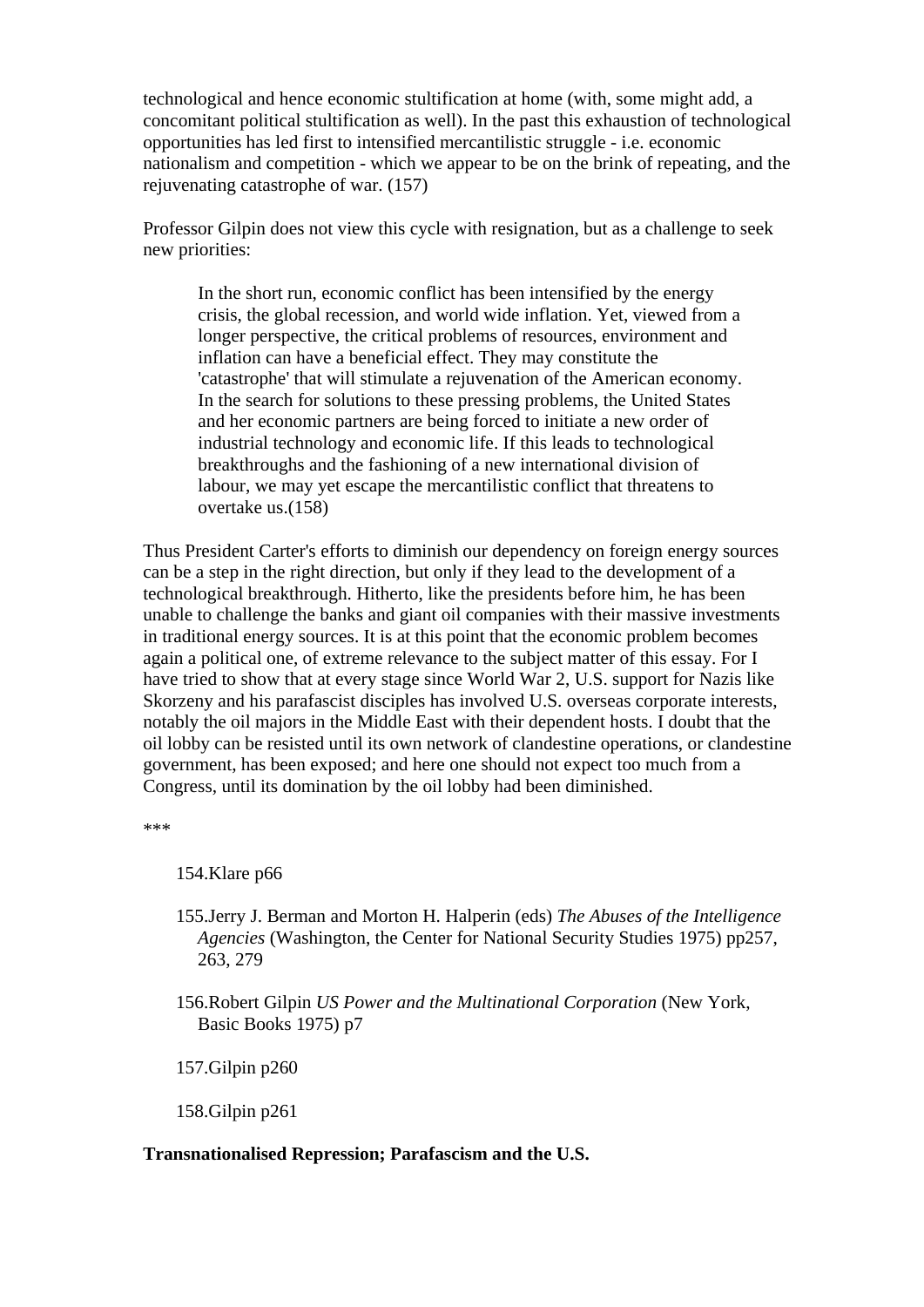# **From 'Political' to 'Human': the Lessons of Watergate and Vietnam**

The history of the last century suggests that, to challenge these stultifying forces of expansion and repression, traditional processes must themselves be rejuvenated by fresh inputs of human energy. Traditional modes of political organisation, whether reformist or radical, have little chance by themselves of challenging the CIA's 'worldwide infrastructure' of political power. In the developed countries, at least, the traumas of a dramatic or prolonged economic recession, such as we may now very well face, are likely to shift the balance of political forces even further to the right. Unless something new occurs.

But, since U.S. political opinion helped end the disastrous U.S. bureaucratic intervention in Vietnam, and helped after that to oust a president, new human groupings, not political or institutional in any traditional sense, have indeed reenergised the American political process. The combined efforts of these human groupings has not been translated into power, and in the short run are not likely to be. Rather they have served as one small marginal force in the struggle for consciousness, a force liberated by new conditions of national division and impasse. Their focus of concern has been bureaucratic excess in any form, governmental or private. Because the goal of these groupings has not been to seize power but to influence or change it, we may speak of their civic, public or human concern, in distinction to a narrowly political one.

The debates over Vietnam and Watergate were, of course, only significant because the national establishment was divided, even stalemated, over both these issues. But both issues served to disillusion large elements of the establishment, along with the larger public, with respect to the performance of national institutions. Paradoxically, the opening of the credibility gap proved an opening to new styles of intellectual criticism and involvement: more people, especially young people, were drawn into participation, at least in the human dimension, than were driven away. And in the resulting loss of a national political consensus, the national media, albeit reluctantly at first, began to reflect and reinforce the concerns of this critical public.

Thus it is not too much to claim that the Vietnam war was ended, in part, by the longdelayed revelations of the My Lai massacre, or that Nixon's career was ended, in part, by revelations about the illegal break-in which John Ehrlichman had authorised against Daniel Ellsberg's psychiatrist. Rationalists of both the left and the right have complained, understandably, that questions as important as Vietnam and the impeachment of a president should not have been resolved so largely by media exploitation of these and similar emotional issues. But, both My Lai and - if only symbolically - the Fielding break-in deserved the attention they received. For both Vietnam and Watergate represented, unambiguously in the end, a confrontation between simple human values and bureaucratic distortions of them into parodic horrors.

Thus the new age of media, which was expected to usher in 1984, has also opened up new channels whereby ideological and bureaucratic abstraction can be confronted by sensuous human fact. Human concerns instead of becoming increasingly irrelevant to history, have returned to criticise, disrupt and even alter the increasingly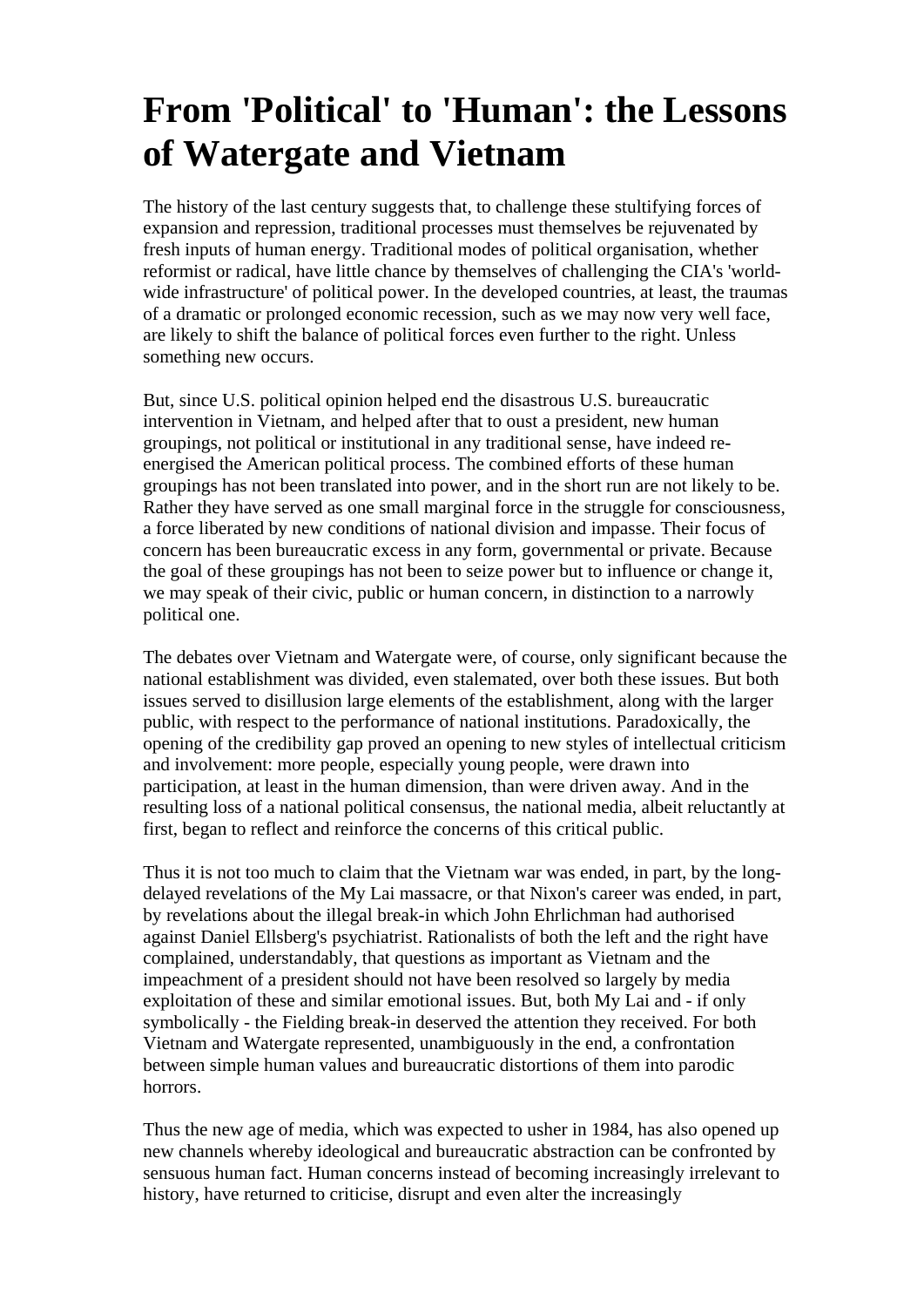institutionalised operations of power. Though the antiwar movement was never translated, as some old-fashioned souls had hoped, into a new political movement, it has lived on in new groupings of concern - in the form of small alternative 'think tanks', investigative groups, newsletters and task forces on related political and environmental issues, from prisons to nuclear power.

Most of the energising questions underlying Watergate and Vietnam are still unresolved, and still urgent. Above all it is easy to see an historic trail from Vietnam to Watergate in the current 'world-wide infrastructure' of CIA political influence, arms sales, and institutionalised parafascist repression. A recent essay by Renata Adler has in fact suggested that the 'bottom line' justifying Nixon's ouster was 'treason and bribery', since, she thinks, "the South Vietnamese government was bribing an American President, with American money, to keep our investment and our boys there". (159) She alludes to the money from Asia funnelled through a special CREEP Asia committee, in the name of (among others) Anna Chennault. She alludes also to the bank account of over \$200 million which a "Saudi lobbyist" and arms salesman (Adnan Khashoggi) maintained in Bebe Rebozo's bank, after having contributed \$50,000 to Richard Nixon in 1968. (160) Since Chennault and Khashoggi are (or were) key figures in the 'world-wide infrastructure', her perspective makes Nixon seem like only the latest recalcitrant client to be unceremoniously dumped, like Syngman Rhee or Trujillo or Diem, after it became impossible for him to go on satisfying the shifting interests of transnationalised repression.

For even the 'world-wide infrastructure' itself is not fixed, cohesive or settled in its priorities. As the U.S. dollar, symbol of the global system, weakens intensely over alternative priorities for national investment (e.g. domestic energy versus global sercurity), just as smaller sub-groups have competed in the past for the same lucrative arms contract. If this increasing devisiveness is symptomatic of a drift towards mercantilism and perhaps war, it is also a further opportunity for a human concern to be voiced, both about the consequences of transnationalised repression, and in the larger debate over long-term human priorities.

As political instruments of power, small human groupings are the least likely to be effective. But as instruments of political opposition they are the most difficult to eradicate or co-opt, the least likely to become entangled in their own bureaucratisation, compromises of principle and conspiracies of silence. It was because of this freedom that they succeeded in building a human opposition to the Vietnam War, even while the political institutions of this country were virtually all immobilised behind Lyndon Johnson's appeals for national consensus.

The chief political lesson of Vietnam and Watergate is that the same human task must inspire the political challenge of dismantling the world repressive system. Given the present political balance, the anti-repressive forces in Congress are doomed, not to failure exactly, but to a series of meaningless and illusory successes, most of them closing barn doors after the horses have been moved into even more secure and distant stables. If I have digressed so many times about past failures of non-governmental institutions - above all the cultural distortions of our reality-perceptions as refined through foundations, universities and the press - it is to make more obvious the by no means desperate conclusion that those cultural distortions must themselves be diminished by human effort, before the political process will achieve significant change.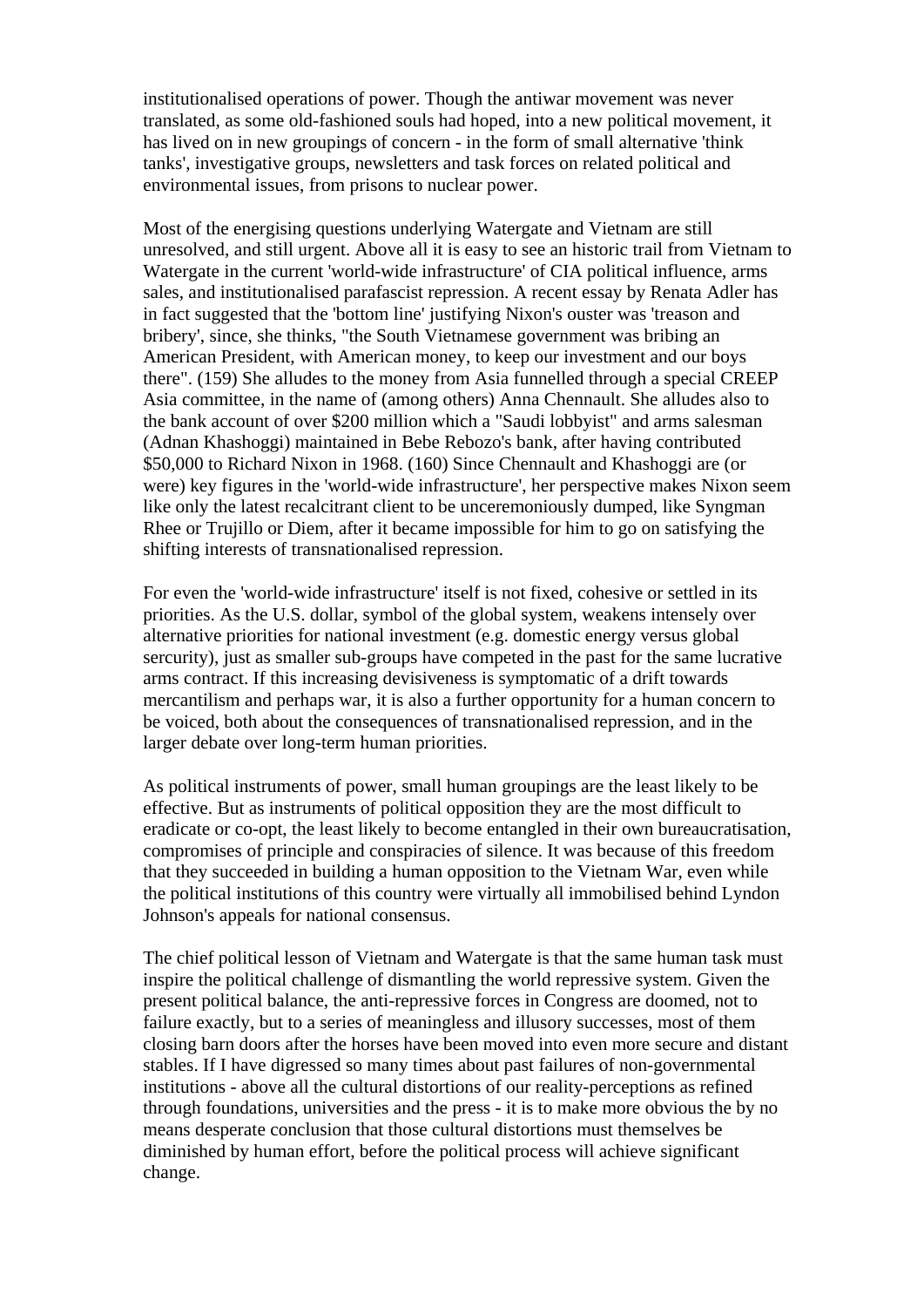This may sound to liberals like a radical proposition, but unfortunately, I believe it is one which up to now radicals in particular have profoundly misunderstood. For in the delicate, sensitive area of cultural processes, most radical proposals for amendment have been not human at all but crudely political: not holistic but reductionist and (to revive a propagandistic but not wholly unjustified epithet) totalitarian.

The ensuing lesson of Vietnam and Watergate is that media distortions of events, at least, can be significantly diminished by human (as opposed to political) efforts. (The cultural distortions in the foundations and universities have, of course, proven more resistant to change). The key here is to focus attention on transnationalised repression and parafascism, not just as theoretical abstractions, remote events or future dangers, but also as immediate, local and urgent human concerns. It is for this reason that I began this digressive essay with the 'unsolved' murder of Orlando Letelier and Ronni Moffitt by Cubans with U.S. intelligence immunity, as part of a tradition of tolerated crime protected in part by the media's own indulgence of their intelligence connections. It is not just that the murders themselves are humanly intolerable; it is also that the press record here, and in related scandals such as parafascist mercenaries and the narcotics traffic, is so painful, so shocking, that it shouts for amendment, and is capable of it.

I am not suggesting that a human challenge to transnationalised repression is certain to win. I am suggesting that the process itself will be rewarding to those who take part in it, even if the visible outcome is failure, holocaust or dystopian stultitude. For if the tendency of particular empires is towards rapid ossification and repression, the trend of the human race is still, step by tragic step, towards individual freedom. For that vital and liberating experience, it is neither necessary nor expedient to wait.

\*\*\*

159.Renata Adler "Searching for the real Nixon scandal", *Atlantic Monthly* December 1976 p95

160.Adler p93

### **The British Right - scratching the surface Robin Ramsay**

This is an interim report, a sketch of some research since *Lobster* 11. *Lobster 11* began as attempts to check some of the material provided by Colin Wallace, and, quite quickly, turned into a self-education course on the 1970s and the British Right. When we put No.11 out we had done enough reading to know that we had a lot more to do. It has continued since. It was quite obvious early on in the research for No.11 that (a) we were setting ourselves an agenda that would preoccupy us for the foreseeable future, and (b) that this agenda was nothing less than recent British political history. This issue contains some of that post-11 research: updates, fragments, bits we left out of No.11, plus a large chunk of material which I was turned on to by 'Jack Mahoney' (a pseudonym). This issue is dedicated to him. Much that may seem obscure in this essay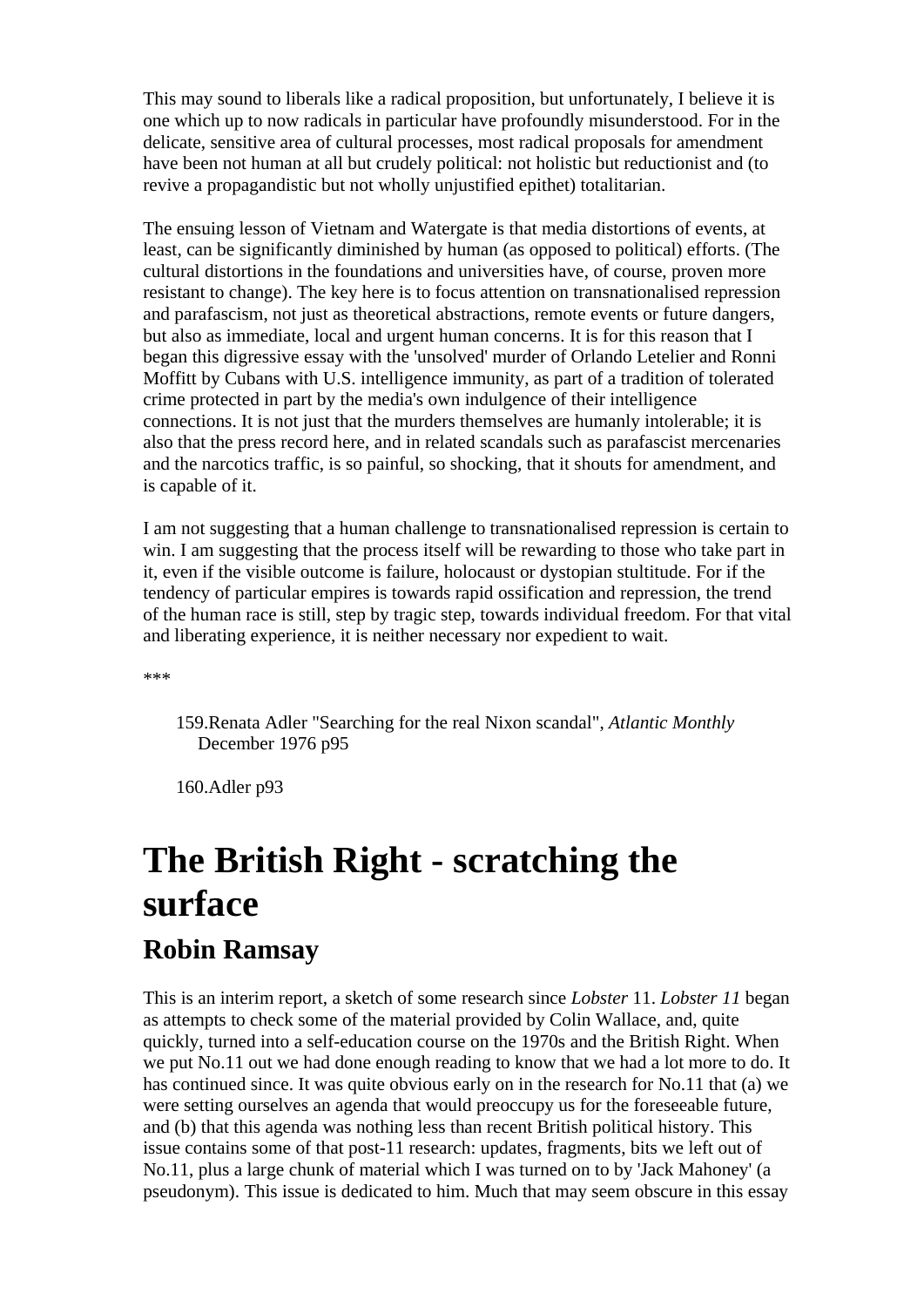on the British Right will be clarified when his own research on the period gets published.

Although there is very little easily accessible information on the British Right, the fragments that do exist are complex and the easiest way through them is to follow the trail of certain individuals in and out of various groups.

In January 1986 *Searchlight* reported on the October 1985 British launch of Executive Intelligence Review, one of the many magazines produced by Lyndon LaRouche Jnr. LaRouche is an American conspiracy theorist on a cosmic scale, with a variety of totally idiotic 'theories' about the world's history. His ideas are too silly to deserve summary here - he believes, for example, that the House of Windsor controls the world's drug traffic, organised the assassination of John F. Kennedy etc. etc. - but the headline of his *New Solidarity*'s story on the recent *Sunday Times*-Buckingham Palace 'leak' story gives a flavour of his delusions: "Will Dope Lobby's Queen Abdicate?".(1)

At that London launch of Executive Intelligence Review were "Latin and Middle Eastern officials ... a large contingent of Ukrainian emigres ... Hugh de Courcy, formerly of *Intelligence Digest* magazine and the British Chapter of the World Anti-Communism (sic) League and Jane Birdwood." (2) *Hugh* de Courcy is, presumably, *Kenneth* Hugh de Courcy, and it is with his career that this skim across the British Right begins.

de Courcy first appeared in 1933 as Honorary Secretary to a grouping of right-wing Tories, most of them MPs, who called themselves the Imperial Policy Group (henceforth referred to as IPG). IPG stated its aims in a letter to the *Times* (3):

"the importance of Imperial development, the strengthening of the Constitution, adequate defences, a progressive housing movement, an Imperial monetary policy and the development and safeguarding of home industry and agriculture calculated to provide a rising standard of living and to reduce unemployment."

These aims look pretty conventional for the time, apparently little more than a banal restatement of the fundamental aims of the protectionist wing of the Tory Party since the pre-World War 1 Tariff Reform movement. But a couple of the aims hint at some of the group's ideas. 'Strengthening the Constitution', as Steve Dorril pointed out, sounds like a coded reference to more repression; and the 'Imperial monetary policy' probably hints at the interest of the group in some of the Social Credit ideas floating about in the pre-war years. (4) The letter to *The Times* was signed by:

- R.V. Applin MP
- Lord Bertie of Tame (The Earl of Abingdon)
- Sir Reginald Blaker MP
- Sir Patrick Ford MP
- The Earl of Glasgow
- Lawrence Kimball MP
- W. Nunn MP
- Lord Phillimore
- W. Templeton MP
	- A.R. Wise MP
- Lord Mansfield
- Victor Raikes MP

In 1940 de Courcy and some of the IPG members began a monthly newsletter, *Review of World Affairs*. The magazine's Advisory Board included Lord Phillimore, the Earl of Mansfield, and MPs Wise, Nunn and Raikes: the editor was de Courcy. Largely because of its ambiguous stance on the value of the war - the real 'enemy' was the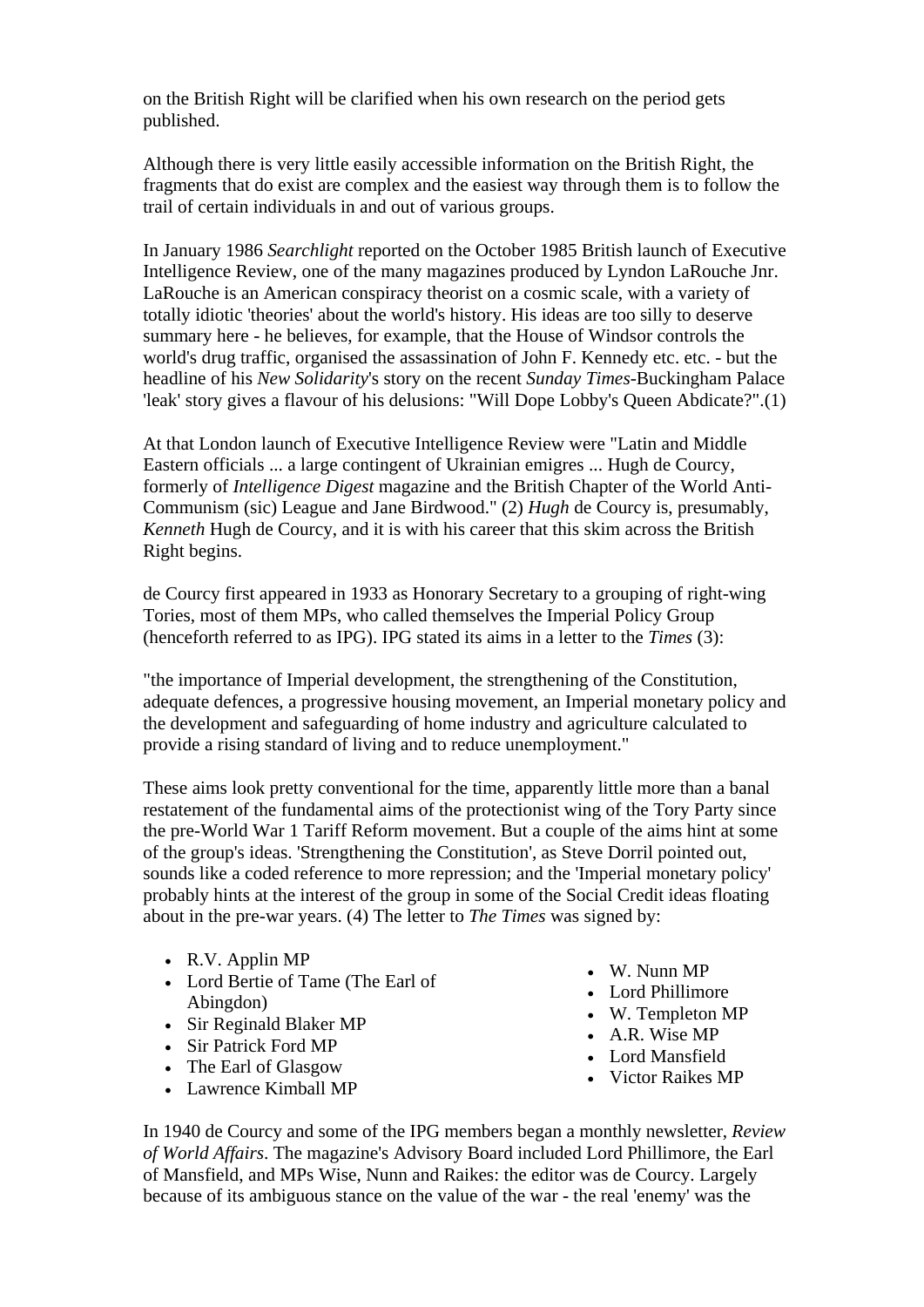Soviet Union - this newsletter was thought worthy of editorial comment in the News Chronicle.(5)

What the IPG actually *did*, what they *distinctively* believed, I just don't know yet. 'Jack Mahoney' informs me that de Courcy began an Intelligence News Service after the war with IPG members the Earl of Mansfield, W. Nunn and Victor Raikes, and Major-General Richard Hilton (later found in Common Cause, the League of Empire Loyalists, his own British Patriotic Party, British National Party and the National Front); was backing something called 'Christian Political Action' in 1947/8, and something called 'Christian Statesmanship' in 1949 with members of the Economic League, IPG and the British League for European Freedom.

These (to me) obscure post-war groups are introduced here to make the point very early that the activities of the British Right are at least as complex as those of the Left and, when visible - and like the Left, much of the Right's activities are semiclandestine - show similar kinds of continuities. Consider IPG founder member Victor Raikes MP, who died this year. His obituary in the *Times* (6) was extremely uninformative (like his Who's Who entries) but did remind *Times* readers that he had been Chair of the Monday Club from 1975-78. (7) In 1944 Raikes was one of a quartet of MPs who, with the Duchess of Atholl, set up the British League for European Freedom, initially to draw attention to the fate of Eastern Europe at the hands of the Red Army.(8) The British League for European Freedom then produced an off-shoot, a Scottish League for European Freedom, headed by Raikes' IPG colleague, the Earl of Mansfield. (9)

In 1950 the Scottish League for European Freedom sponsored a conference in Edinburgh of Eastern European exiles, many of them Nazi collaborators and war criminals, who had been recruited by British intelligence and moved to the U.K. during the scramble at the end of WW2 by the British and American governments for good, reliable, anti-Soviet 'assets'. (10) The British League for European Freedom still exists, one of the little groups on the British Right acquired by Donald Martin.

\*\*\*

- 1. *'New Solidarity'* July 28 1986
- 2. *Searchlight* January 1986
- 3. *Times* 24 December 1934
- 4. de Courcy was running a Social Credit bookshop in the 1930s. The link between interest in currency reform theories and fascism is widespread; in Australia, for example, with Eric Butler; in Britain with G. K. Chesterton, whose journal, *G.K.'s Weekly* was eventually incorporated into *The Weekly Review* which gave a platform to various fascists in the 1930s. See *Political Anti-Semitism Before 1914* by Kenneth Lunn in Lunn and Thurlow (eds) *British Fascism* (London 1980)
- 5. *News Chronicle* 12 August 1940. Some indication of the political orientation of the group may be indicated by the fact that this newscutting was found in a folder marked '5th Columnists' in the NCCL's archives: DCL Box 41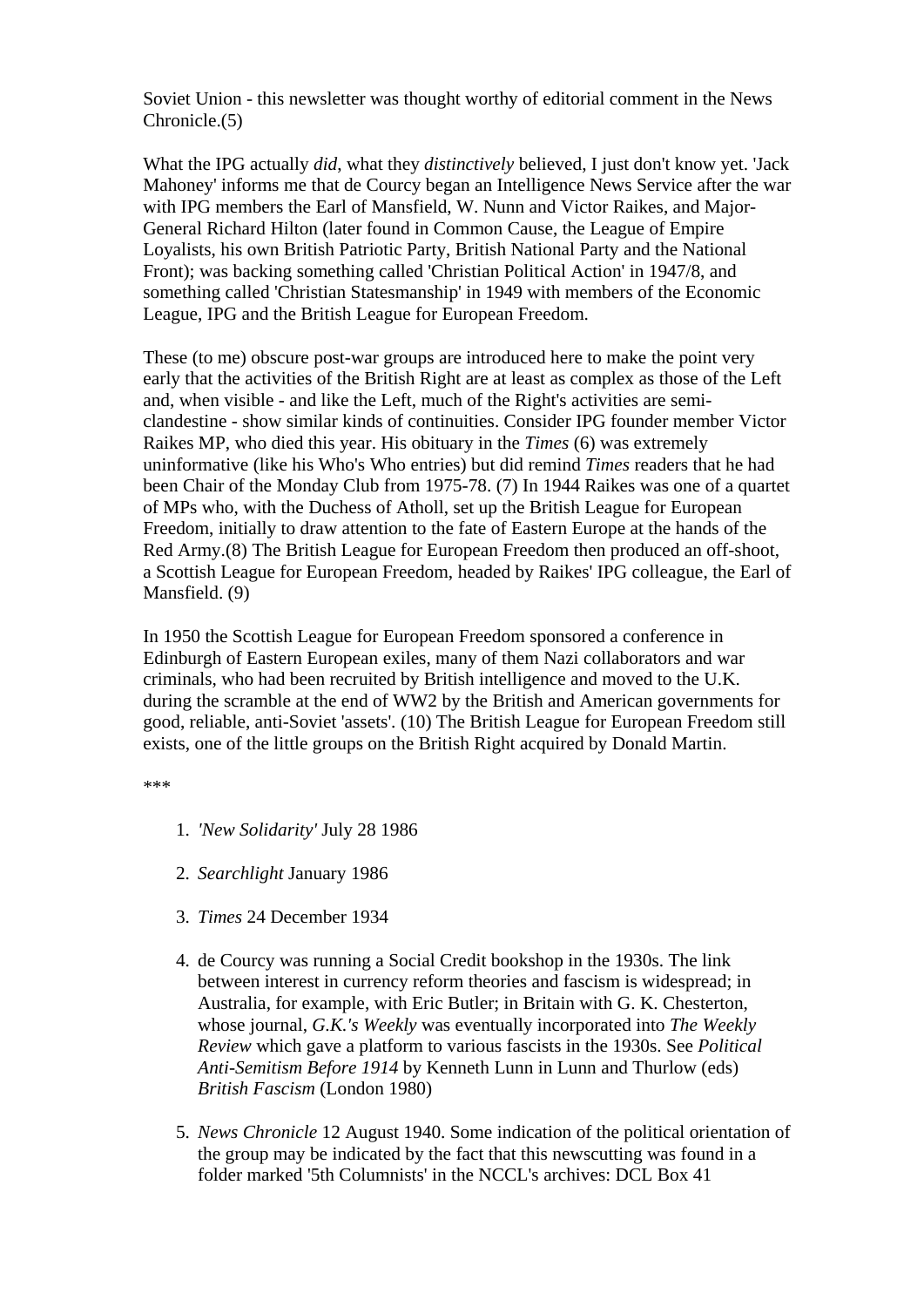- 6. *Times* 5 May 1986
- 7. Alan Lennox-Boyd, Viscount Boyd, another IPG member, was also a Monday Club member.
- 8. George Orwell was invited to join the BLEF. His letter of refusal, plus an account of one its meetings are in his Collected Essays and Journalism (Penguin edition): see vol.3 pp 368/9 and vol.4 p49

Duchess of Atholl, *Working Partnership* (London 1958) pp243-8

- 9. Mansfield, it is worth noting here, was on the original Council of the Society for Individual Freedom in 1944, along with IPG member Sir Reginald Blaker.
- 10.John Loftus, *The Belarus Secret* (London, 1983) p 165, 205. This has been remaindered in the UK and in kicking around for 30 or 40p. One of the most important books of recent years (which may explain why no notice was taken of it here).

### **The British Right - scratching the surface**

## **Digression No. 1**

Donald (Don) Martin is a protege of the veteran Australian anti-semite conspiracy theorist, Eric Butler. Although Butler set up his Australian League of Rights in 1960 (11), he had apparently been active on the far-right of Australian politics since the middle 1930s.(12) Like de Courcy, Butler began as a follower of the various currency reform theories around in the twenties and thirties. In 1962 or '63 - accounts vary - Butler visited Britain and had meetings with A.K. Chesterton of the League of Empire Loyalists (roughly the U.K. equivalent of Butler's group), and, according to the anonymous pamphlet *The Monday Club - A Danger to Democracy* (discussed below) with the late John Paul, at that time Chair of the Anti-Common Market League and a substantial figure in Tory Party circles.

Butler's protege, Don Martin, came to the U.K. in 1970, if the *Monday Club etc* version is to be believed, essentially as a replacement for the Butler link with Paul after the latter's death: "Butler's best hope here was lost when John Paul died..Paul has been replaced at a lower level by Don Martin."

Martin set up the British League of Rights, a book distribution company, Bloomfield Books which linked up with the veteran anti-semitic publishers, Britons, and acquired control of the British League for European Freedom and the British Housewives League. The latter was originally an anti-nationalisation front set up just after WW2 and funded, it appears, by the road transport lobby of the time.(13) From 1971-74 Martin's publications were regularly advertised in the Monday Club's Journal, *Monday World*. As head of the British League for European Freedom Martin became the U.K. delegate to the World Anti-Communist League (WACL).

The parallels between the anti-semitic/neo-fascist activities in the U.K. and those in Australia are strikingly demonstrated in Dennis Freney's *Nazis Out of Uniform: Dangers of Neo-Nazi Terrorism in Australia* (14) The mixture of overt racists and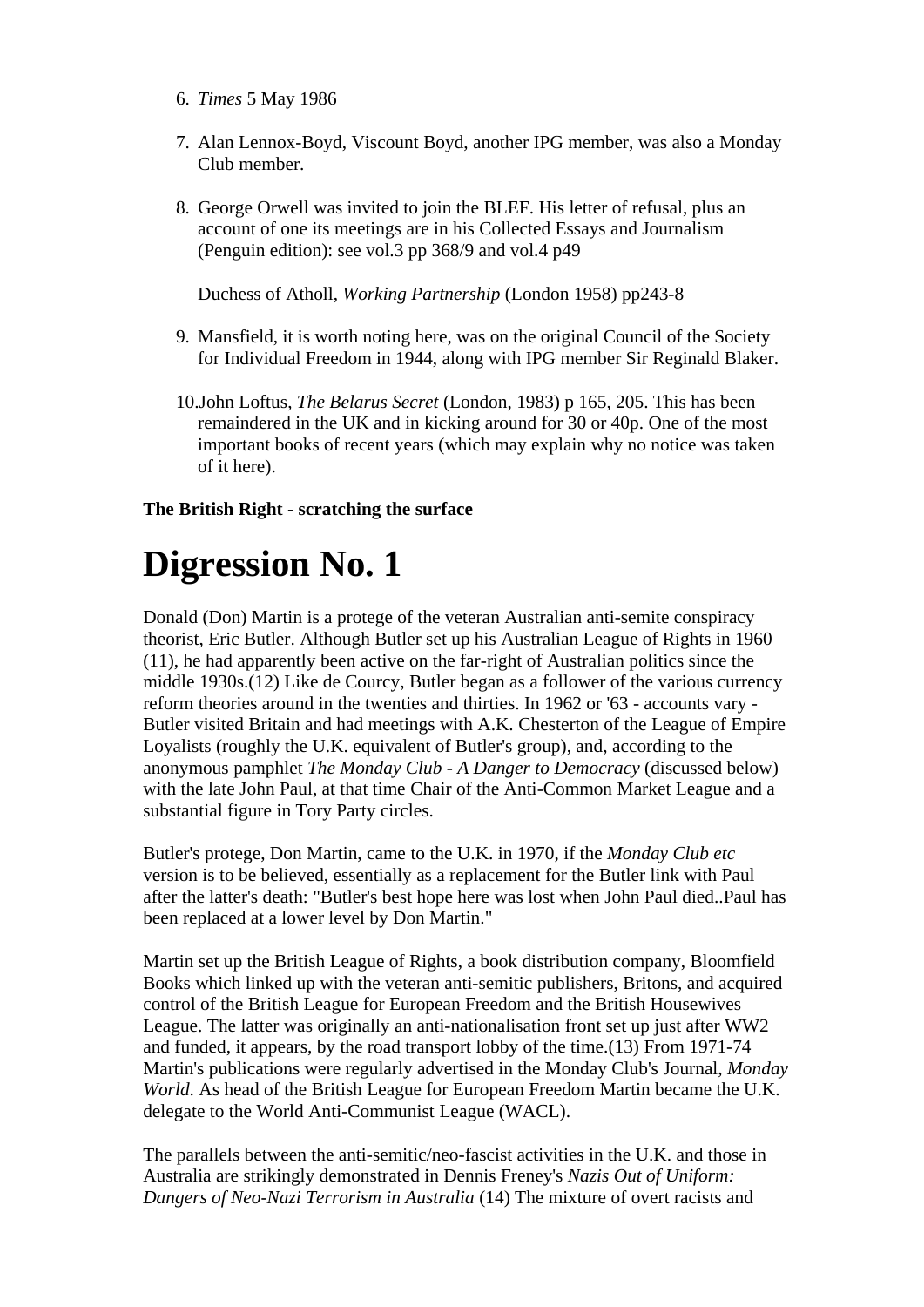anti-semites, neo-Nazis and the right-wing of the 'respectable' conservative parties which *Searchlight* has been documenting in this country, is almost exactly duplicated in Australia. (One of the major differences is that in Australia Butler plays a much more significant role than Martin has ever achieved in this country.) Analogous New Zealand activities, including seven pages on another Butler off-shoot, the New Zealand League of Rights, is discussed in Paul Spoonly's recent essay. (15).

In similar territory are the two volumes of the *Report of the Committee of Enquiry into the Rise of Fascism and Racism in Europe* by a working party of the European Parliament. This is an inch-thick pile of typed essays and statements from a wide range of European experts/politicians on the recent rise of the neo-fascist and racist right in Europe. The style and quality of the contributions vary enormously but there is no equivalent body of work in English that I can think (and the report will have been published in all the official EEC languages.) (16)

\*\*\*

- 11.*Searchlight* July 1979
- 12.on Butler, see Freeney, discussed below, and the article on him in *Patterns of Prejudice*, vol. 5, no.5
- 13.British Housewives League file in NCCL archives, Hull University; DCL Box 23, folder 3. 'Jack Mahoney' informs me that the BHL's leader, Dorothy Crisp, had fascist links with the journal *Tomorrow* and with A.K. Chesterton's 1945 'National Front' group.

What either of these groups amounted to by the time Martin acquired control, I don't know. Not much, I suspect.

- 14.Freney's 48p A4 booklet, with many illustrations, is available from him for £4.50 (airmail), £3.50 (seamail), international money orders only, please. Denis Freney, PO Box A716, Sydney, New South Wales, 2000, Australia.
- 15.Paul Spoonly, *New Zealand First: The Extreme Right and Politics in New Zealand* 1961-81 in *Political Science*, vol.33, no.2 1981.
- 16.Available FREE from European Parliament offices all over the EEC. In Britain that's 2 Queen Anne's Gate, London SW1. Ask for documents A-2-160/85 rev. annexes 1,2,3,4. (Thanks to *Intelligence/Parapolitics* in Paris for the information).

**The British Right - scratching the surface** 

### **Common Cause**

Another strand in the de Courcy and ex-IPG member network links it to Common Cause, the nominally anti-Communist group which, like the Economic League, keeps files on the British Left and the unions. (17) Information on Common Cause is sparse. According to a report in The *Times* (18) Common Cause was formed in 1951, but a pamphlet published by Common Cause, was put out in 1950.(19) Common Cause does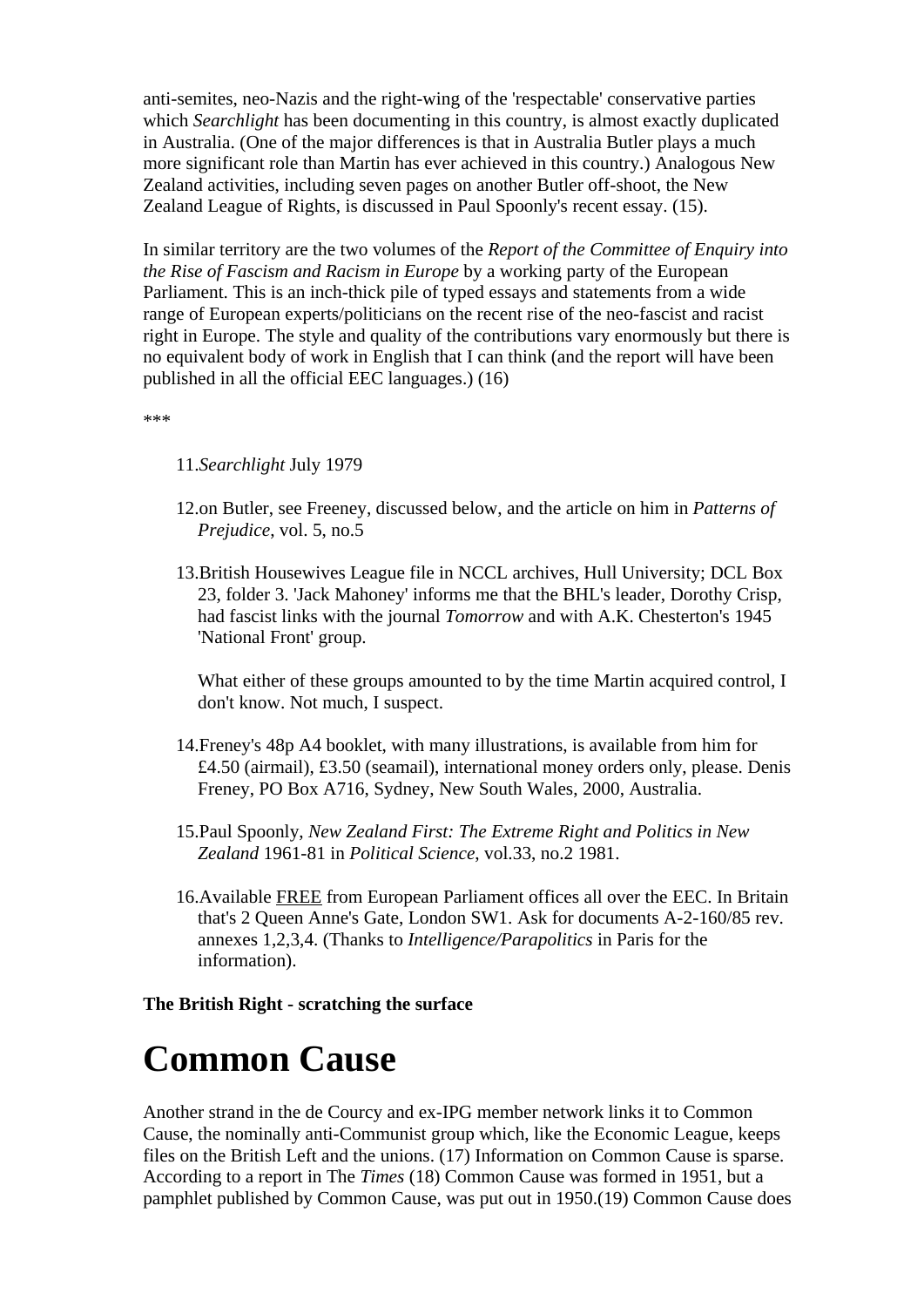seem to have grown out of British League for European Freedom circles. The Duchess of Atholl, on Common Cause's 'Advisory Board' from its inception, links the decline in the British League for European Freedom's "purely political work" (whatever that means) to the formation of Common Cause. (20) Dr. C.A.Smith, former Chair of the Independent Labour Party, was Secretary of Common Cause from 1954-56 (21), presumably from its inception, apparently in 1952: a piece in *The Times* announced Lord Malcolm Douglas-Hamilton and John Brown, ex-General Secretary of the Iron and Steel Trades Confederation as joint chairs. (Douglas-Hamilton turns up later in the 1950s as part of the de Courcy group publishing *The Weekly Review* and *Intelligence Digest*.(22)

In 1954 Common Cause's Advisory Board included:

- Dame Florence Hancock and Tom O'Brien (both ex Presidents of the TUC);
- Lord Ammon (trade union leader and ex-MP, who was involved with the British League for European Freedom);
- Bob Edwards (General Secretary of the Chemical Workers Union);
- Cecil Hallett (Assistant General Secretary of the AEU);
- John Raeburn (ex-Secretary of the London Trades Council);
- Phillip Fothergill (ex-President of the Liberal Party Organisation);
- the Duchess of Atholl (at the time President of the British league for European Freedom);
- Edward Hulton (publisher of the Picture Post and part of one of the earliest British intelligence news fronts) (23);
- Admiral Lord Cunningham;
- and Field Marshall Lord Wilson.

This unlikely grouping was unstable and at the end of 1956 Smith, Fothergill, Edwards, Ammon and others resigned, alleging, inter alia, that Common Cause was becoming "reactionary".(24)

The group eventually split into two 'Common Causes', the new one being Common Cause Ltd. - the 'reactionary' group - incorporated 8th August 1956.(25) Its directors were Peter Crane, David Pelman James, Neil Elles and C.W.S. Blackett. James became Chair and Peter de Peterson Vice Chair.

Eventually the C.A. Smith-led element called an "unofficial meeting", organised by members of the 14 branches, and elected a new National Executive Committee, including Lady Birdwood (on whom more below), I. Winterbotham (ex-Labour MP), H.G. Devonshire (ETU) and Miss M. Sharman (until March 1956 the organisation's information officer). (26)

For nearly a year there were two headquarters and two National Executive Committees, but in May 1959 the Smith-led group dissolved, the surviving six branches being told to carry on autonomously with Lady Birdwood "appointed to act as co-ordinator between branches". Dr. Smith was quoted as saying that the other Common Cause (i.e. Common Cause Ltd.) "had been used to prevent members of Common Cause controlling the organisation and from gaining the democratic constitution which the Committee had repeatedly promised from 1952-57". (27)

Just how "reactionary" Common Cause was becoming is suggested by the presence of Major-General Richard Hilton on its Advisory Council in 1958. Another link to de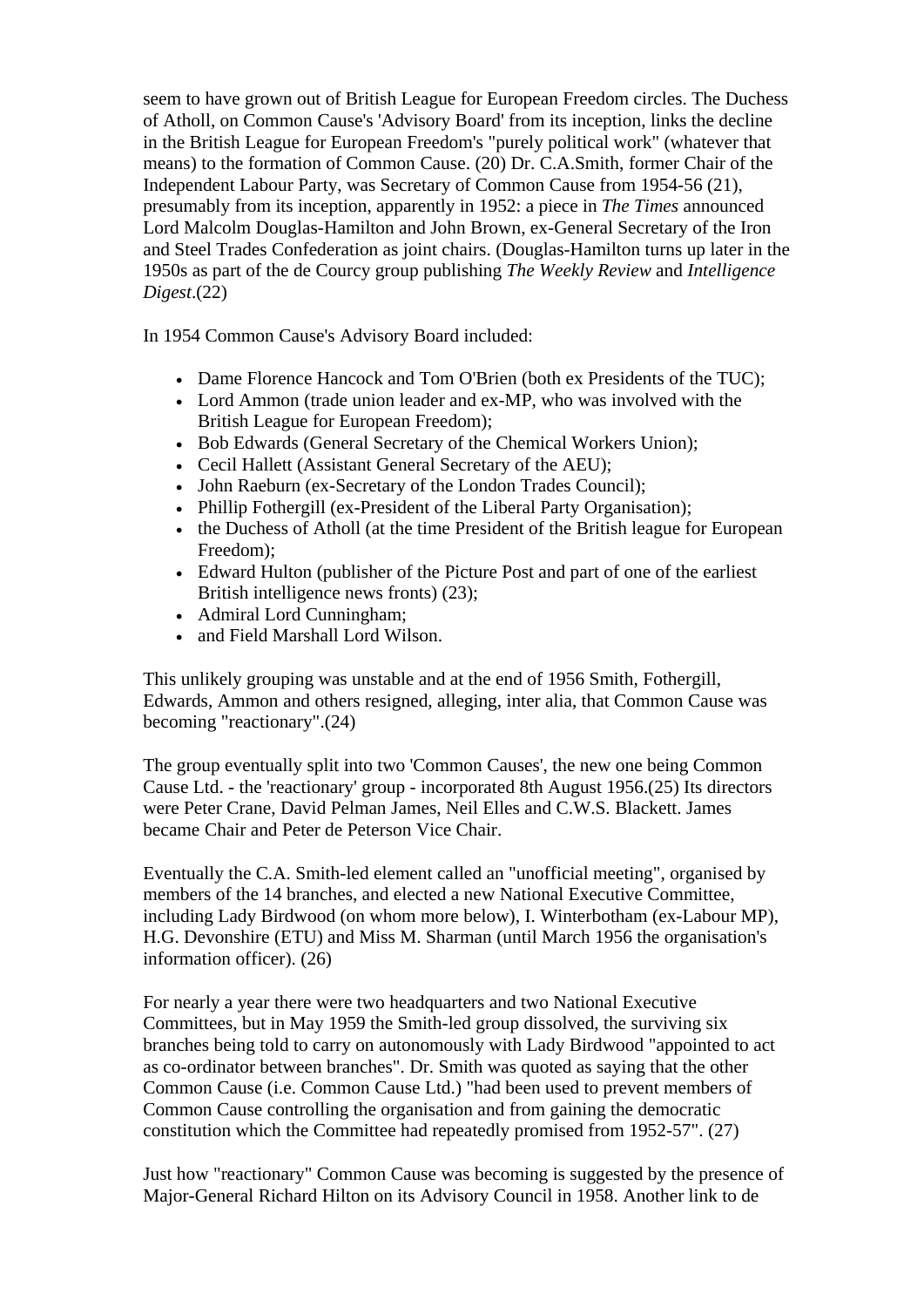Courcy - Hilton was with de Courcy's group in the late 1940s - Hilton was a member of the League of Empire Loyalists, formed his own Patriotic Party in the late fifties, a member of the British National Party in 1960, and, I believe, a founder member of the National Front. (28)

As well as putting out its quarterly bulletin of research on the unions and the British Left, Common Cause was acting as a 'front', channelling money from British industry to Industrial Research and Information Services (IRIS), a group of anti-communist trade union officials running a similar, if differently slanted operation to that of Common Cause. (29) An example of Common Cause's information gathering and distribution appeared in 1970 when the National Union of Students acquired a copy of a Common Cause circular which had been sent to British University authorities listing the alleged affiliations of National Union of Students leaders. (30)

In *Lobster* 11 we commented on the extraordinary detail in Common Cause's 1974 Bulletins on the Communist Party of Great Britain, suggesting that such detail could only have come from Special Branch/MI5 sources. On re-examining some Common Cause Bulletins in the early 1970s we noticed this cryptic sentence which seems to first appear in Bulletin 127 (p124): "Original sources and materials, the likes of which have not been previously made public, have been the basis of this research". It could be more explicit in confirmation of our thesis, but not much.

*Labour Research*, the only regular source of information on the organisation, has never taken it seriously. In February 1984 they called it "an organisation dominated by retired 'blimps"' and wondered, not for the first time, why British firms continued giving the organisation tens of thousands of pounds a year. But surely, if we have learned anything from the Thatcher era it is that we should not underestimate the 'blimps' in this society; nor, perhaps, should we readily accept the idea of inevitable left-wards 'progress' built into the 'blimp' concept. At best, such 'progress' is a case of two steps forward and one back.(31)

\*\*\*

17.See *Lobster* 11 p29.

18.*Times* 27 April 1954.

19.The author was Dr. C.A. Smith writing as a member of the British League for European Freedom.

20.Atholl p252

21.*Times* 27 April 1954 and 6 April 1957.

22.Kevin Coogan in *Anarchy* no.38

- 23.Hulton fronted for the S.O.E. news agency, Britanova. Set Richard Fletcher in *Tribune* September 9, 1983.
- 24.*Times* 27 April 1954
- 25.Information from Company House Records.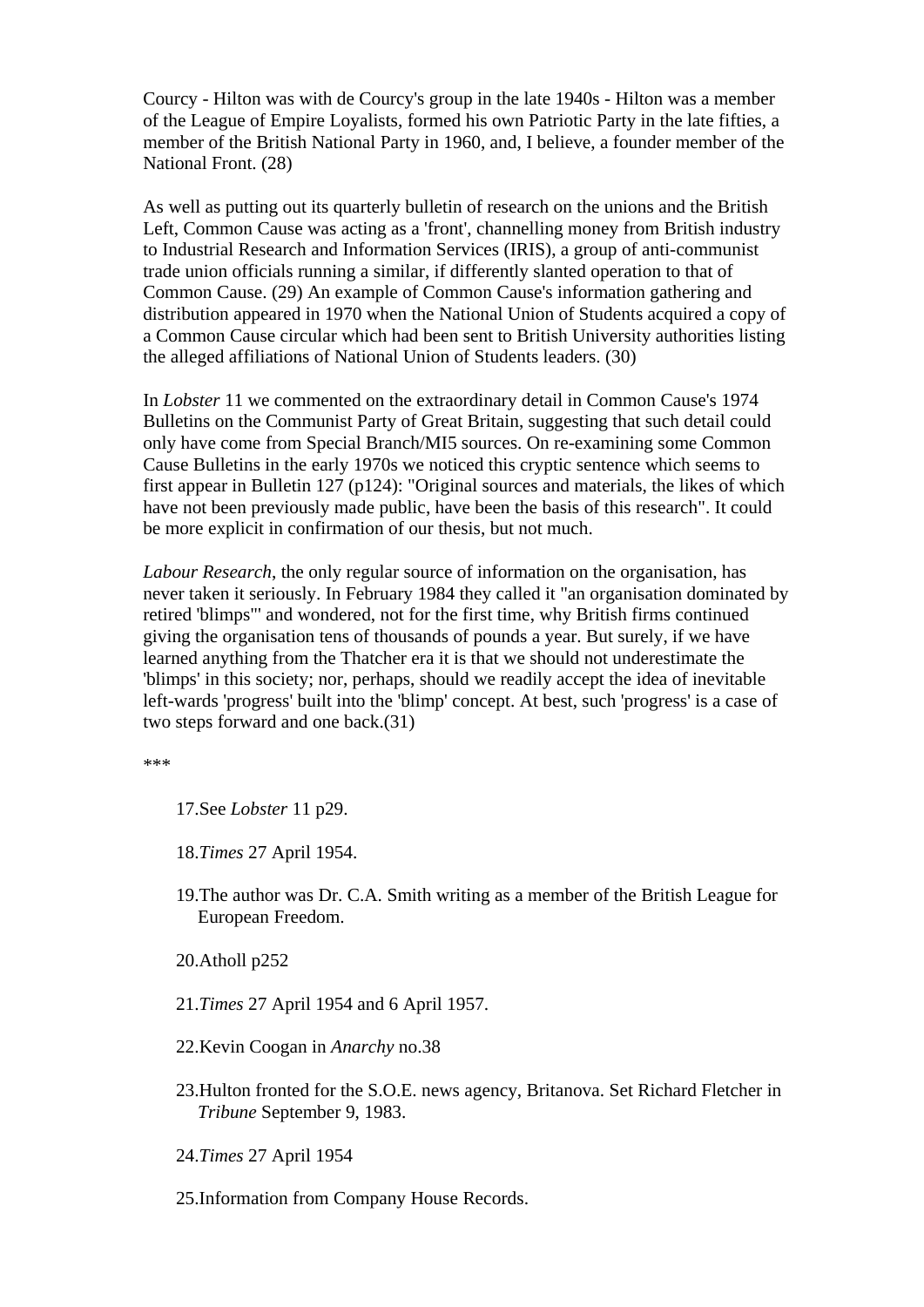- 26.*Times* May 2 1958
- 27.*Times* May 11 1959. 'Jack Mahoney' points out that there are two 'Lady Birdwoods', Lord Birdwood's two wives. I don't know if this is the racist Lady Birdwood who reappears in the sixties and seventies
- 28.Patriotic Party see George Thayer, *The British Political Fringe* (London 1965) p 61. The BNP reference is in *Report on Fascist Organisations* by Christopher J. Cowling in NCCL archives, DCL box 42, folder 10.
- 29.This emerged in the course of the schisms within Common Cause. See *Labour Research* January 1961
- 30.*Labour Research* March 1971. This 'reds in the universities' theme of Common Cause in the seventies illustrates nicely how little the Right's preoccupations have changed. In 1932 the Anti-Socialist and Anti-Communist Union ran a similar campaign, singling out Harold Laski, R.H. Tawney, Hugh Dalton and Maurice Dobb. See Brown, fn 76, p253
- 31.*Information wanted*: there was an American 'Common Cause', founded in the late 1940s. Anyone got any information on them? (And this should not be confused with today's liberal Common Cause.)

### **The British Right - scratching the surface**

# **The Monday Club**

Traces of the de Courcy-IPG of the 1930s survive in the shape of Alan Lennox-Boyd and Victor Raikes' membership of the Club into the 1970s. The most interesting discovery we have made since *Lobster* 11 about the Monday Club is the anonymous 1972 pamphlet, *The Monday Club - A Danger To Democracy*, 20,000 copies of which are said to have been distributed in 1972. (32)

Many of the people *Lobster* 11 was interested in are here, 14 years before it: Kitson, Stewart-Smith, ("the CIA's man in the House of Commons"), Walter Walker, Lady Birdwood, the McWhirter Brothers, Gerald Howarth and the Society for Individual Freedom - all feature in this curious document alongside various other lesser known figures from the racist and neo-fascist British Right of the late 1960s and early 1970s. But which bits of it are believable? Some are (because they can be checked elsewhere); some may be (because they are similar to other events; the characters behave 'in character'); but at least a third of it is just uncheckable - reports of private (sic) meetings, private (sic) correspondence and so forth - the mixture, in fact, which characterises *Searchlight*.(33) Like *Searchlight*, this pamphlet is, in large part, the result of covert operations against the neo-fascists and racists. Exactly who was - and still is - mounting such activities is not clear to me. The National Front's Martin Webster attributed this pamphlet and all manner of other 'dirty tricks' to the '62 Group', a semi-clandestine anti-fascist organisation set up in 1962. (34)

\*\*\*

32.20,000 copies seems implausible, If there were that many it would be easier to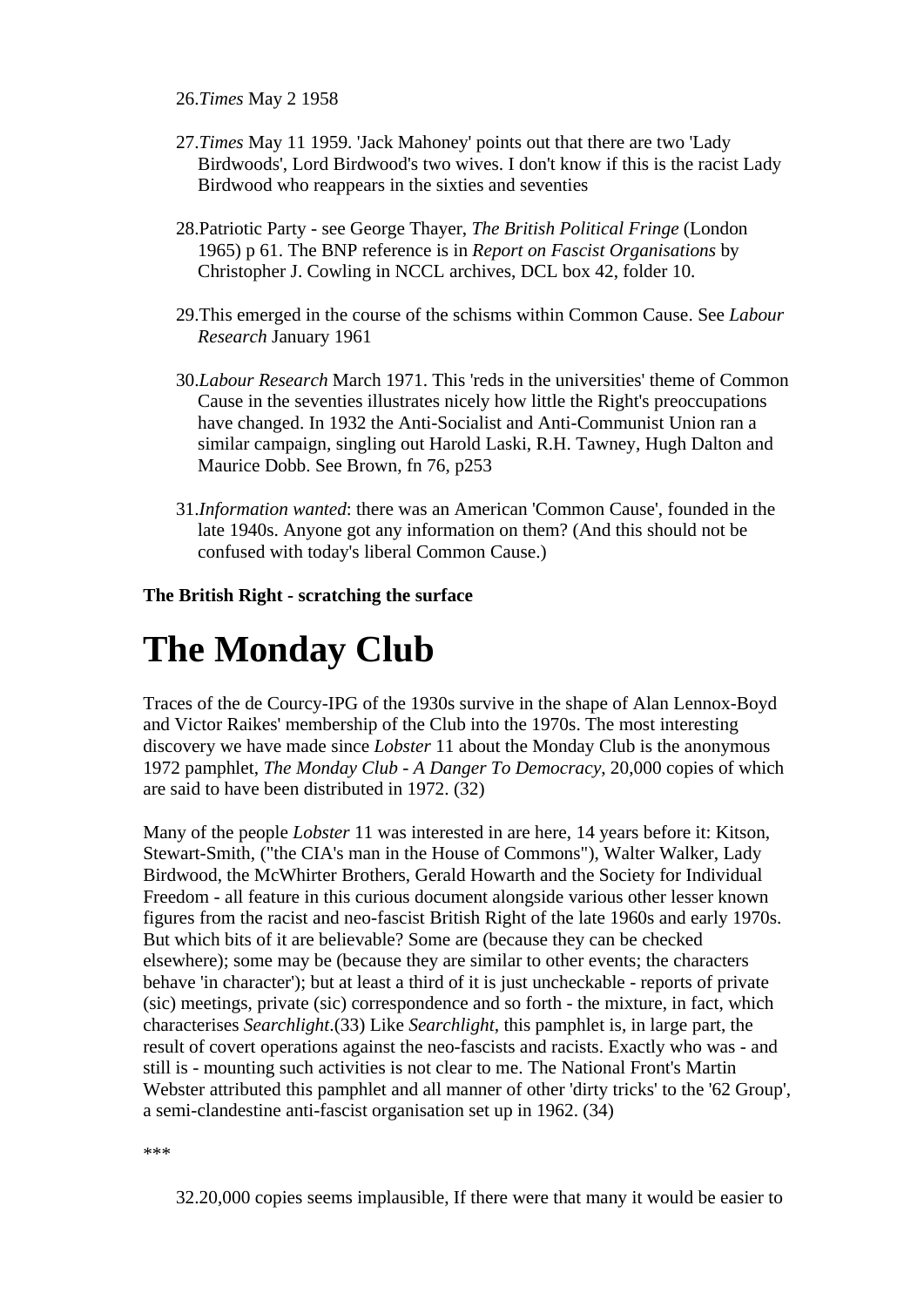find. Copies will be available through the public library system. If you have trouble tell the library there is a copy in Hull University's library.

'Jack Mahoney' suggests that, based on its style and the kinds of typefaces used, it was probably produced by the same (anonymous and still unidentified) group who were producing The *Anti-fascist Bulletin* at the time.

- 33.'Jack Mahoney' advises that some of the meetings described in this document are documented elsewhere in reports in libraries of the Board of Deputies and Weiner Library.
- 34.For Webster's (not uninteresting) views on this, see his column in *Spearhead* May 1973, January 1975 and February 1975.

On the '62 Group' and similar organisations, see *Thayer* (above, fn 28) chapter on 'The Yellow Star Movement'.

### **The British Right - scratching the surface**

# **Digression 2**

Gerry Gable was a member of the '62 Group'as a young man. He rang me after reading No.11 and, as you would expect, did - when eventually asked - deny the assertion in *Lobster* 11 that *Searchlight* was being run by, or with the co-operation of, MI5.

The only other people who appear to be as suspicious of Gable and *Searchlight* as we are, are the anarchists associated with *Anarchy* magazine, and the libertarian, anarchocapitalists (sic) associated with the Libertarian Alliance in London. For our part, we retract nothing. It may well be, as one *Guardian* journalist told us, that Gable is "a great man" with a life-time of anti-fascist work behind him. He is also the person who wrote in the 1977 notorious 'Gable memo':

"I have given the names I have acquired to be checked out by British/French security services, especially the French and German connections, and the South American stuff is being checked by Geoffrey Stewart-Smith's institute".

It is argued by Gable's defenders that in his position he is bound to make connections with various intelligence agencies. But what are we to make of his use of FARI (Stewart-Smith's institute)? The anonymous 1972 pamphlet said of Stewart-Smith:

"It is also his job to act as liaison man with any Right extremist group that they (i.e. the CIA) wish to contact or make use of in this country. To facilitate this he has recruited one Peter Crozier, a close associate of Colin Jordan, to act as his go-between." (35)

Whether or not this specific claim about Stewart-Smith is true, and we have no idea, Gable's use of FARI is inexplicable for a self-professed anti-fascist and anti-racist. When Gable wrote his memo FARI was being funded by the South African government (although it is possible that Gable was unaware of this), and its Council included four men who have appeared in *Searchlight*: Julian Amery (connection with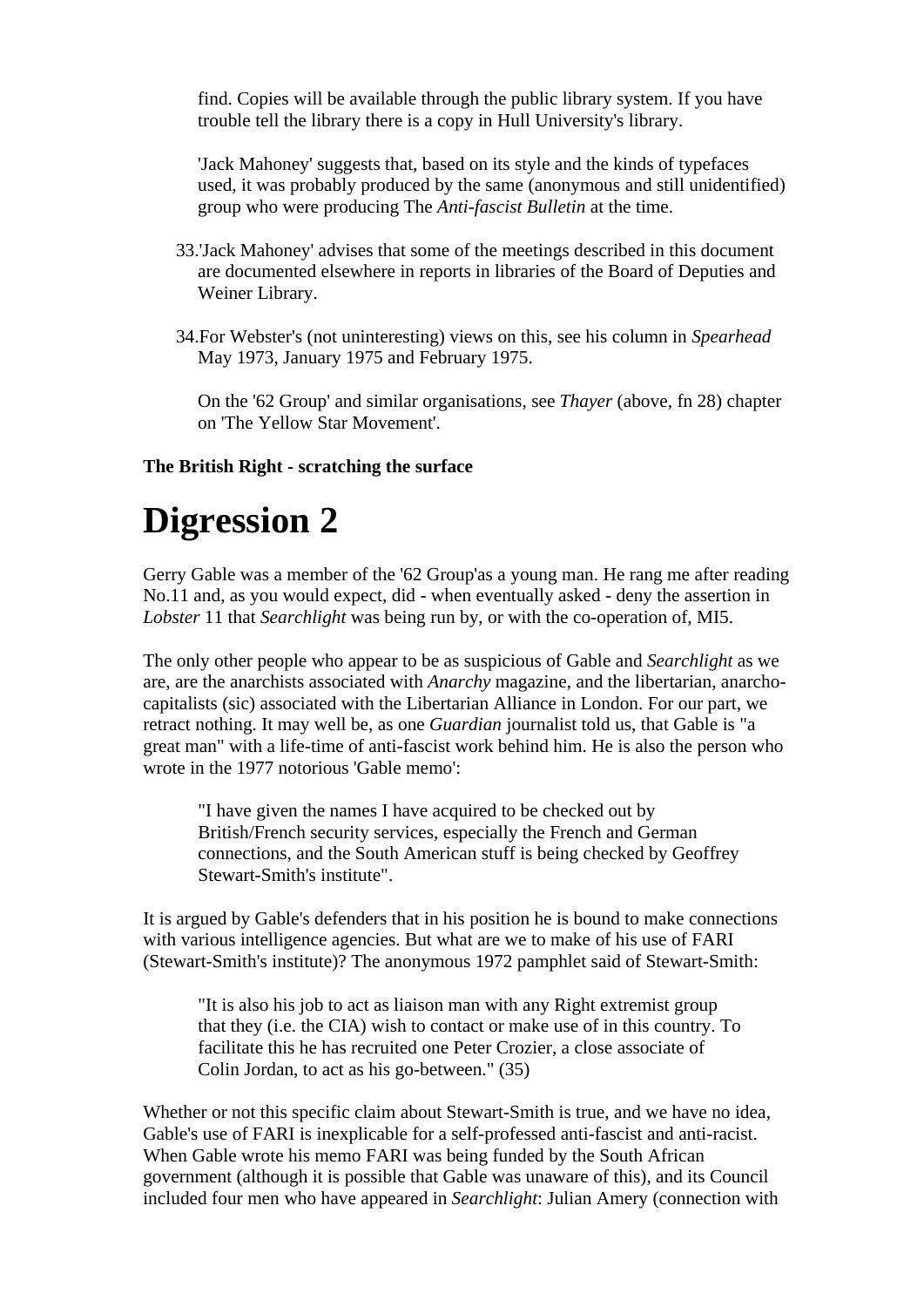the Italian fascist party, MSI, in March 1979), Lord Chalfont (connections with Chile, August 1979), and Robert Moss and Brian Crozier (all over issue 18, 1975). The detailed case against Gable made in *Anarchy* 36 remains unanswered.

\*\*\*

35.*Monday Club* etc p7

**The British Right - scratching the surface** 

### **Society for Individual Freedom**

Another of the right-wing groups about which we ought to know more is the Society for Individual Freedom (SIF henceforth). Neither *Labour Research* nor *Searchlight* have ever paid much attention to SIF (or, perhaps, just didn't get much information). *Searchlight*, for example, in a brief paragraph in No.31, refers to "the dear old SIF", and then remarks on the presence of G.K. Young as a former chair and the late Ross McWhirter as a member of its executive council. *Labour Research* provided some details on SIF membership in a piece on "Powell and His Allies" (36), citing 35 MPs (more than the Monday Club) as members; Lord Lyle (of Tate and Lyle) whose family has been connected with SIF since its formation in 1944; the late Lord Renwick (onetime chair of the Institute of Directors and board member of British United Industrialists); G.K. Young and Ross McWhirter.

Another interesting member was Gerald Howarth. Howarth is the MP said recently to have been plotting the murder of Gerry Gable, but for our purposes his role in the early 1970s in the Prosecute Peter Hain campaign is more interesting. (37)

Considering the overlapping memberships represented here - British United Industrialists, Institute of Directors, Aims, Monday Club - not to mention the intricate trails left by McWhirter and G.K. Young in the early 1970s through the so-called 'private armies' of 1974 and thence into the formation of the National Association for Freedom - SIF has to be of interest.

Young and McWhirter are important cross-roads figures on the Right in the late sixties and early seventies, the role attributed to them in the anonymous 1972 *'Monday Club* etc.' pamphlet in which McWhirter was "a key fund raiser on the right" and Young "fixer extraordinary". (38)

SIF was founded in 1944 (Aims of Industry in 1942), both of them being responses to the controls over private capital imposed by the war-time government. SIF was the amalgamation of Sir Ernest Benn's 1942 Society of Individualists and the 1943 National League for Freedom. Among SIF's first Council members were Colin Brooks, editor of the anti-Semitic *Truth*, and two IPG members, the Earl of Mansfield and Sir Reginald Blaker MP. (39)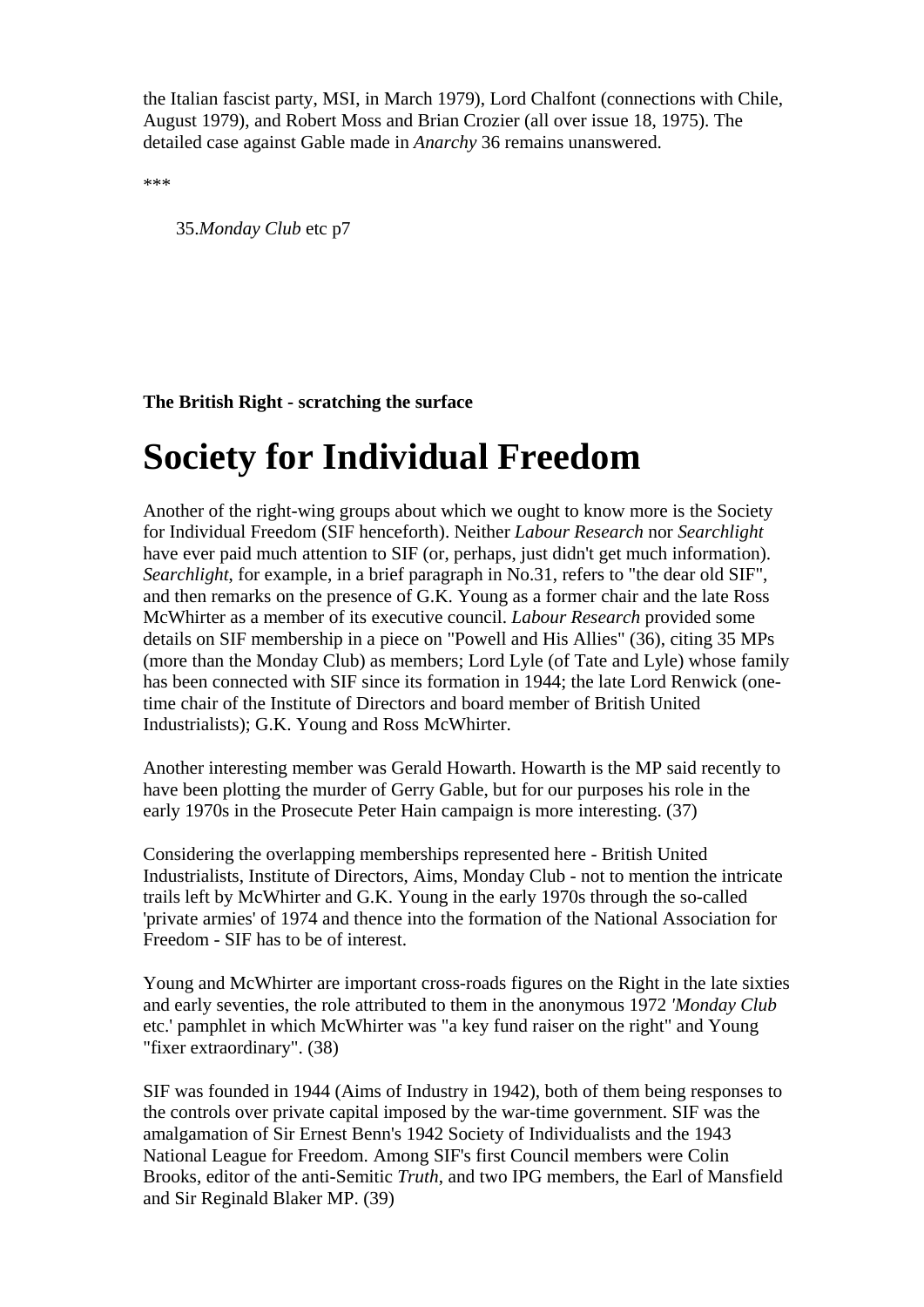36.*Labour Research* February 1969

37.Gordon Winter *Inside Boss* (London 1981) pp382/3

- 38.It is rumoured strongly rumoured that Ross McWhirter was a member of Mosley's Union Movement in the 1950s.
- 39.'Jack Mahoney' informs me that Sir Ernest Benn flirted with the British fascist fringe just after WW2 having been involved with A.K. Chesterton and Maj-Gen. J.F.C. Fuller in their abortive 1945 'National Front for Victory'.

### **The British Right - scratching the surface**

### **The World Anti-Communist League and its British Connections**

There was a British representative at the first meeting in 1958 which eventually led to the formation of The World Anti-Communist League (WACL), a former trade union leader and Labour MP, George Dallas. (40) While serving in a minor capacity in the war-time coalition government, Dallas became increasingly concerned about the direction of Soviet policy and came to regard Poland as a test case of this. After the war he was a strong supporter of the 'Free Polish' cause and shared platforms with the Duchess of Atholl.(41)

In 1956 he became the first chair of the Friends of Free China Association (Atholl was President), and took a delegation to the then Formosa. With Dallas at that first pre-WACL meeting, as well as a trio of German Nazis, was Yaroslav Stetzko, then chair of the Anti-Bolshevik Bloc of Nations (ABN), and one-time Prime Minister of wartime Ukraine.(42) The Ukrainians in the Bandera/Stetzko-led Organisation of Ukrainian Nationalists (OUN) were one of the East European groups which worked with the Germans during the war and were then adopted by US and UK intelligence agencies after it. That many of the personnel of these groups were war criminals is one of the areas of post-war history which is just beginning to be explored. John Loftus' *The Belarus Secret* (43) although primarily about the US use of these Nazicollaborators, revealed the use by the British intelligence services of the Scottish League for European Freedom as cover for some of these groups. (44)

Information on ABN, the Stetzko-led grouping, is thin at present: we await even the first step, a full-scale study of the ABN's journal, ABN Correspondence, for example. In Britain the various emigre groups, members of ABN, have attracted a cluster of obscure (or, perhaps, just neglected?) organisations: the British and Scottish Leagues for European Freedom, the International Confederation for Victory over Communism, and the European Freedom Council.

In the British League for European Freedom in the 1970s were Lord Barnby of the Monday Club, Don Martin, who became chair by 1973 and Lady Jane Birdwood, in 1971 on BLEF's national executive. Other familiar names on the Right mentioned in *Lobster* 11 gathered round: Ross McWhirter, Tom Stacey (the publisher and leading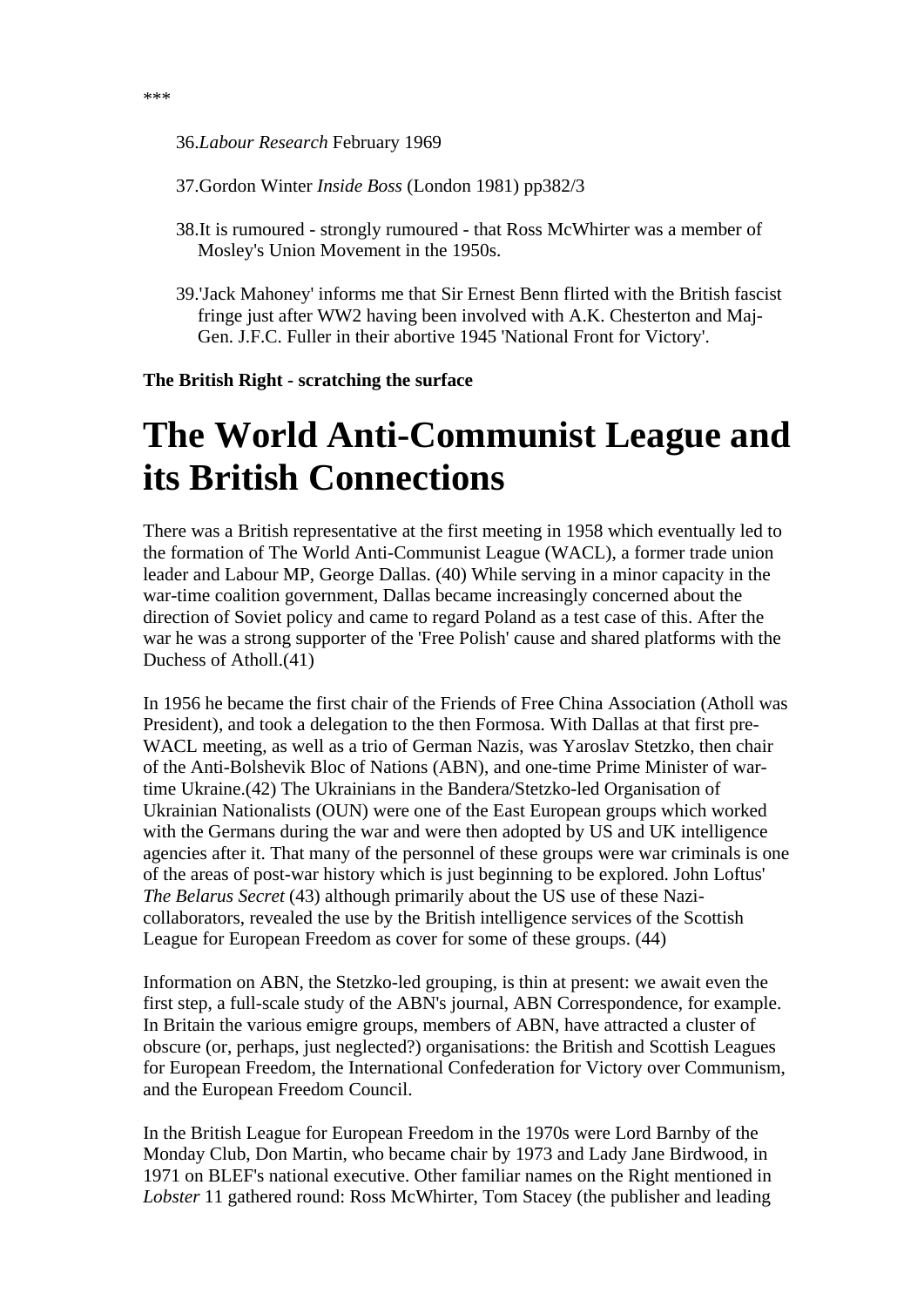member of the British Chile lobby), and John Biggs-Davison (Monday Club) were speakers in 1971 at the BLEF-organised 'Captive Nations Week'; Geoffrey Stewart-Smith and the Australian anti-semite, Eric Butler, at the 1973 version.(45)

A long list of MPs, both Tory and Labour, have associated themselves with ABN in the sixties and seventies: Michael English, Bessie Braddock, Jack McCann, Sir David Renton, John Graham, J. McMillan, Michael O'Halloran, Michael Fidler, Tom Oswald and Sir Frederick Bennett. John Wilkinson MPs association with the group runs from 1971 (or earlier) through to 1985 when, as Chair of the European Freedom Council, he was one of the featured speakers at the joint ABN-European Freedom Council meeting in London. The climax of the three-day gathering was the presentation, by Wilkinson, of medals to Stetzko and his wife, and to General John Singlaub, current head of the World Anti-Communist League. Recently the Ukranian-born Stefan Terlezky MP has become prominently identified with ABN activities. (46)

The rise of the WACL has been best described by Henrik Kruger (47). A variety of British groups have had the role of official British affiliate. Geoffrey Stewart-Smith's Foreign Affairs Circle was the affiliate in 1973 before it quit amidst arguments about money and accusations from Stewart-Smith that WACL was being infiltrated by antisemites and fascists. Foreign Affairs Circle was succeeded by Don Martin/Lady Birdwood's British League for European Freedom. According to Searchlight (48) Martin was then running two organisations, BLEF and his British League of Rights, and referring to them both as the British WACL affiliate. From 1973 to 1979 WACL was increasingly dominated by overtly anti-semitic and neo-fascist groups, eventually leading to a schism within WACL, the termination of the BLEF's status as official affiliate, and transfer of that title to Peter Dally and the British Anti-Communist Council (about which, more below), circa 1980. (49)

With Peter Dally and the British Anti-Communist Council we come full circle, in a sense; for before his role in BACC, Dally had worked for over a decade in one of Kenneth de Courcy's organisations, Intelligence International. Dally turned up at the May 1985 launch of Western Goals (UK) (50) Head of Western Goals (UK) is Young Monday Club leader, Paul Masson, who was one of the speakers at the November 1985 ABN London conference. (51)

\*\*\*

- 40.Dallas reference in *WACL* by Henrik Kruger in *Anarchy* no 37. Dallas biography in *Dictionary of Labour Biography* Vol 4, eds. John Saville and Joyce Bellamy (London 1973)
- 41.Saville/Bellamy p73
- 42.Kruger, *WACL* (above)
- 43.see FN 10
- 44.Loftus p 204. The BLEF's Chair writes, in very vague terms, of that organisation's role in this in her autobiography (see fn 8) pp247-51
- 45.All the names in this section and the paragraph which follows it have been taken from pages of *ABN Correspondence* (undated, unfortunately) sent me by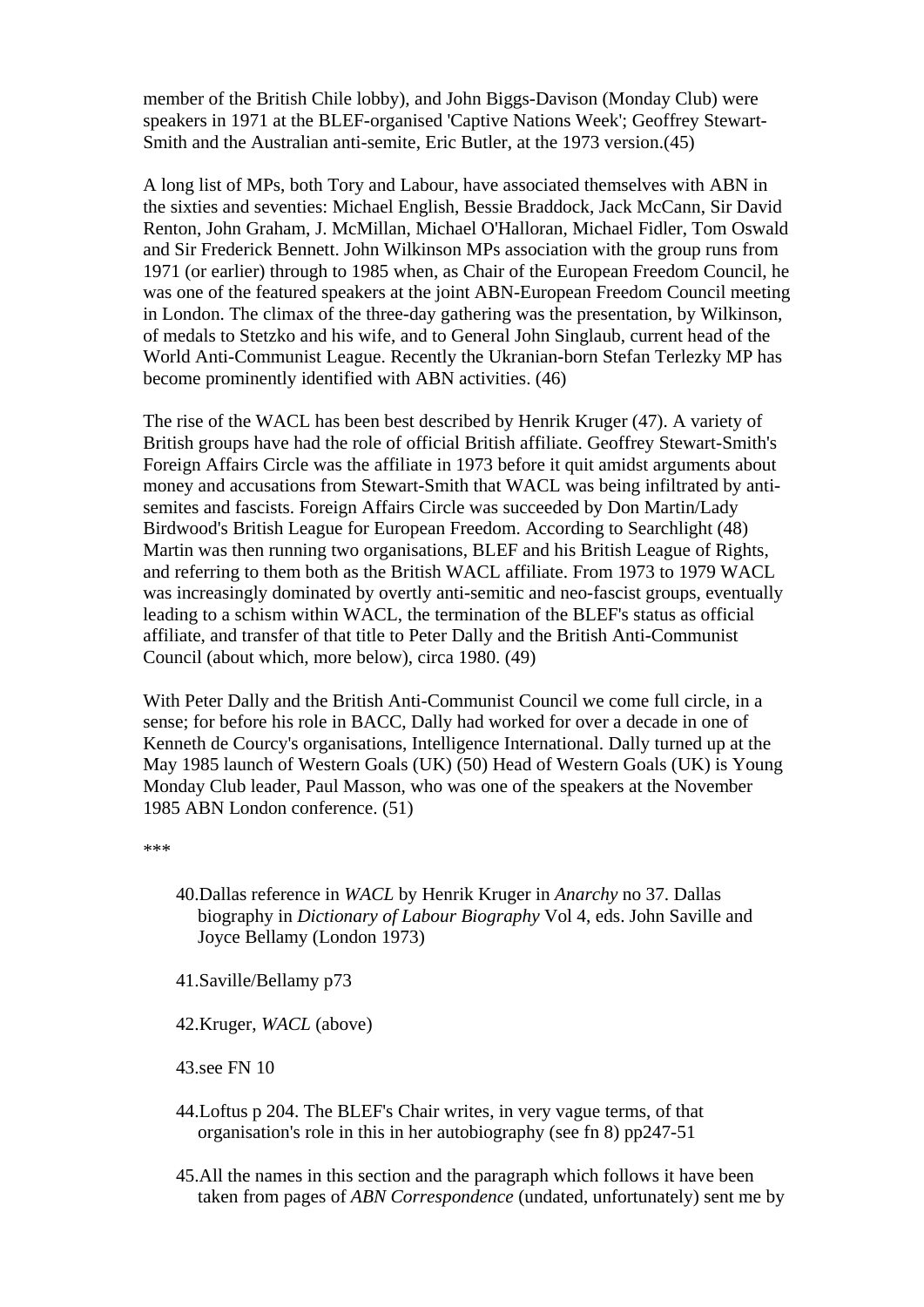'Jack Mahoney'.

46.I assume that most of these MPs know little or nothing of the origins of these emigre groups, and got involved via constituency politics; ie having an emigre community within the constituency. Michael Fidler, for example, was President of the British Board of Deputies 1967-73, and surely was unaware of the fascist /anti-semitic currents running through the groups which make up the ABN. Those currents were demonstrated by the eulogy to Maj-Gen. J.F.C. Fuller, the British fascist, printed in *ABN Correspondence*, March-April 1966. (Reported in Weiner Library Bulletin vol. 20, no.3, 1966)

47.Kruger, above.

- 48.*Searchlight* July 1979
- 49.This schism is described both in Kruger and in a *Washington Post* piece reprinted in *Searchlight* no.38.
- 50.Quoted in large, very interesting piece 'Their Creed is Hate' in *National Student*, March 1986. The (anonymous) author is, presumably, the editor, Chris Horrie.
- 51.He spoke on 'The aspirations of the young generation in Great Britain'!

### **The British Right - scratching the surface**

# **Digression 3**

How significant the UK end of Western Goals should be taken is impossible to evaluate this early. Its US parent body does have to be taken seriously, even though there is a dearth of decent information on its activities. The largest piece on the group, The Private Spy Agency by Elton Manzione (*National Reporter* Summer 1985) contains one whopper of a mistake and a number of highly dubious assertions which don't give grounds for much confidence in the accuracy of the rest of the piece.

The whopper is the claim that Western Goals' German branch - founded in 1981 - "publicly admits 'co-operating' with Reinhard Gehlen". Gehlen died in 1979. The dubious assertions concern the alleged existence and activities of a body in the U.S. called Defence Industries Security Command (DISC) and its alleged Swiss subsidiary, Permindex. Manzione links them both to the assassinations of Robert and John Kennedy, when, as far as I know, there is no reliable information (and none given by Manzione) on the existence of DISC, let alone any role in those assassinations; and the alleged activities of Permindex were subjected to devastatingly destructive analysis by Steve Dorril in *Lobster* No.2.(52) This DISC-Permindex material has been floating around the fringes of the Kennedy assassination literature since the end of the Garrison enquiry and is usually lifted (without acknowledgement, as Manzione does) from a samizdat on the assassination, The Torbitt Memorandum. It is interesting, if a little depressing, to see that this material is still around, recycled unchecked by a journal which wants to be taken as seriously as National Reporter. (53)

Nevertheless, Western Goals, with its financial base and its high-powered board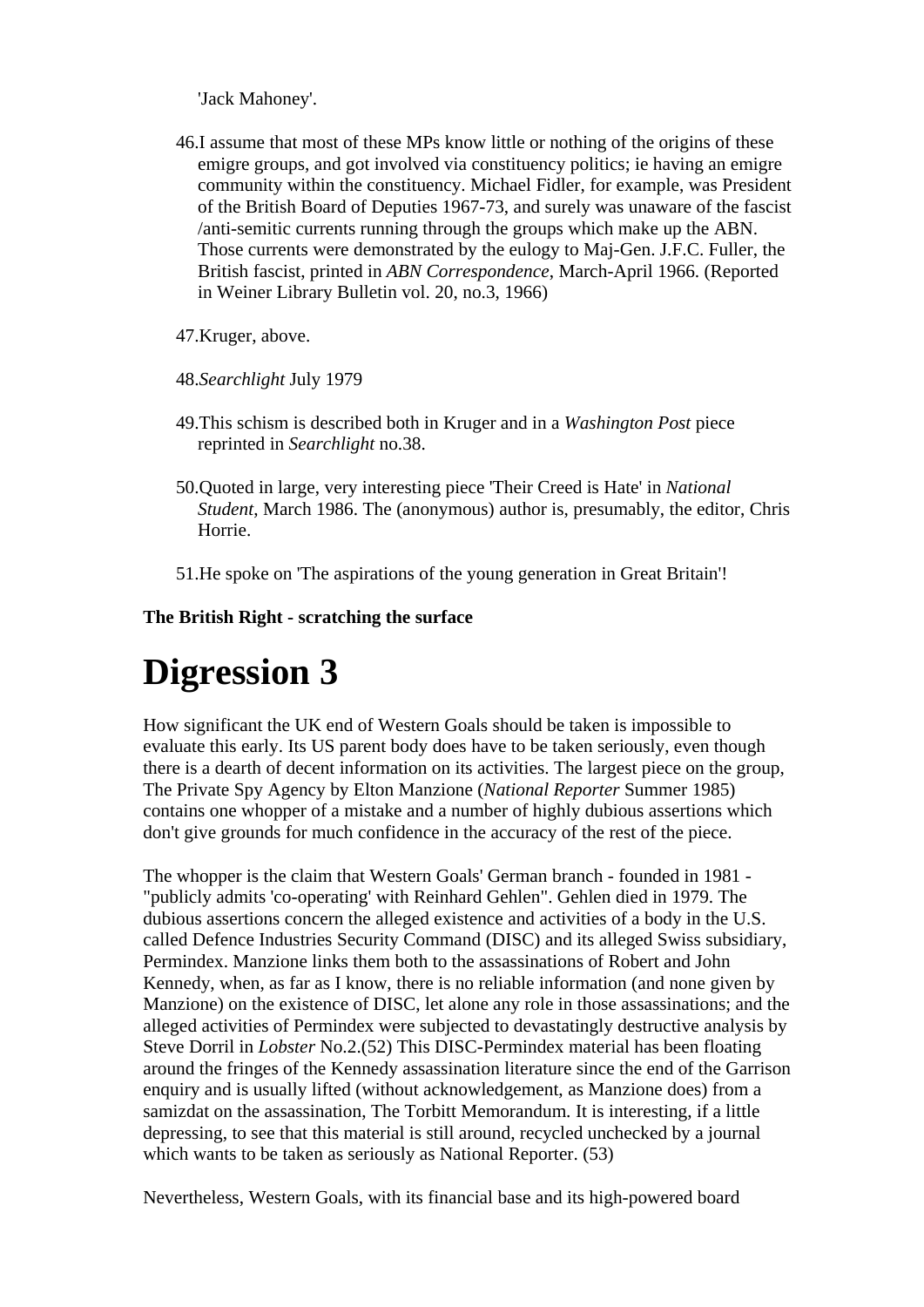(Singlaub, Teller, Admiral Moorer et al) has to be taken seriously.

\* \* \*

The British Anti-Communist Council (BACC), the current UK affiliate to the World Anti-Communist League, has as its President and Secretary, Patrick Wall MP and Jill Knight MP respectively. Wall's role in this organisation, even if he is just a figurehead, doesn't seem to have yet filtered through to the mainstream media in Britain. With his hairpiece and all, the 'Mad Major' Wall is often presented as something of a figure of fun - but he isn't that.

His '92 Group' seems to have remained a well-kept secret within the Tory Party for over twenty years until 1983, and is now reported to be the largest Tory Party grouping at Westminster, with over 80 MPs.

The 'New Right' discovered by the media in the late 1970s (essentially after Thatcher came to power), is little more than an expression of the media's complete lack of interest in the British Right prior to Mrs Thatcher. This 'New Right' is frequently the same people as, and believes the same things as the 'old' Right. The '92 group' for example, appears to be nothing more than the current vehicle for the South Africansupporting sections of the Tory Party. A recent deputation to the Prime Minister from the unofficial back-bench committee of Tories opposed to sanctions consisted of John Carlisle and three 'old hands' whose names recur throughout the late sixties and early seventies - John Biggs-Davison, Julian Amery and Patrick Wall - all of them Monday Club members in the sixties and supporters/members of the Anglo-Rhodesian Society. Other Anglo-Rhodesian Society members were Monday Clubbers Ronald Bell, Stephen Hastings and Harold Soref, who were on its Council. (54)

The basis of Wall's influence - such as it is - is probably his role as chair of the Southern Africa Sub-committee of the Conservative Foreign Affairs Committee from 1970-78. One of the recent pieces on the '92 Group' included, from 'the cast' of *Lobster* 11, Biggs-Davison, Wall, Jill Knight (of BACC) and Winston Churchill. (55)

The most detailed recent analysis of parliamentary economic links to South Africa is in *Labour Research* (August 1986), although if you look closely, many of the 'links' are pretty weak. Julian Critchley MP's 'link' to South Africa is about average:

"Lists as employment or office Public Affairs Adviser to SSIB-Lintas Ltd, owned by the US Interpublic Group of companies which has nine South African subsidiaries."

Good orthodox Marxists that they are, *Labour Research* really want there to be direct concrete 'interests' to explain the Tory Party's infatuation with South Africa. And, yes, while there are some, Biggs-Davison, Knight, Churchill and Wall are not on their list. The 'economic interest' approach misses, marginalises, the fact that many on the Tory Right support South Africa because they are racists and/or anti-communists whose talk of the 'Soviet threat to the Cape' et al is genuine.

Some on the Tory Right are something like neo-fascists. I don't want to overstate this, but from the days of the Anglo-German Friendship Society, the Link et al in the 1930s, there has remained a section of the party just not particularly interested in the concept of democracy. (56). Patrick Wall and Jill Knight's links to the World Anti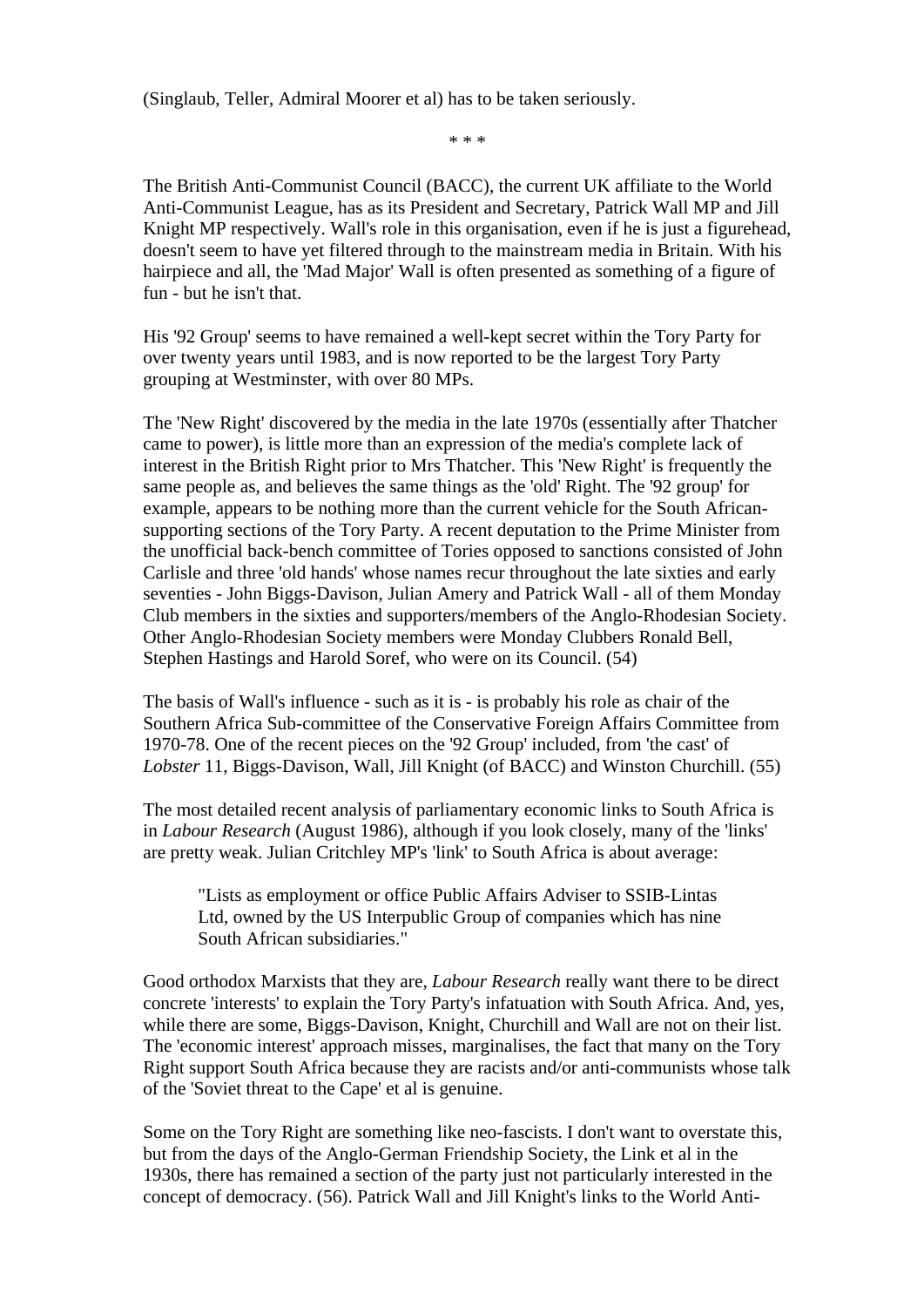Communist League through BACC, Tory MPs Wilkinson, Terlezky, Billingham and Merchant supporting World Anti-Communist League and/or Asian Peoples' Anti-Communist League activities (57), the Bells and Proctors in domestic racist groups like WISE - none of this is new. What does appear to be new, at least since the formation of WACL, is the current 'weight' of the British WACL affiliate. Patrick Wall, a significant figure on the Tory Right for twenty years, is quite a different kettle of fish from marginal racists and anti-semites like Don Martin and Lady Birdwood, his predecessors as WACL affiliates in the UK. With Mrs Thatcher in power, the authoritarian Right in the Tory Party has got that much closer to the centre of gravity.

\*\*\*

- 52.No, don't write to us for copies of it. We don't have any left and are not willing to start photocopying things. If you want it - and it is very good and important get the slightly amended version printed in *The Third Decade* November 1985, available from Jerry Rose State University College, Fredonia, New York 14063. Send \$3 minimum for one copy. Subs are \$15 per annum (six copies).
- 53.Used to be *Counterspy*, Box 647, Ben Franklin Station, Washington DC 20044. Annual sub. for UK is \$25. For other countries, best to write and enquire first.
- 54.Anglo-Rhodesian membership from Counter Information Services (CIS) 'Sellout in Zimbabwe', no date, but probably 1978.
- 55.*Sunday Times* 22 June 1986. On the '92' see also *Guardian* 23 June 1986 and *Observer* 10 August 1986.
- 56.On the Tory Party and the fascists in the 1930s see eg, *Tory MP* Simon Haxey (London 1939) and *Your MP*, 'Graccus' (Tom Wintringham) (London 1945)
- 57.Piers Merchant MP, one of the speakers at WACL 1986 'World Freedom Day', January 1986. (*Asian Outlook*, February 1986). Stefan Terlezki and Henry Billingham MPs, at WACL/APACL 'Captive Nations Week' July 1984 (*Asian Outlook*, August 1984)

**The British Right - scratching the surface** 

### **The anti-union/strike-breaking organisations**

Another distinctive strand on the British Right are the antecedents of the strikebreaking/anti-union aspirations of General Sir Walter Walker's Civil Assistance and David Stirling's GB 75 in 1974 and '75. These antecedents stretch back through every decade at least as far back as World War 1, show the kind of continuity of belief, personnel and action visible elsewhere on the Right; and, here as elsewhere in the *history* of the British Right, there is little information readily available.

Other than the Tory Party itself, the only significant organisation which has survived on the Right since the 1920s is the Economic League, running a large-scale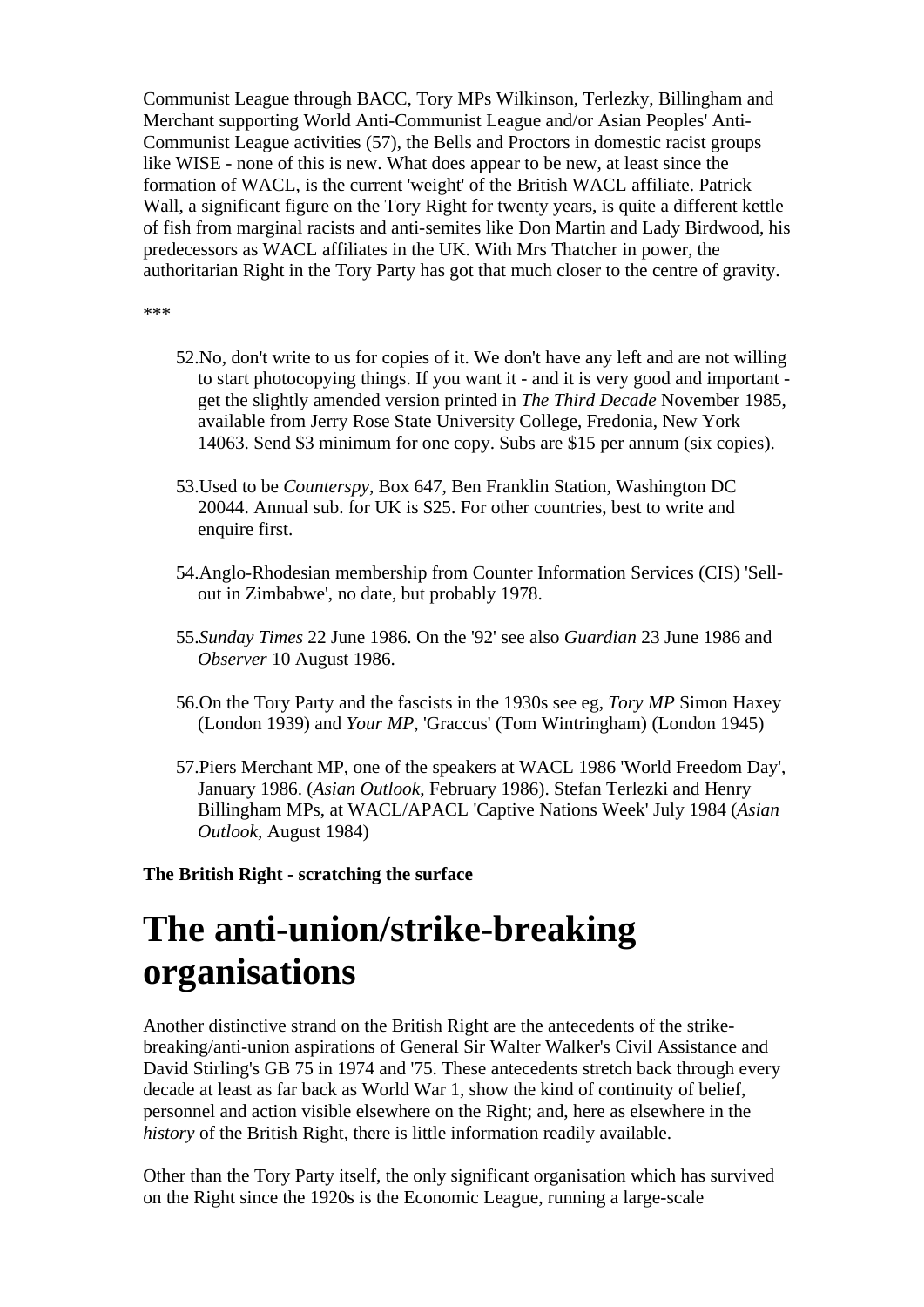intelligence operation against the Left and the unions under cover of its propaganda operations. Continuously funded and staffed by British capital for over half a century, the Economic League has to be taken seriously. Yet there appears to be only one substantial essay on it, the 'Background Paper' in *State Research Bulletin No.7*, and not a single piece of academic work.

There is some debate about the League's origins. *State Research*, quoting the League's own version of its history, has it founded by, among others, Admiral Hall (ex chief of Naval Intelligence), and originally known as Economic Study Clubs. But the *State Research* essay also points out that the League's fifth annual review (1925) states that the League was originally known as the Central Council of the Economic League, and prior to that, as National Propaganda. *Labour Research*, on the other hand, in an early piece on the League (58) refers to the Central Council of the Economic Leagues (plural), known, prior to 1920, as the National Propaganda *Committee*.

This muddle is resolved by Barbara Lee Farr in her wonderful PhD thesis. (59) The National Propaganda Committee (singular) was set up by Patrick Hannon's British Commonwealth Union in 1919; and it was this Propaganda Committee which formed the Economic Study Club - a centre for training anti-socialist speakers. (60) Hannon confirms some of this in his *Who's Who* 1924 entry which includes "Director, Economic Study Club". Farr states, flatly, that "the Economic Study Club was reorganised after the (General) Strike as the Economic League".(61) This is indirectly confirmed by accounts of John Baker White's career in which he is always described as the League's first director, 1926-39.

What matters is the link to Hannon and the British Commonwealth Union (henceforth BCU). For the BCU, practically invisible in our social history,

"represents an important, unique direction of right-wing activism. Money not moral pronouncements was its means of persuasion....its methods reveal an underground network of secret subsidies to 'sympathetic' politicians and labour leaders, infiltration of government departments, intrigue and industrial spying". (62)

At this distance it hardly matters which trade union leaders and politicians Hannon and the BCU bought-off: J. Havelock Ellis was the only name I recognised. (63) What is interesting is that the covert funding of anti-socialist trade union leaders visible in the 1950s with the Common Cause-IRIS connection mentioned above, should have been happening in the early 1920s. Plus ca change.

The period between 1918 and 1926 was one of intense activity on the Right as well as the Left: this, perhaps, was the last period when 'class warfare' was not a piece of wishful thinking on the part of the Marxist left in Britain. (64) A large range of rightwing groups appear - and disappear - many of them, like the Walker and Stirling outfits of the middle 1970s, specifically aimed at strike-breaking.

*Labour Research* first reports on strike-breaking organisations in November 1925, mentioning The Organisation for the Maintenance of Supplies (OMS), the National Citizens' Union, the British Empire Union, and the British Fascists.

OMS is a reasonably well-known feature of the backdrop to the General Strike of 1926. Steve Peak (65) notes, in passing, "on September 25 1925, the unofficial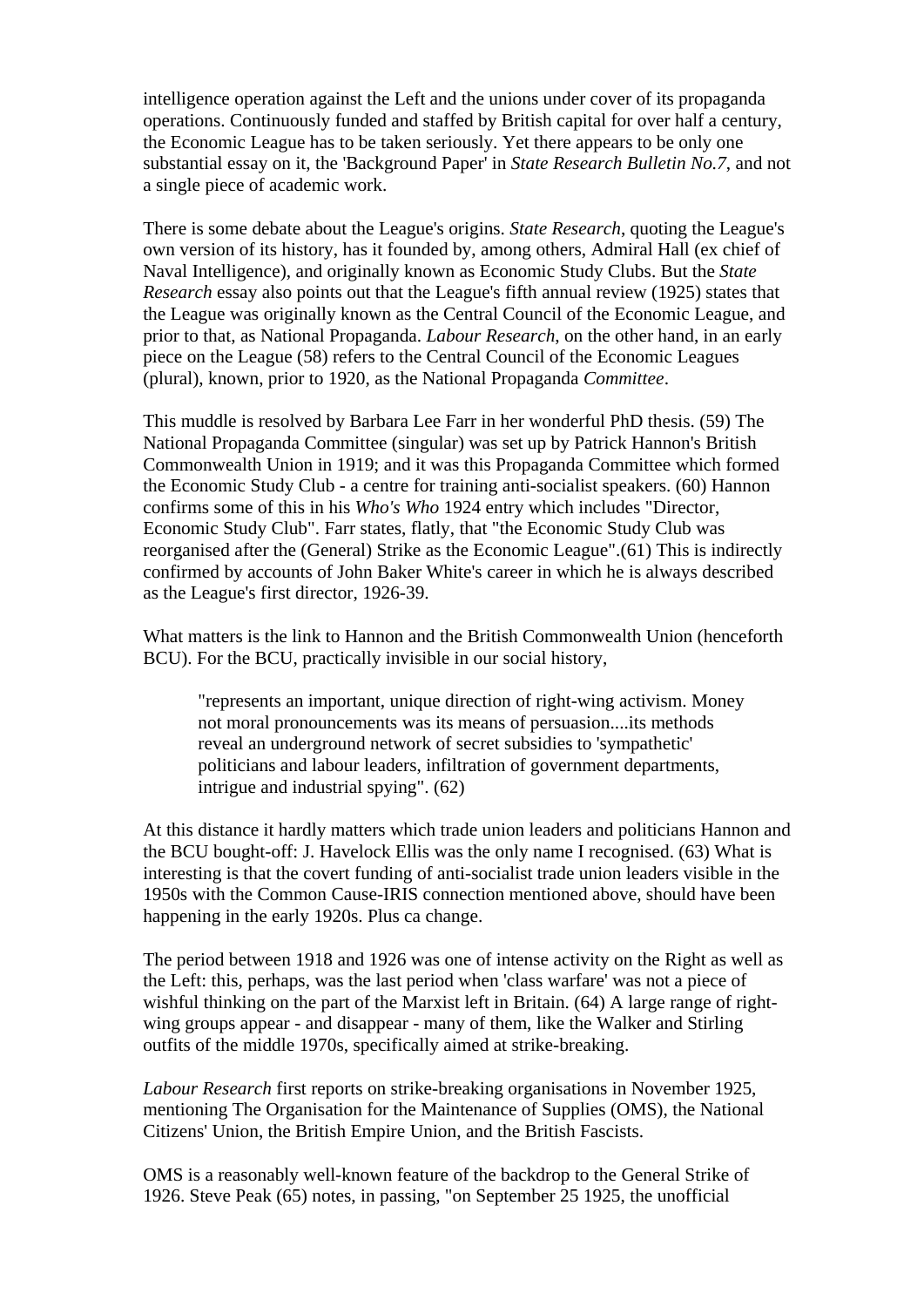Organisation for the Maintenance of Supplies has been set up under Lord Hardinge of Penshurst to begin enlisting potential strike-breakers and the government did not try seriously to distance itself from the new body". (66)

*The 1925 Labour Research* article lists OMS' Lord-laden Council and details some of its activities (67) But even the apparently well-established OMS story has wrinkles. In his autobiography (68) John Baker White, the first Director of the Economic League, attributes the formation of OMS to one Sir George McGill, a personal friend of Vernon Kell, the first head of MI5. Prior to the OMS episode McGill

"created and directed a highly efficient private intelligence service, investigating not only all forms of subversion, including communism, but also the international traffic in drugs and the traffic in women and children". (69)

White was recruited by McGill and by 1924 was running Section D of McGill's operation. (70)

OMS appeared two years after the *British Fascists* (sometimes called British Fascisti), whose strike-breaking intentions were plainly stated in their formal objectives:

"to assist by all lawful means in the preservation of law and order and protection of persons and property, and to co-operate whenever possible with the military or police or other authorities in so doing". (71)

The British Fascists are another major grouping on the Right which awaits a really serious study. Farr's essay, based on a chapter of her PhD, is a sketch with some (illuminating) details: British Fascist members acting as 'stewards' at Tory Party meetings; the formation of 'Q squads', paramilitary forces; Patrick Hannon, while Director of the BCU, on the British Fascist Grand Council, and President of the Birmingham Branch in 1925/26 (something he omits from his *Who's Who* entries); the presence of people later prominent in the fascist movement of the 1930s, including William Joyce, Arnold Leese and Sir Charles Petrie.

The *National Citizens' Union* began as the Middle Classes Union and was involved in strike-breaking in 1919, 1920 and 1921. (72) Its members joined OMS.(73) The *British Empire Union*, founded in 1915, set up an 'Industrial Peace Department' to campaign against 'the dangers of revolution and communism' (74), and, like the National Citizens' Union, publicly supported OMS and enrolled its members in it. (75) Brown gives some information on the British Empire Union while comparing it with the Anti-Socialist Union.(76) Both were funded by British capital, and Brown notes that the Empire Union "apparently had much greater resources", quoting the Soviet Union's Izvestia's 1936 description of the British Empire Union as the main enemy of socialism in Britain. (77)

The *Anti-Socialist Union*, founded in 1908 (and, after 1925, known as the Anti-Socialist and Anti-Communist Union), although not directly involved in the strikebreaking of the 1920s, had on its executive committee several members of Baldwin's Cabinet at the time of the 1926 General Strike: Wilfred Ashley, Oliver Locker-Lampson, Samuel Hoare and the Chief Civil Commissioner during the strike, Sir W. Mitchell-Thompson.(78)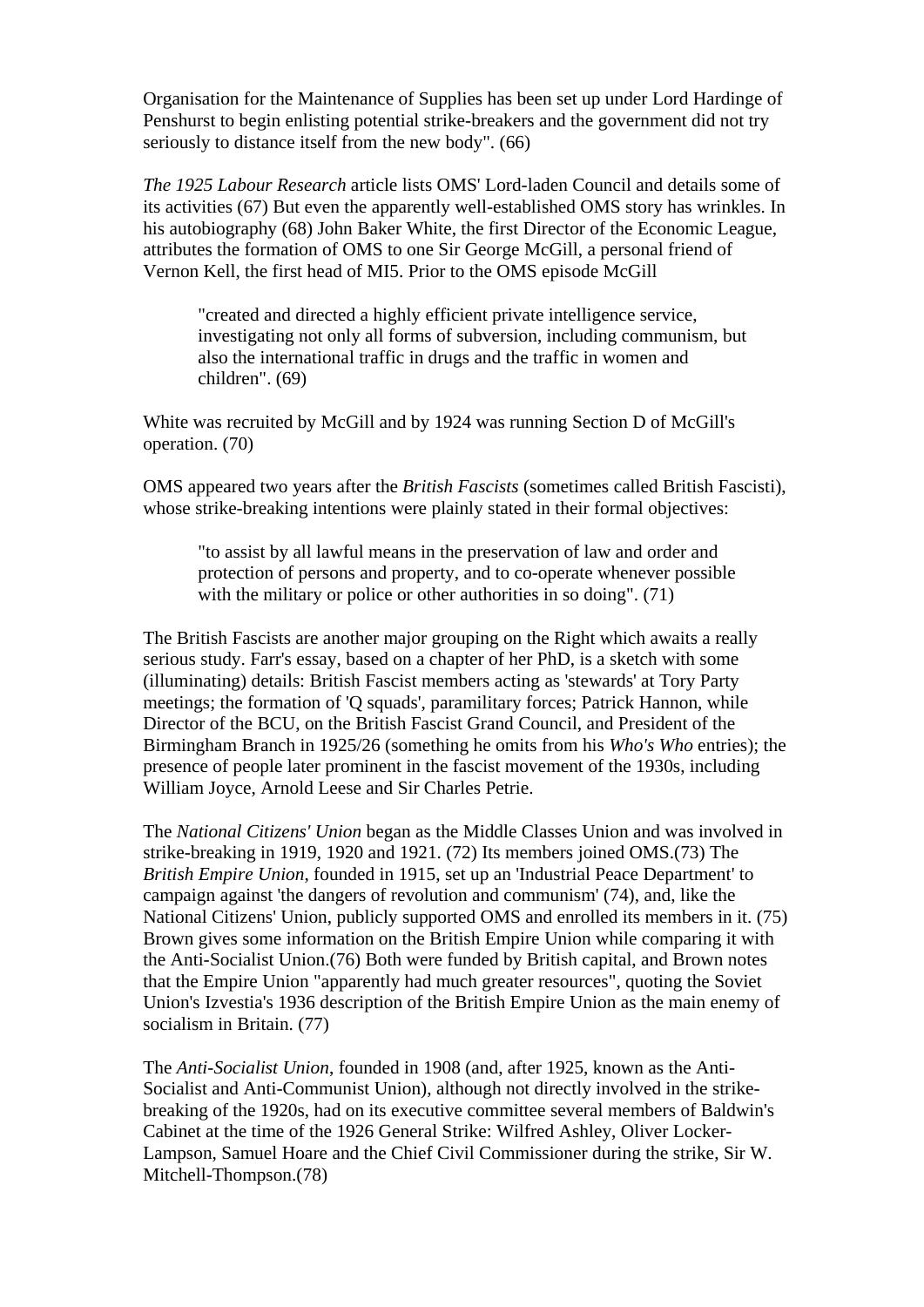The Anti-Socialist and Anti-Communist Union declined in the 1930s, apparently due to the success of the British Empire Union, and finally dissolved in 1949, its financial and literary assets being handed over to the Economic League. (79)

With so little information available on these groups, information on their personnel is equally thin, but with the fragments that do exist, a pattern of overlapping memberships - of a network, going back to the thesis of *Lobster* 11 - is visible in the biographies of some of the leading individuals.

Sir Harry Brittain: Executive of the Anti-Socialist Union; Executive Committee, Economic League; Honorary President of the Friends of Italy; member, Anglo-German Friendship Society; Tory MP; Carlton Club; and, back to the origins of all this, founder member of the Tariff Reform League.

Sir Edward Illiffe: Vice President, Economic League; Executive of the Anti-Socialist Union; Treasurer of the British Empire Union; Tory MP; Carlton Club; Council member, Society for Individual Freedom (1944).

Wilfred Ashley: Chair of the Anti-Socialist Union; as Lord Mount Temple, President of the Anglo-German Friendship Society; Tory MP; Chair of the Navy League and Chair of the Comrades of the Great War. (80)

Patrick Hannon: General Secretary, Navy League; founder, Comrades of the Great War; founder, British Commonwealth Union; Grand Council, British Fascists; Vice President Federation of British Industry; Tory MP; Carlton Club; Vice President, Tariff Reform League; founder member, British League for Freedom (1943).

W. R. Runciman: Vice President, Economic League; member, Anglo-German Friendship Society; Tory MP.

Earl of Malmesbury: Vice President, Economic League; member, Anglo-German Friendship Society; Honorary Treasurer, Anti-Socialist Union.

Lord McGowan: Vice President, Economic League; member, Anglo-German Friendship Society; Carlton Club.

Colonel Geoffrey Hutchinson: Economic League Council; member, Anglo-German Friendship Society; Tory MP.

Earl of Selbourne: Vice President, Economic League; member, Anglo-German Friendship Society; in the sixties, supporter of Edward Martell; Monday Club member; Anglo-Rhodesian Society; Carlton Club; founder member, Society for Individual Freedom.

The overlapping memberships of groups like the Economic League and the Anglo-German Friendship Society visible in those biographical sketches hints at one of the really under-explored areas of this period: how far the anti-labour, anti-union groups moved in the late 1920s and '30s towards a fascist position. Granted, per se, membership of the Anglo-German Friendship Society tells us nothing, but with certain individuals such a political drift is pretty clear. Lord Mount Temple (Wilfred Ashley MP), President of the Anglo-German Friendship Society and Chair of the Anti-Socialist Union, signed a letter in support of the Munich Agreement with members of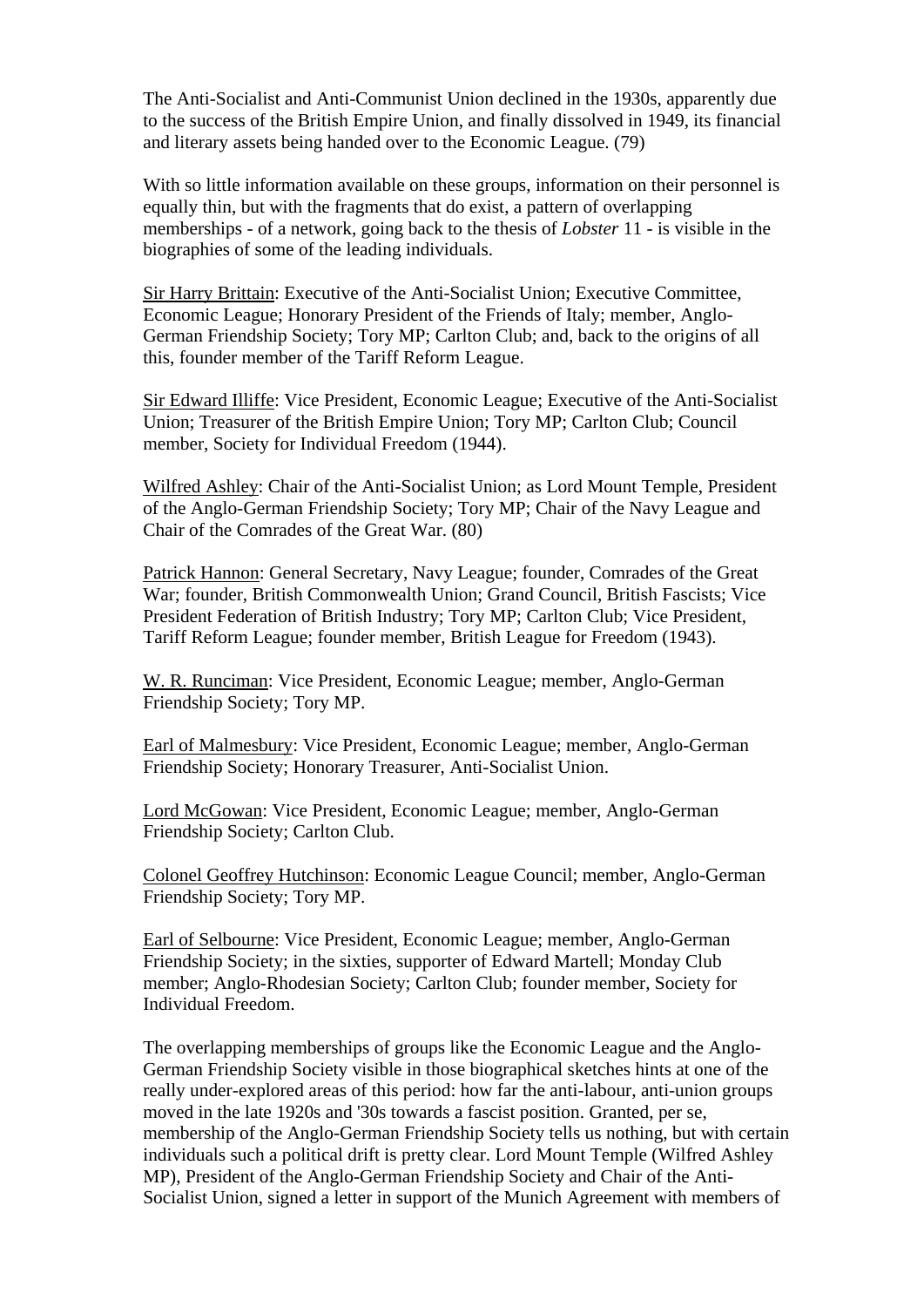the pro-German Link and the notorious anti-semite, Captain Ramsay MP. (81) The British Empire Union (with the Earl of Mansfield as Chair) and the National Citizens Union were also involved with Captain Ramsay in the short-lived far-right coalition, the 1938 Co-ordinating Committee. (82)

The continuity, expressed in the biographical sketches, from the 'patriotic' groups like the Navy League and the Comrades of the Great War - which were part of the 'antialien' campaigns of the first two decades of this century; 'anti-alien' being a polite way of saying 'anti-semitic' - through to the later groups suggests that when more details emerge on all these groups, we will find that a substantial proportion of their leading members were anti-semites, as well as being pro-Franco, pro-Mussolini and, finally, pro-Hitler. Gisela Lebzelter noted that the leading members of the Britons Publishing Company (publishers of the Protocols of the Elders of Zion)

"were also affiliated with other patriotic movements such as the British Brothers League, Eugenics Society, Loyalty League, Navy League or Vigilantes Society... an anti-alien tradition with a sometimes definite anti-Jewish basis". (83)

Lebzelter here is writing of the period just before and just after World War 1, but there are enough hints in those biographies to suggest that the war was not some kind of 'natural break' and that there may be a degree of continuity all the way through from the pre WW1 era to the second World War (a continuity best expressed by Patrick Hannon's career.) (84)

If the British Commonwealth Union, Economic League, Federation of British Industry and the British Empire Union are anything, they are the voice of the British manufacturing sector. Take the founders of the BCU: Sir Hallewell Rogers, Allan Smith, F. Dudley Docker, Sir Vincent Caillard and Patrick Hannon. All were Midlands based, Rogers and Hannon Birmingham MPs; all of them with industrial interests in the Midlands. The BCU, FBI and the other essentially Midlands manufacturing group, the National Union of Manufacturers, were set up during the first World War, and they mark the origins of the British corporate movement.

"Docker envisaged a completely integrated society and economy in which each industry would have its organisation of workers and management, the two sets of organisations united by peak federations, and all finally capped by a great national forum of workers and managers and employers, embraced by the protection of an Imperial Tariff". (85)

The BCU's 'Industrial Group' of MPs (the first 11 subsidised by the BCU in the 1918 election - £7,900 spent on 15 candidates; 11 elected) grew to 105 (mostly Tory) members by 1924. The Industrial Group - Hannon was secretary and leader - wanted government protection of British industry against foreign competition, but, to quote Hannon, wanted "the largest measure of freedom in the relationship between capital and labour and the least state intervention possible". (86)

Longstreth calls this grouping - BCU, Industrial Group, Economic League, FBI et al - Preference Imperialists, and notes their links to the earlier Midlands manufacturingbased Tariff Reform League. (87) But what this sector could never effectively articulate, even when it perceived it correctly, was that then, as now, its primary enemy was the City of London.(88)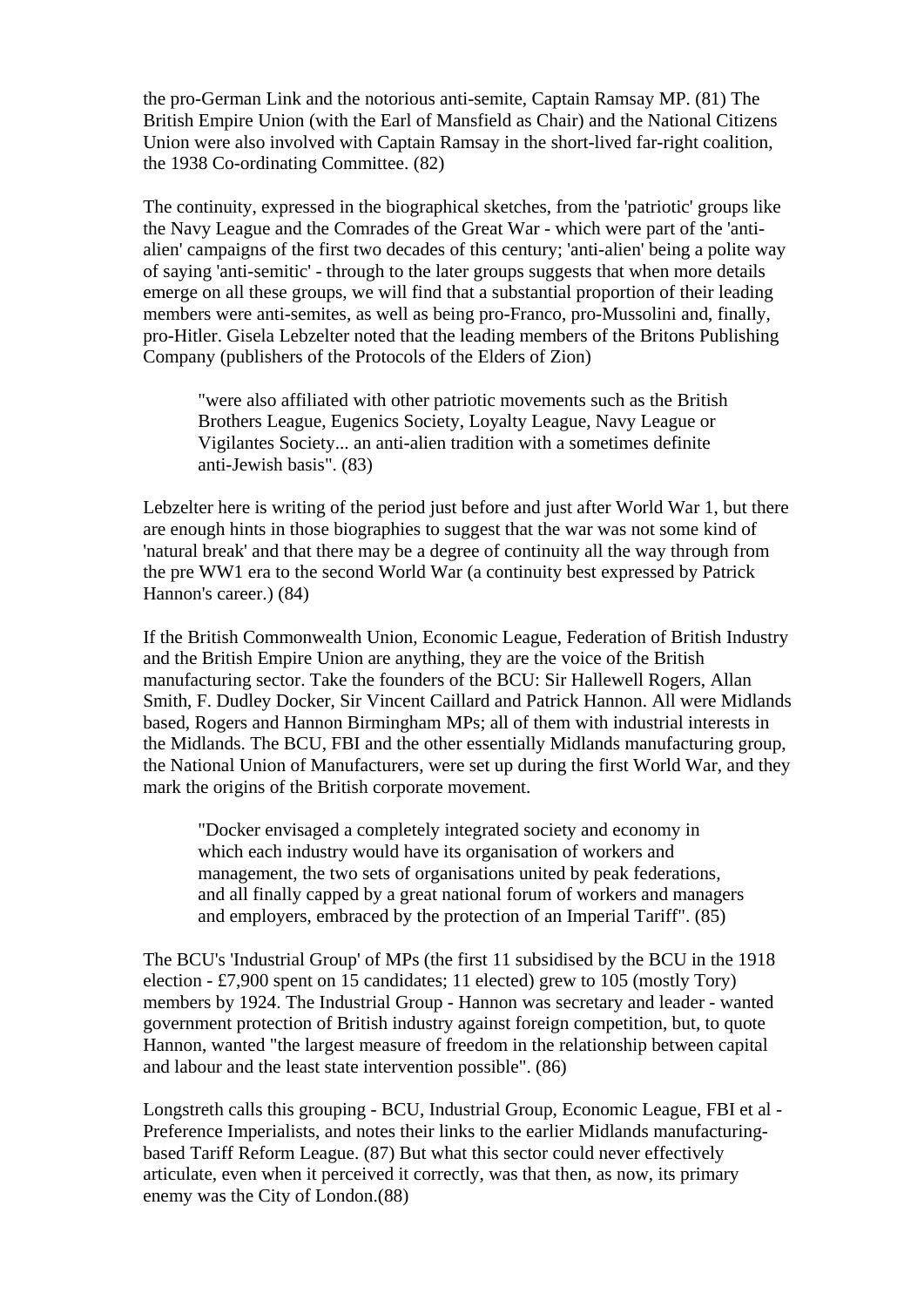Squeezed by other capitalist economies, under attack from a labour force increasingly politicised and militant, in the post World War 1 era British manufacturing capital set up defensive organisations against both threats: funding the BCU, Economic League, Anti Socialist Union and British Empire Union against the unions and the Left; and the FBI, National Union of Manufacturers, Industrial Group et al in futile attempts to influence government policy - essentially, at the beginning, to press for protective tariffs.

As Longstreth shows, it is possible to view the British economy since 1900 as a protracted struggle between British manufacturing (domestic capital) and the City of London (international or finance capital), with the money-lenders in control for virtually all of the century. As Longstreth notes, Mosley's movement in the 1930s

"was, in effect, the perverted continuation of the social imperialism of an earlier generation of industrialists, supporting imperial autarchy, social reform, conversion from a bankers' to a producers' economy, protectionism, public control of credit (and) the suppression of the class struggle through the state". (89)

This 'producers' alliance' - the heart of the corporate vision - was half-tried in the 1930s after the 1932 Imperial Tariff and the 'National Government', during World War 2 of necessity, and again under the Labour governments of the sixties and seventies but without ever seriously threatening City of London dominance of the Bank of England and the Treasury, the power-centres of the British state. Today it is, once again, the Labour Party which is proposing a 'producers' alliance', this time under the banner of 'rebuilding the manufacturing base' (and, once again, without proposing to do anything about the money-lenders' power bases in the Bank of England and the Treasury.)

The utter political impotence of this country's manufacturing sector before a (numerically) tiny minority - the City of London; if you will, the *English* ruling class has yet to be explained. (It's only recently been even remotely *described*.) Never mind not introducing 'socialism', the real failure of the Labour governments since the war has been their inability to shift power from the money-lenders to the manufacturing sector. Harold Wilson ends up chairing a docile enquiry into the City of London he should have tried to destroy; and Mrs Thatcher, the great 'English nationalist' (her phrase) enthusiastically presides over the destruction of 25% of the manufacturing base which supports most of 'her' people.

How little has fundamentally changed. In 1981 the then President of the CBI (successor to the FBI and National Union of Manufacturers) spoke of a 'bare knuckle fight' with the Thatcher government - a 60 year echo of the FBI's Sir Alfred Mond's House of Commons speech on the manufacturing sector being sacrificed on 'the cross of gold'. (Only the technical language of economics changes: the mechanisms, the power transmission, remains the same.) Beckett's speech received a standing ovation from the vast majority of the delegates at that CBI conference, many of whom, presumably, were delegates from manufacturing companies enthusiastically contributing to the Economic League's near £1 million budget that year.

The Economic League, which began with the BCU's twin aims of persuading the government to change its policy and introduce tariffs, and defeating the Left and the unions, concentrated on the latter. The kinds of attempts to buy off the union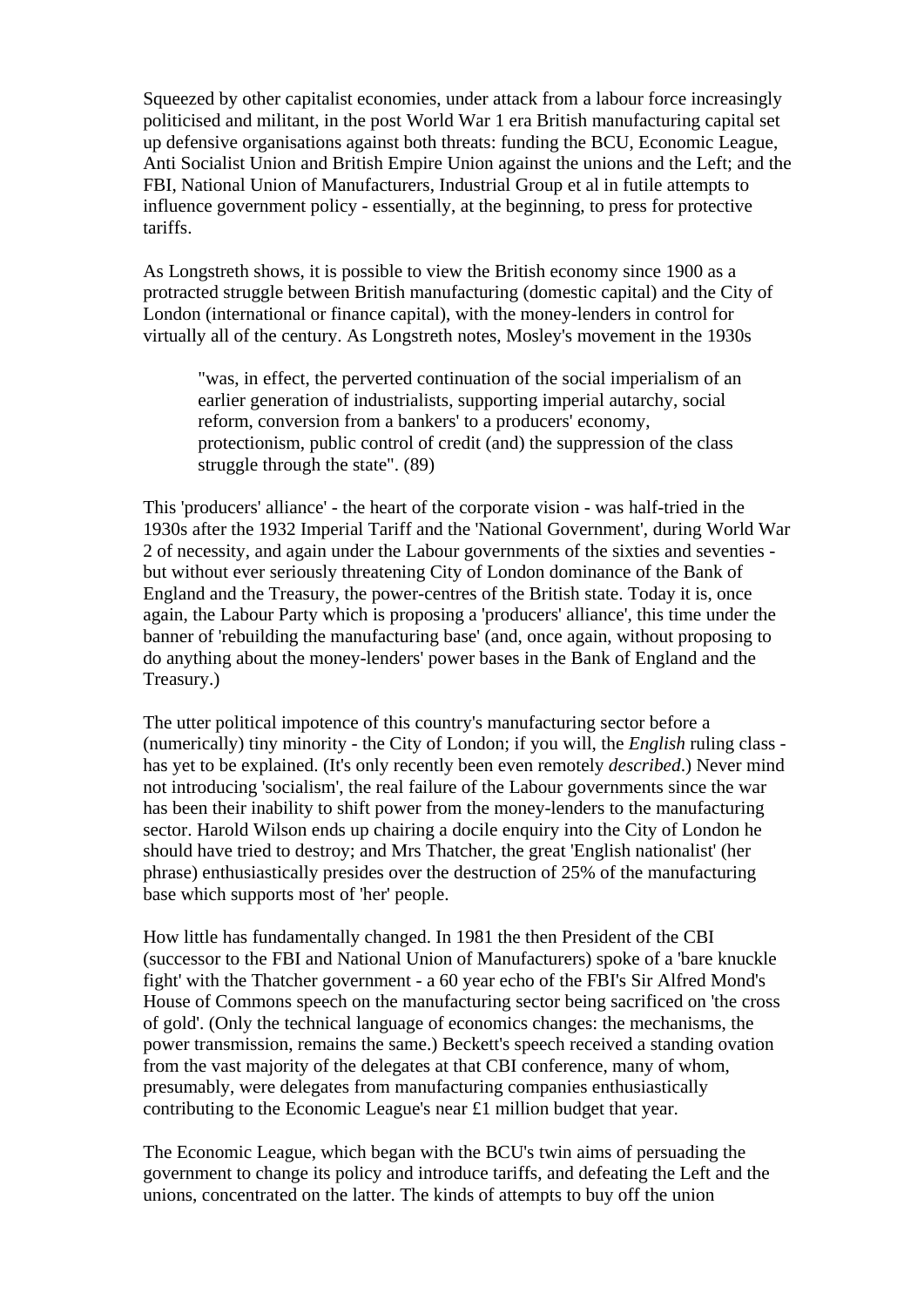leaderships made by the BCU may have continued. In 1937 some internal Economic League documents were leaked to the *Daily Worker*. As well as describing police (Special Branch) co-operation with the League, they included some letters from the League's then director, John Baker White to a regional official, R.R. Hoare. These letters included:

"In most areas the League is openly and avowedly anti-communist ... on many occasions we have supported the Labour Party in its fight against communism, and most particularly in the trade unions. It may interest you to know that the co-operation between Sir Walter Citrine (General Secretary of the TUC) and myself on this question is far closer than most people imagine ... through an intermediary the League is giving active assistance to one very important trade union in fighting the communists within its own ranks". (90)

Citrine sued the *Daily Worker*, denying everything. John Baker White denied only those sections relating to Citrine, and Citrine won his case. (91) The whole thing may have been part of the Communist Party - right-wing labour wars of the period. Yet there have been enough examples of British capital funding union leaders from the BCU onwards, through the IRIS/Common Cause episode described above and TRUEMID in the 1970s (92) to make me wonder.

These days the mantle of the BCU is worn by British United Industrialists whose director, Captain Briggs, claimed in 1985 that BUI was funding the Solidarity Group of Labour MPs, the Union of Democratic Mineworkers and the right-wing faction in the Civil and Public Servants Association (CPSA). (93)

\*\*\*

#### 58.*Labour Research*, September 1926

- 59.Barbara Lee Farr, The Development and Impact of Right-wing Politics in England, 1918-39, unpublished PhD thesis, University of Illinois 1976.
- 60.Farr thesis p158: using Hannon's own papers, she can be assumed to be accurate.

61.Farr, thesis, p234

62.Farr, thesis, pp153, 150. But how does she (or we) know it was unique?

63.Other names she mentions include:

• Herbert J. Read, funded to start a break-away National Federation of Postal and Telegraph Clerks;

59.A.R. Jephcott;

60.Marshall Pike; 61.Frank Sheppard;

62.J. S. Seddon.

The BCU also funded Christabel Pankhurst's Women's Party.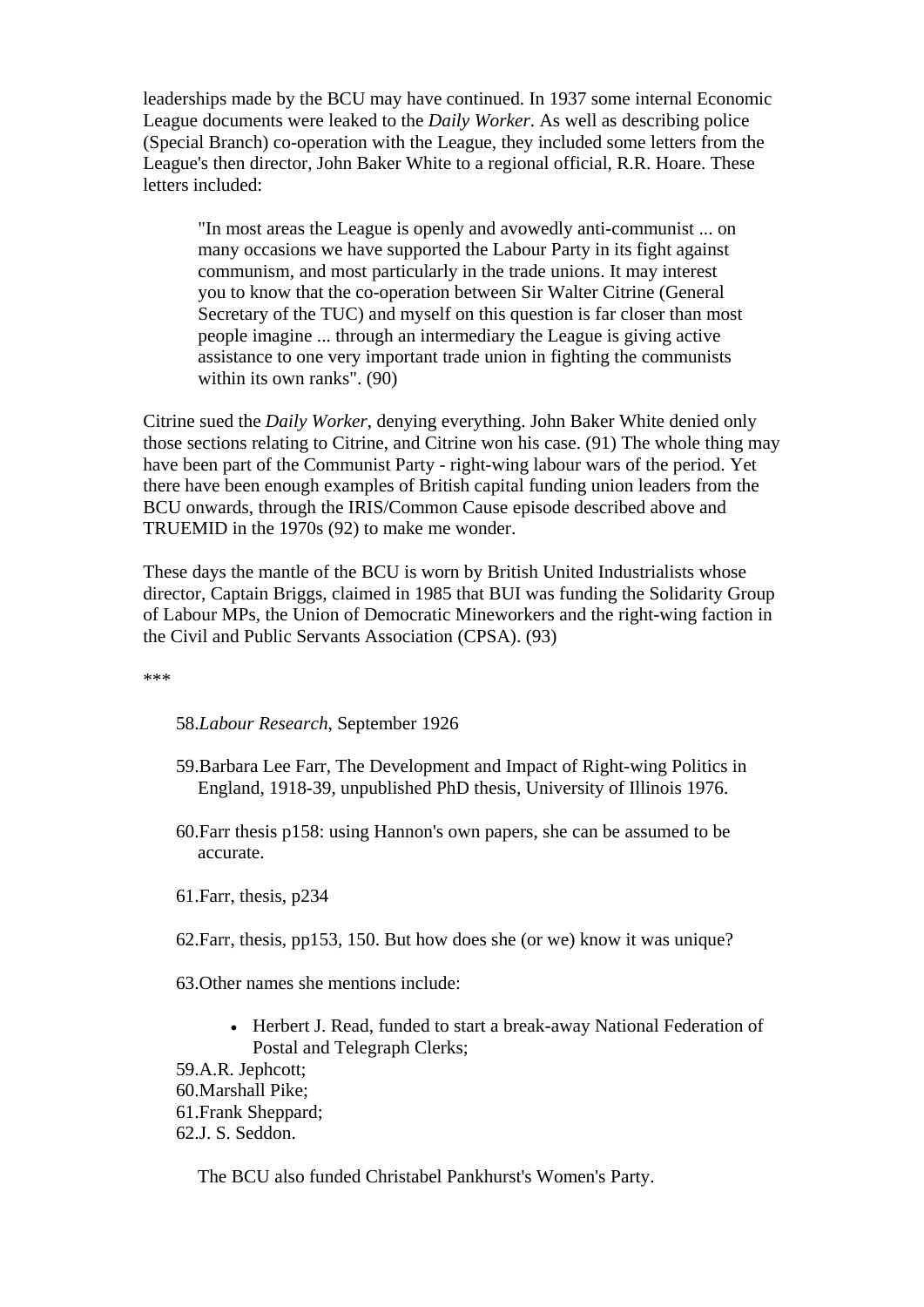64.In a recent letter to us, *Aims* director, Michael Ivens, expressed the view that the formation of all the groups in the 1970s was in response to the perceived 'threat' from the Left. It may not be too much of an exaggeration to suggest that for the Right, the early 1970s looked like a re-run of the 1920s. The Monday Club's journal *Monday World* commented in 1969 "We are probably moving into a decade of unprecedented political instability, uncertainty and change. Unless the Conservative Party and its individual members of Parliament are able both to recognise and meet the challenge of challenging times we could be in for a period of civil disturbance unparalleled since Chartist agitation over one hundred years ago." Cited in Andrew Gamble, *The Conservative Nation* (London 1974) p108

Similar sentiments were being expressed by many of the people Cecil King was talking to during this period. See his *Diaries*.

65.Steve Peak, *Troops in Strikes* (London 1984). An excellent piece of work which we should have plugged earlier.

66.Peak p 45

- 67.On OMS see also *Labour Research* March 1926
- 68.John Baker White, *True Blue* (London 1970)

69.White p129

- 70.White p142 The extant accounts of the formation of OMS make no mention of McGill; and extant histories of MI5 ignore him also. Information on McGill would be welcome.
- 71.Barbara Lee Farr, The British Fascisti, the OMS and the general strike; rightwing activism in the 1920s, in *Societas* Autumn 1975, p261
- 72.*Labour Research* November 1925
- 73.Farr, thesis, footnote on p258
- 74.*Labour Research* November 1925
- 75.*Labour Research* November 1925
- 76.Kenneth D. Brown, The Anti-Socialist Union, 1908-49 in *Essays in Anti-Labour History* ed. K.D. Brown, (London 1974)
- 77.Brown p 255.

The Earl of Mansfield (IPG) was President of the British Empire Union for most of the 1930s.

78.Brown p 259. Hoare's brother was a regional official in the Economic League in the thirties (see below). R. B. Blumenfield, one of the ASU founders, was shown in *Tatler* May 30, 1934, at a January Club/Blackshirt dinner. ('Jack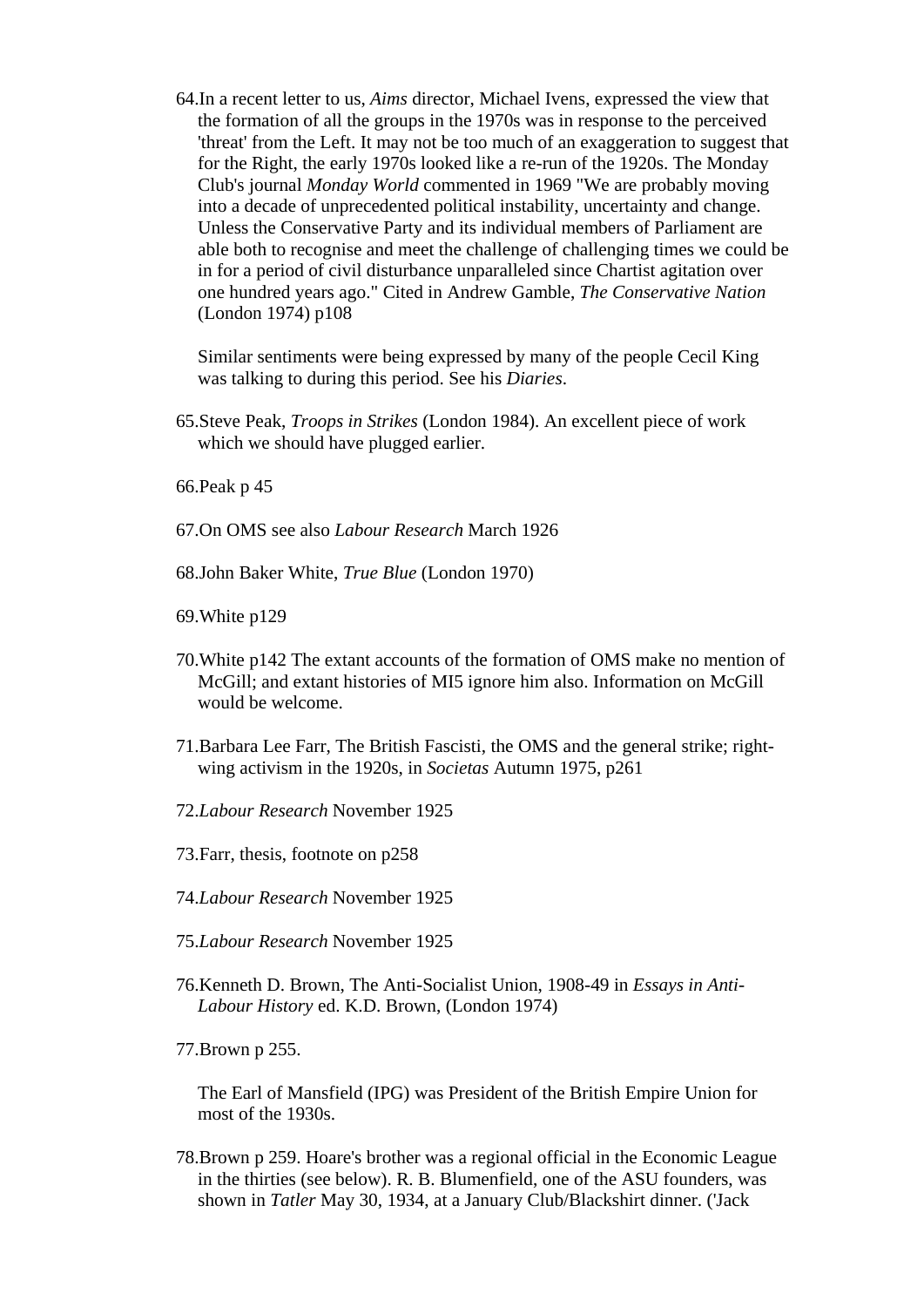#### Mahoney')

These Cabinet Ministers give 'Carlton Club' in their *Who's Who* entries, as do a great many of the others mentioned in this section. The Carlton Club still runs a semi-formal political organisation, its 'Political Committee'. Leon Brittain MP was described fairly recently as a member.

### 79.Brown p257

- 80.Navy League and Comrades of the Great War both 'patriotic' organisations, i.e.'anti-alien' and anti-left. Comrades of the Great War was co-founded by Patrick Hannon. On CGW, see Wooton, Ex-servicemen in Politics, in *Political Quarterly* 1958 pp 114-132. Hannon was secretary of both, simultaneously. On the Navy League, see Anti-Semitism with the Boots Off, in Weiner Library Bulletin (Special Edition).
- 81.Robert Benewick, *The Fascist Movement in Britain* (London 1972) p190
- 82.Benewick p289
- 83.Gisela C. Lebzelter, Henry Hamilton Beamish and the Britons; Champions of Anti-Semitism in Lunn and Thurlow (eds) see fn 4 above: first (unnumbered) page of her essay.
- 84.The hidden anti-semitism of the political Right in this period is visible, for example, in the autobiography of John Baker White (fn 68 above). White (p123) describes Nesta Webster as a "far-seeing woman of whom I saw a good deal..writer of books on secret societies and subversion"; and notes (p132) his fond memories of G.K. Chesterton's 'bon mots' - the only one he remembers being "How odd of God to choose the Jews".
- 85.Stephen Blank, *Industry and Government in Britain: the Federation of British Industries in Politics, 1945-65*, Saxon House, Farnborough, 1973, p 14.

Docker's vision is not unlike that embodied in the NEDC ('Neddy') of the sixties, except that NEDC remained a talking shop and never had any power.

86.Farr, thesis, p179

- 87.Frank Longstreth, The City, Industry and the State in *State and Economy in Contemporary Capitalism* ed. Colin Crouch (London 1979)
- 88.And when it was articulated Longstreth quotes memos to the government from the FBI opposed to the return to the Gold Standard - it was ignored.
- 89.Longstreth p171
- 90.*Daily Worker* 8 May 1937
- 91.*Times* 23 July 1937
- 92.On Truemid, see Monica Brimacombe, The Company They Keep, in *New*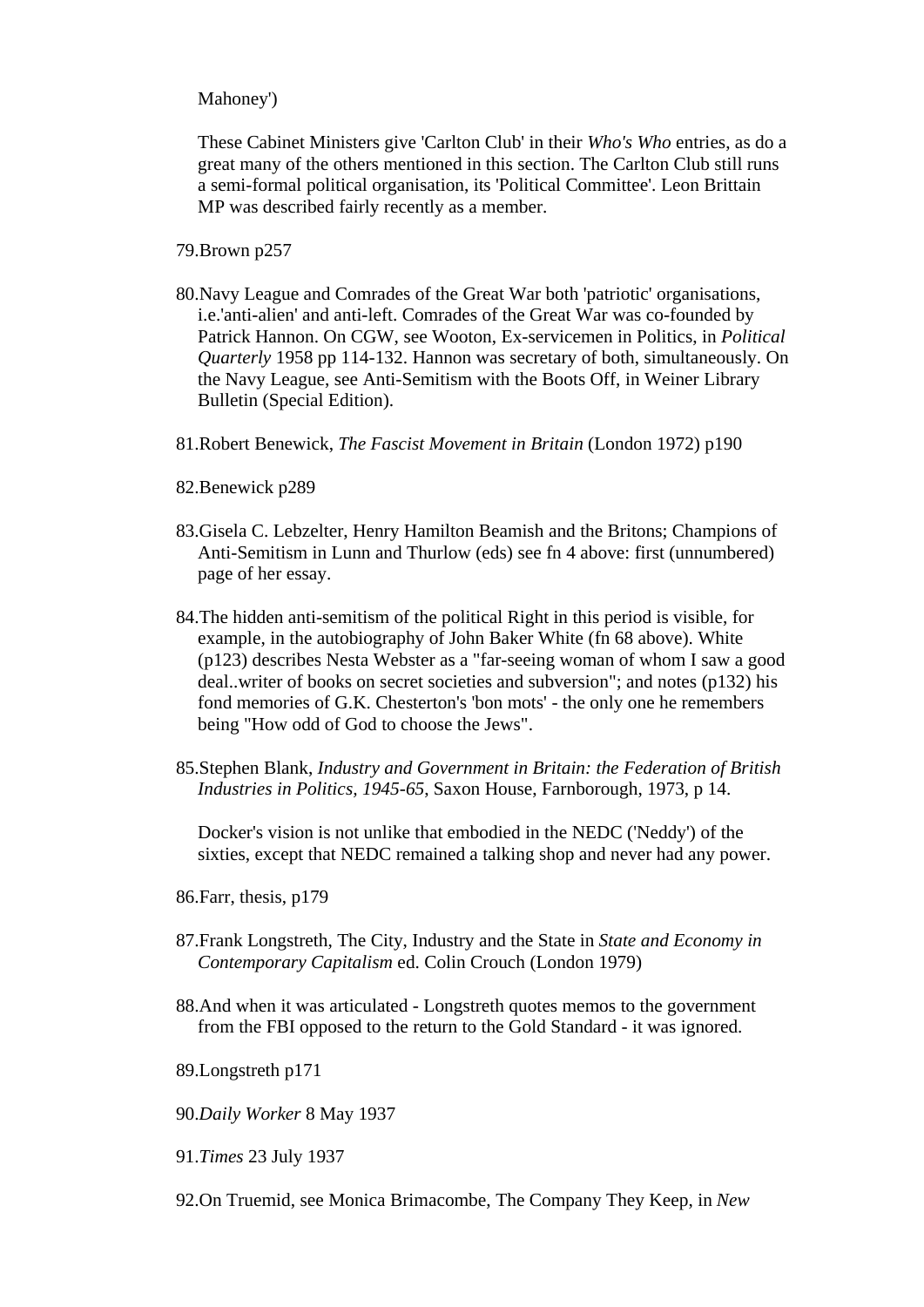*Statesman* 9 May 1986

93.Claims made by Briggs to someone who, for obvious reasons, does not wish to be identified. The *claims* are true - ie Briggs did make them - but whether or not BUI *are* funding these groups is another question. It has been pointed out to me by Kevin McNamara MP, for example, that the Union of Democratic Mineworkers hardly needs financial help as it inherited the (considerable) funds of the 'Spencer' union of the 1920s.

## **Edward Martell - the bridge**

After World War 2 the role of strike-breaker and public anti-socialist campaigner was picked up by Edward Martell. (94) Martell, who had been a member of the Liberal Party until the early 1950s (a member of the 'libertarian' rump of the party), set up his Free Press Society (1955), followed by the Peoples' League for the Defence of Freedom (1956), the Anti-Socialist Front (1958), his newspaper, *New Daily* (1960), the National Fellowship (1962) and the Freedom Group (1963). (95)

Even the names of these groups suggest Martell's role as the bridge between the prewar groups and those of the 1970s: the 'Peoples' League' and 'Anti-Socialist Front' have obvious, and presumably intentional echoes of the Anti-Socialist Union and all the various 'leagues' of the 1920s and 1930s.

Martell's organisations were involved in strike-breaking in 1958, 1962 and 1963.(96) Although Martell apparently attracted the support of tens of thousands of people, he never received the kind of overt backing from senior people on the British Right, in British capital or the Tory Party given to the groups in the 1920s and '30s. Donald Johnson MP, one of Martell's few open supporters in the House of Commons commented:

"It was Edward Martell's misfortune that no one with a positive political stake in the party would commit themselves to open support. The National Fellowship had a distinguished list of open supporters ... (but) scarcely a person with any political know-how." (97)

Few of the names associated with Martell seem to crop up elsewhere, but there are one or two interesting connections: Lord Addington, a keen supporter of Moral Rearmament (about whom a lot may get said, one day); the Earl of Selbourne sponsored the Freedom Group; and in the National Fellowship was Air Vice Marshall Donald Bennett, who turns up a decade later with Lady Birdwood, Don Martin et al.(98)

Although Martell's empire folded in the mid-sixties (demonstrating that his actual support was smaller than he always said), he pops up again in 1977 with Lady Birdwood and Donald Bennett in Self Help, another strike-breaking, anti-union, newspaper printing outfit, allegedly financed by Ross McWhirter.(99) He is currently a 'consultant' to Charles Forte.

It was Martell's misfortune to be in the wrong place at the wrong time, pursuing his anti-union, anti-socialist aims at a point when it had become deeply unfashionable on the right to be openly right-wing. Nothing he did would have seemed out of place in